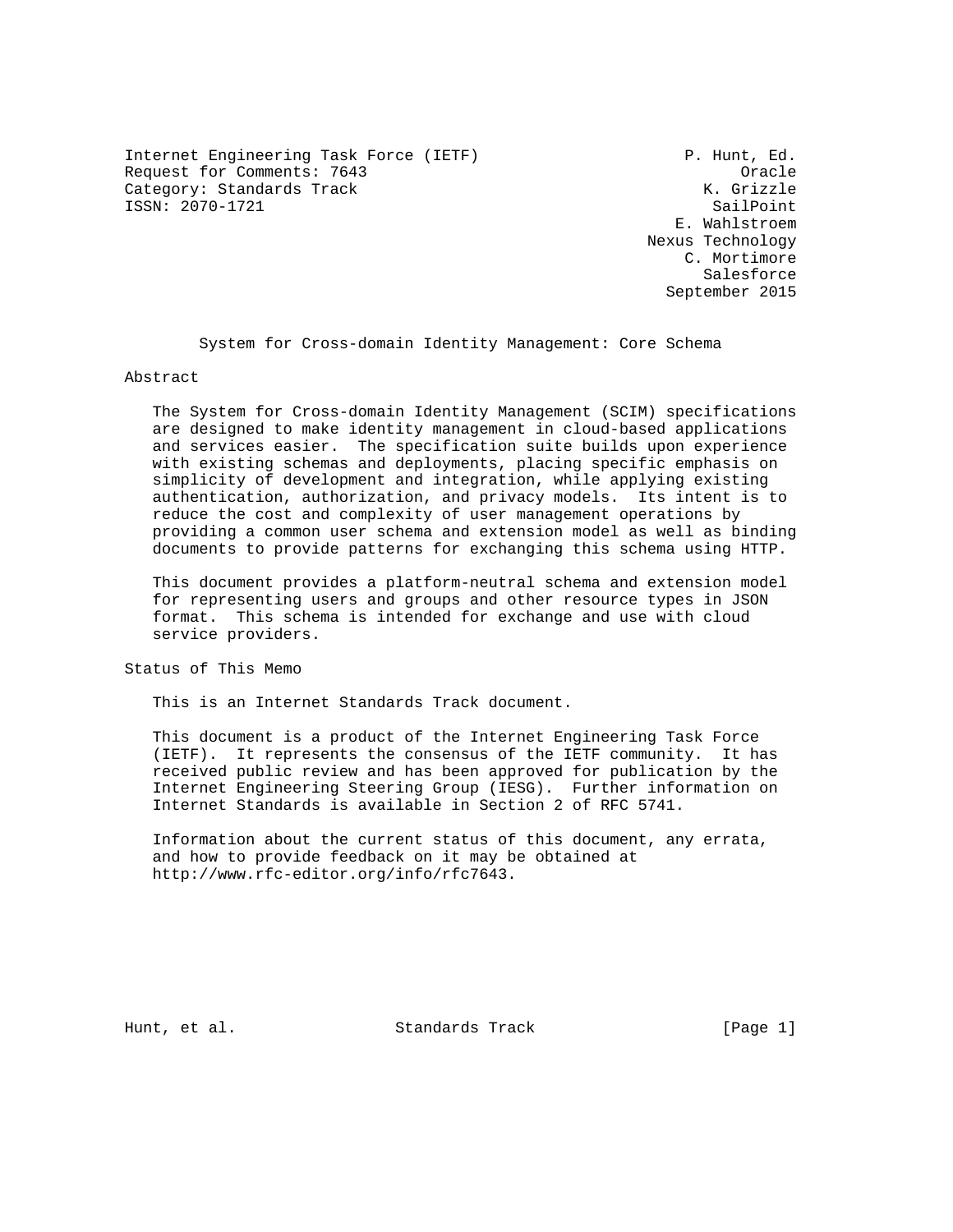# Copyright Notice

 Copyright (c) 2015 IETF Trust and the persons identified as the document authors. All rights reserved.

 This document is subject to BCP 78 and the IETF Trust's Legal Provisions Relating to IETF Documents

 (http://trustee.ietf.org/license-info) in effect on the date of publication of this document. Please review these documents carefully, as they describe your rights and restrictions with respect to this document. Code Components extracted from this document must include Simplified BSD License text as described in Section 4.e of the Trust Legal Provisions and are provided without warranty as described in the Simplified BSD License.

Table of Contents

|                | 1.1. Requirements Notation and Conventions 4 |
|----------------|----------------------------------------------|
|                |                                              |
|                |                                              |
|                |                                              |
|                |                                              |
|                |                                              |
|                |                                              |
|                |                                              |
|                |                                              |
|                | 2.3.4.                                       |
|                |                                              |
|                |                                              |
|                |                                              |
|                |                                              |
|                |                                              |
|                |                                              |
| 3.             |                                              |
|                | 3.1.                                         |
|                | 3.2. Defining New Resource Types 18          |
|                | 3.3. Attribute Extensions to Resources 18    |
|                |                                              |
|                |                                              |
|                |                                              |
|                |                                              |
|                |                                              |
|                | 4.3. Enterprise User Schema Extension 26     |
| 5 <sub>1</sub> | Service Provider Configuration Schema 27     |
|                |                                              |
| 7 <sub>1</sub> |                                              |

Hunt, et al. Standards Track [Page 2]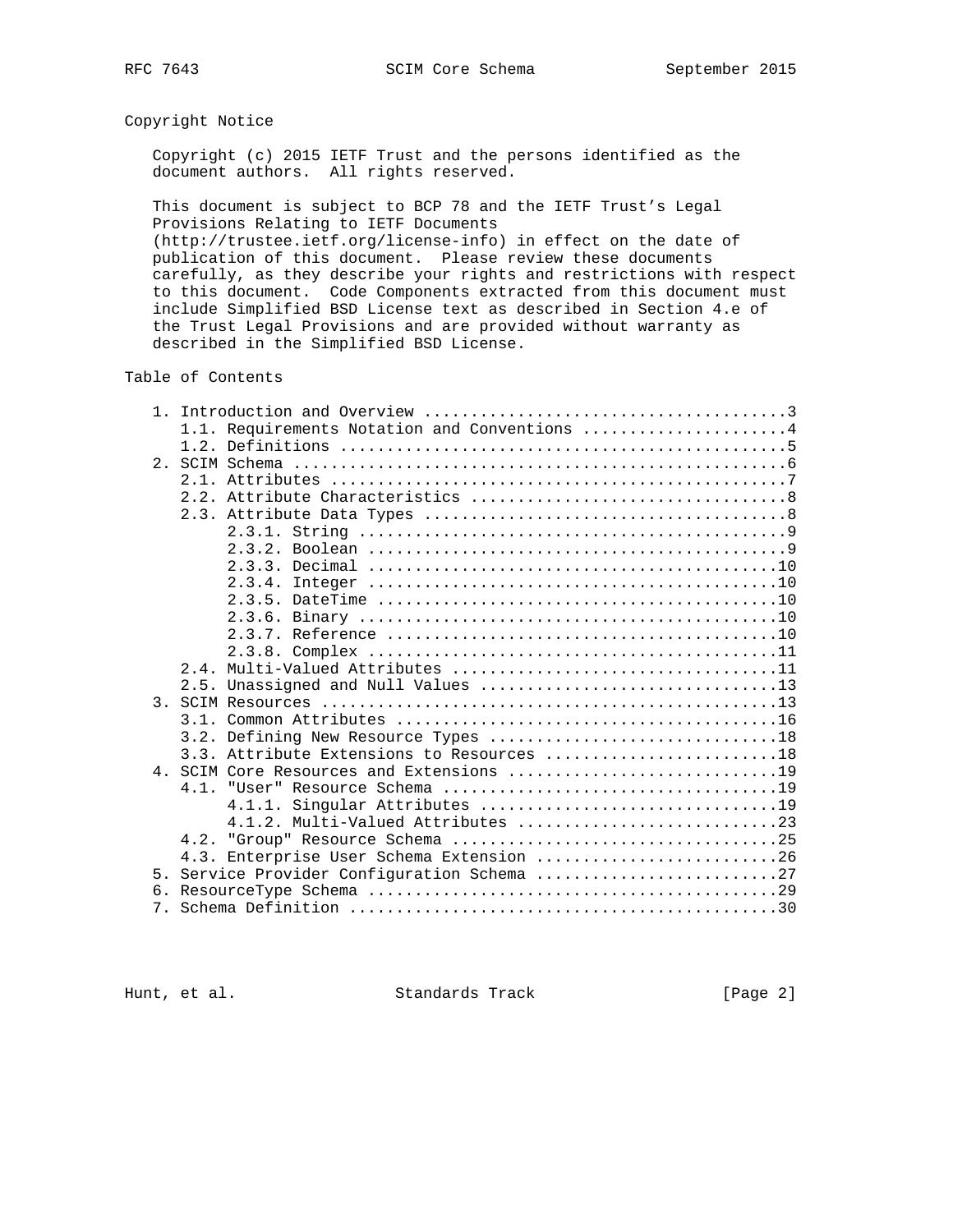|  | 8.1. Minimal User Representation 34                   |
|--|-------------------------------------------------------|
|  |                                                       |
|  | 8.3. Enterprise User Extension Representation 39      |
|  |                                                       |
|  | 8.5. Service Provider Configuration Representation 44 |
|  |                                                       |
|  |                                                       |
|  | 8.7.1. Resource Schema Representation 47              |
|  | 8.7.2. Service Provider Schema Representation 74      |
|  |                                                       |
|  |                                                       |
|  | 9.2. Passwords and Other Sensitive Security Data 92   |
|  |                                                       |
|  |                                                       |
|  | 10.1. Registration of SCIM URN Sub-namespace and SCIM |
|  |                                                       |
|  |                                                       |
|  |                                                       |
|  |                                                       |
|  |                                                       |
|  | 10.3.2. Schema Registration Template 98               |
|  |                                                       |
|  |                                                       |
|  |                                                       |
|  |                                                       |
|  |                                                       |
|  |                                                       |

1. Introduction and Overview

 While there are existing standards for describing and exchanging user information, many of these standards can be difficult to implement and/or use; e.g., their wire protocols do not easily traverse firewalls and/or are not easily layered onto existing web protocols. As a result, many cloud providers implement non-standardized protocols for managing users within their services. This increases both the cost and complexity associated with organizations adopting products and services from multiple cloud providers, as they must perform redundant integration development. Similarly, cloud service providers seeking to interoperate with multiple application marketplaces or cloud identity providers would require pairwise integration.

 SCIM seeks to simplify this problem through an easily implemented specification suite that provides a common user schema and extension model, as well as a SCIM protocol document that defines exchanging this schema via an HTTP-based protocol [RFC7644]. The SCIM

Hunt, et al. Standards Track [Page 3]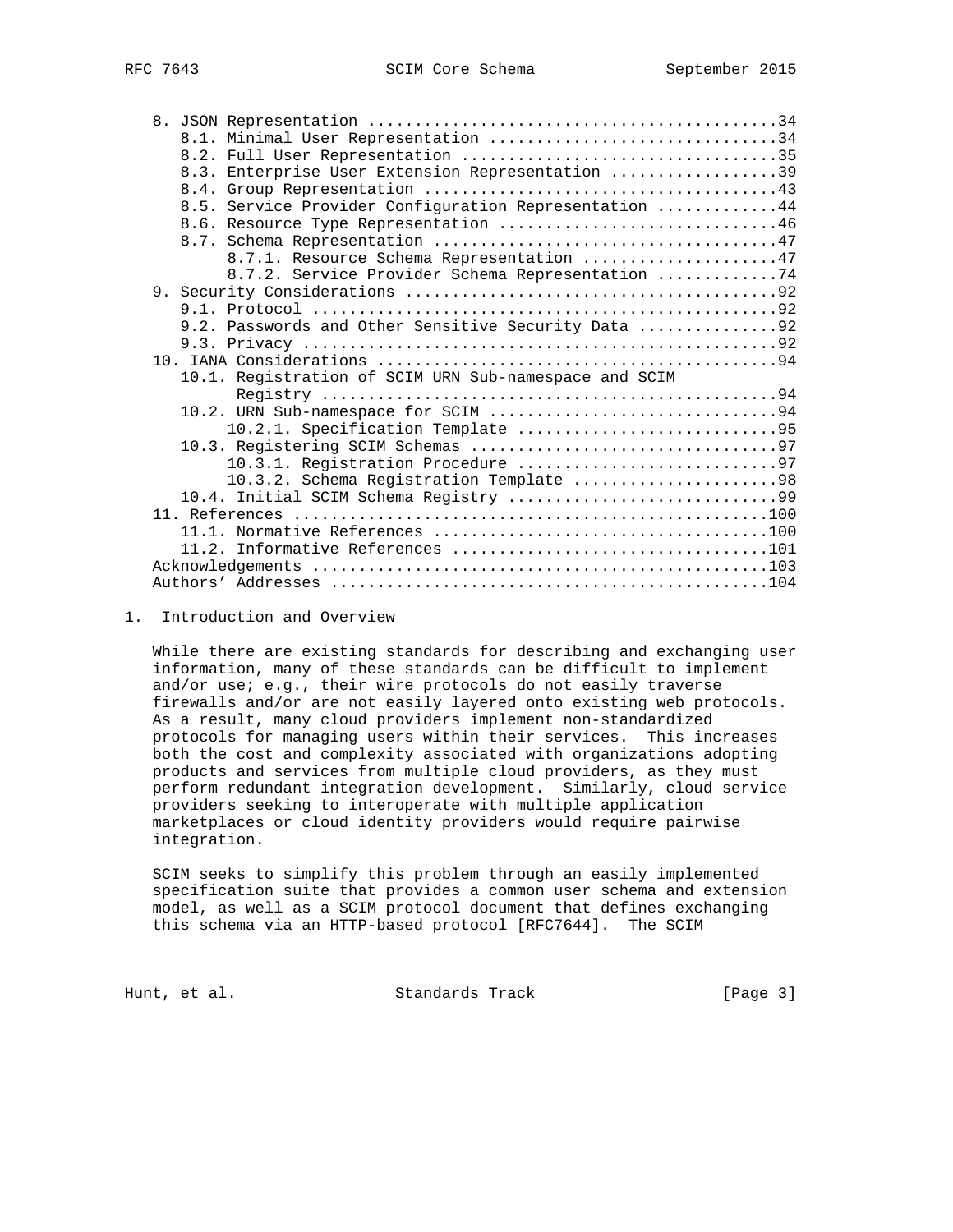specifications draw design input and feedback from existing identity-related protocols and schemas from a wide variety of sources including, but not limited to, existing services exposed by cloud providers, PortableContacts [PortableContacts], vCards [RFC6350], and Lightweight Directory Access Protocol (LDAP) directory services [RFC4512].

 The SCIM protocol is an application-level protocol for provisioning and managing identity data specified through SCIM schemas. The protocol supports creation, modification, retrieval, and discovery of core identity resources such as Users and Groups, using a subset of the HTTP methods (GET for retrieval of resources; POST for creation, searching, and bulk modification; PUT for attribute replacement within resources; PATCH for partial update of attributes; and DELETE for removing resources).

 While the SCIM protocol and core schema specifications are intended to cover point-to-point scenarios, implementers and deployers should consider multi-hop and multi-party scenarios such as a service provider acting as a general profile service for in-domain applications (e.g., a directory), as well as scenarios where a service provider in turn passes information to a third-party service provider by acting as either a SCIM client or a SCIM service provider. Implementers and deployers should carefully consider their service level agreements and privacy agreements when distributing or propagating personal information (see Section 9.3).

 This document provides a JSON-based schema and extension model for representing users and groups, as well as service provider configuration. This schema is intended for exchange and use with cloud service providers and other cross-domain scenarios.

#### 1.1. Requirements Notation and Conventions

 The key words "MUST", "MUST NOT", "REQUIRED", "SHALL", "SHALL NOT", "SHOULD", "SHOULD NOT", "RECOMMENDED", "MAY", and "OPTIONAL" in this document are to be interpreted as described in [RFC2119].

 The key words "REQUIRED" and "OPTIONAL" are used throughout this document to indicate whether an attribute or schema element is required or optional. These key words may be used alone (e.g., "REQUIRED.") or in a sentence. If not specified, an attribute is considered to be optional.

 The word "DEFAULT" as used in Section 7 indicates that a "keyword" value for an attribute characteristic is the default behavior.

Hunt, et al. Standards Track [Page 4]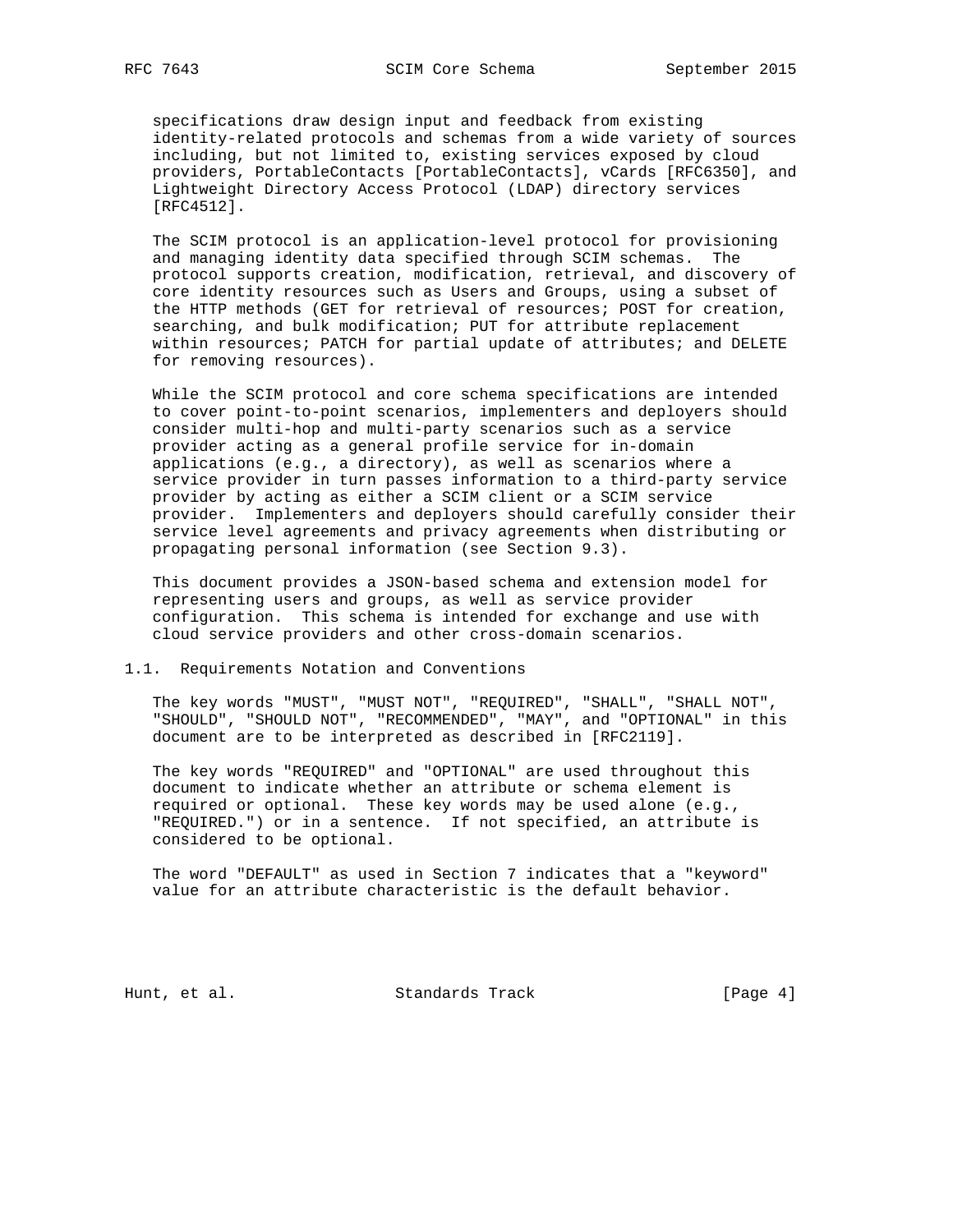Throughout this document, values are quoted to indicate that they are to be taken literally. When using these values in protocol messages, the quotes MUST NOT be used as part of the value.

 Throughout this document, figures may contain spaces and extra line wrapping to improve readability and accommodate space limitations. Similarly, some URIs contained within examples have been shortened for space and readability reasons.

# 1.2. Definitions

## Service Provider

 An HTTP web application that provides identity information via the SCIM protocol.

## Client

 A website or application that uses the SCIM protocol to manage identity data maintained by the service provider. The client initiates SCIM HTTP requests to a target service provider.

#### Provisioning Domain

 A provisioning domain is an administrative domain external to the domain of a service provider for legal or technical reasons. For example, a SCIM client in an enterprise (provisioning client) communicates with a SCIM service provider that is owned or controlled by a different legal entity.

## Resource Type

 A type of a resource that is managed by a service provider. The resource type defines the resource name, endpoint URL, schemas, and other metadata that indicate where a resource is managed and how it is composed, e.g., "User" or "Group".

#### Resource

 An artifact that is managed by a service provider and that contains one or more attributes, e.g., "User" or "Group".

#### Endpoint

 An endpoint for a service provider is a defined base path relative to the service provider's Base URI (see Section 1.3 of [RFC7644]), over which SCIM operations may be performed against SCIM resources. For example, assuming that the service provider's Base URI is "https://example.com/", "User" resources may be accessed at the "https://example.com/Users" or "https://example.com/v2/Users" endpoint (see Section 3.13 of [RFC7644] for details regarding protocol versioning, e.g., 'v2'). Service provider schemas MAY be returned from the "/Schemas" endpoint.

Hunt, et al. Standards Track [Page 5]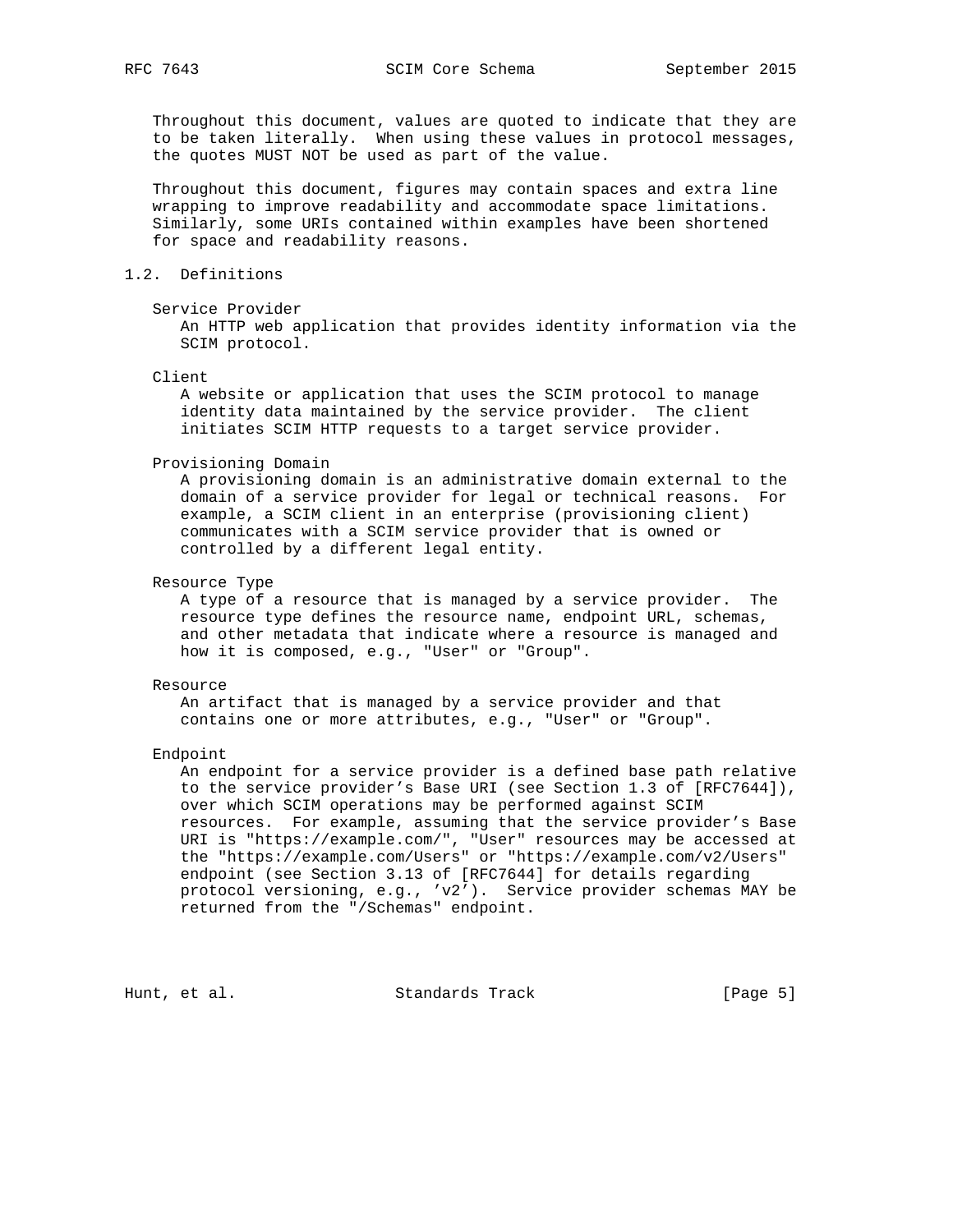Schema A collection of attribute definitions that describe the contents of an entire or partial resource, e.g., "urn:ietf:params:scim:schemas:core:2.0:User". The attribute definitions specify the name of the attribute, and metadata such as type (e.g., string, binary), cardinality (singular, multi, complex), mutability, and returnability. Singular Attribute A resource attribute that contains 0..1 values, e.g., "displayName". Multi-valued Attribute A resource attribute that contains 0..n values, e.g., "emails". Simple Attribute A singular or multi-valued attribute whose value is a primitive, e.g., "String". A simple attribute MUST NOT contain sub-attributes. Complex Attribute A singular or multi-valued attribute whose value is a composition of one or more simple attributes; e.g., "addresses" has the sub-attributes "streetAddress", "locality", "postalCode", and "country". Sub-Attribute A simple attribute that is contained within a complex attribute. 2. SCIM Schema

 A SCIM server provides a set of resources, the allowable contents of which are defined by a set of schema URIs and a resource type. SCIM's schema is not a document-centric one such as with [XML-Schema]. Instead, SCIM's support of schema is attribute based, where each attribute may have different type, mutability, cardinality, or returnability. Validation of documents and messages is always performed by an intended receiver, as specified by the SCIM specifications. Validation is performed by the receiver in the context of a SCIM protocol request (see [RFC7644]). For example, a SCIM service provider, upon receiving a request to replace an existing resource with a replacement JSON object, evaluates each asserted attribute based on its characteristics as defined in the relevant schema (e.g., mutability) and decides which attributes may be replaced or ignored.

Hunt, et al. Standards Track [Page 6]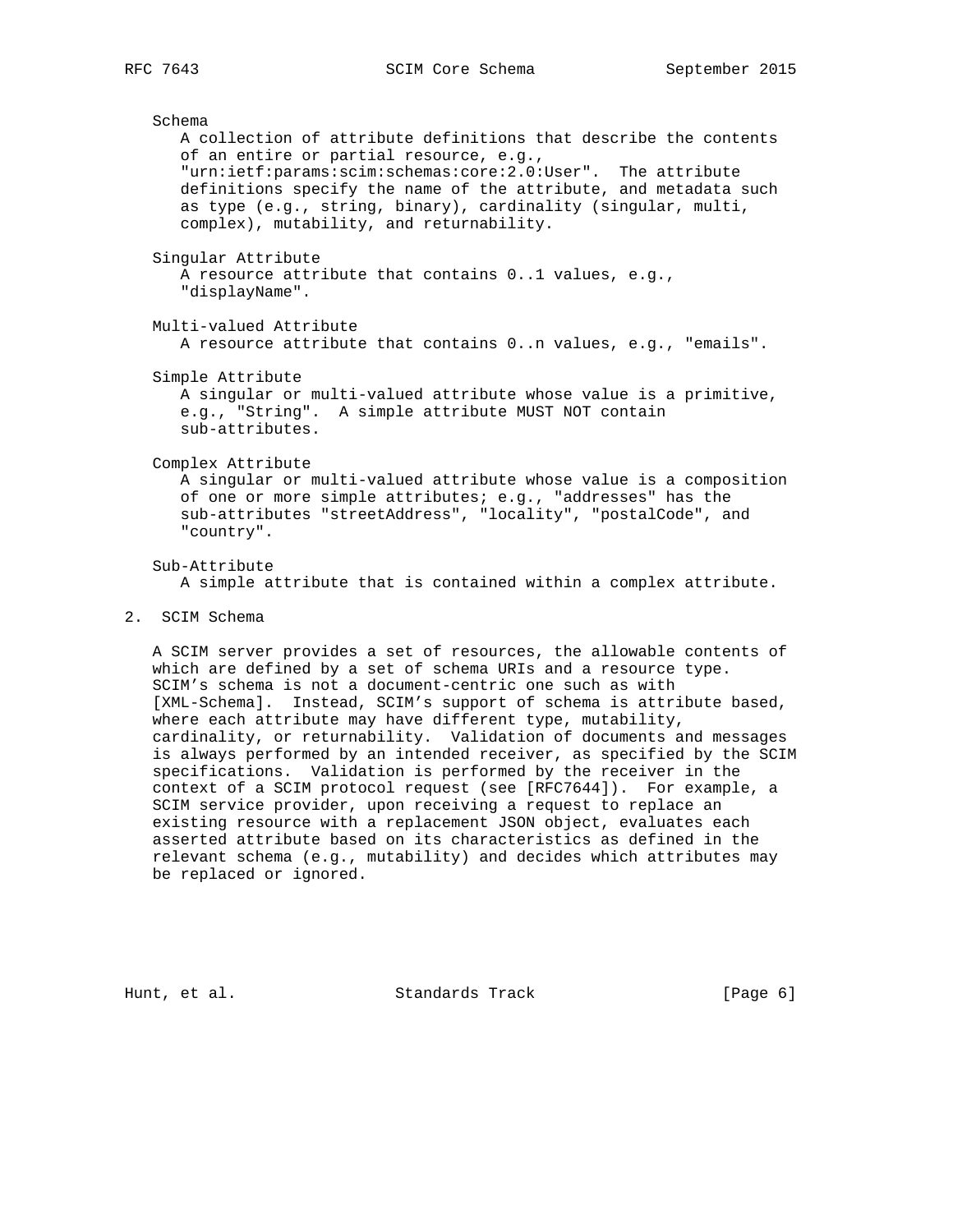This specification provides a minimal core schema for representing users and groups (resources), encompassing common attributes found in many existing deployments and schemas. In addition to the minimal core schema, this document also specifies a standardized means by which service providers may extend schemas to define new resources and attributes in both standardized and service-provider-specific cases.

 Resources are categorized into common resource types such as "User" or "Group". Collections of resources of the same type are usually contained within the same "container" ("folder") endpoint.

# 2.1. Attributes

 A resource is a collection of attributes identified by one or more schemas. Minimally, an attribute consists of the attribute name and at least one simple or complex value, either of which may be multi-valued. For each attribute, a SCIM schema defines the data type, plurality, mutability, and other distinguishing features of an attribute.

 Attribute names are case insensitive and are often "camel-cased" (e.g., "camelCase"). SCIM resources are represented in JSON [RFC7159] format and MUST specify schema via the "schemas" attribute per Section 3.

Attribute names MUST conform to the following ABNF rules:

 ATTRNAME = ALPHA \*(nameChar)  $nameChar = "\$" / "-" / "__" / DIGIT / ALPHA$ 

Figure 1: ABNF for Attribute Names

 The above rules (and other rules in this specification) use the "Core Rules" from ABNF; see Appendix B of [RFC5234]. Unless otherwise specified in this document, all ABNF strings are case insensitive and the character set for these strings is US-ASCII. For example, all attribute names defined by the above rule are case insensitive.

 When defining attribute names, it should be noted that the hyphen ("-") is not permitted in JavaScript attribute names (or in attribute names for some other languages). While there are no known issues within HTTP protocol and JSON notation, attribute names containing hyphens may need to be escaped when declaring corresponding names of JavaScript attributes.

Hunt, et al. Standards Track [Page 7]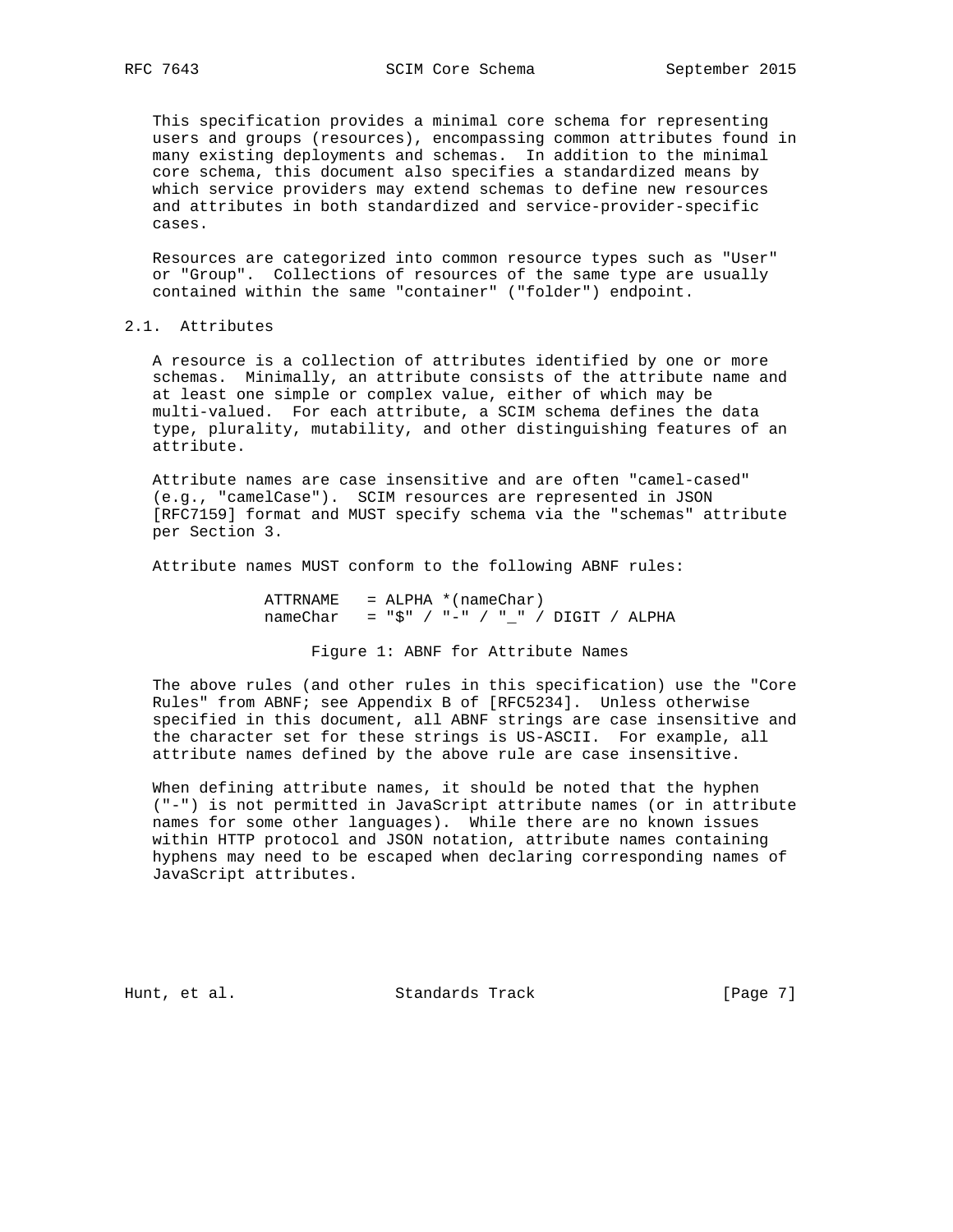2.2. Attribute Characteristics

 All attributes have a set of characteristics that describe their type and handling by a service provider; full definitions may be found in Section 7. The characteristics include:

- o "required",
- o "canonicalValues",
- o "caseExact",
- o "mutability",
- o "returned",
- o "uniqueness", and
- o "referenceTypes".

 If not otherwise stated in Section 7, SCIM attributes have the following characteristics:

- o "required" is "false" (i.e., not REQUIRED),
- o "canonicalValues": none assigned (for example, the "type" sub-attribute as described in Section 2.4),
- o "caseExact" is "false" (i.e., case-insensitive),
- o "mutability" is "readWrite" (i.e., modifiable),
- o "returned" is "default" (the attribute value is returned by default),
- o "uniqueness" is "none" (has no uniqueness enforced), and
- o "type" is "string" (Section 2.3.1).

2.3. Attribute Data Types

 Attribute data types are derived from JSON [RFC7159]. The JSON format defines a limited set of data types; hence, where appropriate, alternate JSON representations derived from XML Schema [XML-Schema] are defined below. SCIM extensions SHOULD NOT introduce new data types.

Hunt, et al. Standards Track [Page 8]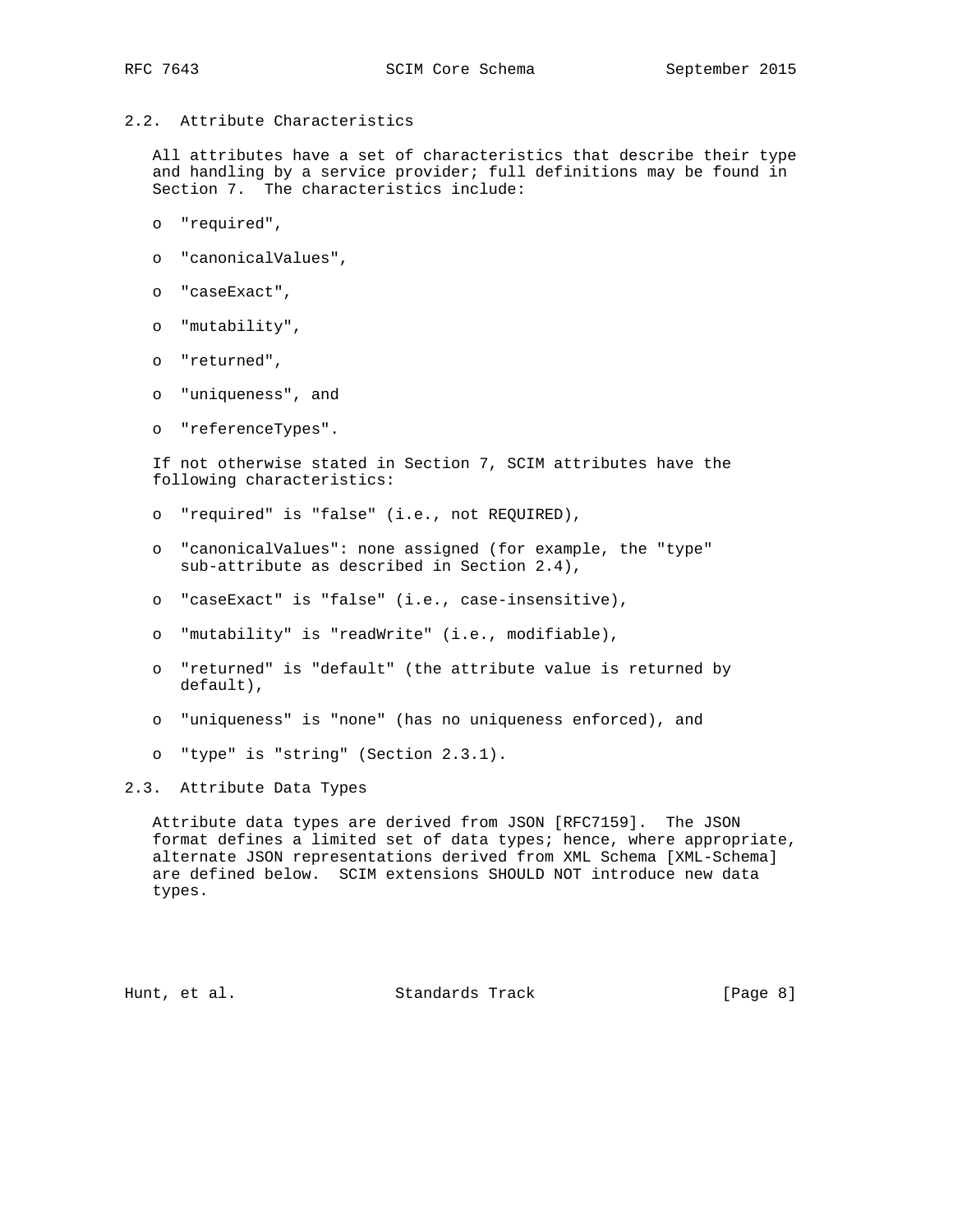Table 1 maps the following SCIM data types to their corresponding SCIM schema type and underlying JSON data type:

| SCIM Data<br>Type | SCIM Schema<br>"type" | JSON Type                                                                                                                                                                                            |
|-------------------|-----------------------|------------------------------------------------------------------------------------------------------------------------------------------------------------------------------------------------------|
| String            | "string"              | String per Section 7 of [RFC7159]                                                                                                                                                                    |
| Boolean           | "boolean"             | Value per Section 3 of [RFC7159]                                                                                                                                                                     |
| Decimal           | "decimal"             | Number per Section 6 of [RFC7159]                                                                                                                                                                    |
| Integer           | "integer"             | Number per Section 6 of [RFC7159]                                                                                                                                                                    |
| DateTime          | "dateTime"            | String per Section 7 of [RFC7159]                                                                                                                                                                    |
| Binary            | "binary"              | Binary value base64 encoded per Section<br>4 of [RFC4648], or with URL and<br>filename safe alphabet URL per Section<br>5 of [RFC4648] that is passed as a JSON<br>string per Section 7 of [RFC7159] |
| Reference         | "reference"           | String per Section 7 of [RFC7159]                                                                                                                                                                    |
| Complex           | "complex"             | Object per Section 4 of [RFC7159]                                                                                                                                                                    |

Table 1: SCIM Data Type to JSON Representation

# 2.3.1. String

 A sequence of zero or more Unicode characters encoded using UTF-8 as per [RFC2277] and [RFC3629]. The JSON format is defined in Section 7 of [RFC7159]. An attribute with SCIM schema type "string" MAY specify a required data format. Additionally, when "canonicalValues" is specified, service providers MAY restrict accepted values to the specified values.

# 2.3.2. Boolean

 The literal "true" or "false". The JSON format is defined in Section 3 of [RFC7159]. A boolean has no case sensitivity or uniqueness.

Hunt, et al. Standards Track [Page 9]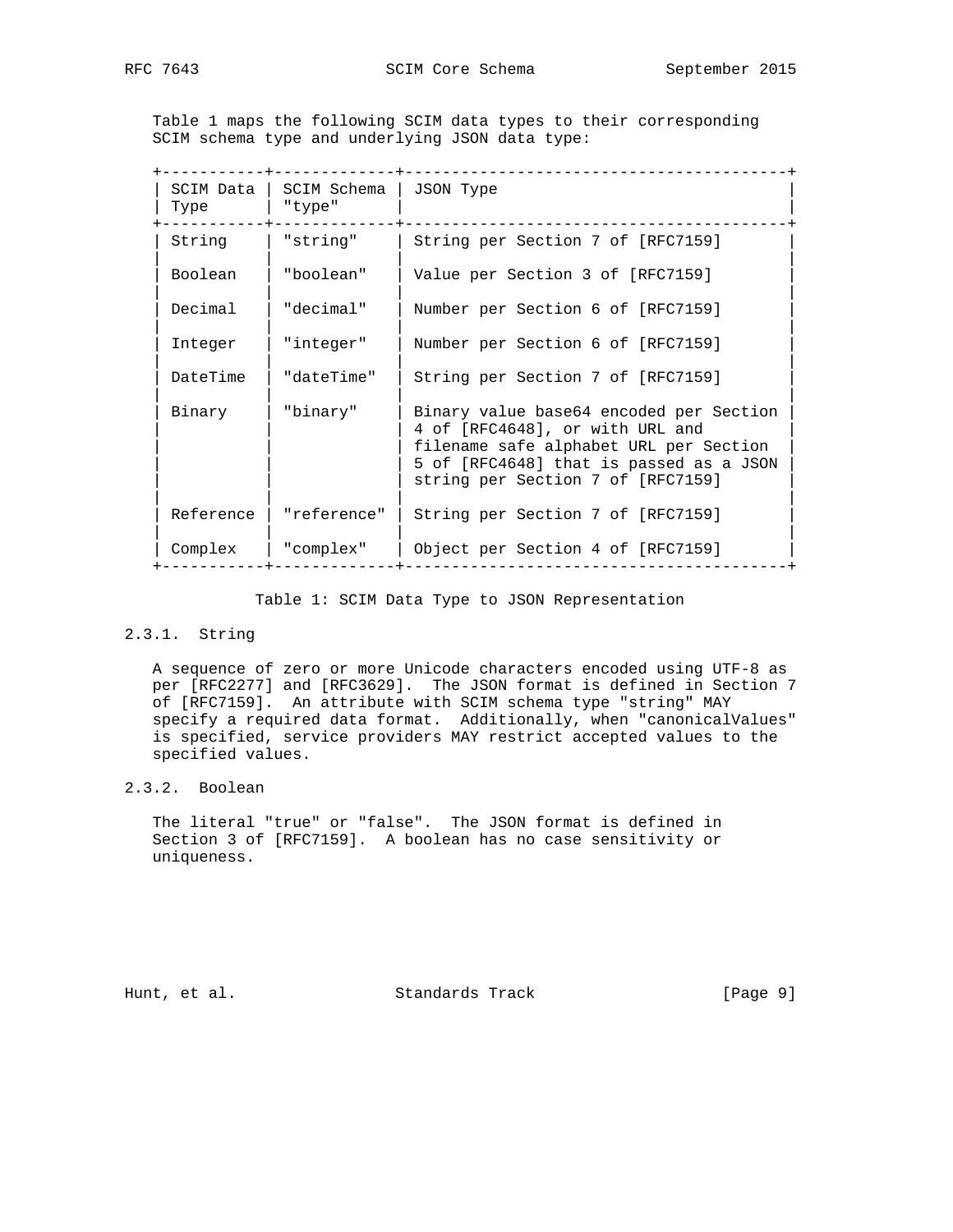# 2.3.3. Decimal

 A real number with at least one digit to the left and right of the period. The JSON format is defined in Section 6 of [RFC7159]. A decimal has no case sensitivity.

## 2.3.4. Integer

 A whole number with no fractional digits or decimal. The JSON format is defined in Section 6 of [RFC7159], with the additional constraint that the value MUST NOT contain fractional or exponent parts. An integer has no case sensitivity.

# 2.3.5. DateTime

 A DateTime value (e.g., 2008-01-23T04:56:22Z). The attribute value MUST be encoded as a valid xsd:dateTime as specified in Section 3.3.7 of [XML-Schema] and MUST include both a date and a time. A date time format has no case sensitivity or uniqueness.

 Values represented in JSON format MUST conform to the XML constraints above and are represented as a JSON string per Section 7 of [RFC7159].

# 2.3.6. Binary

 Arbitrary binary data. The attribute value MUST be base64 encoded as specified in Section 4 of [RFC4648]. In cases where a URL-safe encoding is required, the attribute definition MAY specify that base64 URL encoding be used as per Section 5 of [RFC4648]. Unless otherwise specified in the attribute definition, trailing padding characters MAY be omitted ("=").

 In JSON representation, the encoded values are represented as a JSON string per Section 7 of [RFC7159]. A binary is case exact and has no uniqueness.

# 2.3.7. Reference

 A URI for a resource. A resource MAY be a SCIM resource, an external link to a resource (e.g., a photo), or an identifier such as a URN. The value MUST be the absolute or relative URI of the target resource. Relative URIs should be resolved as specified in Section 5.2 of [RFC3986]. However, the base URI for relative URI resolution MUST include all URI components and path segments up to, but not including, the Endpoint URI (the SCIM service provider root

Hunt, et al. Standards Track [Page 10]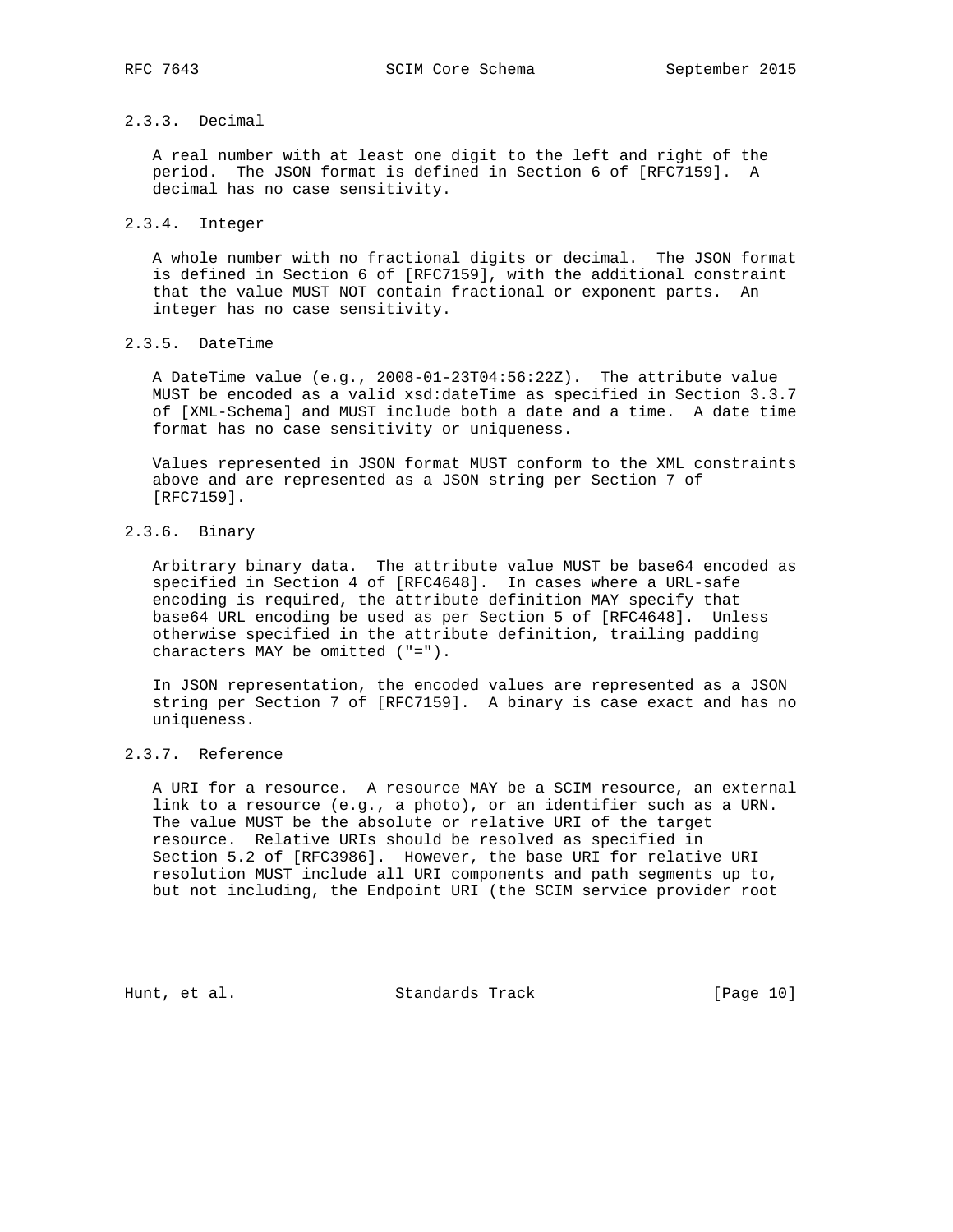endpoint); e.g., the base URI for a request to "https://example.com/v2/Users/2819c223-7f76-453a-919d-413861904646" would be "https://example.com/v2/", and the relative URI for this resource would be "Users/2819c223-7f76-453a-919d-413861904646".

 In JSON representation, the URI value is represented as a JSON string per Section 7 of [RFC7159]. A reference is case exact. A reference has a "referenceTypes" attribute that indicates what types of resources may be linked, as per Section 7 of this document.

 A reference URI MUST be to an HTTP-addressable resource. An HTTP client performing a GET operation on a reference URI MUST receive the target resource or an appropriate HTTP response code. A SCIM service provider MAY choose to enforce referential integrity for reference types referring to SCIM resources.

 By convention, a reference is commonly represented as a "\$ref" sub-attribute in complex or multi-valued attributes; however, this is OPTIONAL.

#### 2.3.8. Complex

 A singular or multi-valued attribute whose value is a composition of one or more simple attributes. The JSON format is defined in Section 4 of [RFC7159]. The order of the component attributes is not significant. Servers and clients MUST NOT require or expect attributes to be in any specific order when an object is either generated or analyzed. A complex attribute has no uniqueness or case sensitivity. A complex attribute MUST NOT contain sub-attributes that have sub-attributes (i.e., that are complex).

2.4. Multi-Valued Attributes

 Multi-valued attributes contain a list of elements using the JSON array format defined in Section 5 of [RFC7159]. Elements can be either of the following:

- o primitive values, or
- o objects with a set of sub-attributes and values, using the JSON object format defined in Section 4 of [RFC7159], in which case they SHALL be considered to be complex attributes. As with complex attributes, the order of sub-attributes is not significant. The predefined sub-attributes listed in this section can be used with multi-valued attribute objects, but these sub-attributes MUST be used with the meanings defined here.

Hunt, et al. Standards Track [Page 11]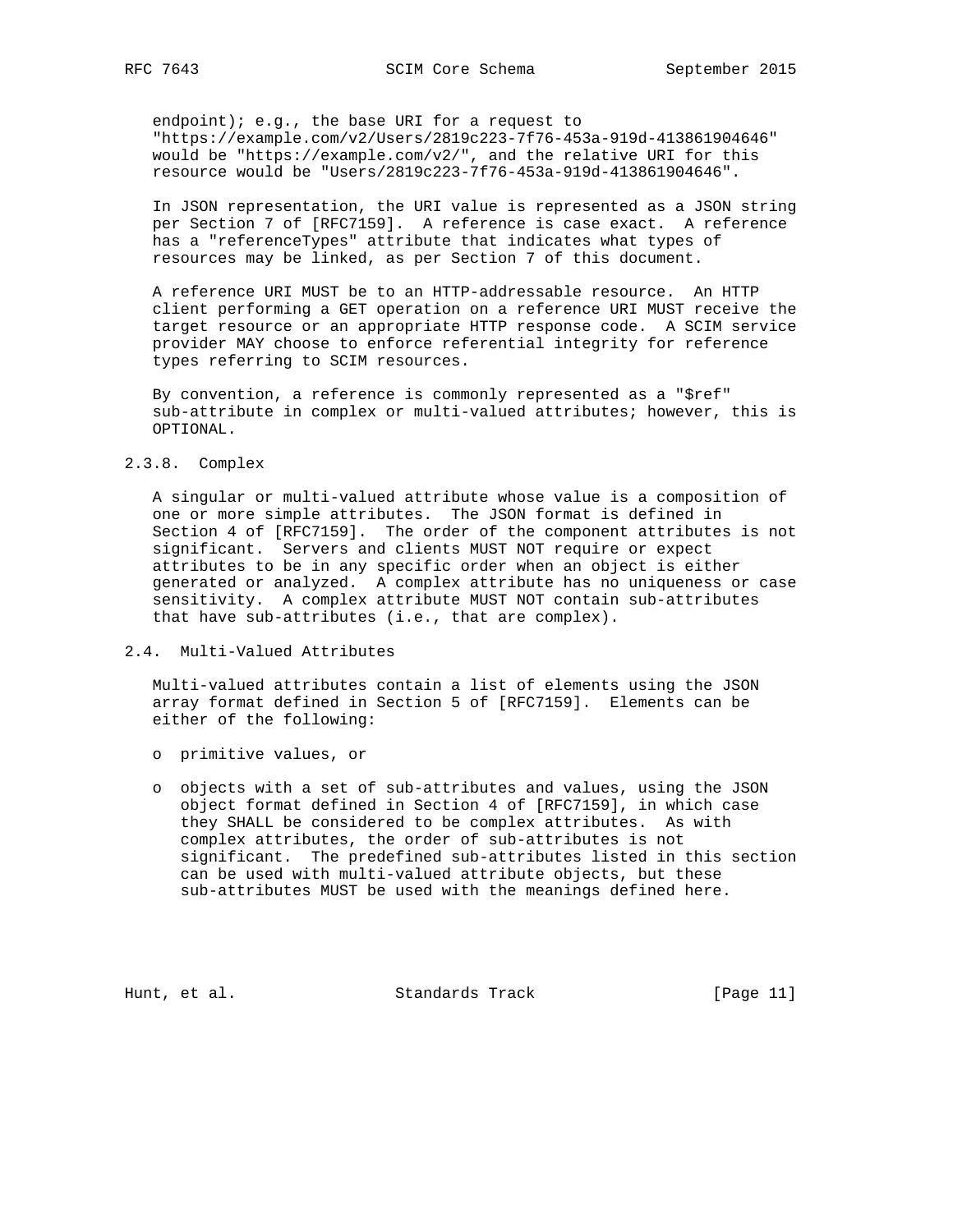If not otherwise defined, the default set of sub-attributes for a multi-valued attribute is as follows:

type

```
 A label indicating the attribute's function, e.g., "work" or
 "home".
```
primary

 A Boolean value indicating the 'primary' or preferred attribute value for this attribute, e.g., the preferred mailing address or the primary email address. The primary attribute value "true" MUST appear no more than once. If not specified, the value of "primary" SHALL be assumed to be "false".

display

 A human-readable name, primarily used for display purposes and having a mutability of "immutable".

value

 The attribute's significant value, e.g., email address, phone number.

\$ref

 The reference URI of a target resource, if the attribute is a reference. URIs are canonicalized per Section 6.2 of [RFC3986]. While the representation of a resource may vary in different SCIM protocol API versions (see Section 3.13 of [RFC7644]), URIs for SCIM resources with an API version SHALL be considered comparable to URIs without a version or with a different version. For example, "https://example.com/Users/12345" is equivalent to "https://example.com/v2/Users/12345".

 When returning multi-valued attributes, service providers SHOULD canonicalize the value returned (e.g., by returning a value for the sub-attribute "type", such as "home" or "work") when appropriate (e.g., for email addresses and URLs).

 Service providers MAY return element objects with the same "value" sub-attribute more than once with a different "type" sub-attribute (e.g., the same email address may be used for work and home) but SHOULD NOT return the same (type, value) combination more than once per attribute, as this complicates processing by the client.

 When defining schema for multi-valued attributes, it is considered a good practice to provide a type attribute that MAY be used for the purpose of canonicalization of values. In the schema definition for an attribute, the service provider MAY define the recommended canonical values (see Section 7).

Hunt, et al. Standards Track [Page 12]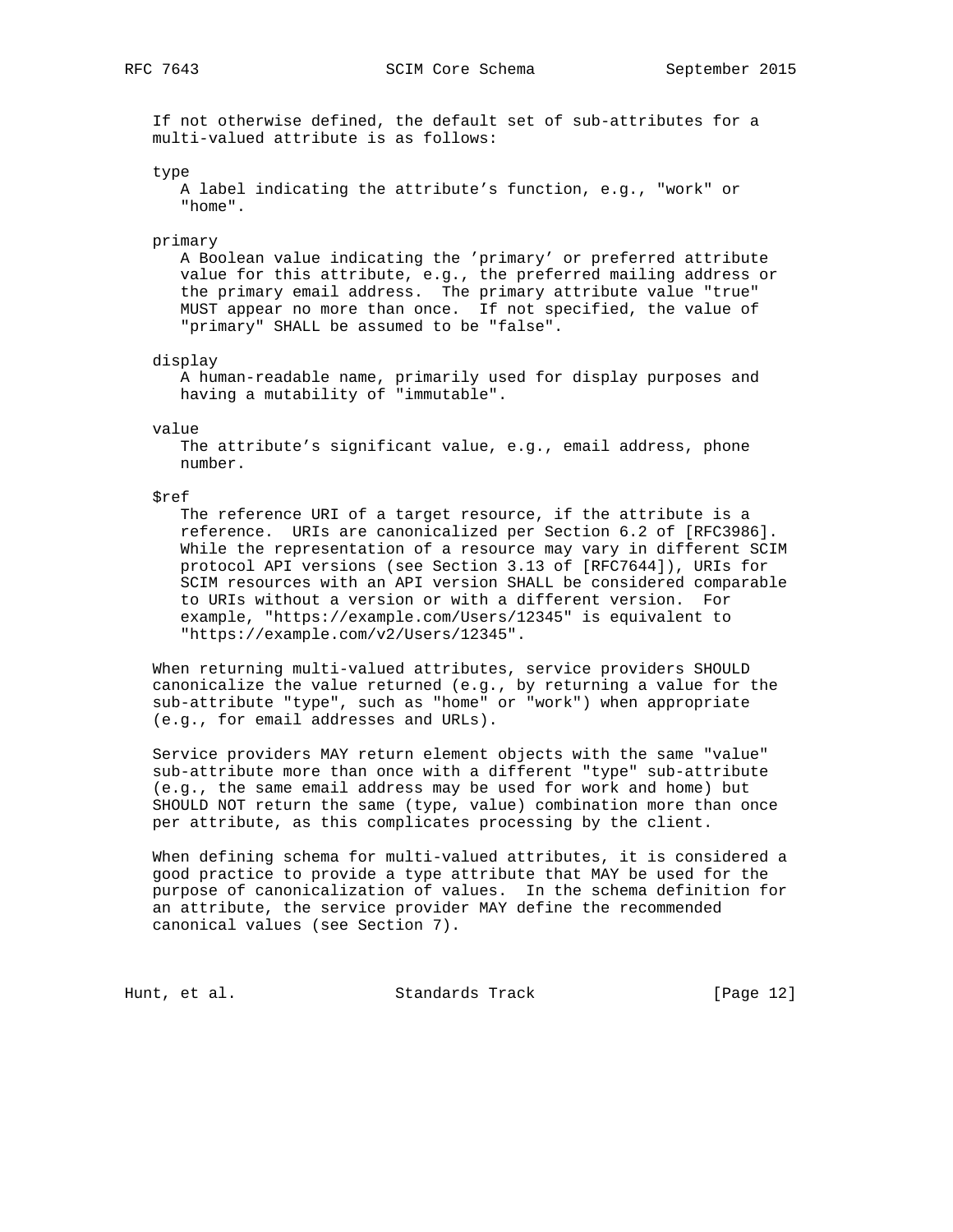## 2.5. Unassigned and Null Values

 Unassigned attributes, the null value, or an empty array (in the case of a multi-valued attribute) SHALL be considered to be equivalent in "state". Assigning an attribute with the value "null" or an empty array (in the case of multi-valued attributes) has the effect of making the attribute "unassigned". When a resource is expressed in JSON format, unassigned attributes, although they are defined in schema, MAY be omitted for compactness.

3. SCIM Resources

 Each SCIM resource is a JSON object that has the following components:

## Resource Type

 Each resource (or JSON object) in SCIM has a resource type ("meta.resourceType"; see Section 3.1) that defines the resource's core attribute schema and any attribute extension schema, as well as the endpoint where objects of the same type may be found. More information about a resource MAY be found in its resource type definition (see Section 6).

"Schemas" Attribute

 The "schemas" attribute is a REQUIRED attribute and is an array of Strings containing URIs that are used to indicate the namespaces of the SCIM schemas that define the attributes present in the current JSON structure. This attribute may be used by parsers to define the attributes present in the JSON structure that is the body to an HTTP request or response. Each String value must be a unique URI. All representations of SCIM schemas MUST include a non-empty array with value(s) of the URIs supported by that representation. The "schemas" attribute for a resource MUST only contain values defined as "schema" and "schemaExtensions" for the resource's defined "resourceType". Duplicate values MUST NOT be included. Value order is not specified and MUST NOT impact behavior.

Common Attributes

 A resource's common attributes are those attributes that are part of every SCIM resource, regardless of the value of the "schemas" attribute present in a JSON body. These attributes are not defined in any particular schema but SHALL be assumed to be present in every resource, regardless of the value of the "schemas" attribute. See Section 3.1.

Hunt, et al. Standards Track [Page 13]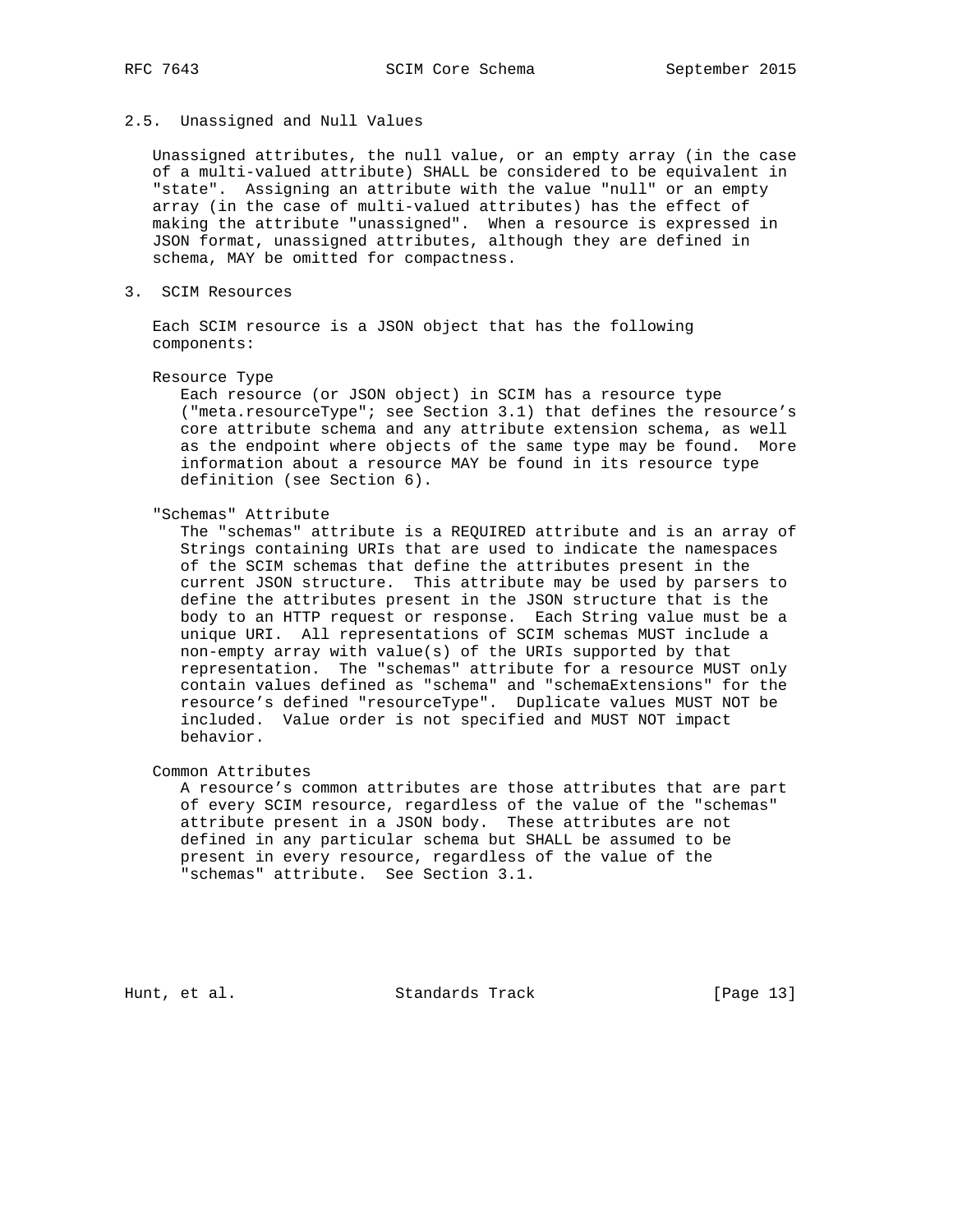## Core Attributes

 A resource's core attributes are those attributes that sit at the top level of the JSON object together with the common attributes (such as the resource "id"). The list of valid attributes is specified by the resource's resource type "schema" attribute (see Section 6). This same value is also present in the resource's "schemas" attribute.

Extended Attributes

 Extended schema attributes are specified by the resource's resource type "schemaExtensions" attribute (see Section 6). Unlike core attributes, extended attributes are kept in their own sub-attribute namespace identified by the schema extension URI. This avoids attribute name conflicts that may arise due to conflicts from separate schema extensions.

Hunt, et al. Standards Track [Page 14]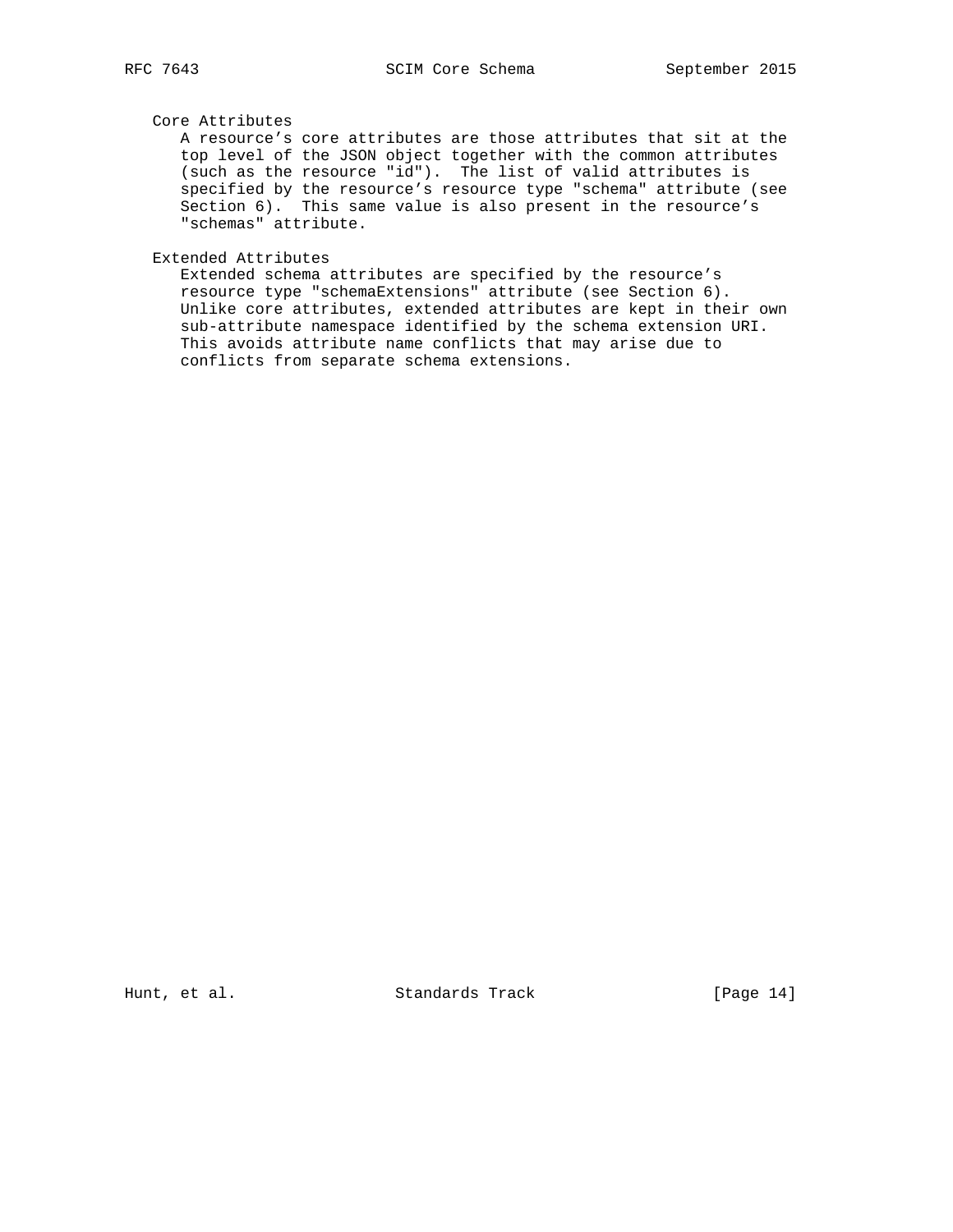The following example "User" contains the common attributes "id" and "externalId", as well as the complex attribute "meta", which contains the sub-attribute "resourceType". The resource also contains core attributes "userName" and "name", as well as extended enterprise User attributes "employeeNumber" and "costCenter", which are contained in their own JSON substructure identified by their schema URI. Some values have been omitted (...), shortened, or spaced out for clarity.

```
 {
   "schemas":
     ["urn:ietf:params:scim:schemas:core:2.0:User",
       "urn:ietf:params:scim:schemas:extension:enterprise:2.0:User"],
   "id": "2819c223-7f76-453a-413861904646",
   "externalId": "701984",
   "userName": "bjensen@example.com",
   "name": {
     "formatted": "Ms. Barbara J Jensen, III",
     "familyName": "Jensen",
     "givenName": "Barbara",
     "middleName": "Jane",
     "honorificPrefix": "Ms.",
     "honorificSuffix": "III"
   },
  ...
   "urn:ietf:params:scim:schemas:extension:enterprise:2.0:User": {
     "employeeNumber": "701984",
     "costCenter": "4130",
    ...
   },
   "meta": {
     "resourceType": "User",
     "created": "2010-01-23T04:56:22Z",
     "lastModified": "2011-05-13T04:42:34Z",
     "version": "W\/\"3694e05e9dff591\"",
     "location":
       "https://example.com/v2/Users/2819c223-7f76-453a-413861904646"
   }
 }
```

```
 Figure 2: Example JSON Resource Structure
```
Hunt, et al. Standards Track [Page 15]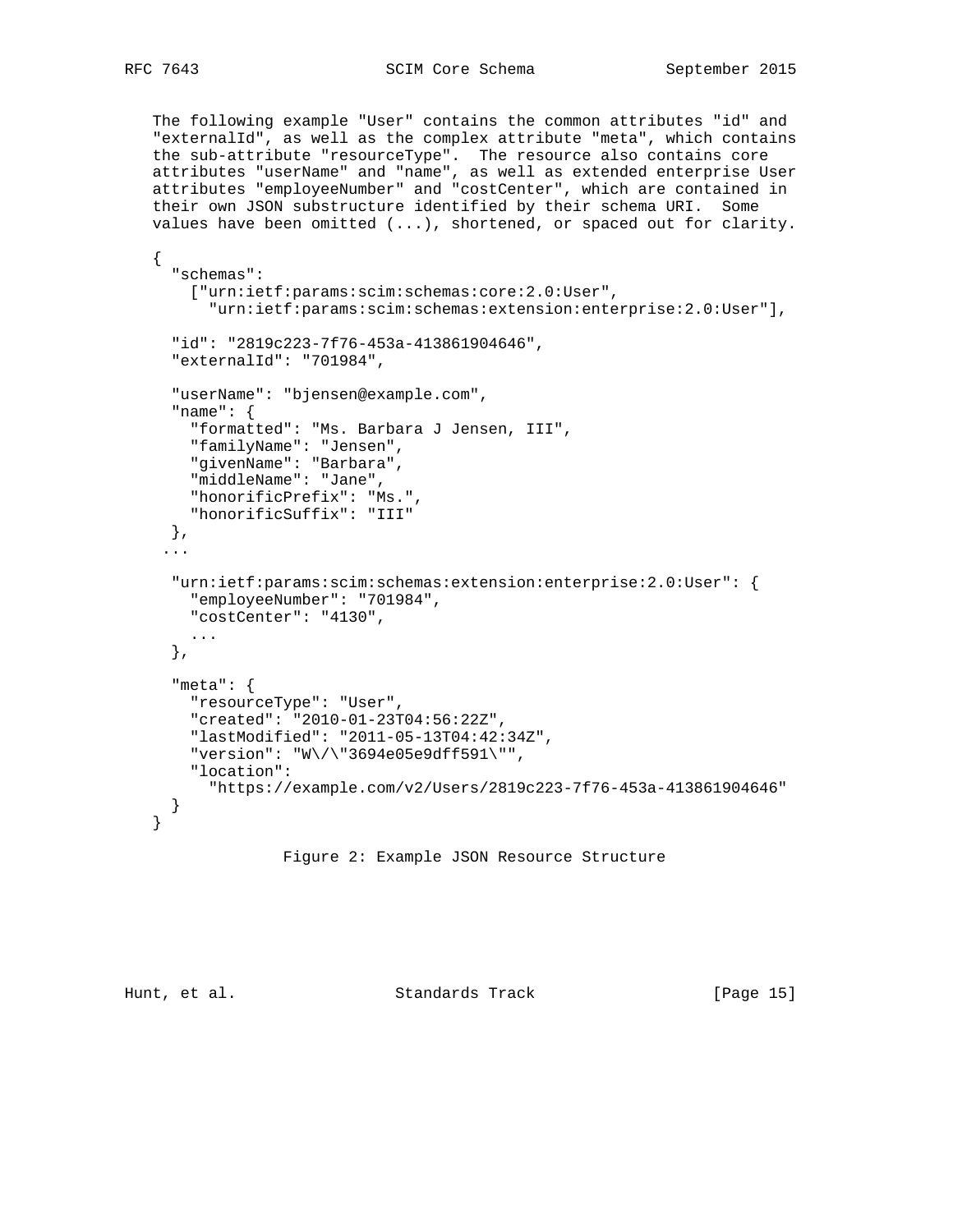## 3.1. Common Attributes

 Each SCIM resource (Users, Groups, etc.) includes the following common attributes. With the exception of the "ServiceProviderConfig" and "ResourceType" server discovery endpoints and their associated resources, these attributes MUST be defined for all resources, including any extended resource types. When accepted by a service provider (e.g., after a SCIM create), the attributes "id" and "meta" (and its associated sub-attributes) MUST be assigned values by the service provider. Common attributes are considered to be part of every base resource schema and do not use their own "schemas" URI.

 For backward compatibility, some existing schema definitions MAY list common attributes as part of the schema. The attribute characteristics (see Section 2.2) listed here SHALL take precedence over older definitions that may be included in existing schemas.

id

 A unique identifier for a SCIM resource as defined by the service provider. Each representation of the resource MUST include a non-empty "id" value. This identifier MUST be unique across the SCIM service provider's entire set of resources. It MUST be a stable, non-reassignable identifier that does not change when the same resource is returned in subsequent requests. The value of the "id" attribute is always issued by the service provider and MUST NOT be specified by the client. The string "bulkId" is a reserved keyword and MUST NOT be used within any unique identifier value. The attribute characteristics are "caseExact" as "true", a mutability of "readOnly", and a "returned" characteristic of "always". See Section 9 for additional considerations regarding privacy.

externalId

 A String that is an identifier for the resource as defined by the provisioning client. The "externalId" may simplify identification of a resource between the provisioning client and the service provider by allowing the client to use a filter to locate the resource with an identifier from the provisioning domain, obviating the need to store a local mapping between the provisioning domain's identifier of the resource and the identifier used by the service provider. Each resource MAY include a non-empty "externalId" value. The value of the "externalId" attribute is always issued by the provisioning client and MUST NOT be specified by the service provider. The service provider MUST always interpret the externalId as scoped to the provisioning domain. While the server does not enforce uniqueness, it is assumed that the value's uniqueness is controlled by the client setting the value. See Section 9 for

Hunt, et al. Standards Track [Page 16]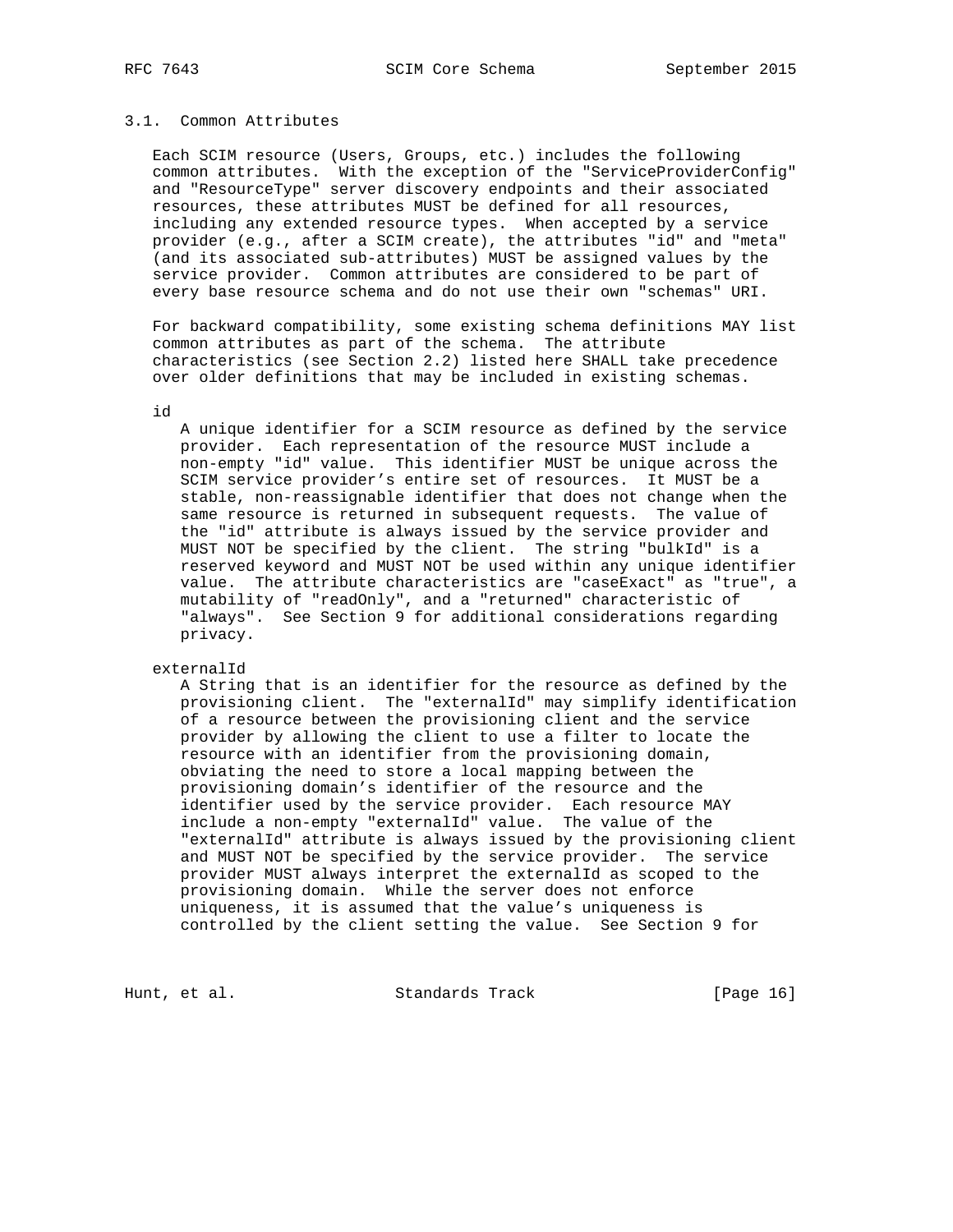additional considerations regarding privacy. This attribute has "caseExact" as "true" and a mutability of "readWrite". This attribute is OPTIONAL.

#### meta

 A complex attribute containing resource metadata. All "meta" sub-attributes are assigned by the service provider (have a "mutability" of "readOnly"), and all of these sub-attributes have a "returned" characteristic of "default". This attribute SHALL be ignored when provided by clients. "meta" contains the following sub-attributes:

- resourceType The name of the resource type of the resource. This attribute has a mutability of "readOnly" and "caseExact" as "true".
- created The "DateTime" that the resource was added to the service provider. This attribute MUST be a DateTime.
- lastModified The most recent DateTime that the details of this resource were updated at the service provider. If this resource has never been modified since its initial creation, the value MUST be the same as the value of "created".
- location The URI of the resource being returned. This value MUST be the same as the "Content-Location" HTTP response header (see Section 3.1.4.2 of [RFC7231]).
- version The version of the resource being returned. This value must be the same as the entity-tag (ETag) HTTP response header (see Sections 2.1 and 2.3 of [RFC7232]). This attribute has "caseExact" as "true". Service provider support for this attribute is optional and subject to the service provider's support for versioning (see Section 3.14 of [RFC7644]). If a service provider provides "version" (entity-tag) for a representation and the generation of that entity-tag does not satisfy all of the characteristics of a strong validator (see Section 2.1 of [RFC7232]), then the origin server MUST mark the "version" (entity-tag) as weak by prefixing its opaque value with "W/" (case sensitive).

Hunt, et al. Standards Track [Page 17]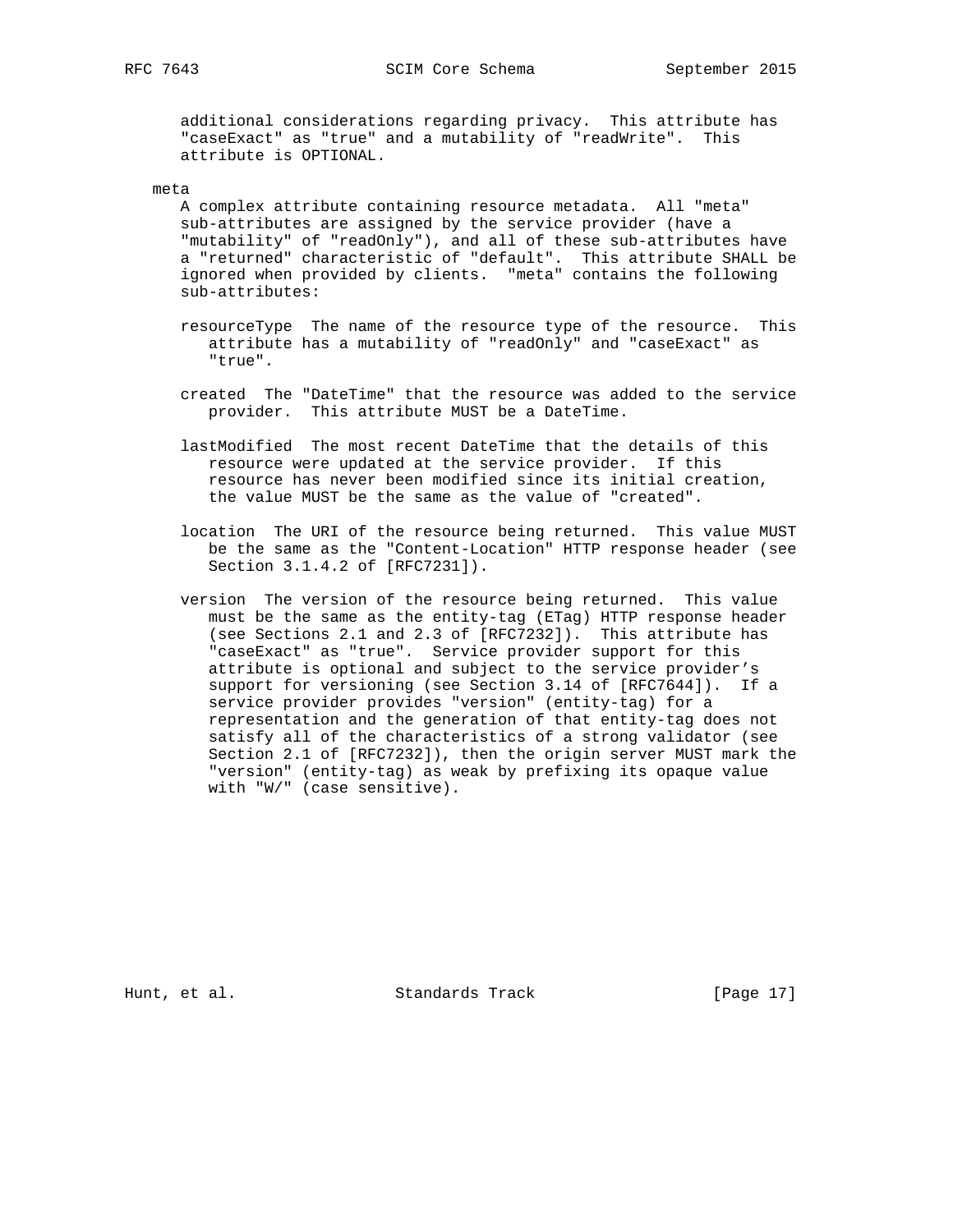# 3.2. Defining New Resource Types

 SCIM may be extended to define new classes of resources by defining a resource type. Each resource type defines the name, endpoint, base schema (the attributes), and any schema extensions registered for use with the resource type. In order to offer new types of resources, a service provider defines the new resource type as specified in Section 6 and defines a schema representation (see Section 8.7).

# 3.3. Attribute Extensions to Resources

 SCIM allows resource types to have extensions in addition to their core schema. This is similar to how "objectClasses" are used in LDAP [RFC4512]. However, unlike LDAP, there is no inheritance model; all extensions are additive (similar to the LDAP auxiliary object class). Each value in the "schemas" attribute indicates additive schema that MAY exist in a SCIM resource representation. The "schemas" attribute MUST contain at least one value, which SHALL be the base schema for the resource. The "schemas" attribute MAY contain additional values indicating extended schemas that are in use. Schema extensions SHOULD avoid redefining any attributes defined in this specification and SHOULD follow conventions defined in this specification. Except for the base object schema, the schema extension URI SHALL be used as a JSON container to distinguish attributes belonging to the extension namespace from base schema attributes. See Figure 5, which is an example of the JSON representation of an enterprise User and is also an example of a User with extended schema.

 In order to determine which URI value in the "schemas" attribute is the base schema and which is an extended schema for any given resource, the resource's "resourceType" attribute value MAY be used to retrieve the resource's "ResourceType" schema (see Section 6). See the "ResourceType" representation in Figure 8 for an example.

Hunt, et al. Standards Track [Page 18]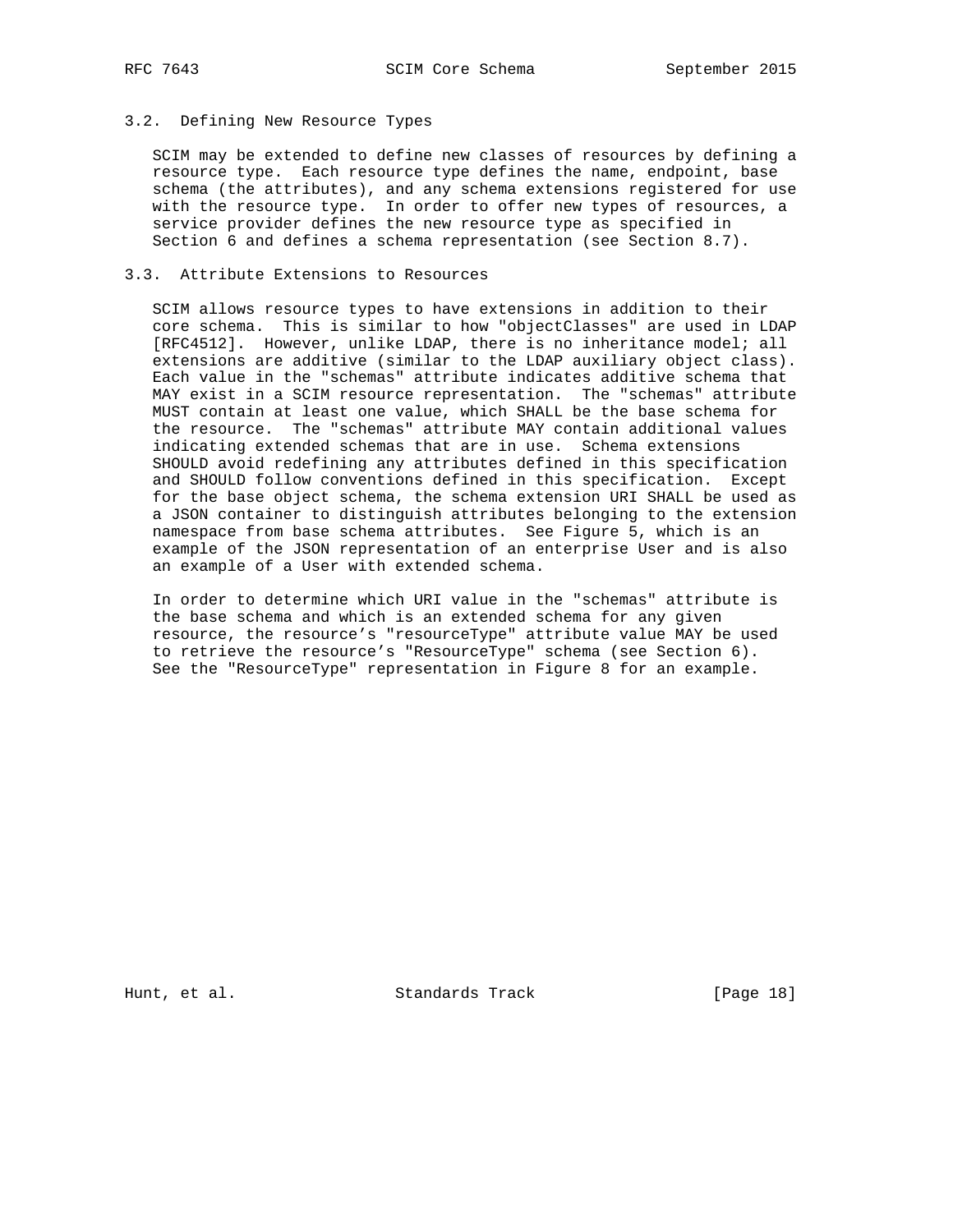4. SCIM Core Resources and Extensions

 This section defines the default resource schemas present in a SCIM server. SCIM is not exclusive to these resources and may be extended to support other resource types (see Section 3.2).

4.1. "User" Resource Schema

 SCIM provides a resource type for "User" resources. The core schema for "User" is identified using the following schema URI: "urn:ietf:params:scim:schemas:core:2.0:User". The following attributes are defined in addition to the core schema attributes:

#### 4.1.1. Singular Attributes

#### userName

 A service provider's unique identifier for the user, typically used by the user to directly authenticate to the service provider. Often displayed to the user as their unique identifier within the system (as opposed to "id" or "externalId", which are generally opaque and not user-friendly identifiers). Each User MUST include a non-empty userName value. This identifier MUST be unique across the service provider's entire set of Users. This attribute is REQUIRED and is case insensitive.

#### name

 The components of the user's name. Service providers MAY return just the full name as a single string in the formatted sub-attribute, or they MAY return just the individual component attributes using the other sub-attributes, or they MAY return both. If both variants are returned, they SHOULD be describing the same name, with the formatted name indicating how the component attributes should be combined.

- formatted The full name, including all middle names, titles, and suffixes as appropriate, formatted for display (e.g., "Ms. Barbara Jane Jensen, III").
- familyName The family name of the User, or last name in most Western languages (e.g., "Jensen" given the full name "Ms. Barbara Jane Jensen, III").
	- givenName The given name of the User, or first name in most Western languages (e.g., "Barbara" given the full name "Ms. Barbara Jane Jensen, III").
	- middleName The middle name(s) of the User (e.g., "Jane" given the full name "Ms. Barbara Jane Jensen, III").

Hunt, et al. Standards Track [Page 19]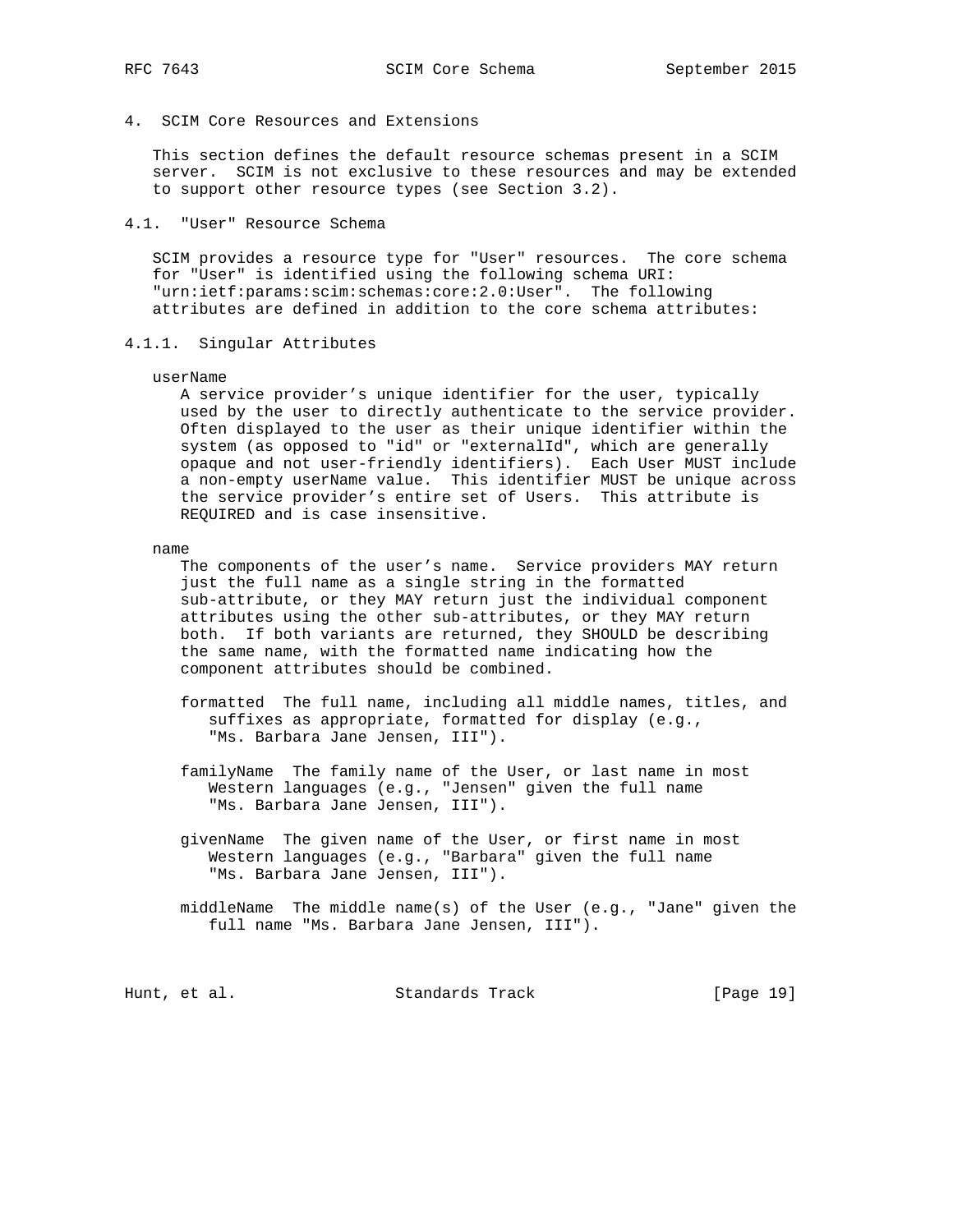honorificPrefix The honorific prefix(es) of the User, or title in most Western languages (e.g., "Ms." given the full name "Ms. Barbara Jane Jensen, III").

 honorificSuffix The honorific suffix(es) of the User, or suffix in most Western languages (e.g., "III" given the full name "Ms. Barbara Jane Jensen, III").

#### displayName

 The name of the user, suitable for display to end-users. Each user returned MAY include a non-empty displayName value. The name SHOULD be the full name of the User being described, if known (e.g., "Babs Jensen" or "Ms. Barbara J Jensen, III") but MAY be a username or handle, if that is all that is available (e.g., "bjensen"). The value provided SHOULD be the primary textual label by which this User is normally displayed by the service provider when presenting it to end-users.

#### nickName

 The casual way to address the user in real life, e.g., "Bob" or "Bobby" instead of "Robert". This attribute SHOULD NOT be used to represent a User's username (e.g., bjensen or mpepperidge).

## profileUrl

 A URI that is a uniform resource locator (as defined in Section 1.1.3 of [RFC3986]) and that points to a location representing the user's online profile (e.g., a web page). URIs are canonicalized per Section 6.2 of [RFC3986].

## title

The user's title, such as "Vice President".

#### userType

 Used to identify the relationship between the organization and the user. Typical values used might be "Contractor", "Employee", "Intern", "Temp", "External", and "Unknown", but any value may be used.

#### preferredLanguage

 Indicates the user's preferred written or spoken languages and is generally used for selecting a localized user interface. The value indicates the set of natural languages that are preferred. The format of the value is the same as the HTTP Accept-Language header field (not including "Accept-Language:") and is specified in Section 5.3.5 of [RFC7231]. The intent of this value is to enable cloud applications to perform matching of language tags [RFC4647] to the user's language preferences, regardless of what may be indicated by a user agent (which might be shared), or in an

Hunt, et al. Standards Track [Page 20]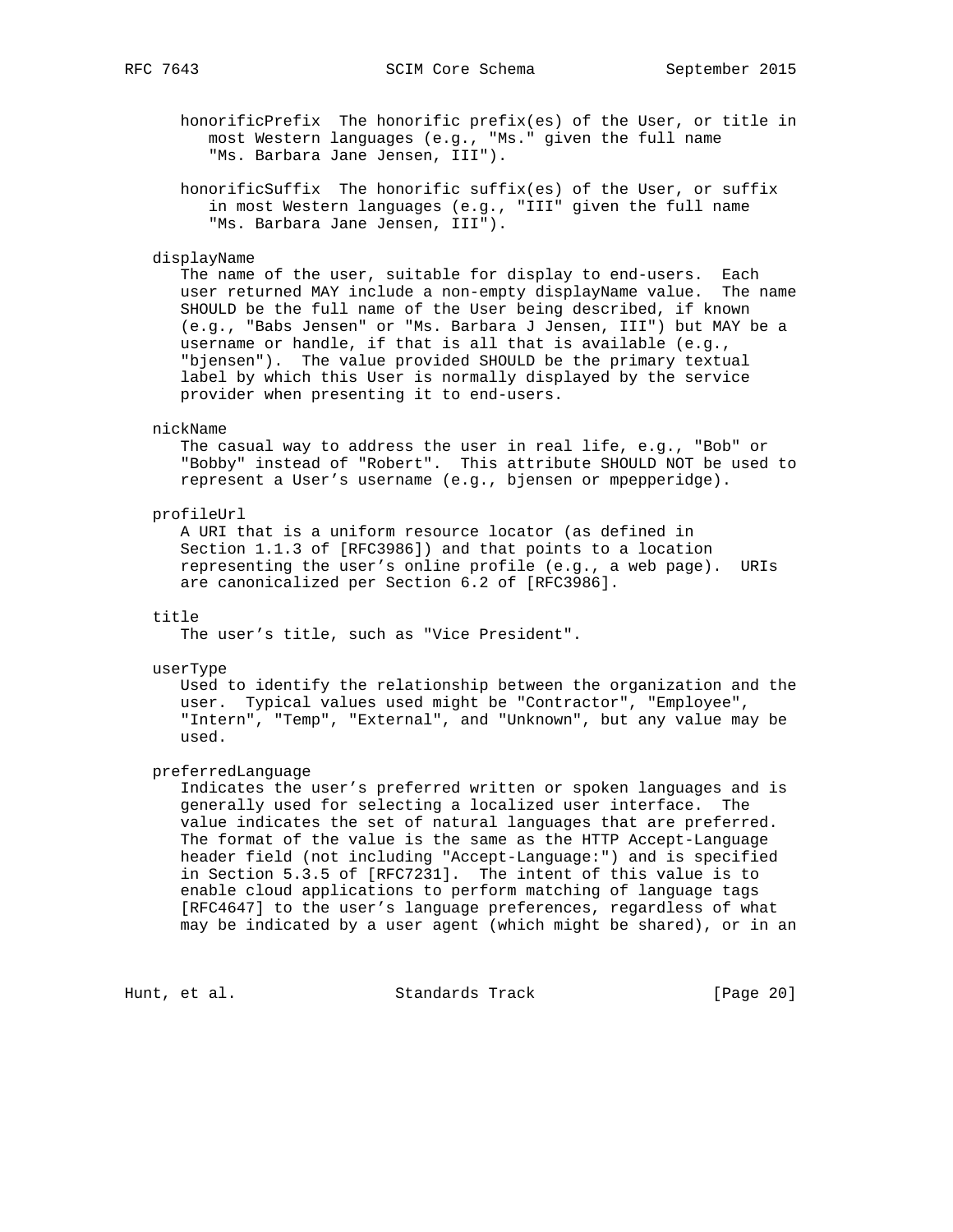interaction that does not involve a user (such as in a delegated OAuth 2.0 [RFC6749] style interaction) where normal HTTP Accept-Language header negotiation cannot take place.

## locale

 Used to indicate the User's default location for purposes of localizing such items as currency, date time format, or numerical representations. A valid value is a language tag as defined in [RFC5646]. Computer languages are explicitly excluded.

 A language tag is a sequence of one or more case-insensitive sub-tags, each separated by a hyphen character ("-", %x2D). For backward compatibility, servers MAY accept tags separated by an underscore character ("\_", %x5F). In most cases, a language tag consists of a primary language sub-tag that identifies a broad family of related languages (e.g., "en" = English) and that is optionally followed by a series of sub-tags that refine or narrow that language's range (e.g., "en-CA" = the variety of English as communicated in Canada). Whitespace is not allowed within a language tag. Example tags include:

fr, en-US, es-419, az-Arab, x-pig-latin, man-Nkoo-GN

See [RFC5646] for further information.

#### timezone

 The User's time zone, in IANA Time Zone database format [RFC6557], also known as the "Olson" time zone database format [Olson-TZ] (e.g., "America/Los\_Angeles").

active

 A Boolean value indicating the user's administrative status. The definitive meaning of this attribute is determined by the service provider. As a typical example, a value of true implies that the user is able to log in, while a value of false implies that the user's account has been suspended.

Hunt, et al. Standards Track [Page 21]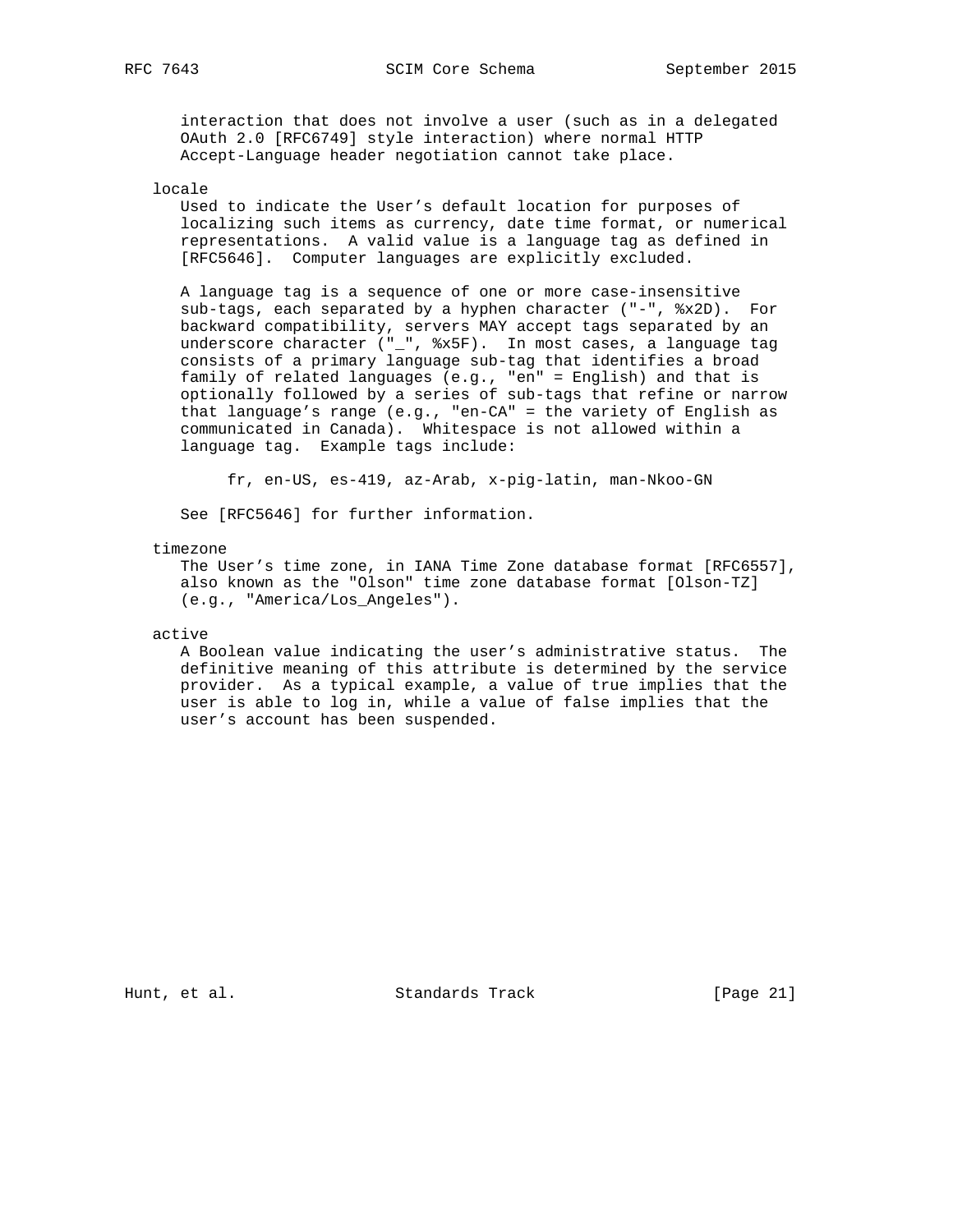password

 This attribute is intended to be used as a means to set, replace, or compare (i.e., filter for equality) a password. The cleartext value or the hashed value of a password SHALL NOT be returnable by a service provider. If a service provider holds the value locally, the value SHOULD be hashed. When a password is set or changed by the client, the cleartext password SHOULD be processed by the service provider as follows:

- \* Prepare the cleartext value for international language comparison. See Section 7.8 of [RFC7644].
- \* Validate the value against server password policy. Note: The definition and enforcement of password policy are beyond the scope of this document.
- \* Ensure that the value is encrypted (e.g., hashed). See Section 9.2 for acceptable hashing and encryption handling when storing or persisting for provisioning workflow reasons.

 A service provider that immediately passes the cleartext value on to another system or programming interface MUST pass the value directly over a secured connection (e.g., Transport Layer Security (TLS)). If the value needs to be temporarily persisted for a period of time (e.g., because of a workflow) before provisioning, then the value MUST be protected by some method, such as encryption.

 Testing for an equality match MAY be supported if there is an existing stored hashed value. When testing for equality, the service provider:

- \* Prepares the filter value for international language comparison. See Section 7.8 of [RFC7644].
- \* Generates the salted hash of the filter value and tests for a match with the locally held value.

 The mutability of the password attribute is "writeOnly", indicating that the value MUST NOT be returned by a service provider in any form (the attribute characteristic "returned" is "never").

Hunt, et al. Standards Track [Page 22]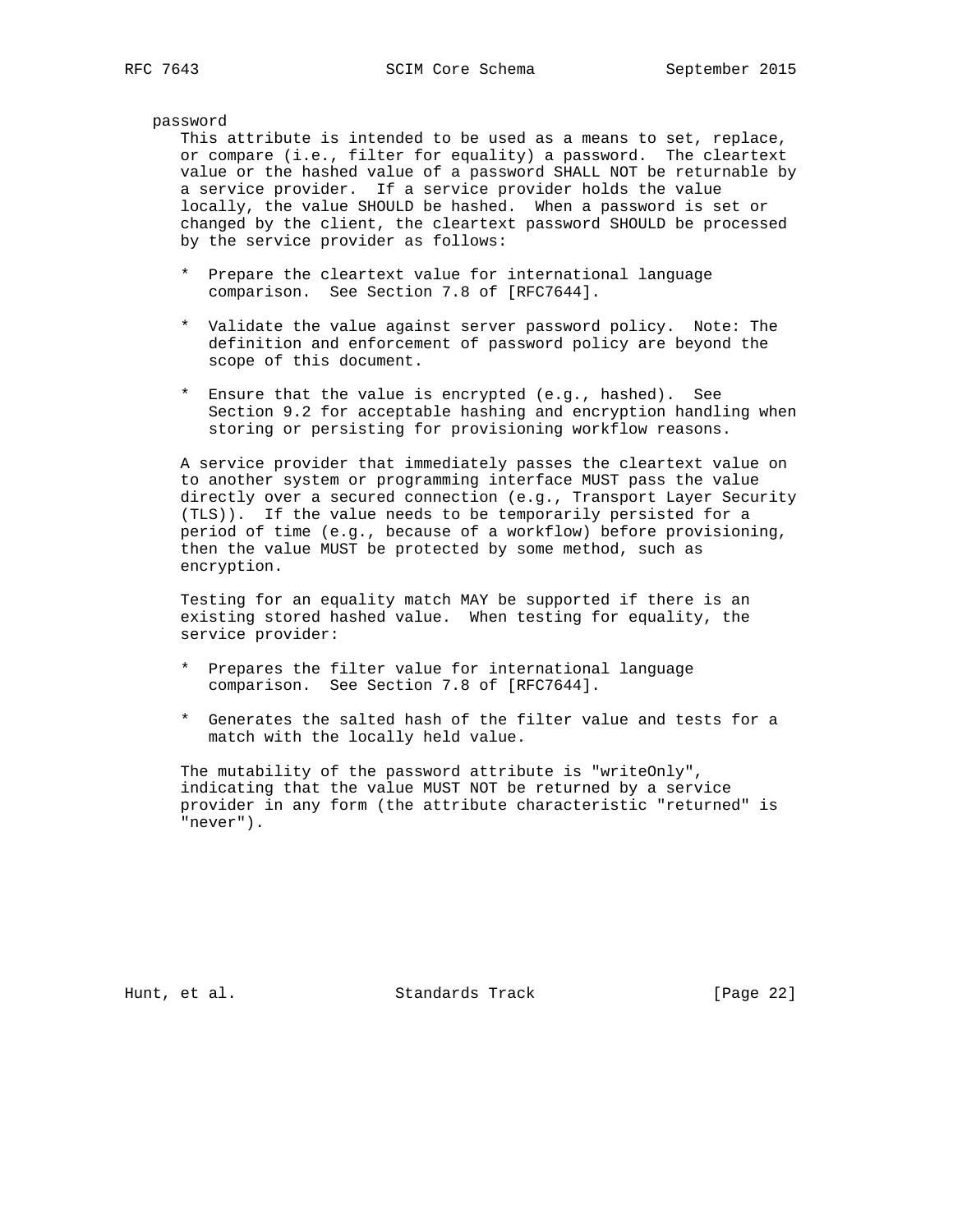# 4.1.2. Multi-Valued Attributes

The following multi-valued attributes are defined.

#### emails

 Email addresses for the User. The value SHOULD be specified according to [RFC5321]. Service providers SHOULD canonicalize the value according to [RFC5321], e.g., "bjensen@example.com" instead of "bjensen@EXAMPLE.COM". The "display" sub-attribute MAY be used to return the canonicalized representation of the email value. The "type" sub-attribute is used to provide a classification meaningful to the (human) user. The user interface should encourage the use of basic values of "work", "home", and "other" and MAY allow additional type values to be used at the discretion of SCIM clients.

# phoneNumbers

 Phone numbers for the user. The value SHOULD be specified according to the format defined in [RFC3966], e.g., 'tel:+1-201-555-0123'. Service providers SHOULD canonicalize the value according to [RFC3966] format, when appropriate. The "display" sub-attribute MAY be used to return the canonicalized representation of the phone number value. The sub-attribute "type" often has typical values of "work", "home", "mobile", "fax", "pager", and "other" and MAY allow more types to be defined by the SCIM clients.

ims

 Instant messaging address for the user. No official canonicalization rules exist for all instant messaging addresses, but service providers SHOULD, when appropriate, remove all whitespace and convert the address to lowercase. The "type" sub-attribute SHOULD take one of the following values: "aim", "gtalk", "icq", "xmpp", "msn", "skype", "qq", "yahoo", or "other" (representing currently popular IM services at the time of this writing). Service providers MAY add further values if new IM services are introduced and MAY specify more detailed canonicalization rules for each possible value.

#### photos

 A URI that is a uniform resource locator (as defined in Section 1.1.3 of [RFC3986]) that points to a resource location representing the user's image. The resource MUST be a file (e.g., a GIF, JPEG, or PNG image file) rather than a web page containing an image. Service providers MAY return the same image in different sizes, although it is recognized that no standard for describing images of various sizes currently exists. Note that this attribute SHOULD NOT be used to send down arbitrary photos

Hunt, et al. Standards Track [Page 23]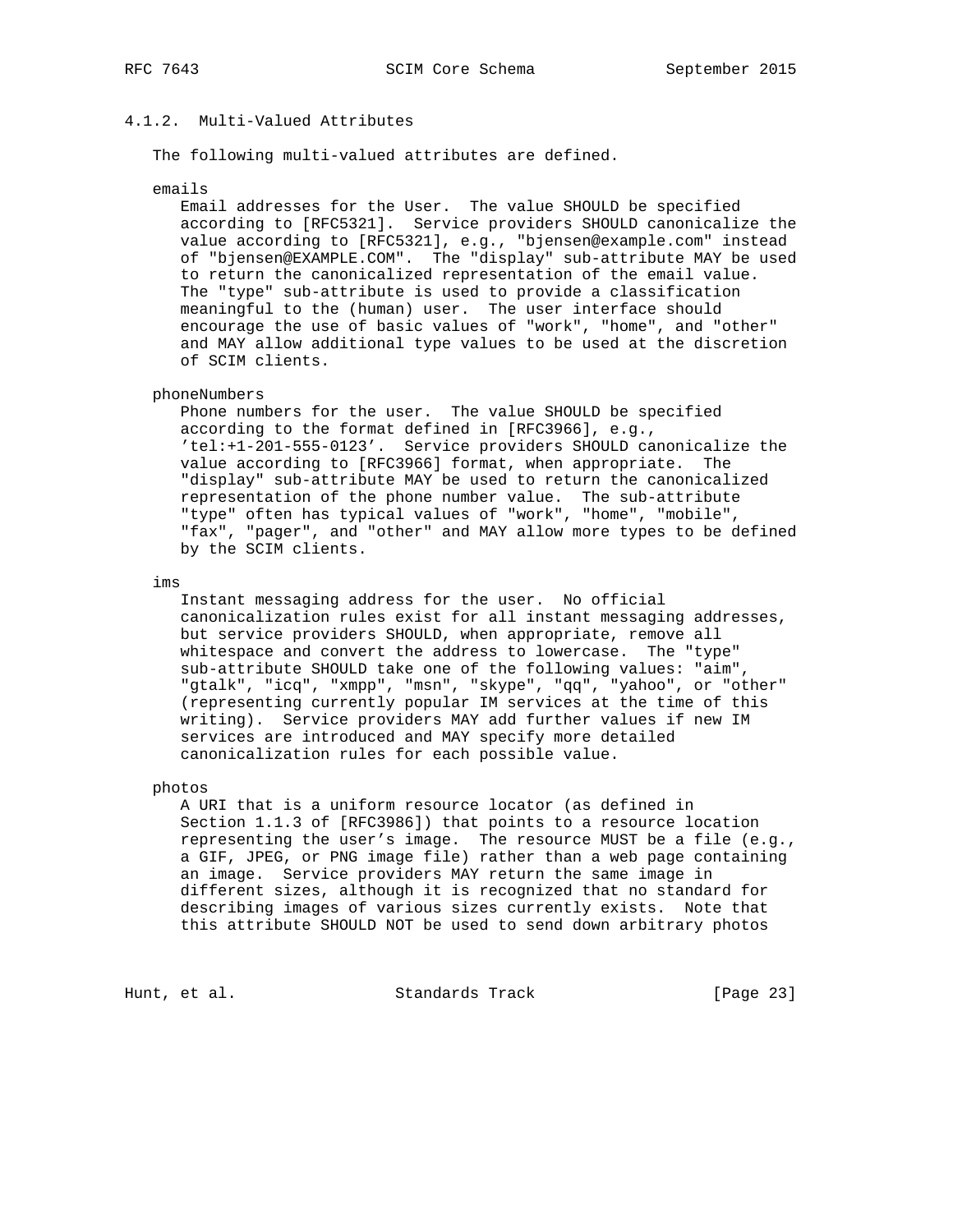taken by this user; instead, profile photos of the user that are suitable for display when describing the user should be sent. Instead of the standard canonical values for type, this attribute defines the following canonical values to represent popular photo sizes: "photo" and "thumbnail".

#### addresses

 A physical mailing address for this user. Canonical type values of "work", "home", and "other". This attribute is a complex type with the following sub-attributes. All sub-attributes are OPTIONAL.

- formatted The full mailing address, formatted for display or use with a mailing label. This attribute MAY contain newlines.
- streetAddress The full street address component, which may include house number, street name, P.O. box, and multi-line extended street address information. This attribute MAY contain newlines.

locality The city or locality component.

region The state or region component.

postalCode The zip code or postal code component.

 country The country name component. When specified, the value MUST be in ISO 3166-1 "alpha-2" code format [ISO3166]; e.g., the United States and Sweden are "US" and "SE", respectively.

#### groups

 A list of groups to which the user belongs, either through direct membership, through nested groups, or dynamically calculated. The values are meant to enable expression of common group-based or role-based access control models, although no explicit authorization model is defined. It is intended that the semantics of group membership and any behavior or authorization granted as a result of membership are defined by the service provider. The canonical types "direct" and "indirect" are defined to describe how the group membership was derived. Direct group membership indicates that the user is directly associated with the group and SHOULD indicate that clients may modify membership through the "Group" resource. Indirect membership indicates that user membership is transitive or dynamic and implies that clients cannot modify indirect group membership through the "Group" resource but MAY modify direct group membership through the "Group" resource, which may influence indirect memberships. If the SCIM service provider exposes a "Group" resource, the "value"

Hunt, et al. Standards Track [Page 24]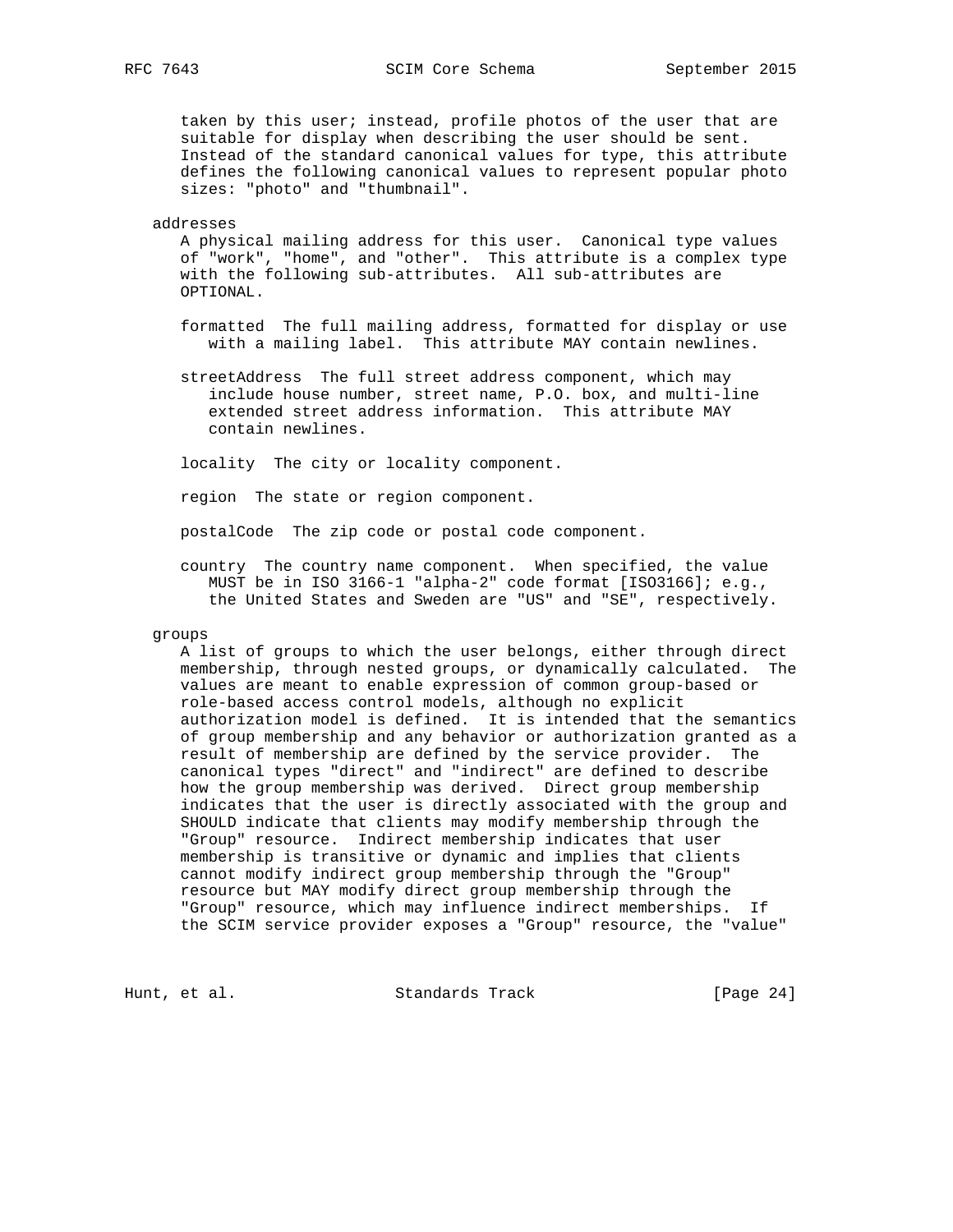sub-attribute MUST be the "id", and the "\$ref" sub-attribute must be the URI of the corresponding "Group" resources to which the user belongs. Since this attribute has a mutability of "readOnly", group membership changes MUST be applied via the "Group" Resource (Section 4.2). This attribute has a mutability of "readOnly".

entitlements

 A list of entitlements for the user that represent a thing the user has. An entitlement may be an additional right to a thing, object, or service. No vocabulary or syntax is specified; service providers and clients are expected to encode sufficient information in the value so as to accurately and without ambiguity determine what the user has access to. This value has no canonical types, although a type may be useful as a means to scope entitlements.

#### roles

 A list of roles for the user that collectively represent who the user is, e.g., "Student", "Faculty". No vocabulary or syntax is specified, although it is expected that a role value is a String or label representing a collection of entitlements. This value has no canonical types.

x509Certificates

 A list of certificates associated with the resource (e.g., a User). Each value contains exactly one DER-encoded X.509 certificate (see Section 4 of [RFC5280]), which MUST be base64 encoded per Section 4 of [RFC4648]. A single value MUST NOT contain multiple certificates and so does not contain the encoding "SEQUENCE OF Certificate" in any guise.

# 4.2. "Group" Resource Schema

 SCIM provides a schema for representing groups, identified using the following schema URI: "urn:ietf:params:scim:schemas:core:2.0:Group".

 "Group" resources are meant to enable expression of common group-based or role-based access control models, although no explicit authorization model is defined. It is intended that the semantics of group membership, and any behavior or authorization granted as a result of membership, are defined by the service provider; these are considered out of scope for this specification.

Hunt, et al. Standards Track [Page 25]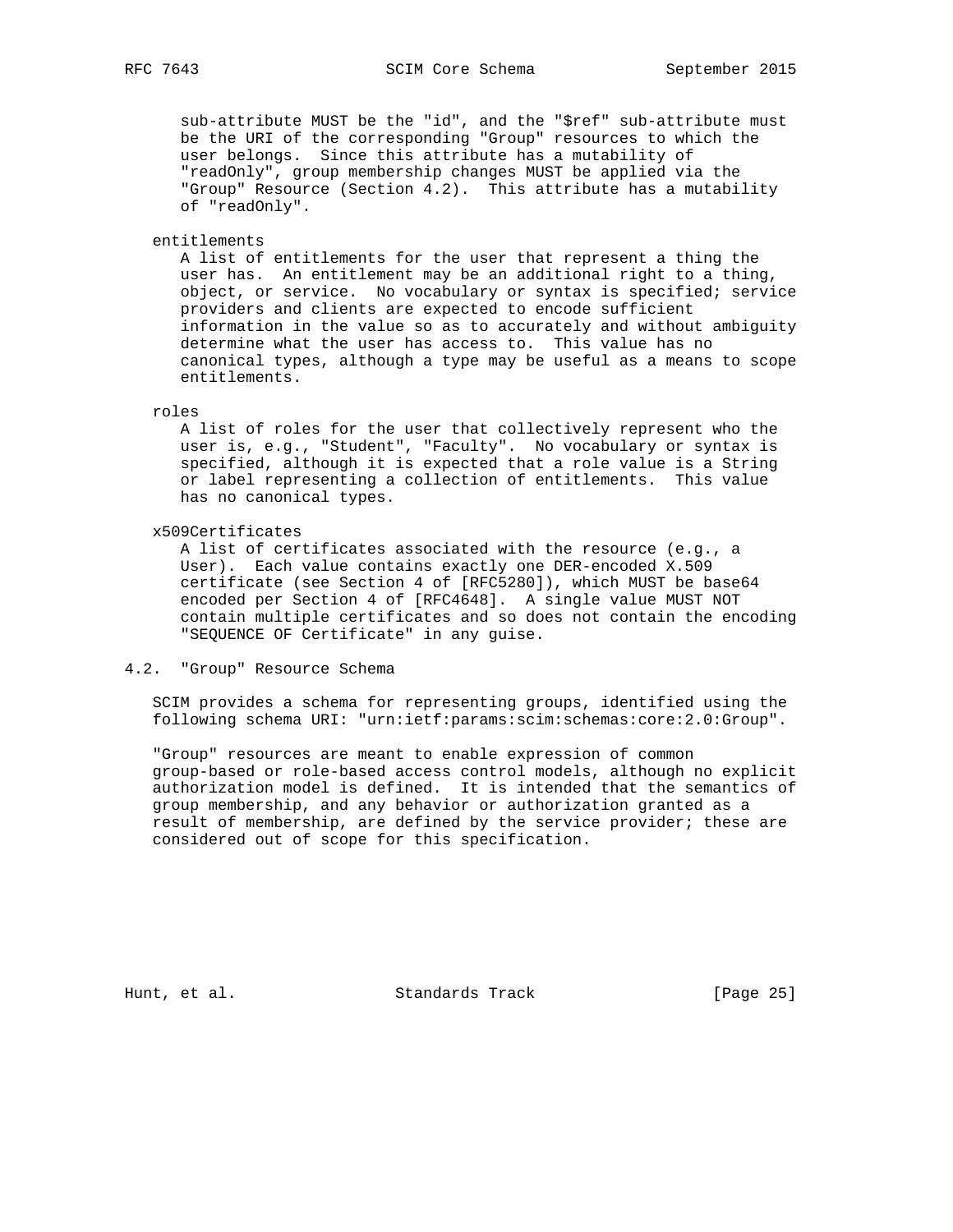The following singular attribute is defined in addition to the common attributes defined in the SCIM core schema:

displayName

A human-readable name for the Group. REQUIRED.

 The following multi-valued attribute is defined in addition to the common attributes defined in the SCIM core schema:

members

 A list of members of the Group. While values MAY be added or removed, sub-attributes of members are "immutable". The "value" sub-attribute contains the value of an "id" attribute of a SCIM resource, and the "\$ref" sub-attribute must be the URI of a SCIM resource such as a "User", or a "Group". The intention of the "Group" type is to allow the service provider to support nested groups. Service providers MAY require clients to provide a non-empty value by setting the "required" attribute characteristic of a sub-attribute of the "members" attribute in the "Group" resource schema.

4.3. Enterprise User Schema Extension

 The following SCIM extension defines attributes commonly used in representing users that belong to, or act on behalf of, a business or enterprise. The enterprise User extension is identified using the following schema URI:

"urn:ietf:params:scim:schemas:extension:enterprise:2.0:User".

The following singular attributes are defined:

employeeNumber

 A string identifier, typically numeric or alphanumeric, assigned to a person, typically based on order of hire or association with an organization.

costCenter

Identifies the name of a cost center.

organization

Identifies the name of an organization.

division

Identifies the name of a division.

department

Identifies the name of a department.

Hunt, et al. Standards Track [Page 26]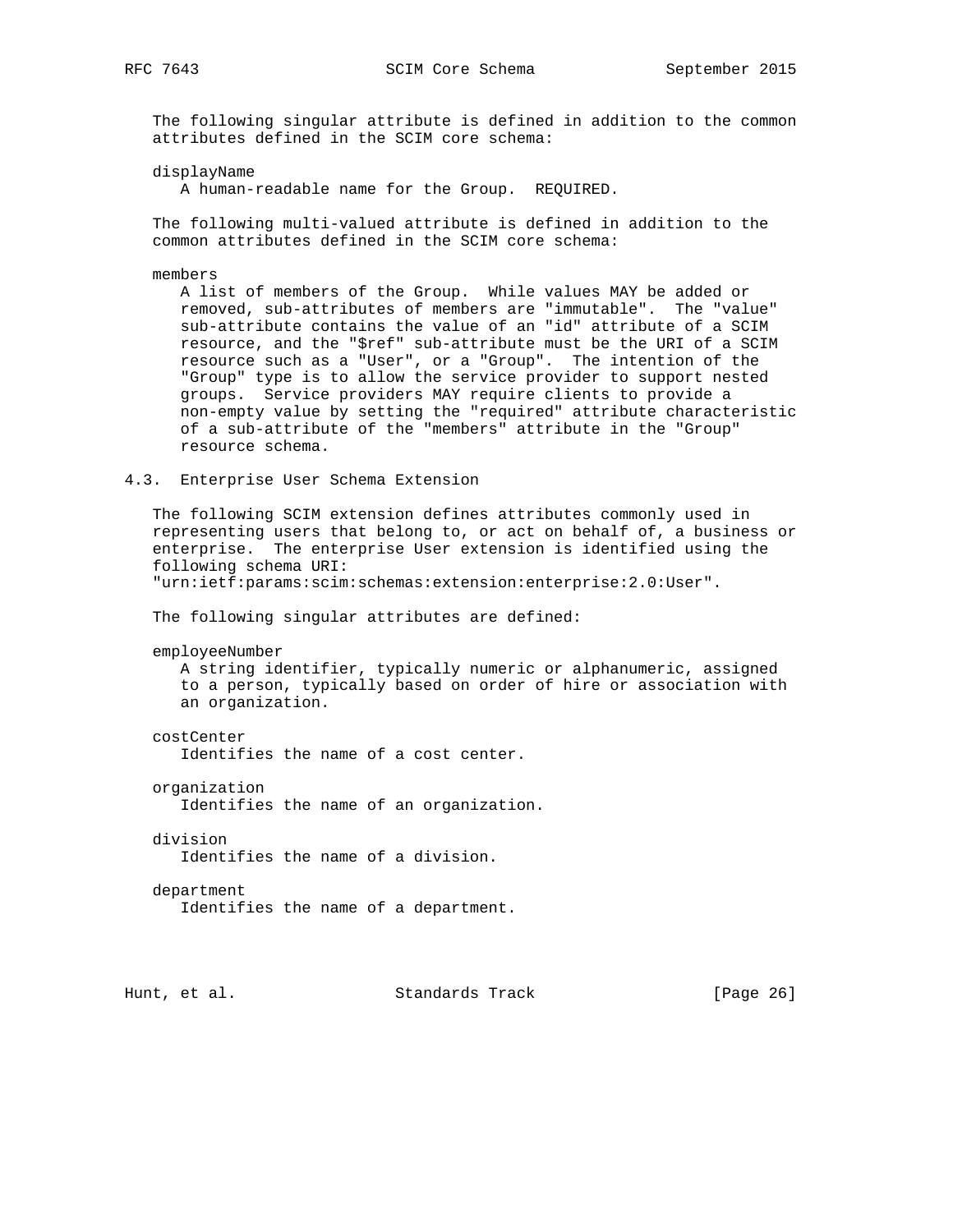manager

 The user's manager. A complex type that optionally allows service providers to represent organizational hierarchy by referencing the "id" attribute of another User.

- value The "id" of the SCIM resource representing the user's manager. RECOMMENDED.
- \$ref The URI of the SCIM resource representing the User's manager. RECOMMENDED.
- displayName The displayName of the user's manager. This attribute is OPTIONAL, and mutability is "readOnly".
- 5. Service Provider Configuration Schema

 SCIM provides a schema for representing the service provider's configuration, identified using the following schema URI: "urn:ietf:params:scim:schemas:core:2.0:ServiceProviderConfig".

 The service provider configuration resource enables a service provider to discover SCIM specification features in a standardized form as well as provide additional implementation details to clients. All attributes have a mutability of "readOnly". Unlike other core resources, the "id" attribute is not required for the service provider configuration resource.

 The following singular attributes are defined in addition to the common attributes defined in the core schema:

documentationUri

 An HTTP-addressable URL pointing to the service provider's human-consumable help documentation. OPTIONAL.

patch

 A complex type that specifies PATCH configuration options. REQUIRED. See Section 3.5.2 of [RFC7644].

 supported A Boolean value specifying whether or not the operation is supported. REQUIRED.

bulk

 A complex type that specifies bulk configuration options. See Section 3.7 of [RFC7644]. REQUIRED.

 supported A Boolean value specifying whether or not the operation is supported. REQUIRED.

Hunt, et al. Standards Track [Page 27]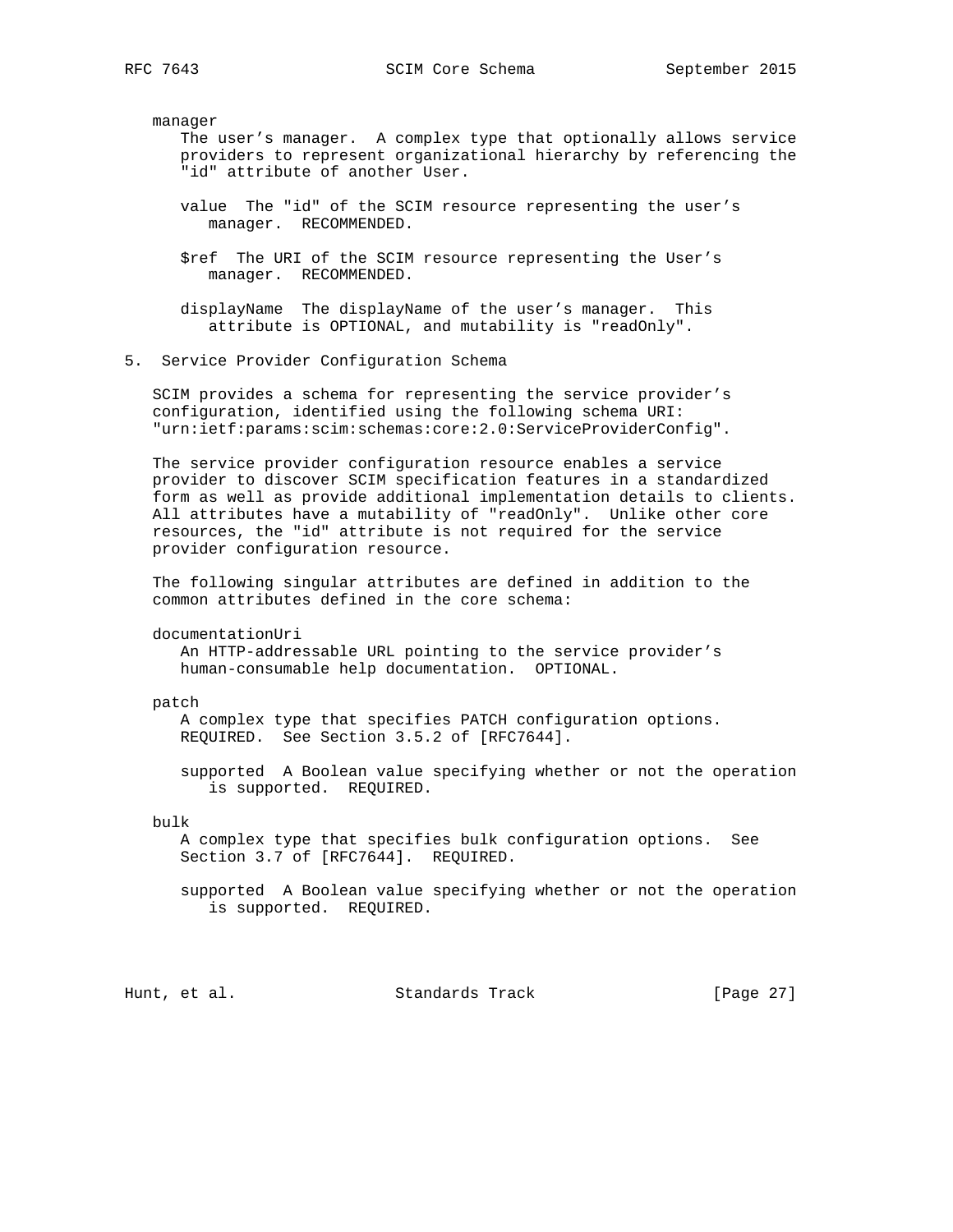RFC 7643 SCIM Core Schema September 2015

 maxOperations An integer value specifying the maximum number of operations. REQUIRED.

 maxPayloadSize An integer value specifying the maximum payload size in bytes. REQUIRED.

# filter

 A complex type that specifies FILTER options. REQUIRED. See Section 3.4.2.2 of [RFC7644].

- supported A Boolean value specifying whether or not the operation is supported. REQUIRED.
- maxResults An integer value specifying the maximum number of resources returned in a response. REQUIRED.

changePassword

 A complex type that specifies configuration options related to changing a password. REQUIRED.

 supported A Boolean value specifying whether or not the operation is supported. REQUIRED.

#### sort

 A complex type that specifies Sort configuration options. REQUIRED.

 supported A Boolean value specifying whether or not sorting is supported. REQUIRED.

#### etag

 A complex type that specifies ETag configuration options. REQUIRED.

 supported A Boolean value specifying whether or not the operation is supported. REQUIRED.

Hunt, et al. Standards Track [Page 28]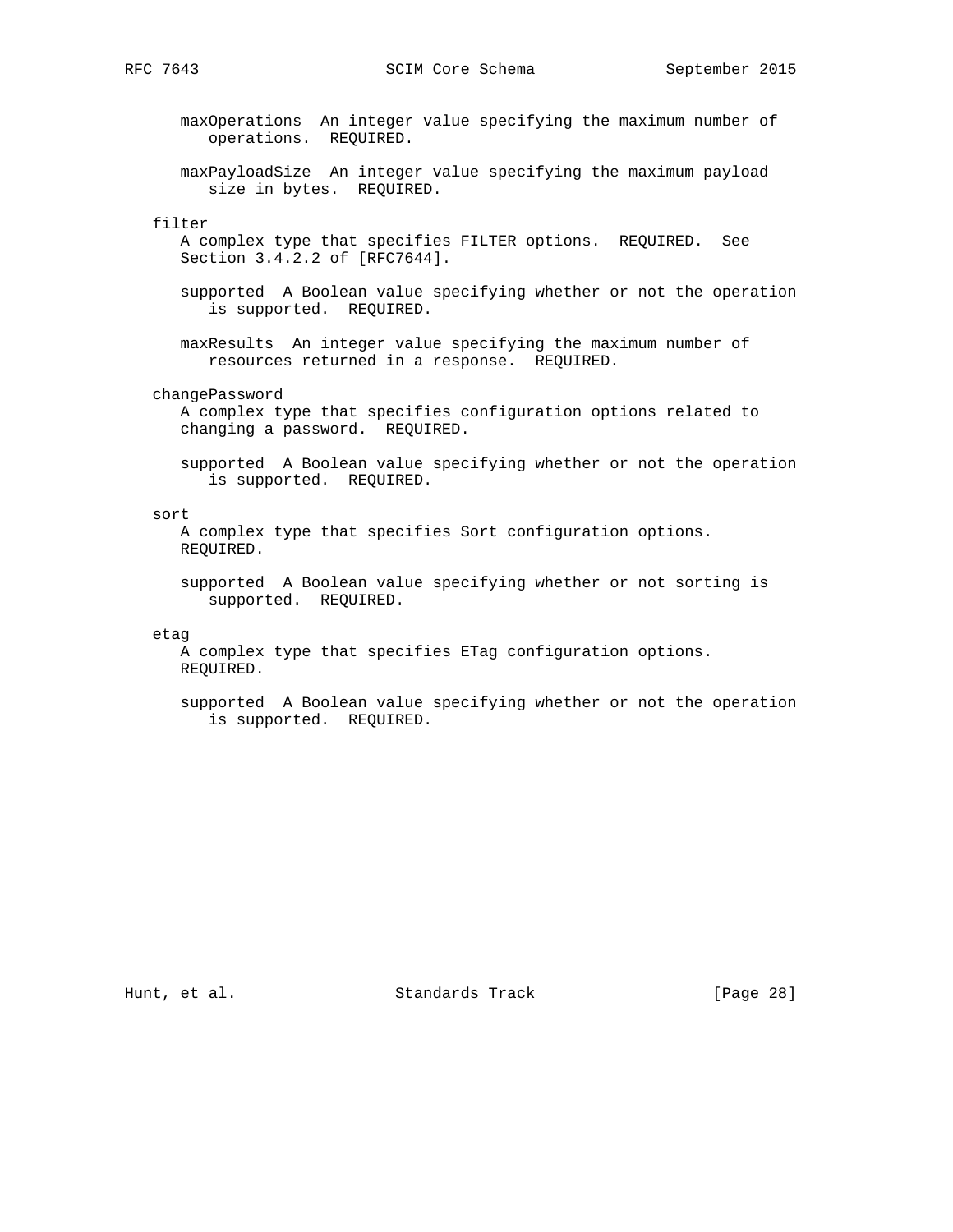The following multi-valued attribute is defined in addition to the common attributes defined in the core schema:

authenticationSchemes

 A multi-valued complex type that specifies supported authentication scheme properties. To enable seamless discovery of configurations, the service provider SHOULD, with the appropriate security considerations, make the authenticationSchemes attribute publicly accessible without prior authentication. REQUIRED. The following sub-attributes are defined:

- type The authentication scheme. This specification defines the values "oauth", "oauth2", "oauthbearertoken", "httpbasic", and "httpdigest". REQUIRED.
- name The common authentication scheme name, e.g., HTTP Basic. REQUIRED.
- description A description of the authentication scheme. REQUIRED.
- specUri An HTTP-addressable URL pointing to the authentication scheme's specification. OPTIONAL.

 documentationUri An HTTP-addressable URL pointing to the authentication scheme's usage documentation. OPTIONAL.

6. ResourceType Schema

 The "ResourceType" schema specifies the metadata about a resource type. Resource type resources are READ-ONLY and identified using the following schema URI: "urn:ietf:params:scim:schemas:core:2.0:ResourceType". Unlike other core resources, all attributes are REQUIRED unless otherwise specified. The "id" attribute is not required for the resource type resource.

The following singular attributes are defined:

id

 The resource type's server unique id. This is often the same value as the "name" attribute. OPTIONAL.

name

 The resource type name. When applicable, service providers MUST specify the name, e.g., "User" or "Group". This name is referenced by the "meta.resourceType" attribute in all resources. REQUIRED.

Hunt, et al. Standards Track [Page 29]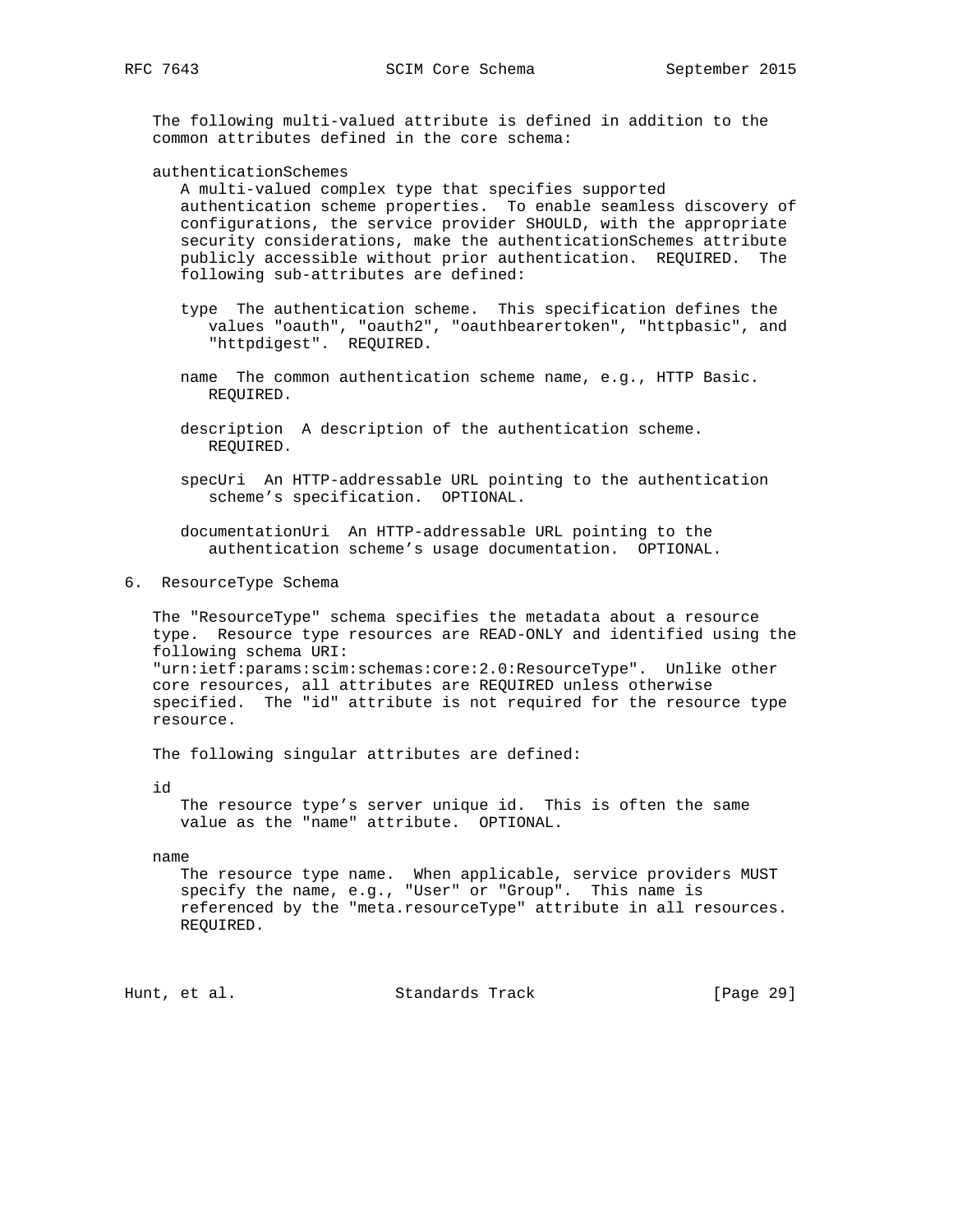## description

 The resource type's human-readable description. When applicable, service providers MUST specify the description. OPTIONAL.

endpoint

 The resource type's HTTP-addressable endpoint relative to the Base URL of the service provider, e.g., "Users". REQUIRED.

#### schema

 The resource type's primary/base schema URI, e.g., "urn:ietf:params:scim:schemas:core:2.0:User". This MUST be equal to the "id" attribute of the associated "Schema" resource. REQUIRED.

schemaExtensions

 A list of URIs of the resource type's schema extensions. OPTIONAL.

 schema The URI of an extended schema, e.g., "urn:edu:2.0:Staff". This MUST be equal to the "id" attribute of a "Schema" resource. REQUIRED.

 required A Boolean value that specifies whether or not the schema extension is required for the resource type. If true, a resource of this type MUST include this schema extension and also include any attributes declared as required in this schema extension. If false, a resource of this type MAY omit this schema extension. REQUIRED.

## 7. Schema Definition

 This section defines a way to specify the schema in use by resources available and accepted by a SCIM service provider. For each "schemas" URI value, this schema specifies the defined attribute(s) and their characteristics (mutability, returnability, etc). For every schema URI used in a resource object, there is a corresponding "Schema" resource. "Schema" resources are not modifiable, and their associated attributes have a mutability of "readOnly". Except for "id" (which is always returned), all attributes have a "returned" characteristic of "default". Unless otherwise specified, all schema attributes are case insensitive. These resources have a "schemas" attribute with the following schema URI:

urn:ietf:params:scim:schemas:core:2.0:Schema

 Unlike other core resources, the "Schema" resource MAY contain a complex object within a sub-attribute, and all attributes are REQUIRED unless otherwise specified.

Hunt, et al. Standards Track [Page 30]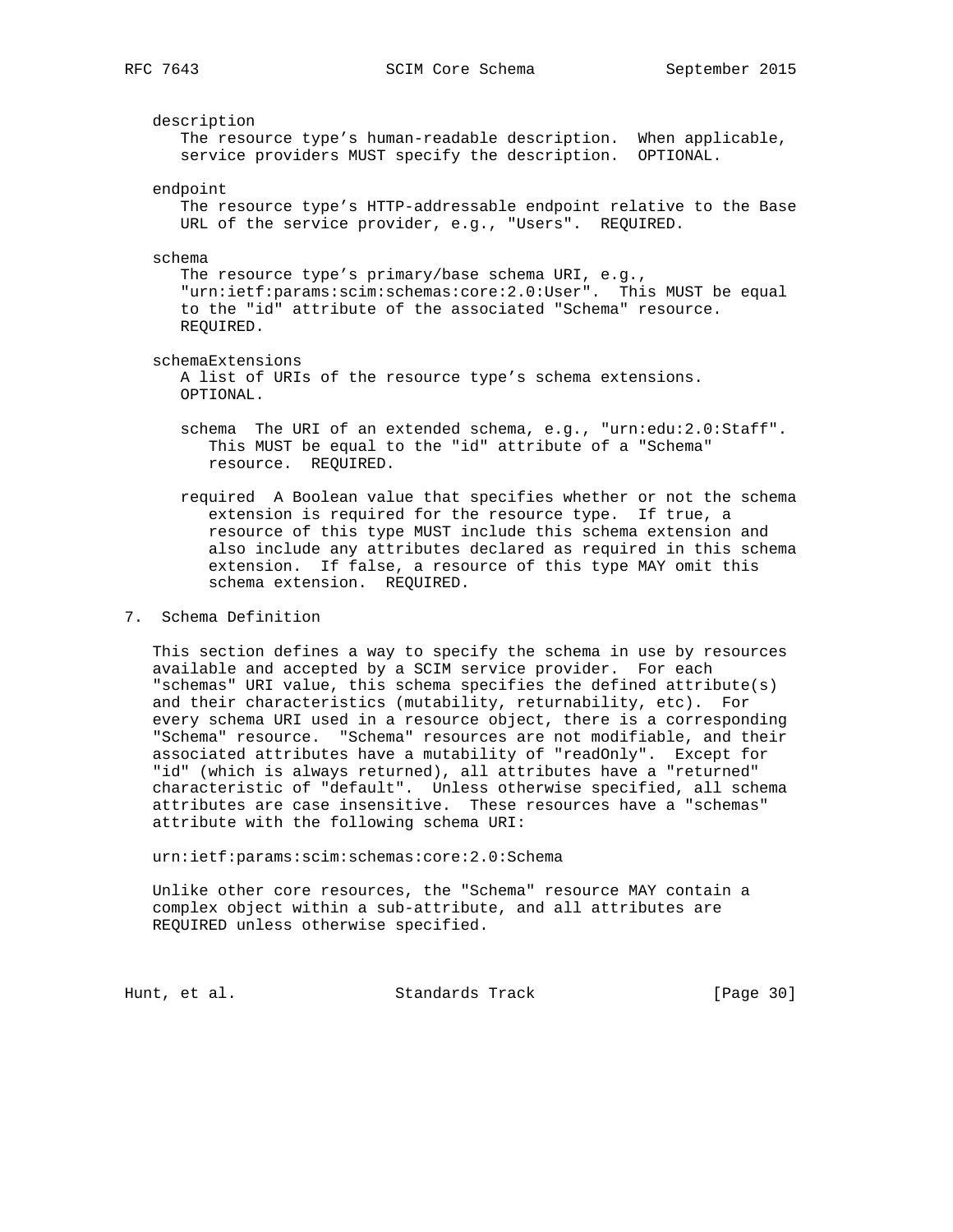The following singular attributes are defined: id The unique URI of the schema. When applicable, service providers MUST specify the URI, e.g., "urn:ietf:params:scim:schemas:core:2.0:User". Unlike most other schemas, which use some sort of Globally Unique Identifier (GUID) for the "id", the schema "id" is a URI so that it can be registered and is portable between different service providers and clients. REQUIRED. name The schema's human-readable name. When applicable, service providers MUST specify the name, e.g., "User" or "Group". OPTIONAL. description The schema's human-readable description. When applicable, service providers MUST specify the description. OPTIONAL. The following multi-valued attribute is defined: attributes A complex type that defines service provider attributes and their qualities via the following set of sub-attributes: name The attribute's name. type The attribute's data type. Valid values are "string", "boolean", "decimal", "integer", "dateTime", "reference", and "complex". When an attribute is of type "complex", there SHOULD be a corresponding schema attribute "subAttributes" defined, listing the sub-attributes of the attribute. subAttributes When an attribute is of type "complex", "subAttributes" defines a set of sub-attributes. "subAttributes" has the same schema sub-attributes as "attributes". multiValued A Boolean value indicating the attribute's plurality. description The attribute's human-readable description. When applicable, service providers MUST specify the description. required A Boolean value that specifies whether or not the attribute is required.

Hunt, et al. Standards Track [Page 31]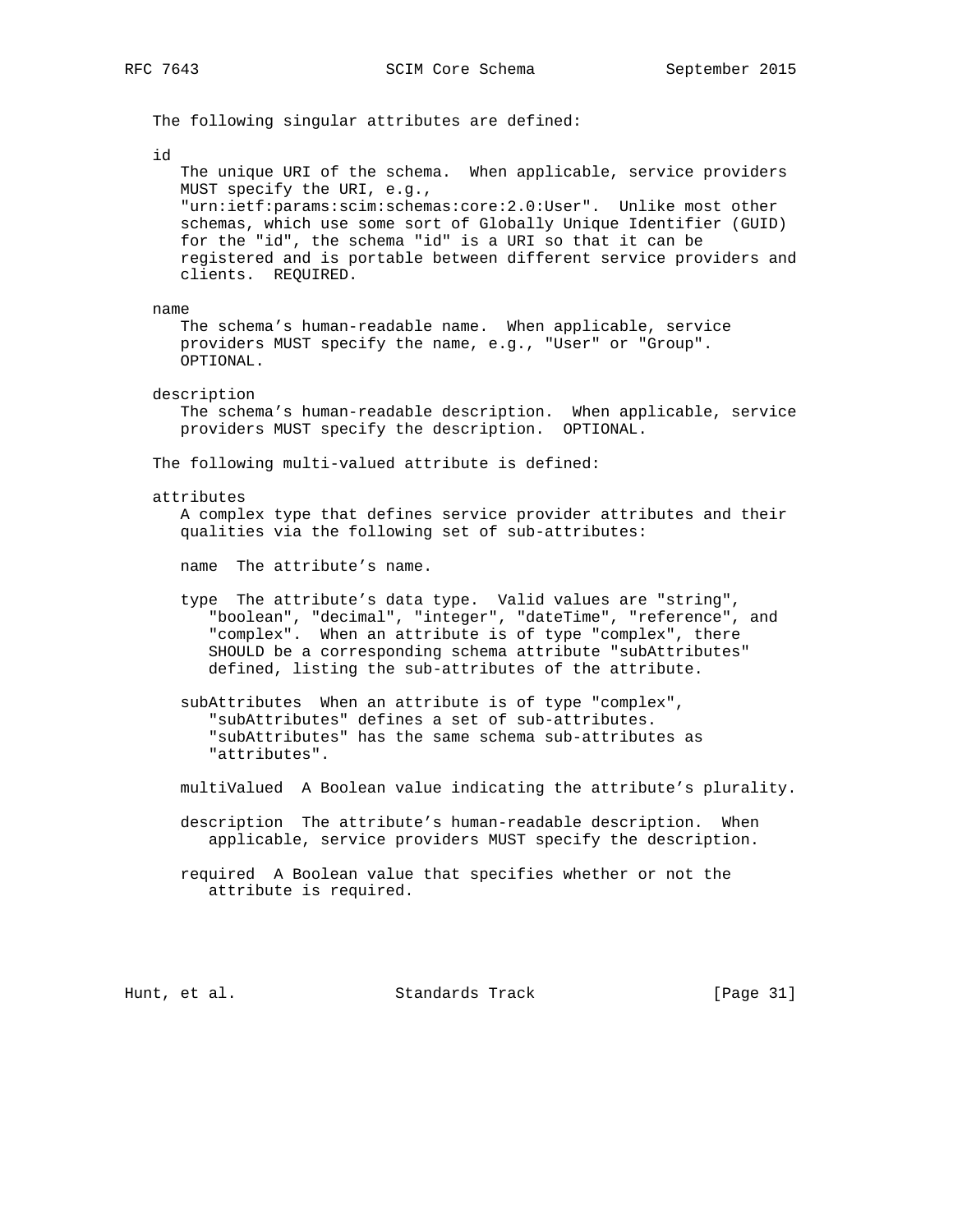- canonicalValues A collection of suggested canonical values that MAY be used (e.g., "work" and "home"). In some cases, service providers MAY choose to ignore unsupported values. OPTIONAL.
- caseExact A Boolean value that specifies whether or not a string attribute is case sensitive. The server SHALL use case sensitivity when evaluating filters. For attributes that are case exact, the server SHALL preserve case for any value submitted. If the attribute is case insensitive, the server MAY alter case for a submitted value. Case sensitivity also impacts how attribute values MAY be compared against filter values (see Section 3.4.2.2 of [RFC7644]).
- mutability A single keyword indicating the circumstances under which the value of the attribute can be (re)defined:
	- readOnly The attribute SHALL NOT be modified.
	- readWrite The attribute MAY be updated and read at any time. This is the default value.
	- immutable The attribute MAY be defined at resource creation (e.g., POST) or at record replacement via a request (e.g., a PUT). The attribute SHALL NOT be updated.
	- writeOnly The attribute MAY be updated at any time. Attribute values SHALL NOT be returned (e.g., because the value is a stored hash). Note: An attribute with a mutability of "writeOnly" usually also has a returned setting of "never".
- returned A single keyword that indicates when an attribute and associated values are returned in response to a GET request or in response to a PUT, POST, or PATCH request. Valid keywords are as follows:
	- always The attribute is always returned, regardless of the contents of the "attributes" parameter. For example, "id" is always returned to identify a SCIM resource.
	- never The attribute is never returned. This may occur because the original attribute value (e.g., a hashed value) is not retained by the service provider. A service provider MAY allow attributes to be used in a search filter.

Hunt, et al. Standards Track [Page 32]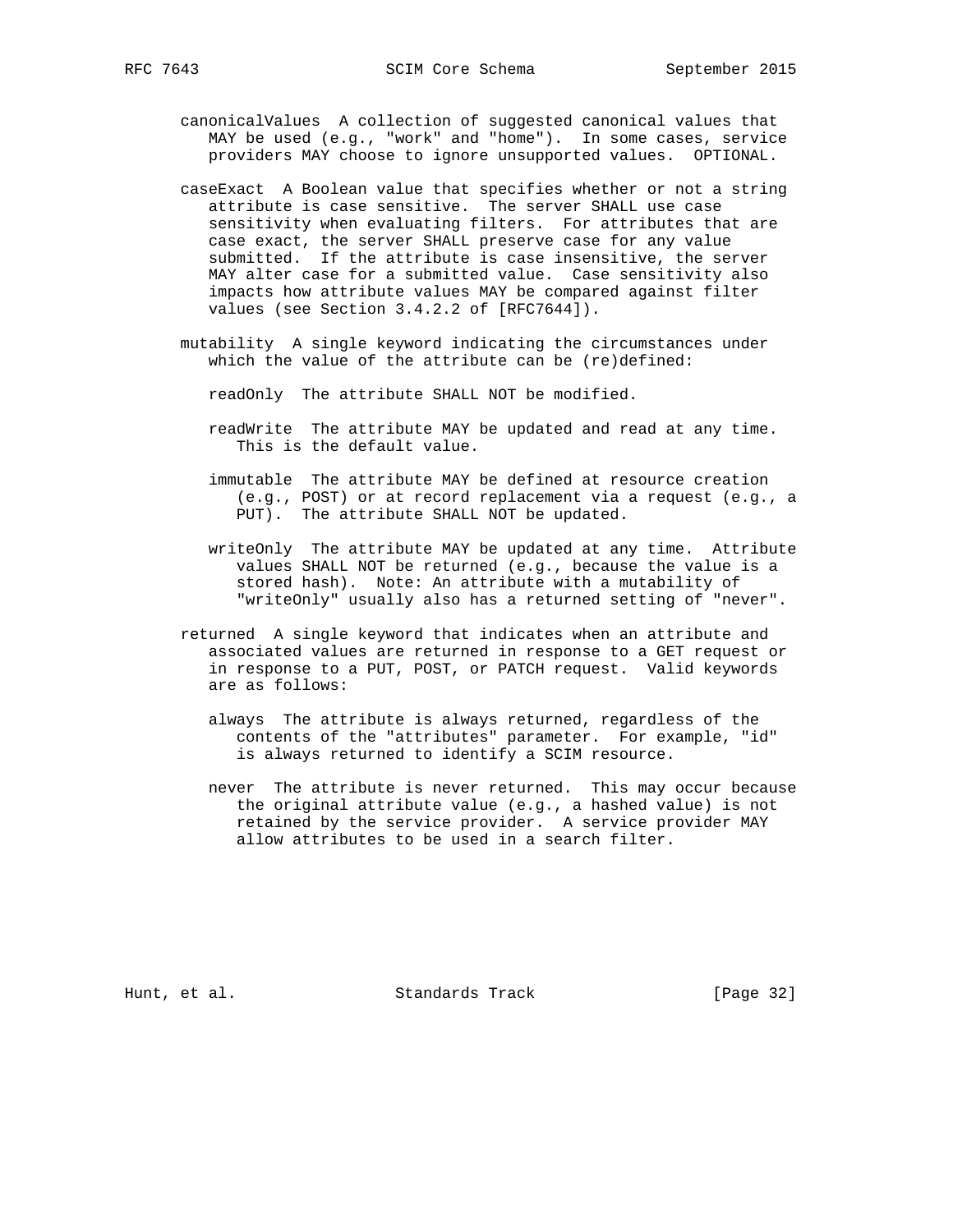- default The attribute is returned by default in all SCIM operation responses where attribute values are returned. If the GET request "attributes" parameter is specified, attribute values are only returned if the attribute is named in the "attributes" parameter. DEFAULT.
- request The attribute is returned in response to any PUT, POST, or PATCH operations if the attribute was specified by the client (for example, the attribute was modified). The attribute is returned in a SCIM query operation only if specified in the "attributes" parameter.
- uniqueness A single keyword value that specifies how the service provider enforces uniqueness of attribute values. A server MAY reject an invalid value based on uniqueness by returning HTTP response code 400 (Bad Request). A client MAY enforce uniqueness on the client side to a greater degree than the service provider enforces. For example, a client could make a value unique while the server has uniqueness of "none". Valid keywords are as follows:
	- none The values are not intended to be unique in any way. DEFAULT.
	- server The value SHOULD be unique within the context of the current SCIM endpoint (or tenancy) and MAY be globally unique (e.g., a "username", email address, or other server-generated key or counter). No two resources on the same server SHOULD possess the same value.
	- global The value SHOULD be globally unique (e.g., an email address, a GUID, or other value). No two resources on any server SHOULD possess the same value.
- referenceTypes A multi-valued array of JSON strings that indicate the SCIM resource types that may be referenced. Valid values are as follows:
	- + A SCIM resource type (e.g., "User" or "Group"),
	- + "external" indicating that the resource is an external resource (e.g., a photo), or
	- + "uri" indicating that the reference is to a service endpoint or an identifier (e.g., a schema URN).

 This attribute is only applicable for attributes that are of type "reference" (Section 2.3.7).

| [Page 33]<br>Standards Track<br>Hunt, et al. |  |  |  |  |  |
|----------------------------------------------|--|--|--|--|--|
|----------------------------------------------|--|--|--|--|--|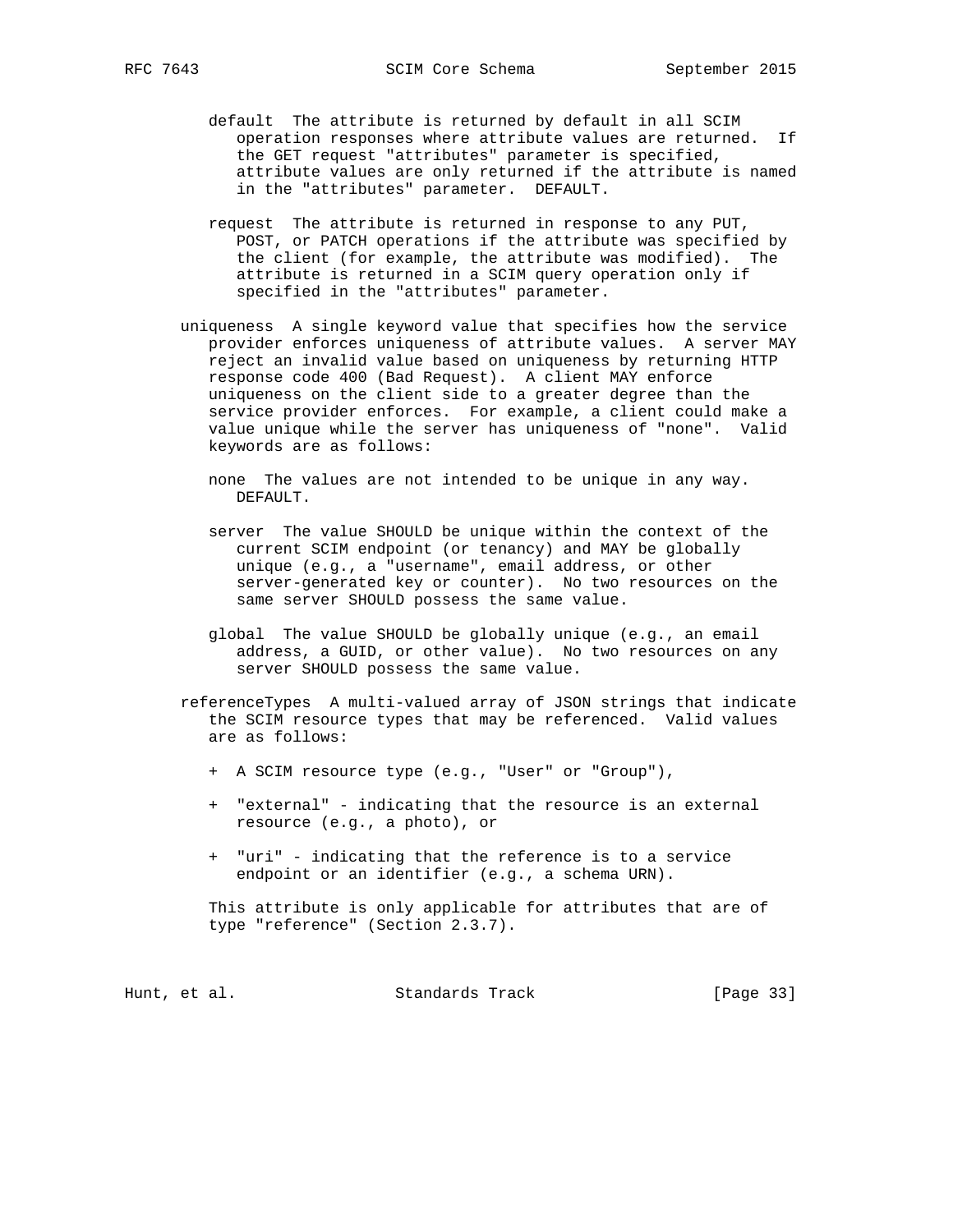# 8. JSON Representation

8.1. Minimal User Representation

 The following is a non-normative example of the minimal required SCIM representation in JSON format.

```
{
   "schemas": ["urn:ietf:params:scim:schemas:core:2.0:User"],
   "id": "2819c223-7f76-453a-919d-413861904646",
   "userName": "bjensen@example.com",
   "meta": {
     "resourceType": "User",
     "created": "2010-01-23T04:56:22Z",
     "lastModified": "2011-05-13T04:42:34Z",
     "version": "W\/\"3694e05e9dff590\"",
     "location":
     "https://example.com/v2/Users/2819c223-7f76-453a-919d-413861904646"
   }
}
             Figure 3: Example Minimal User JSON Representation
```
Hunt, et al. Standards Track [Page 34]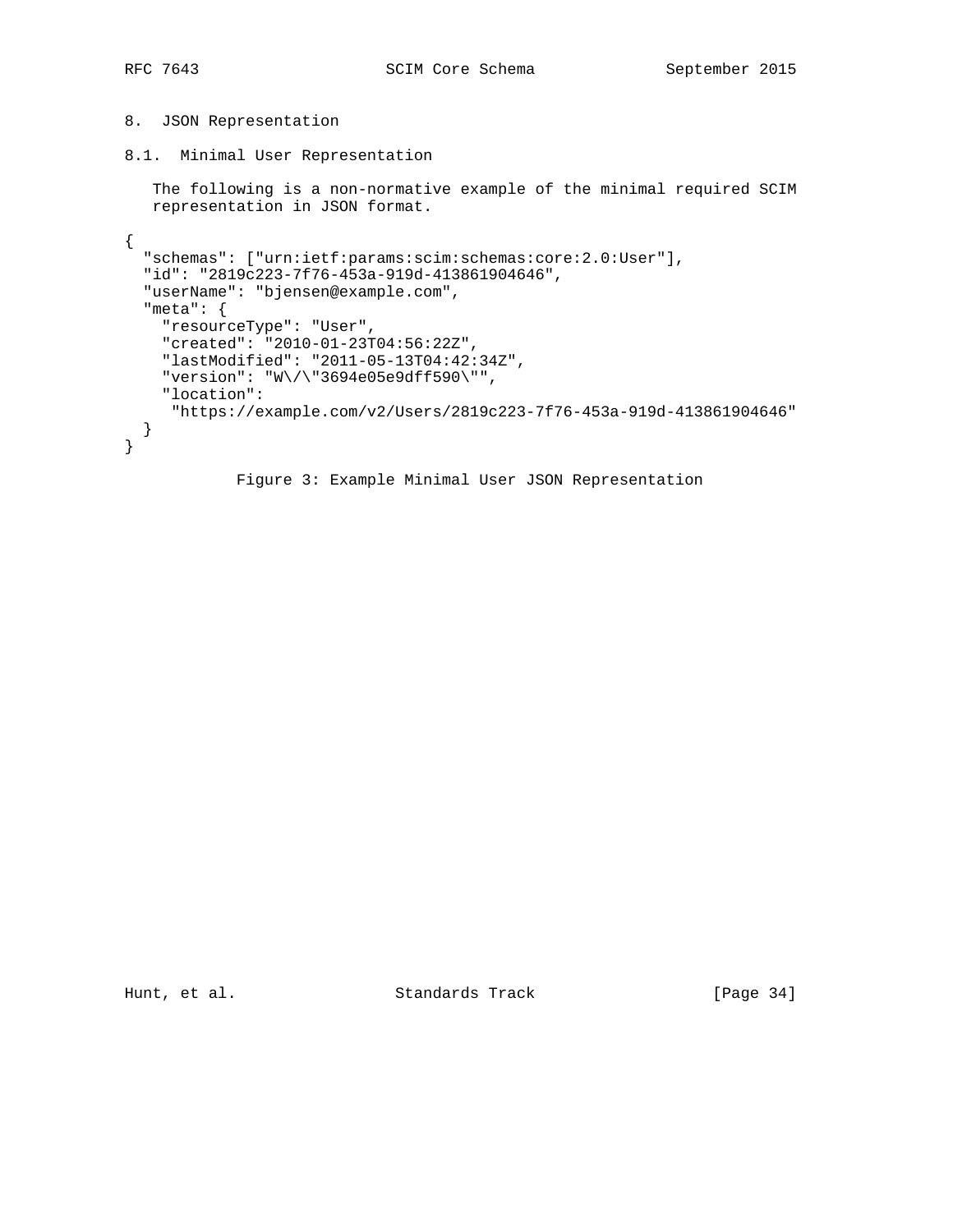{

# 8.2. Full User Representation

```
 The following is a non-normative example of the fully populated SCIM
 representation in JSON format.
```

```
 "schemas": ["urn:ietf:params:scim:schemas:core:2.0:User"],
 "id": "2819c223-7f76-453a-919d-413861904646",
 "externalId": "701984",
 "userName": "bjensen@example.com",
 "name": {
   "formatted": "Ms. Barbara J Jensen, III",
   "familyName": "Jensen",
   "givenName": "Barbara",
   "middleName": "Jane",
   "honorificPrefix": "Ms.",
   "honorificSuffix": "III"
 },
 "displayName": "Babs Jensen",
 "nickName": "Babs",
 "profileUrl": "https://login.example.com/bjensen",
 "emails": [
  \left\{ \right. "value": "bjensen@example.com",
     "type": "work",
     "primary": true
   },
   {
     "value": "babs@jensen.org",
     "type": "home"
  }
\left| \right|,
 "addresses": [
   {
     "type": "work",
     "streetAddress": "100 Universal City Plaza",
     "locality": "Hollywood",
     "region": "CA",
     "postalCode": "91608",
     "country": "USA",
     "formatted": "100 Universal City Plaza\nHollywood, CA 91608 USA",
     "primary": true
   },
```
Hunt, et al. Standards Track [Page 35]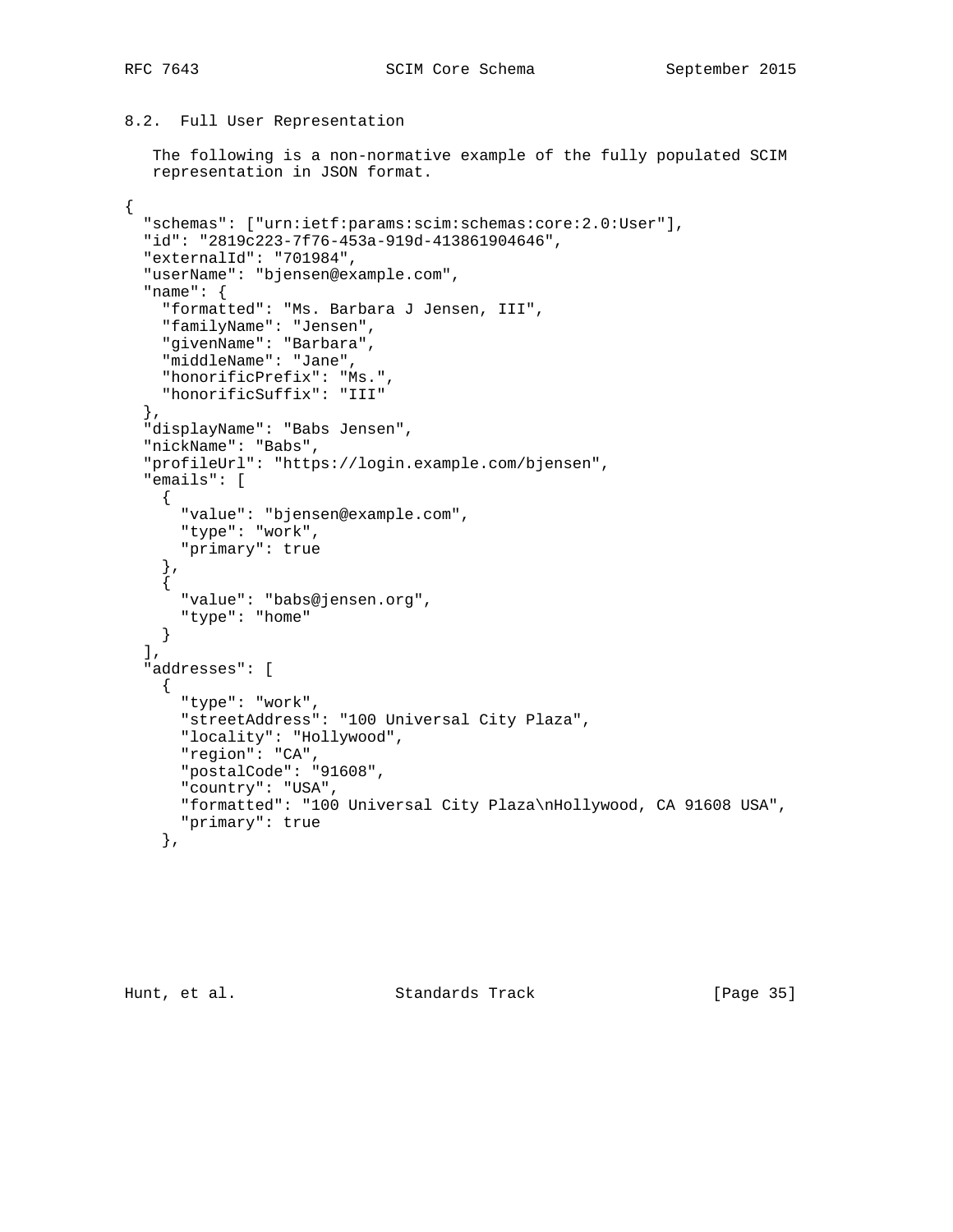```
 {
       "type": "home",
       "streetAddress": "456 Hollywood Blvd",
       "locality": "Hollywood",
 "region": "CA",
 "postalCode": "91608",
       "country": "USA",
      "formatted": "456 Hollywood Blvd\nHollywood, CA 91608 USA"
     }
  ],
   "phoneNumbers": [
    {
       "value": "555-555-5555",
      "type": "work"
     },
     {
       "value": "555-555-4444",
      "type": "mobile"
    }
 \frac{1}{2},
   "ims": [
     {
      "value": "someaimhandle",
      "type": "aim"
     }
 \left| \cdot \right| "photos": [
     {
       "value":
        "https://photos.example.com/profilephoto/72930000000Ccne/F",
       "type": "photo"
 },
\{ "value":
        "https://photos.example.com/profilephoto/72930000000Ccne/T",
      "type": "thumbnail"
     }
  ],
```
Hunt, et al. Standards Track [Page 36]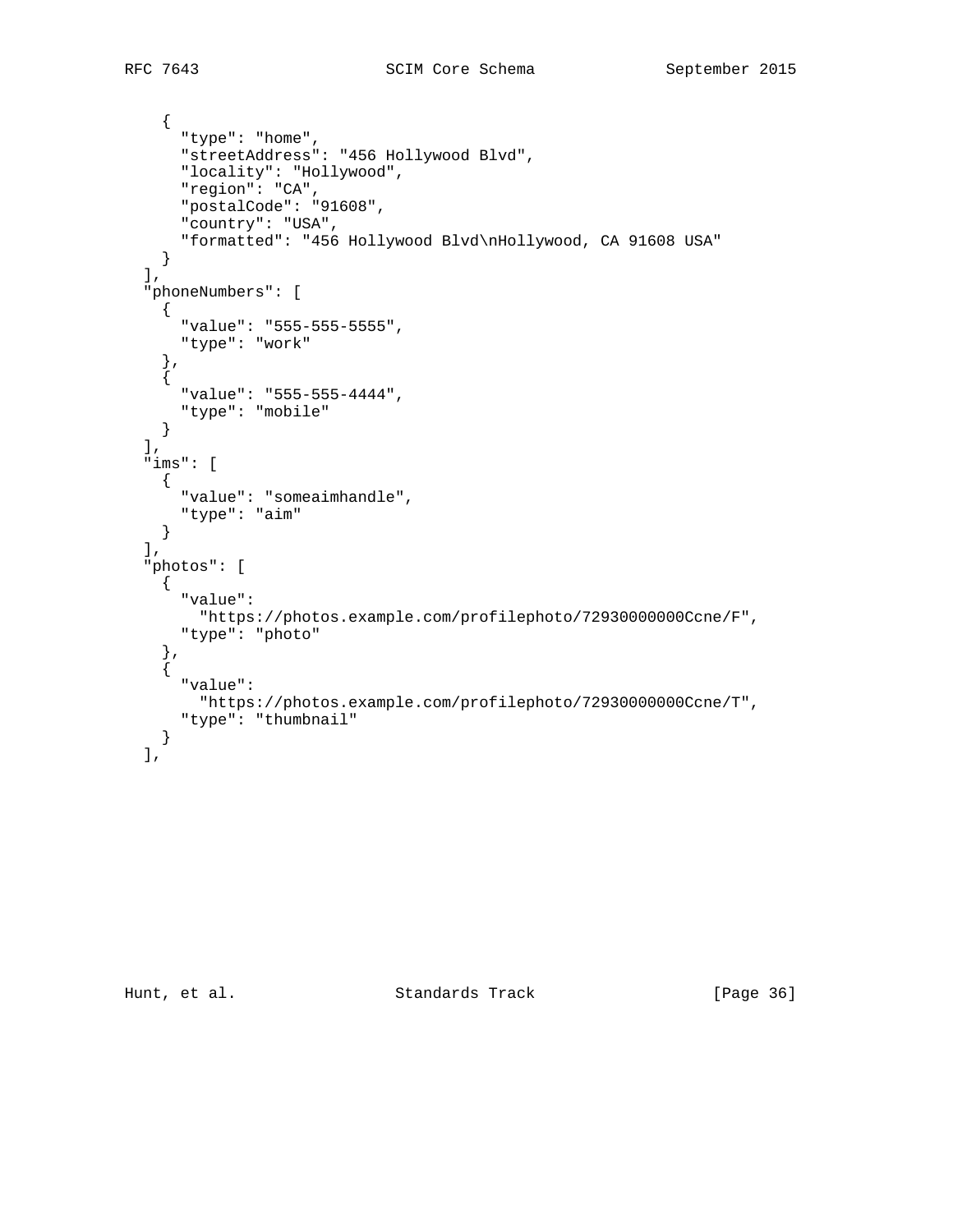```
 "userType": "Employee",
  "title": "Tour Guide",
  "preferredLanguage": "en-US",
  "locale": "en-US",
  "timezone": "America/Los_Angeles",
  "active":true,
  "password": "t1meMa$heen",
  "groups": [
     {
       "value": "e9e30dba-f08f-4109-8486-d5c6a331660a",
       "$ref":
"https://example.com/v2/Groups/e9e30dba-f08f-4109-8486-d5c6a331660a",
      "display": "Tour Guides"
 },
\{ "value": "fc348aa8-3835-40eb-a20b-c726e15c55b5",
       "$ref":
"https://example.com/v2/Groups/fc348aa8-3835-40eb-a20b-c726e15c55b5",
       "display": "Employees"
     },
\{ "value": "71ddacd2-a8e7-49b8-a5db-ae50d0a5bfd7",
       "$ref":
"https://example.com/v2/Groups/71ddacd2-a8e7-49b8-a5db-ae50d0a5bfd7",
      "display": "US Employees"
     }
  ],
```
Hunt, et al. Standards Track [Page 37]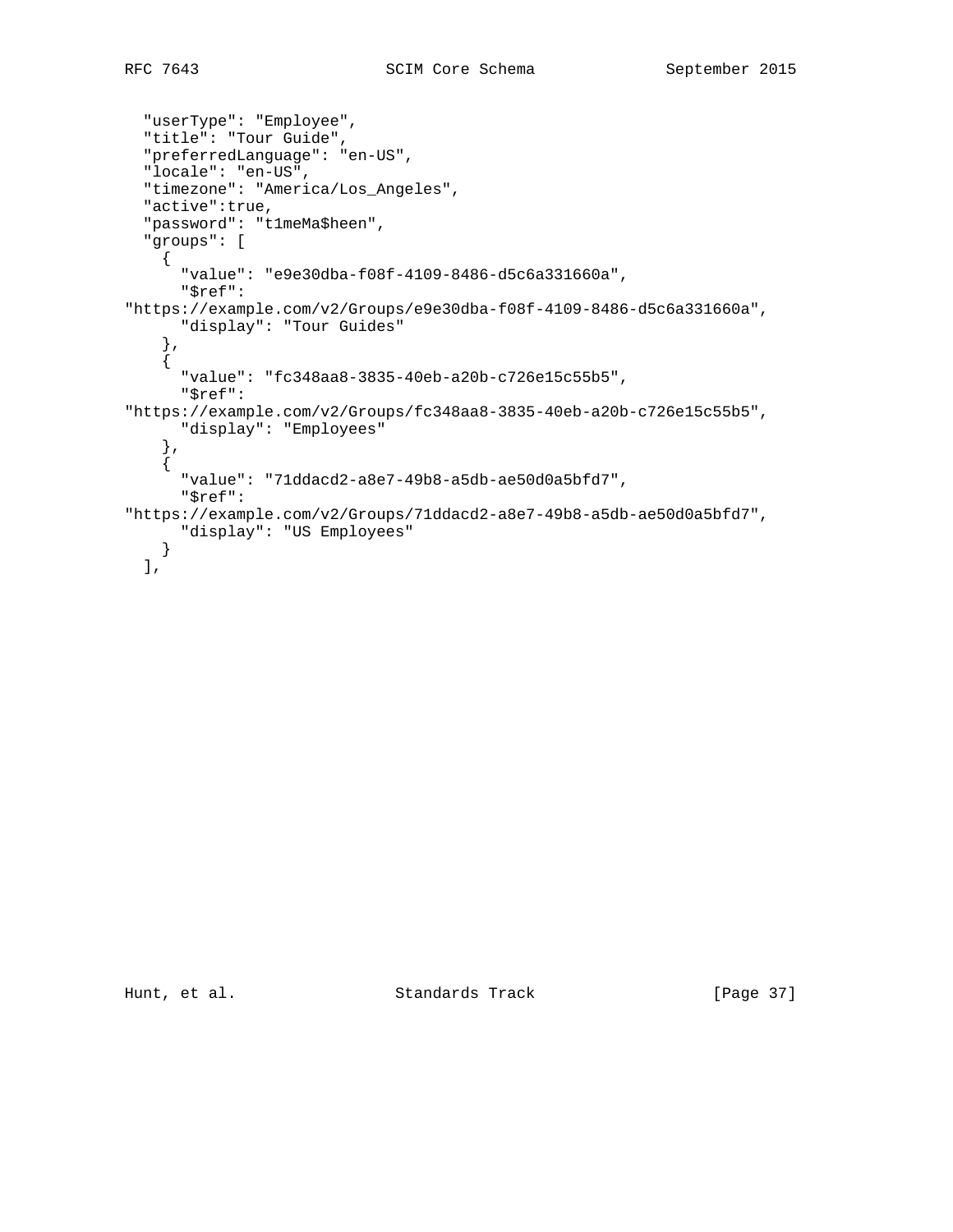```
 "x509Certificates": [
    {
       "value":
       "MIIDQzCCAqygAwIBAgICEAAwDQYJKoZIhvcNAQEFBQAwTjELMAkGA1UEBhMCVVMx
        EzARBgNVBAgMCkNhbGlmb3JuaWExFDASBgNVBAoMC2V4YW1wbGUuY29tMRQwEgYD
        VQQDDAtleGFtcGxlLmNvbTAeFw0xMTEwMjIwNjI0MzFaFw0xMjEwMDQwNjI0MzFa
        MH8xCzAJBgNVBAYTAlVTMRMwEQYDVQQIDApDYWxpZm9ybmlhMRQwEgYDVQQKDAtl
        eGFtcGxlLmNvbTEhMB8GA1UEAwwYTXMuIEJhcmJhcmEgSiBKZW5zZW4gSUlJMSIw
        IAYJKoZIhvcNAQkBFhNiamVuc2VuQGV4YW1wbGUuY29tMIIBIjANBgkqhkiG9w0B
        AQEFAAOCAQ8AMIIBCgKCAQEA7Kr+Dcds/JQ5GwejJFcBIP682X3xpjis56AK02bc
        1FLgzdLI8auoR+cC9/Vrh5t66HkQIOdA4unHh0AaZ4xL5PhVbXIPMB5vAPKpzz5i
        PSi8xO8SL7I7SDhcBVJhqVqr3HgllEG6UClDdHO7nkLuwXq8HcISKkbT5WFTVfFZ
        zidPl8HZ7DhXkZIRtJwBweq4bvm3hM1Os7UQH05ZS6cVDgweKNwdLLrT51ikSQG3
        DYrl+ft781UQRIqxgwqCfXEuDiinPh0kkvIi5jivVu1Z9QiwlYEdRbLJ4zJQBmDr
        SGTMYn4lRc2HgHO4DqB/bnMVorHB0CC6AV1QoFK4GPe1LwIDAQABo3sweTAJBgNV
        HRMEAjAAMCwGCWCGSAGG+EIBDQQfFh1PcGVuU1NMIEdlbmVyYXRlZCBDZXJ0aWZp
        Y2F0ZTAdBgNVHQ4EFgQU8pD0U0vsZIsaA16lL8En8bx0F/gwHwYDVR0jBBgwFoAU
        dGeKitcaF7gnzsNwDx708kqaVt0wDQYJKoZIhvcNAQEFBQADgYEAA81SsFnOdYJt
        Ng5Tcq+/ByEDrBgnusx0jloUhByPMEVkoMZ3J7j1ZgI8rAbOkNngX8+pKfTiDz1R
        C4+dx8oU6Za+4NJXUjlL5CvV6BEYb1+QAEJwitTVvxB/A67g42/vzgAtoRUeDov1
        +GFiBZ+GNF/cAYKcMtGcrs2i97ZkJMo="
    }
  ],
  "meta": {
    "resourceType": "User",
    "created": "2010-01-23T04:56:22Z",
    "lastModified": "2011-05-13T04:42:34Z",
    "version": "W\/\"a330bc54f0671c9\"",
    "location":
"https://example.com/v2/Users/2819c223-7f76-453a-919d-413861904646"
  }
```

```
 Figure 4: Example Full User JSON Representation
```
}

Hunt, et al. Standards Track [Page 38]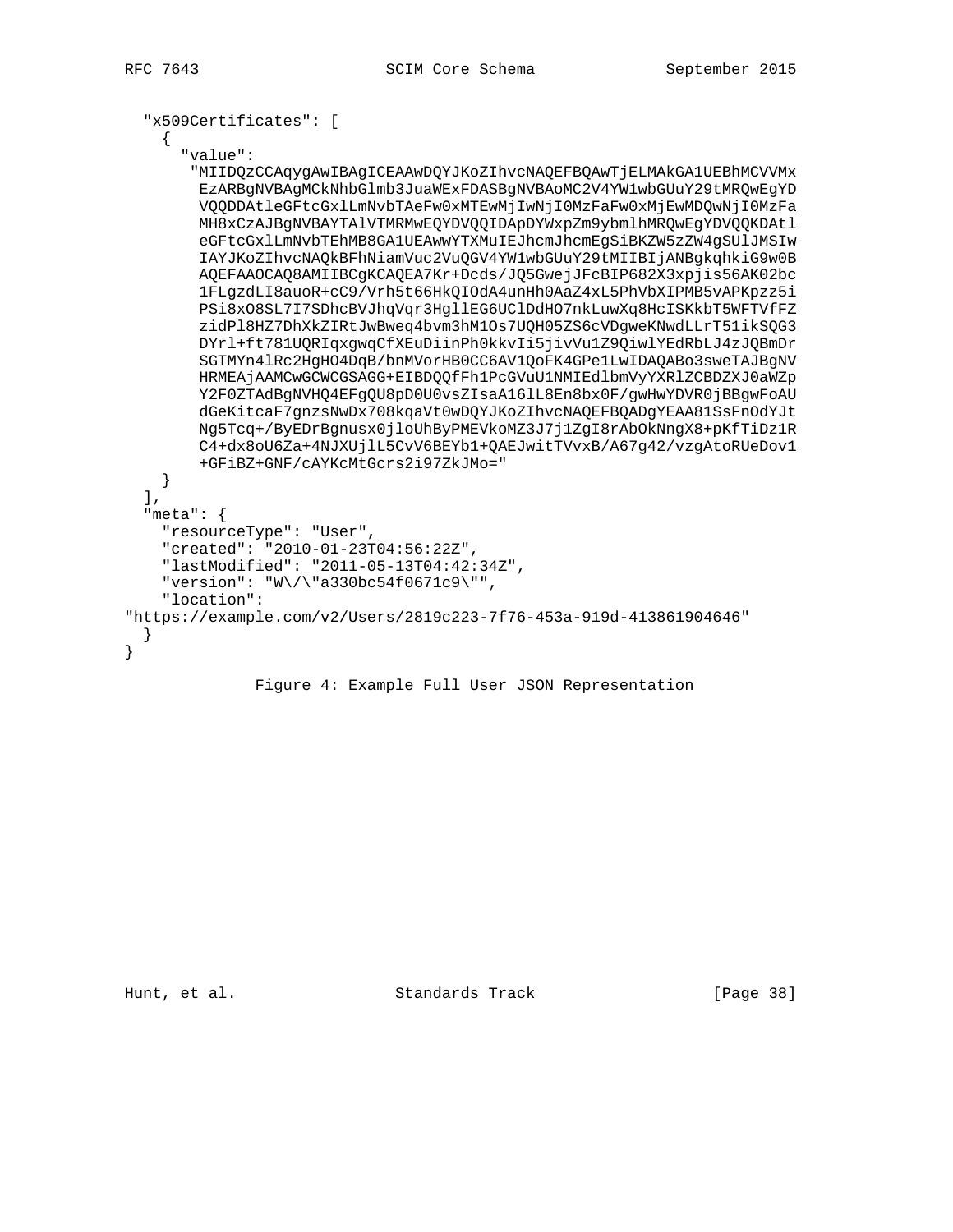{

```
8.3. Enterprise User Extension Representation
```
 The following is a non-normative example of the fully populated User using the enterprise User extension in JSON format.

```
 "schemas":
     ["urn:ietf:params:scim:schemas:core:2.0:User",
       "urn:ietf:params:scim:schemas:extension:enterprise:2.0:User"],
  "id": "2819c223-7f76-453a-919d-413861904646",
   "externalId": "701984",
   "userName": "bjensen@example.com",
   "name": {
     "formatted": "Ms. Barbara J Jensen, III",
     "familyName": "Jensen",
     "givenName": "Barbara",
     "middleName": "Jane",
     "honorificPrefix": "Ms.",
    "honorificSuffix": "III"
  },
  "displayName": "Babs Jensen",
  "nickName": "Babs",
   "profileUrl": "https://login.example.com/bjensen",
   "emails": [
     {
       "value": "bjensen@example.com",
       "type": "work",
       "primary": true
     },
\{ "value": "babs@jensen.org",
      "type": "home"
    }
  ],
   "addresses": [
   \left\{ \right. "streetAddress": "100 Universal City Plaza",
 "locality": "Hollywood",
 "region": "CA",
       "postalCode": "91608",
       "country": "USA",
       "formatted": "100 Universal City Plaza\nHollywood, CA 91608 USA",
       "type": "work",
       "primary": true
     },
```
Hunt, et al. Standards Track [Page 39]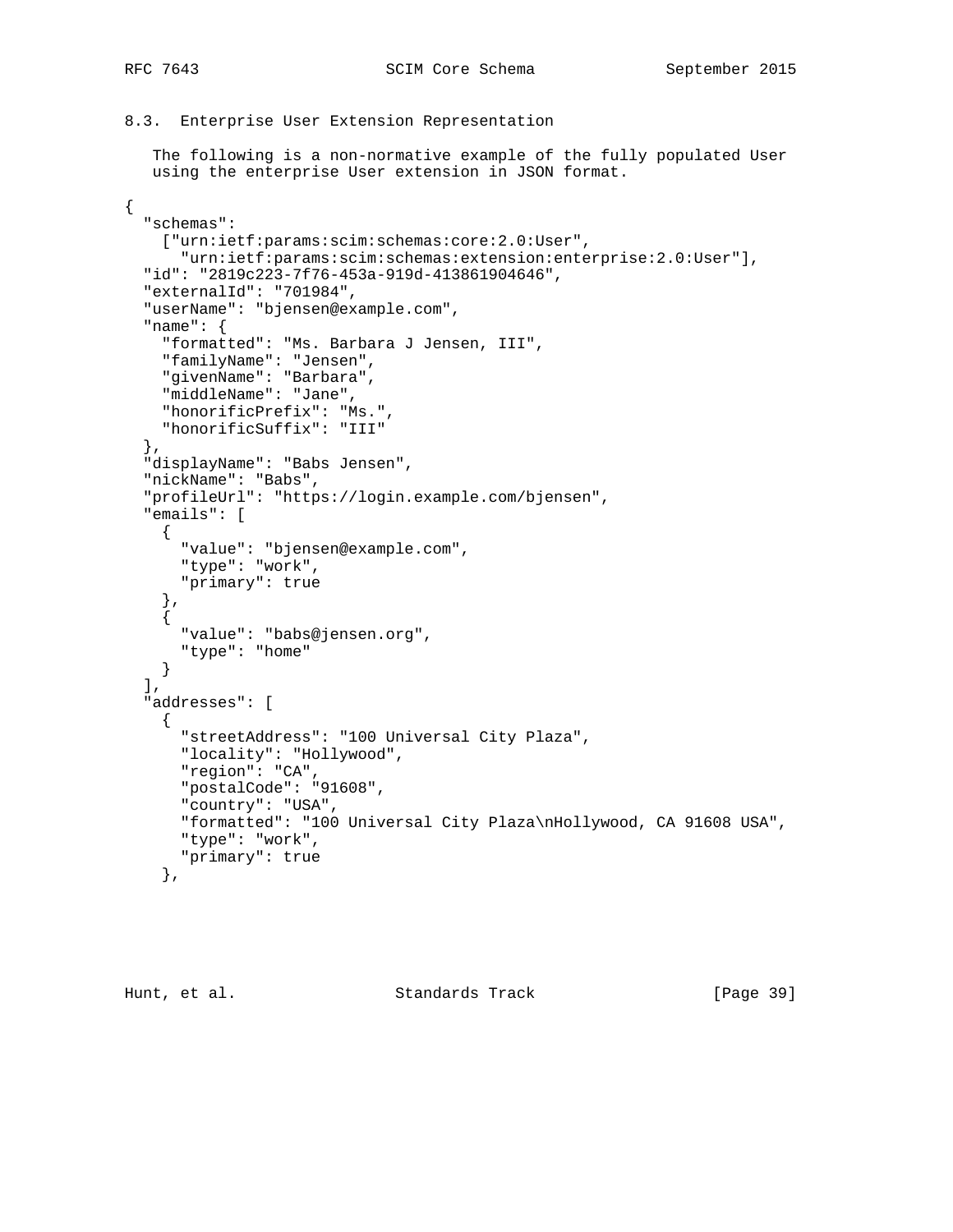```
 {
       "streetAddress": "456 Hollywood Blvd",
 "locality": "Hollywood",
 "region": "CA",
       "postalCode": "91608",
       "country": "USA",
       "formatted": "456 Hollywood Blvd\nHollywood, CA 91608 USA",
      "type": "home"
      }
 \vert,
   "phoneNumbers": [
   \{ "value": "555-555-5555",
       "type": "work"
     },
     {
       "value": "555-555-4444",
      "type": "mobile"
    }
 \vert,
   "ims": [
     {
      "value": "someaimhandle",
      "type": "aim"
     }
 \left| \cdot \right| "photos": [
     {
       "value":
        "https://photos.example.com/profilephoto/72930000000Ccne/F",
       "type": "photo"
 },
\{ "value":
        "https://photos.example.com/profilephoto/72930000000Ccne/T",
      "type": "thumbnail"
     }
  ],
```
Hunt, et al. Standards Track [Page 40]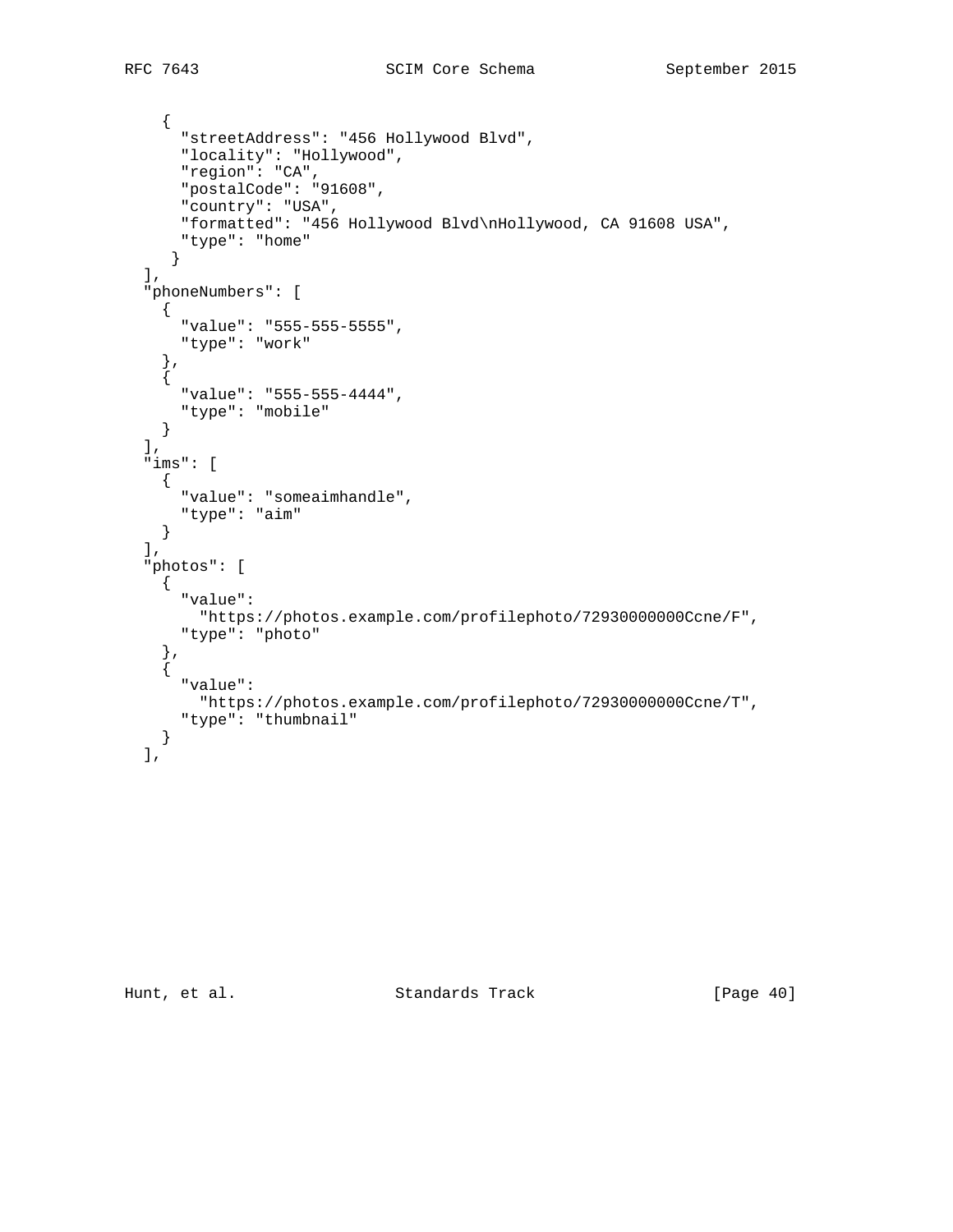```
 "userType": "Employee",
   "title": "Tour Guide",
   "preferredLanguage": "en-US",
  "locale": "en-US",
  "timezone": "America/Los_Angeles",
  "active":true,
  "password": "t1meMa$heen",
   "groups": [
    {
       "value": "e9e30dba-f08f-4109-8486-d5c6a331660a",
       "$ref": "../Groups/e9e30dba-f08f-4109-8486-d5c6a331660a",
       "display": "Tour Guides"
     },
\{ "value": "fc348aa8-3835-40eb-a20b-c726e15c55b5",
       "$ref": "../Groups/fc348aa8-3835-40eb-a20b-c726e15c55b5",
       "display": "Employees"
     },
\{ "value": "71ddacd2-a8e7-49b8-a5db-ae50d0a5bfd7",
       "$ref": "../Groups/71ddacd2-a8e7-49b8-a5db-ae50d0a5bfd7",
       "display": "US Employees"
     }
 \cdot "x509Certificates": [
     {
       "value":
        "MIIDQzCCAqygAwIBAgICEAAwDQYJKoZIhvcNAQEFBQAwTjELMAkGA1UEBhMCVVMx
        EzARBgNVBAgMCkNhbGlmb3JuaWExFDASBgNVBAoMC2V4YW1wbGUuY29tMRQwEgYD
        VQQDDAtleGFtcGxlLmNvbTAeFw0xMTEwMjIwNjI0MzFaFw0xMjEwMDQwNjI0MzFa
        MH8xCzAJBgNVBAYTAlVTMRMwEQYDVQQIDApDYWxpZm9ybmlhMRQwEgYDVQQKDAtl
        eGFtcGxlLmNvbTEhMB8GA1UEAwwYTXMuIEJhcmJhcmEgSiBKZW5zZW4gSUlJMSIw
         IAYJKoZIhvcNAQkBFhNiamVuc2VuQGV4YW1wbGUuY29tMIIBIjANBgkqhkiG9w0B
        AQEFAAOCAQ8AMIIBCgKCAQEA7Kr+Dcds/JQ5GwejJFcBIP682X3xpjis56AK02bc
         1FLgzdLI8auoR+cC9/Vrh5t66HkQIOdA4unHh0AaZ4xL5PhVbXIPMB5vAPKpzz5i
        PSi8xO8SL7I7SDhcBVJhqVqr3HgllEG6UClDdHO7nkLuwXq8HcISKkbT5WFTVfFZ
         zidPl8HZ7DhXkZIRtJwBweq4bvm3hM1Os7UQH05ZS6cVDgweKNwdLLrT51ikSQG3
        DYrl+ft781UQRIqxgwqCfXEuDiinPh0kkvIi5jivVu1Z9QiwlYEdRbLJ4zJQBmDr
         SGTMYn4lRc2HgHO4DqB/bnMVorHB0CC6AV1QoFK4GPe1LwIDAQABo3sweTAJBgNV
        HRMEAjAAMCwGCWCGSAGG+EIBDQQfFh1PcGVuU1NMIEdlbmVyYXRlZCBDZXJ0aWZp
        Y2F0ZTAdBgNVHQ4EFgQU8pD0U0vsZIsaA16lL8En8bx0F/gwHwYDVR0jBBgwFoAU
        dGeKitcaF7gnzsNwDx708kqaVt0wDQYJKoZIhvcNAQEFBQADgYEAA81SsFnOdYJt
        Ng5Tcq+/ByEDrBgnusx0jloUhByPMEVkoMZ3J7j1ZgI8rAbOkNngX8+pKfTiDz1R
        C4+dx8oU6Za+4NJXUjlL5CvV6BEYb1+QAEJwitTVvxB/A67g42/vzgAtoRUeDov1
        +GFiBZ+GNF/cAYKcMtGcrs2i97ZkJMo="
     }
  ],
```
Hunt, et al. Standards Track [Page 41]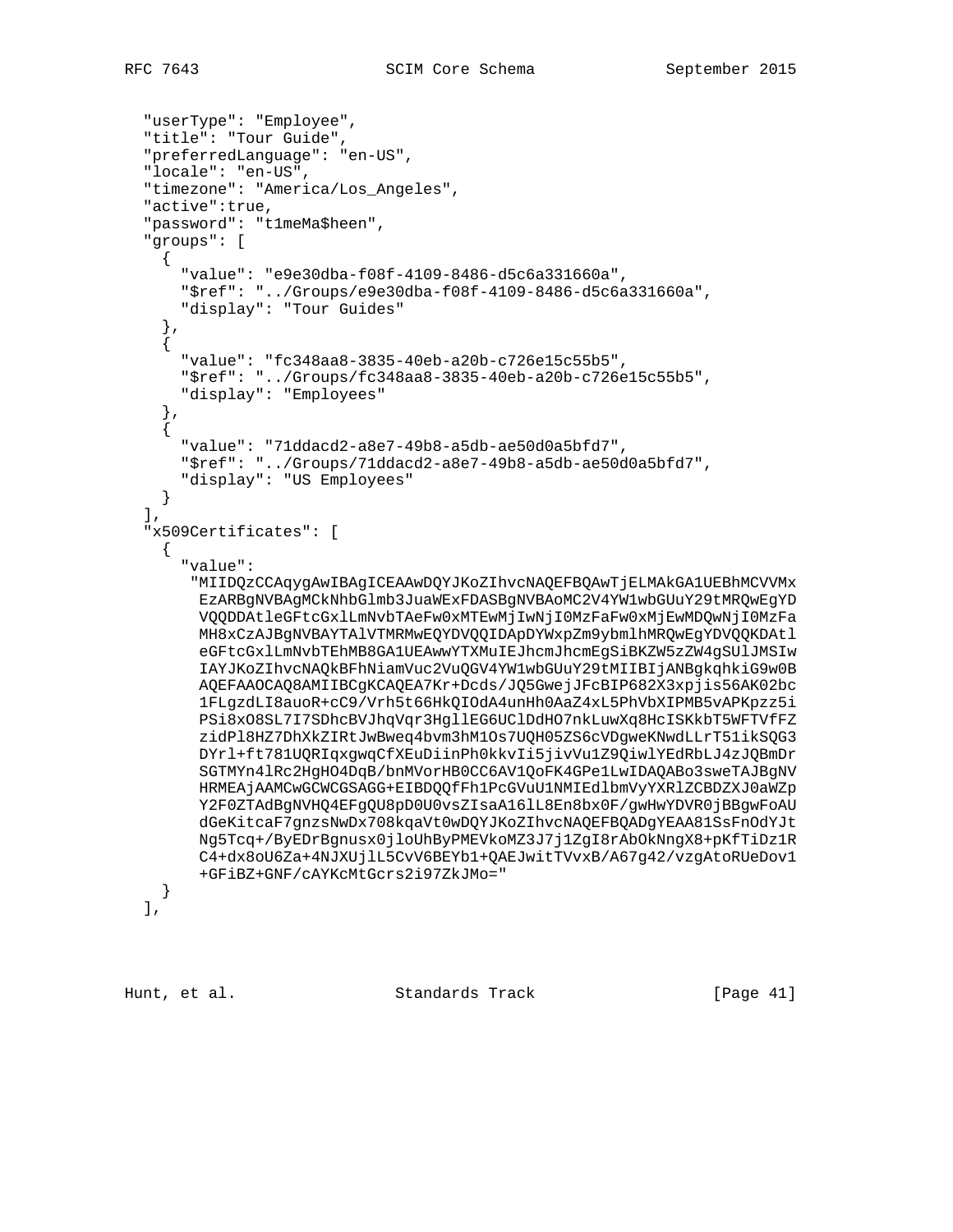```
 "urn:ietf:params:scim:schemas:extension:enterprise:2.0:User": {
     "employeeNumber": "701984",
     "costCenter": "4130",
     "organization": "Universal Studios",
     "division": "Theme Park",
     "department": "Tour Operations",
     "manager": {
      "value": "26118915-6090-4610-87e4-49d8ca9f808d",
      "$ref": "../Users/26118915-6090-4610-87e4-49d8ca9f808d",
      "displayName": "John Smith"
    }
  },
   "meta": {
    "resourceType": "User",
     "created": "2010-01-23T04:56:22Z",
     "lastModified": "2011-05-13T04:42:34Z",
     "version": "W\/\"3694e05e9dff591\"",
     "location":
"https://example.com/v2/Users/2819c223-7f76-453a-919d-413861904646"
  }
}
```
Figure 5: Example Enterprise User JSON Representation

Hunt, et al. Standards Track [Page 42]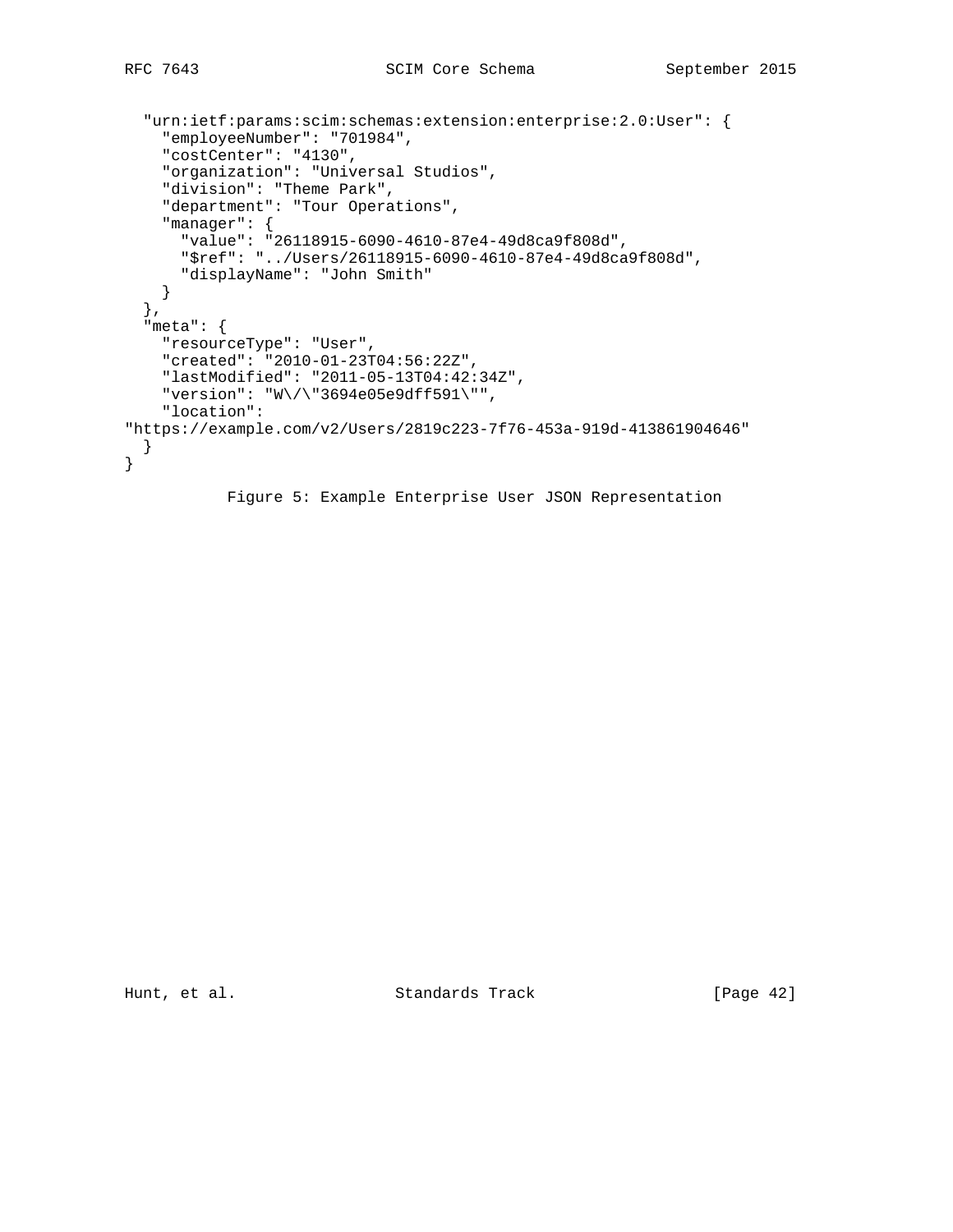## 8.4. Group Representation

```
 The following is a non-normative example of the SCIM Group
 representation in JSON format.
```

```
 {
   "schemas": ["urn:ietf:params:scim:schemas:core:2.0:Group"],
   "id": "e9e30dba-f08f-4109-8486-d5c6a331660a",
   "displayName": "Tour Guides",
   "members": [
     {
       "value": "2819c223-7f76-453a-919d-413861904646",
       "$ref":
 "https://example.com/v2/Users/2819c223-7f76-453a-919d-413861904646",
       "display": "Babs Jensen"
     },
     {
       "value": "902c246b-6245-4190-8e05-00816be7344a",
       "$ref":
 "https://example.com/v2/Users/902c246b-6245-4190-8e05-00816be7344a",
       "display": "Mandy Pepperidge"
     }
  \bf{l} ,
   "meta": {
     "resourceType": "Group",
     "created": "2010-01-23T04:56:22Z",
     "lastModified": "2011-05-13T04:42:34Z",
     "version": "W\/\"3694e05e9dff592\"",
     "location":
 "https://example.com/v2/Groups/e9e30dba-f08f-4109-8486-d5c6a331660a"
  }
 }
```
## Figure 6: Example Group JSON Representation

Hunt, et al. Standards Track [Page 43]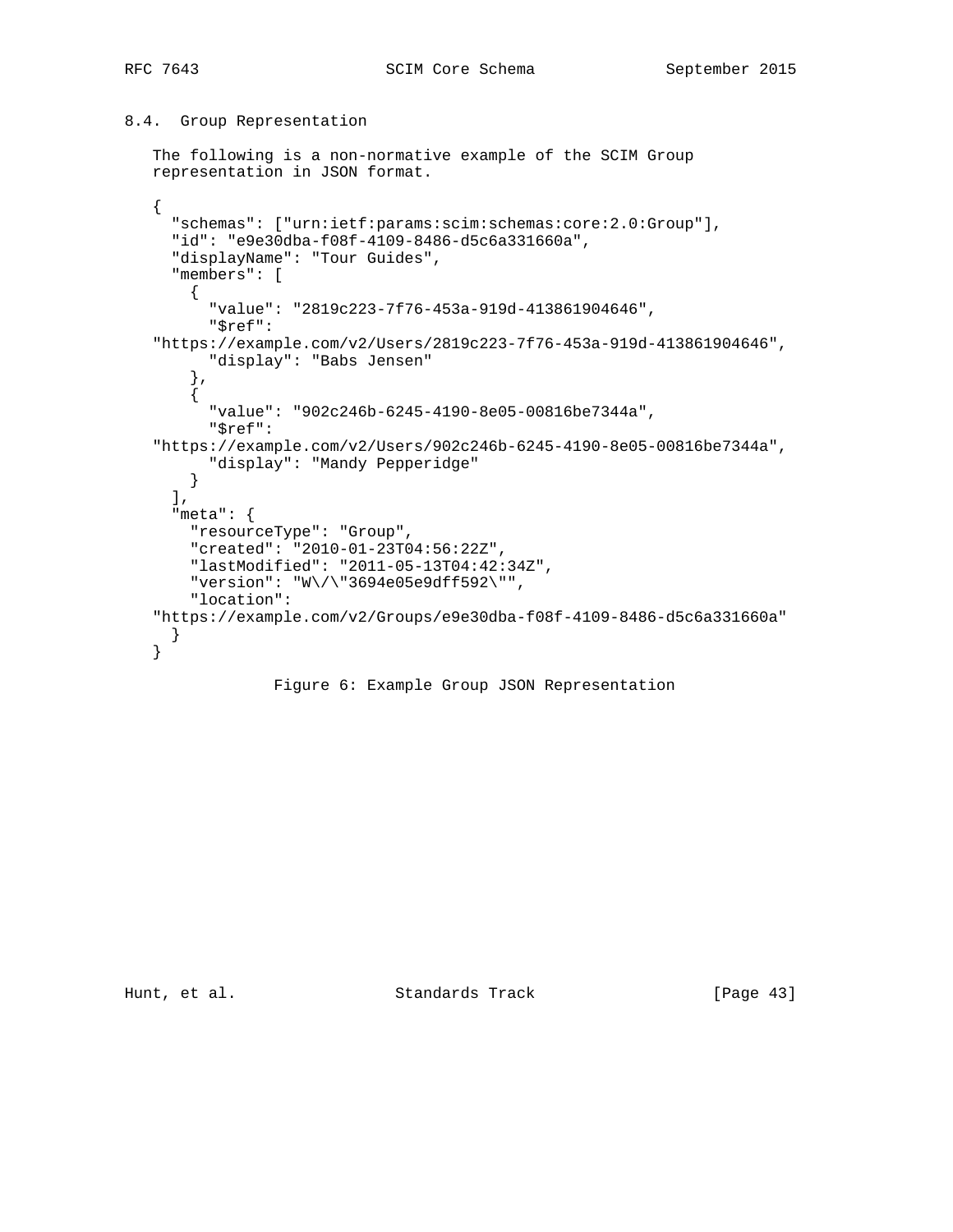8.5. Service Provider Configuration Representation

 The following is a non-normative example of the SCIM service provider configuration representation in JSON format.

```
 {
   "schemas":
     ["urn:ietf:params:scim:schemas:core:2.0:ServiceProviderConfig"],
   "documentationUri": "http://example.com/help/scim.html",
   "patch": {
     "supported":true
   },
  "bulk": {
     "supported":true,
     "maxOperations":1000,
     "maxPayloadSize":1048576
   },
   "filter": {
    "supported":true,
     "maxResults": 200
   },
   "changePassword": {
     "supported":true
   },
  "sort": {
     "supported":true
   },
   "etag": {
     "supported":true
   },
   "authenticationSchemes": [
     {
       "name": "OAuth Bearer Token",
       "description":
        "Authentication scheme using the OAuth Bearer Token Standard",
       "specUri": "http://www.rfc-editor.org/info/rfc6750",
       "documentationUri": "http://example.com/help/oauth.html",
       "type": "oauthbearertoken",
       "primary": true
     },
```
Hunt, et al. Standards Track [Page 44]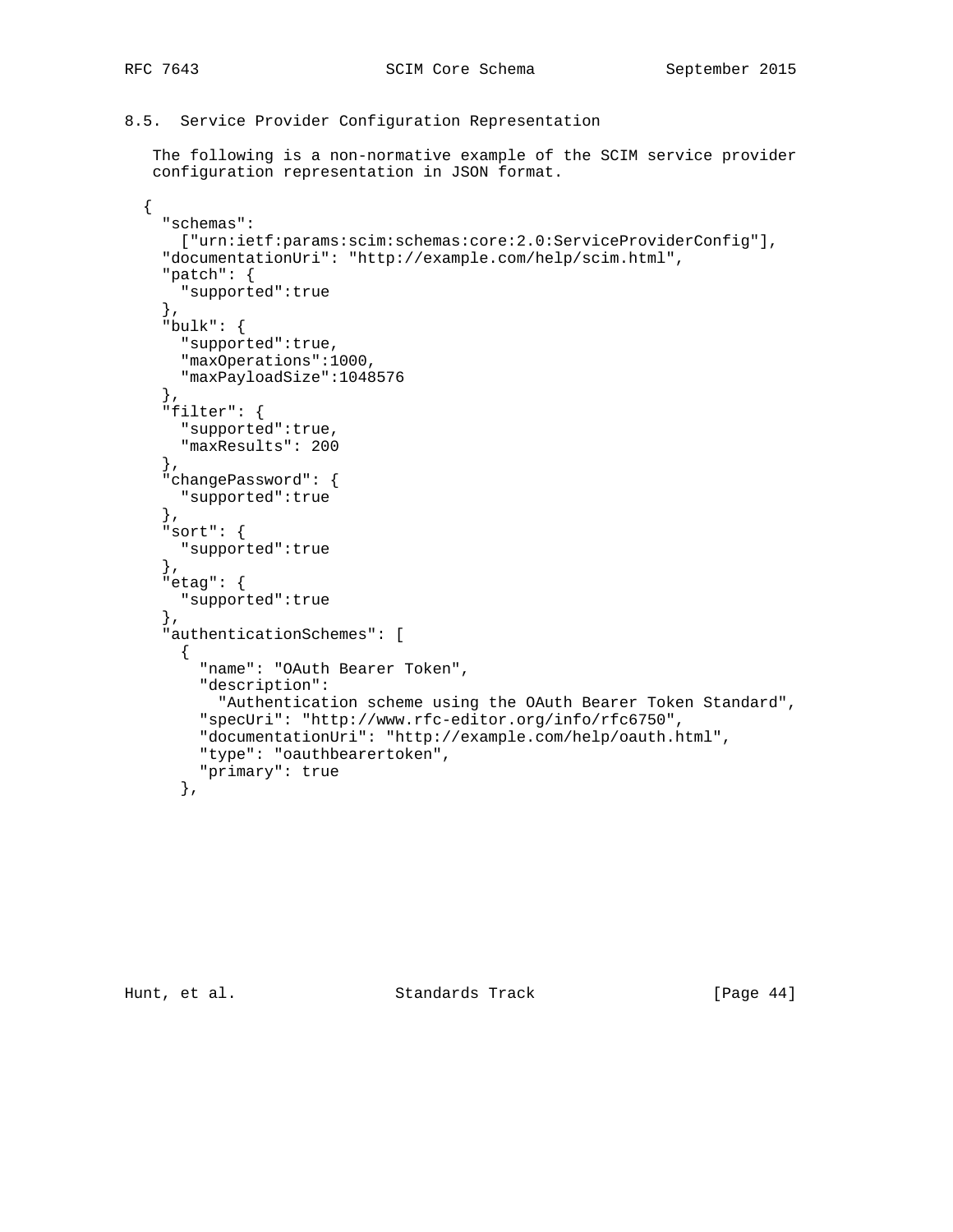```
 {
       "name": "HTTP Basic",
       "description":
        "Authentication scheme using the HTTP Basic Standard",
       "specUri": "http://www.rfc-editor.org/info/rfc2617",
       "documentationUri": "http://example.com/help/httpBasic.html",
       "type": "httpbasic"
     }
  \frac{1}{2},
   "meta": {
     "location": "https://example.com/v2/ServiceProviderConfig",
     "resourceType": "ServiceProviderConfig",
     "created": "2010-01-23T04:56:22Z",
    "lastModified": "2011-05-13T04:42:34Z",
     "version": "W\/\"3694e05e9dff594\""
   }
 }
```
Figure 7: Example Service Provider Configuration JSON Representation

Hunt, et al. Standards Track [Page 45]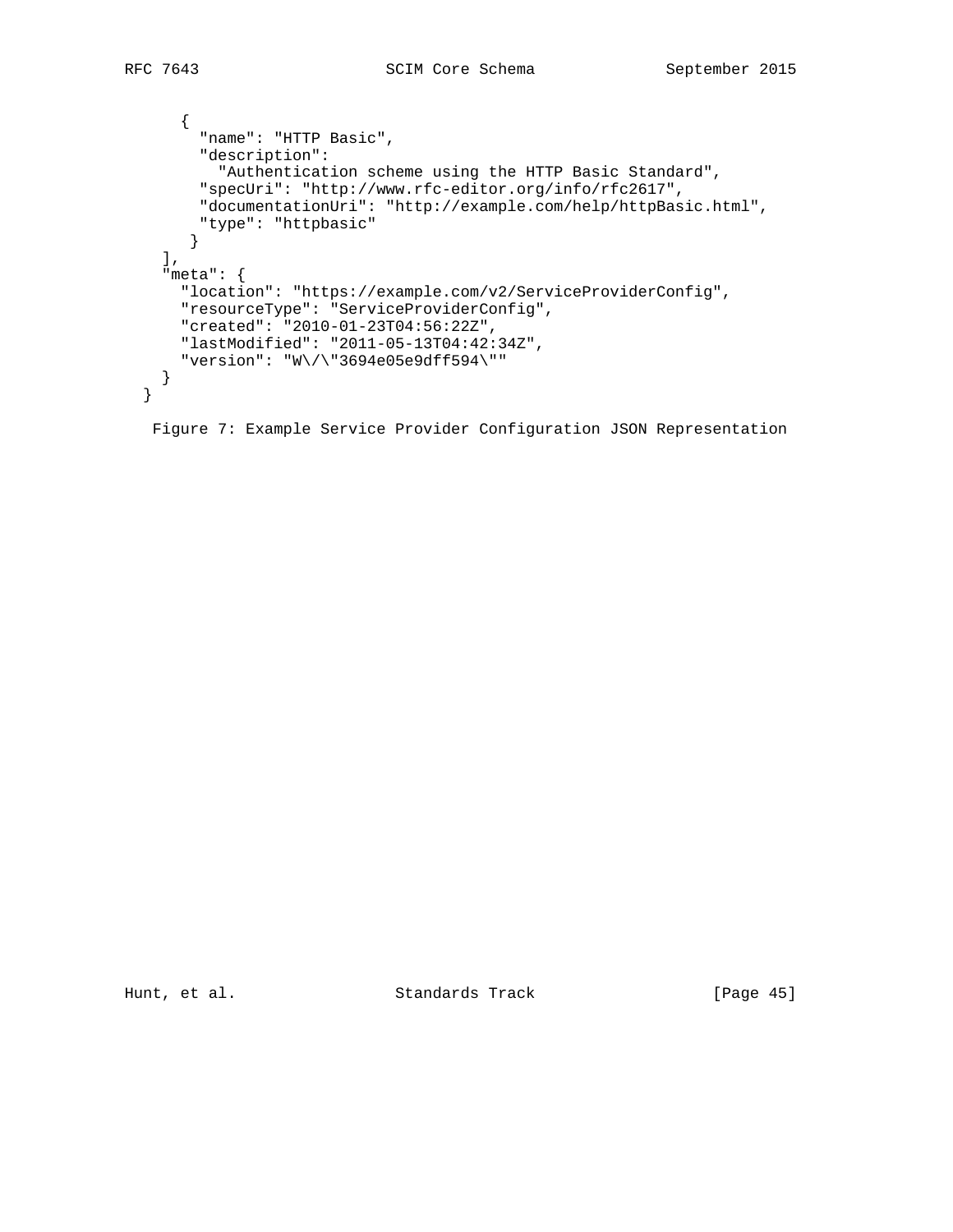8.6. Resource Type Representation

```
 The following is a non-normative example of the SCIM resource types
 in JSON format.
 [{
   "schemas": ["urn:ietf:params:scim:schemas:core:2.0:ResourceType"],
   "id": "User",
   "name": "User",
   "endpoint": "/Users",
   "description": "User Account",
   "schema": "urn:ietf:params:scim:schemas:core:2.0:User",
   "schemaExtensions": [
    \left\{ \right. "schema":
         "urn:ietf:params:scim:schemas:extension:enterprise:2.0:User",
       "required": true
    }
   ],
   "meta": {
     "location": "https://example.com/v2/ResourceTypes/User",
     "resourceType": "ResourceType"
   }
  },
  {
   "schemas": ["urn:ietf:params:scim:schemas:core:2.0:ResourceType"],
   "id": "Group",
   "name": "Group",
   "endpoint": "/Groups",
   "description": "Group",
   "schema": "urn:ietf:params:scim:schemas:core:2.0:Group",
   "meta": {
     "location": "https://example.com/v2/ResourceTypes/Group",
     "resourceType": "ResourceType"
   }
 }]
```
Figure 8: Example Resource Type JSON Representation

Hunt, et al. Standards Track [Page 46]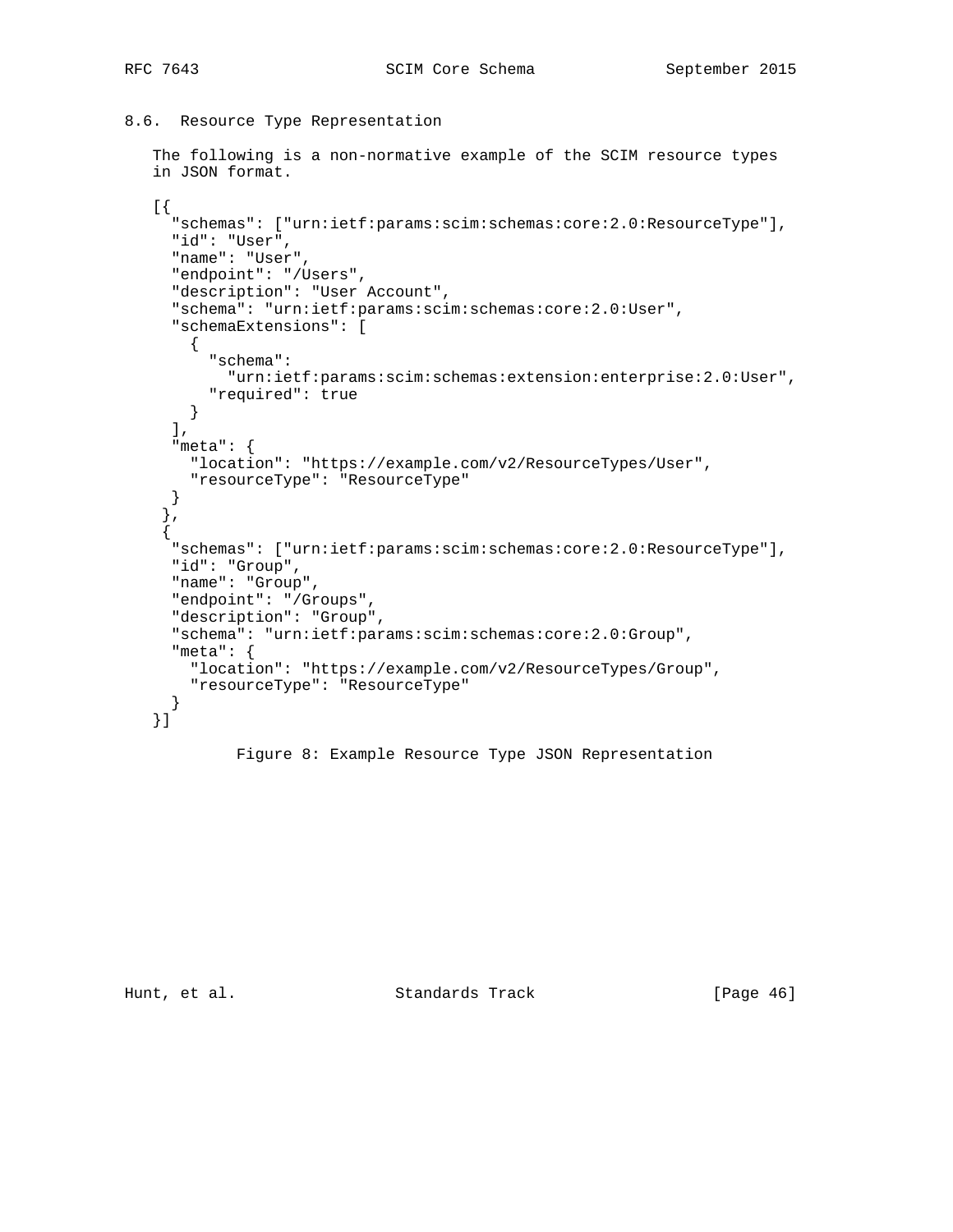## 8.7. Schema Representation

 The following sections provide representations of schemas for both SCIM resources and service provider schemas. Note that the JSON representation has been modified for readability and to fit the specification format.

## 8.7.1. Resource Schema Representation

"uniqueness" : "server"

 The following is intended as an example of the SCIM schema representation in JSON format for SCIM resources. Where permitted, individual values and schema MAY change. This example includes schema representations for "User", "Group", and "EnterpriseUser"; other schema representations are possible.

```
\Gamma {
     "id" : "urn:ietf:params:scim:schemas:core:2.0:User",
     "name" : "User",
     "description" : "User Account",
     "attributes" : [
\{ "name" : "userName",
         "type" : "string",
         "multiValued" : false,
         "description" : "Unique identifier for the User, typically
used by the user to directly authenticate to the service provider.
Each User MUST include a non-empty userName value. This identifier
MUST be unique across the service provider's entire set of Users.
REQUIRED.",
         "required" : true,
         "caseExact" : false,
         "mutability" : "readWrite",
         "returned" : "default",
```
},

Hunt, et al. Standards Track [Page 47]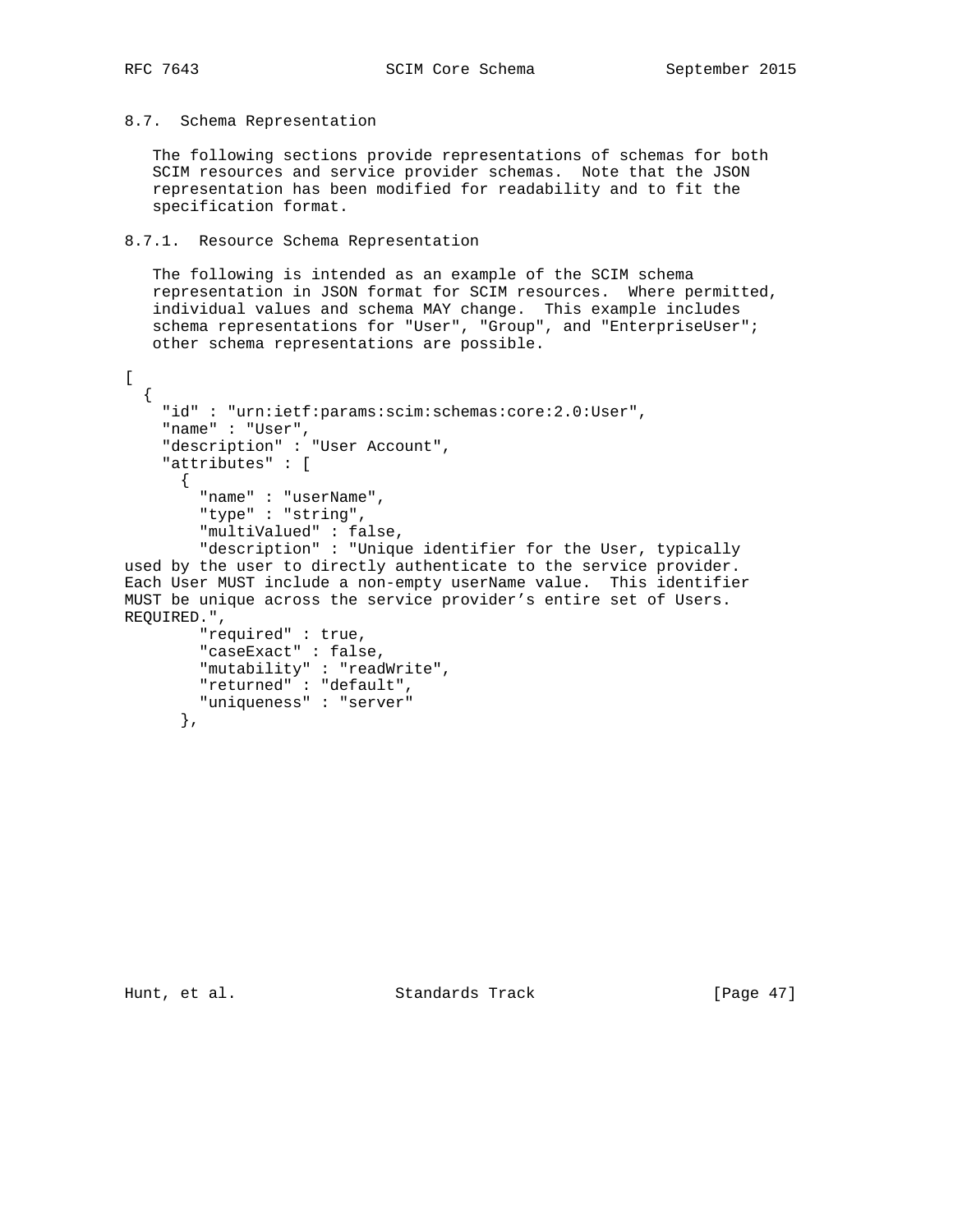```
 {
         "name" : "name",
         "type" : "complex",
         "multiValued" : false,
         "description" : "The components of the user's real name.
Providers MAY return just the full name as a single string in the
formatted sub-attribute, or they MAY return just the individual
component attributes using the other sub-attributes, or they MAY
return both. If both variants are returned, they SHOULD be
describing the same name, with the formatted name indicating how the
component attributes should be combined.",
         "required" : false,
         "subAttributes" : [
\{ "name" : "formatted",
             "type" : "string",
             "multiValued" : false,
             "description" : "The full name, including all middle
names, titles, and suffixes as appropriate, formatted for display
(e.g., 'Ms. Barbara J Jensen, III').",
             "required" : false,
             "caseExact" : false,
             "mutability" : "readWrite",
             "returned" : "default",
             "uniqueness" : "none"
 },
\{ "name" : "familyName",
             "type" : "string",
             "multiValued" : false,
             "description" : "The family name of the User, or
last name in most Western languages (e.g., 'Jensen' given the full
name 'Ms. Barbara J Jensen, III').",
             "required" : false,
             "caseExact" : false,
             "mutability" : "readWrite",
             "returned" : "default",
             "uniqueness" : "none"
           },
```
Hunt, et al. Standards Track [Page 48]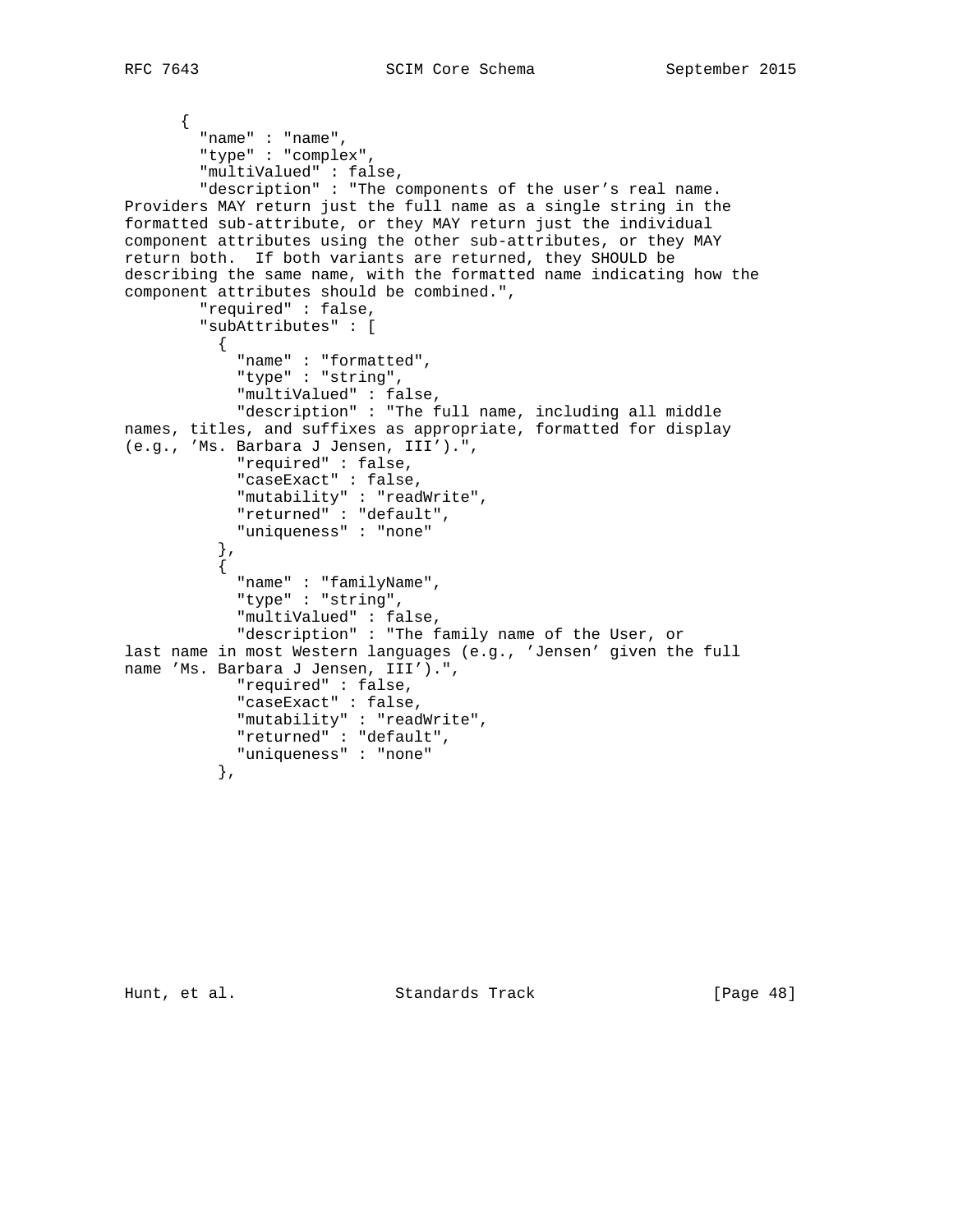```
\{ "name" : "givenName",
             "type" : "string",
             "multiValued" : false,
             "description" : "The given name of the User, or
first name in most Western languages (e.g., 'Barbara' given the
full name 'Ms. Barbara J Jensen, III').",
             "required" : false,
             "caseExact" : false,
             "mutability" : "readWrite",
             "returned" : "default",
             "uniqueness" : "none"
           },
\{ "name" : "middleName",
             "type" : "string",
             "multiValued" : false,
             "description" : "The middle name(s) of the User
(e.g., 'Jane' given the full name 'Ms. Barbara J Jensen, III').",
             "required" : false,
             "caseExact" : false,
             "mutability" : "readWrite",
             "returned" : "default",
             "uniqueness" : "none"
           },
           {
             "name" : "honorificPrefix",
             "type" : "string",
             "multiValued" : false,
             "description" : "The honorific prefix(es) of the User, or
title in most Western languages (e.g., 'Ms.' given the full name
'Ms. Barbara J Jensen, III').",
             "required" : false,
             "caseExact" : false,
             "mutability" : "readWrite",
             "returned" : "default",
            "uniqueness" : "none"
           },
```
Hunt, et al. Standards Track [Page 49]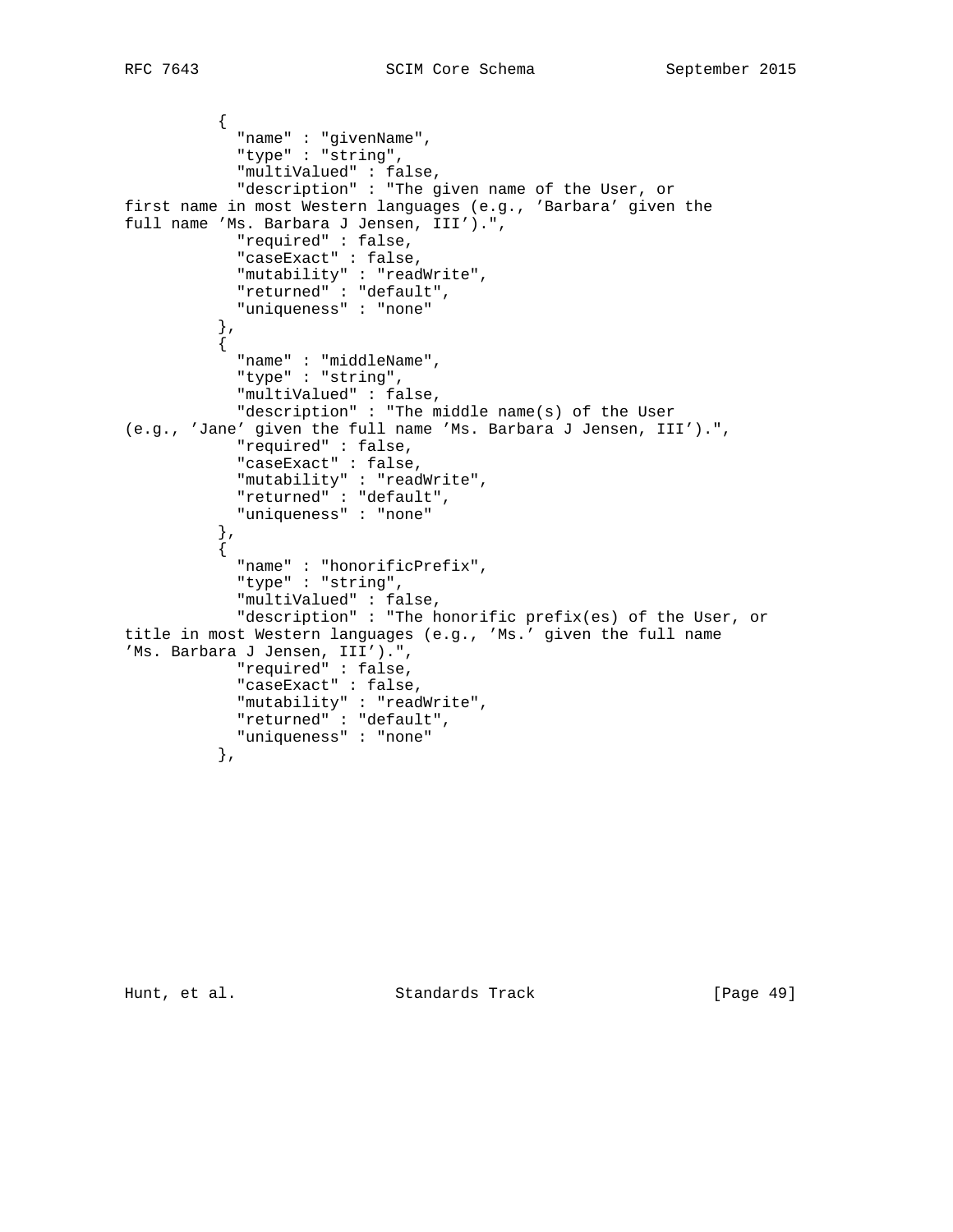```
\{ "name" : "honorificSuffix",
             "type" : "string",
             "multiValued" : false,
             "description" : "The honorific suffix(es) of the User, or
suffix in most Western languages (e.g., 'III' given the full name
'Ms. Barbara J Jensen, III').",
             "required" : false,
             "caseExact" : false,
             "mutability" : "readWrite",
             "returned" : "default",
             "uniqueness" : "none"
          }
        \left| \cdot \right| "mutability" : "readWrite",
 "returned" : "default",
         "uniqueness" : "none"
       },
      \left\{ \right. "name" : "displayName",
         "type" : "string",
         "multiValued" : false,
         "description" : "The name of the User, suitable for display
to end-users. The name SHOULD be the full name of the User being
described, if known.",
         "required" : false,
         "caseExact" : false,
         "mutability" : "readWrite",
         "returned" : "default",
         "uniqueness" : "none"
       },
       {
         "name" : "nickName",
         "type" : "string",
         "multiValued" : false,
         "description" : "The casual way to address the user in real
life, e.g., 'Bob' or 'Bobby' instead of 'Robert'. This attribute
SHOULD NOT be used to represent a User's username (e.g., 'bjensen' or
'mpepperidge').",
         "required" : false,
         "caseExact" : false,
         "mutability" : "readWrite",
         "returned" : "default",
         "uniqueness" : "none"
       },
```
Hunt, et al. Standards Track [Page 50]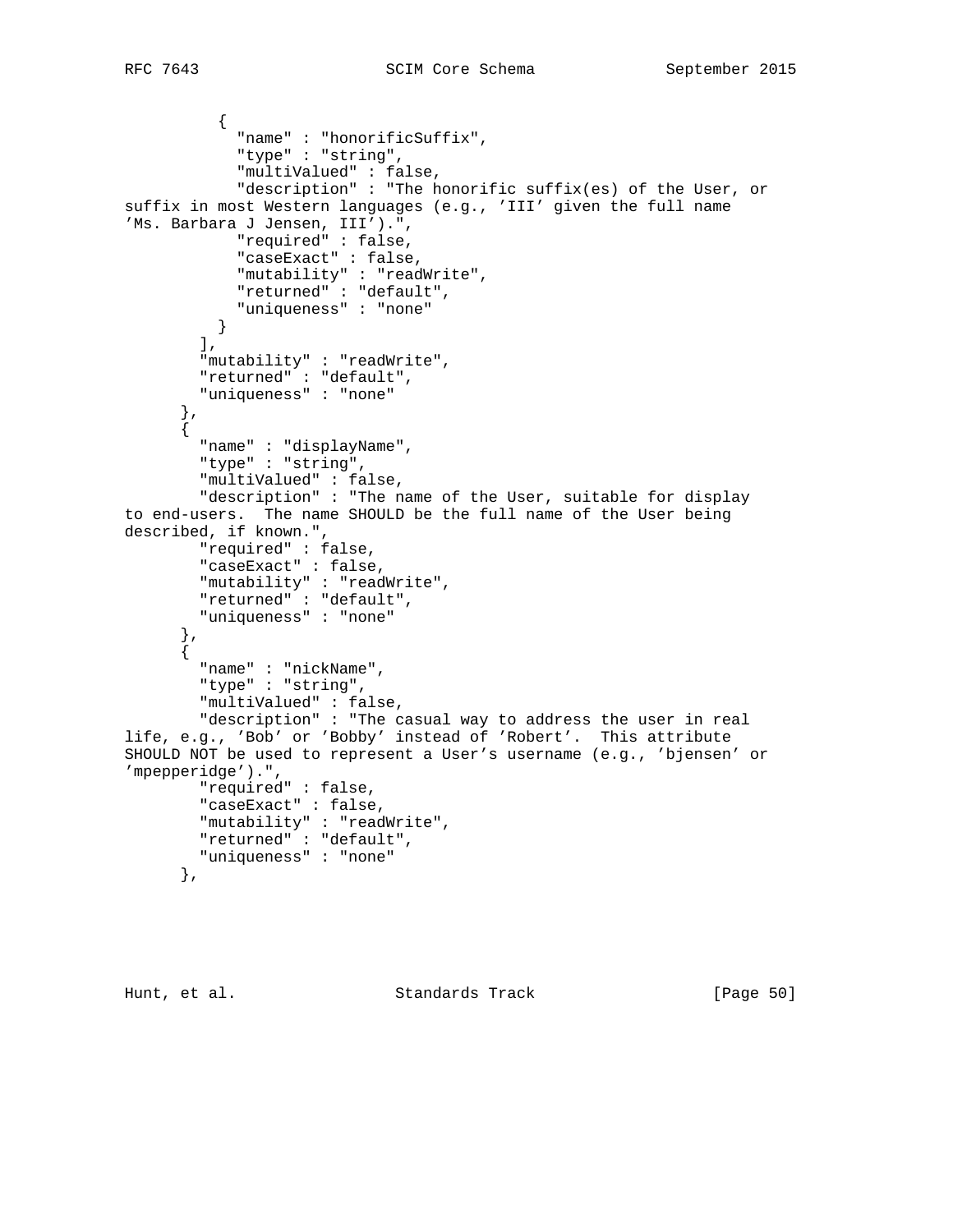```
 {
         "name" : "profileUrl",
         "type" : "reference",
         "referenceTypes" : ["external"],
         "multiValued" : false,
         "description" : "A fully qualified URL pointing to a page
representing the User's online profile.",
         "required" : false,
         "caseExact" : false,
         "mutability" : "readWrite",
         "returned" : "default",
         "uniqueness" : "none"
       },
      \{ "name" : "title",
         "type" : "string",
         "multiValued" : false,
         "description" : "The user's title, such as
\"Vice President.\"",
         "required" : false,
         "caseExact" : false,
         "mutability" : "readWrite",
         "returned" : "default",
         "uniqueness" : "none"
       },
       {
         "name" : "userType",
         "type" : "string",
         "multiValued" : false,
         "description" : "Used to identify the relationship between
the organization and the user. Typical values used might be
'Contractor', 'Employee', 'Intern', 'Temp', 'External', and
'Unknown', but any value may be used.",
         "required" : false,
         "caseExact" : false,
         "mutability" : "readWrite",
         "returned" : "default",
         "uniqueness" : "none"
       },
```
Hunt, et al. Standards Track [Page 51]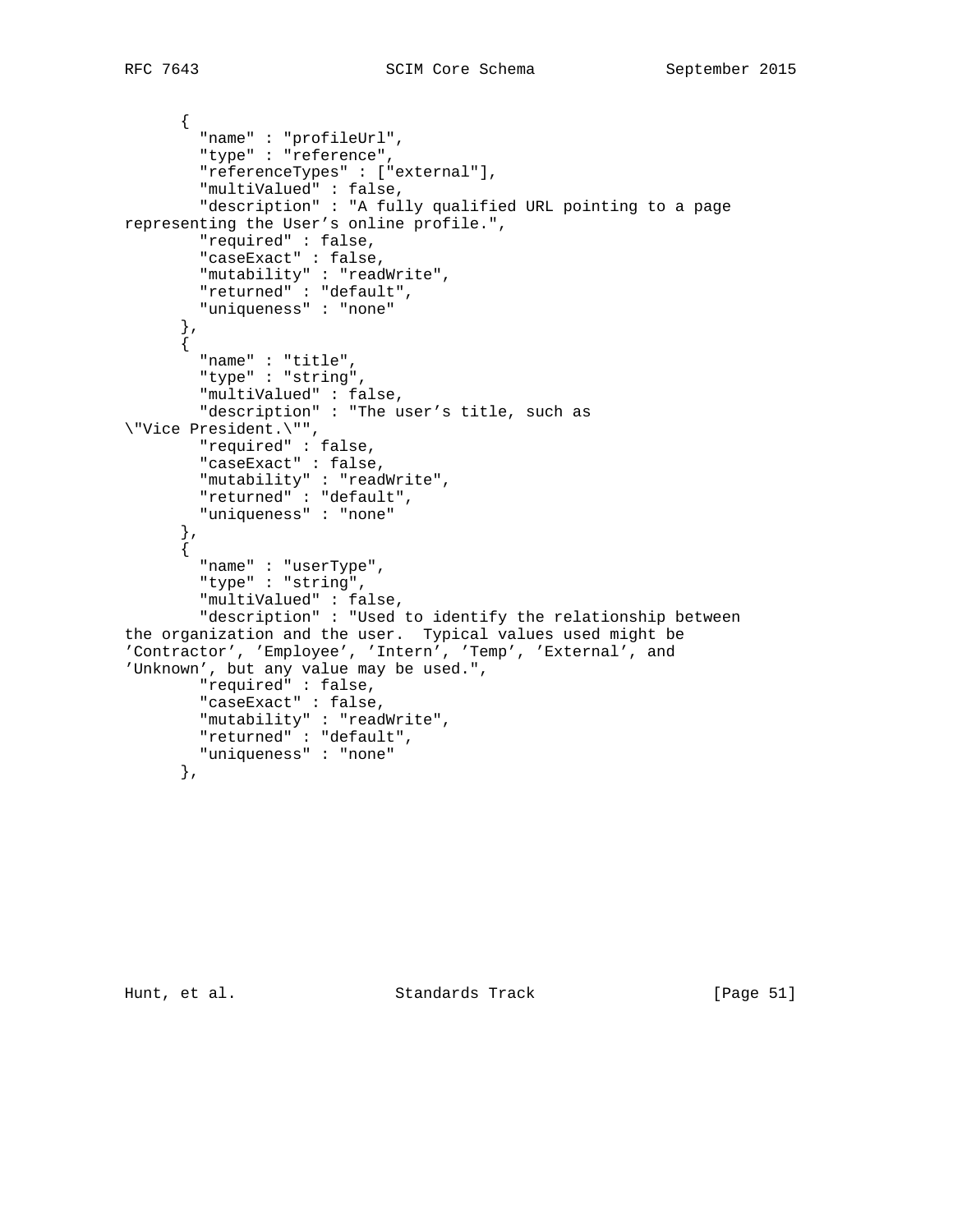```
 {
         "name" : "preferredLanguage",
         "type" : "string",
         "multiValued" : false,
         "description" : "Indicates the User's preferred written or
spoken language. Generally used for selecting a localized user
interface; e.g., 'en_US' specifies the language English and country
US.",
         "required" : false,
         "caseExact" : false,
         "mutability" : "readWrite",
         "returned" : "default",
         "uniqueness" : "none"
 },
\{ "name" : "locale",
         "type" : "string",
         "multiValued" : false,
         "description" : "Used to indicate the User's default location
for purposes of localizing items such as currency, date time format, or
numerical representations.",
         "required" : false,
         "caseExact" : false,
         "mutability" : "readWrite",
         "returned" : "default",
         "uniqueness" : "none"
       },
       {
         "name" : "timezone",
         "type" : "string",
         "multiValued" : false,
         "description" : "The User's time zone in the 'Olson' time zone
database format, e.g., 'America/Los_Angeles'.",
         "required" : false,
         "caseExact" : false,
         "mutability" : "readWrite",
         "returned" : "default",
         "uniqueness" : "none"
       },
```
Hunt, et al. Standards Track [Page 52]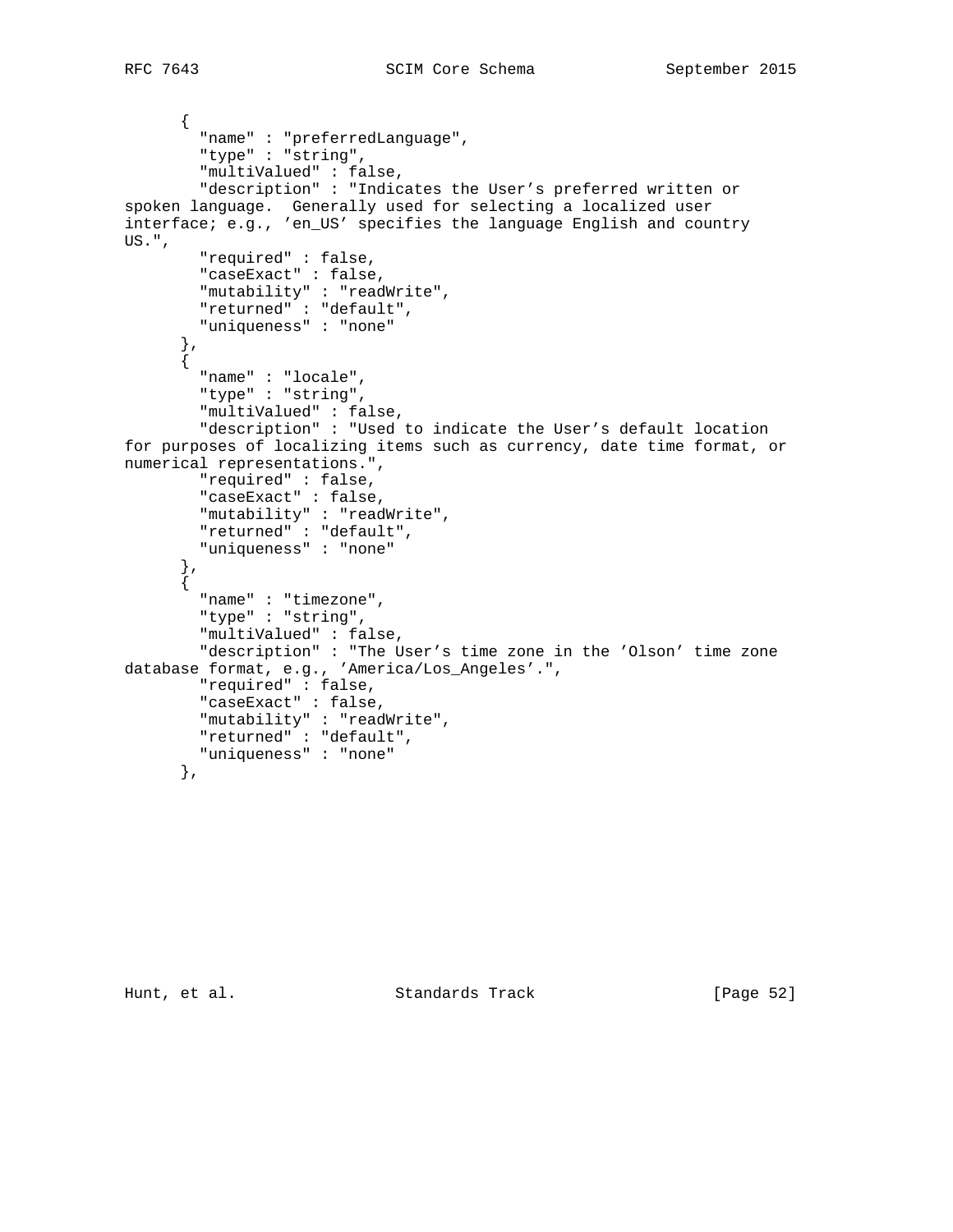```
 {
         "name" : "active",
         "type" : "boolean",
         "multiValued" : false,
         "description" : "A Boolean value indicating the User's
administrative status.",
         "required" : false,
         "mutability" : "readWrite",
         "returned" : "default"
       },
       {
         "name" : "password",
         "type" : "string",
         "multiValued" : false,
         "description" : "The User's cleartext password. This
attribute is intended to be used as a means to specify an initial
password when creating a new User or to reset an existing User's
password.",
         "required" : false,
         "caseExact" : false,
         "mutability" : "writeOnly",
         "returned" : "never",
         "uniqueness" : "none"
       },
      \zeta "name" : "emails",
         "type" : "complex",
         "multiValued" : true,
         "description" : "Email addresses for the user. The value
SHOULD be canonicalized by the service provider, e.g.,
'bjensen@example.com' instead of 'bjensen@EXAMPLE.COM'.
Canonical type values of 'work', 'home', and 'other'.",
         "required" : false,
         "subAttributes" : [
\{ "name" : "value",
             "type" : "string",
             "multiValued" : false,
             "description" : "Email addresses for the user. The value
SHOULD be canonicalized by the service provider, e.g.,
'bjensen@example.com' instead of 'bjensen@EXAMPLE.COM'.
Canonical type values of 'work', 'home', and 'other'.",
             "required" : false,
             "caseExact" : false,
             "mutability" : "readWrite",
             "returned" : "default",
             "uniqueness" : "none"
           },
```
Hunt, et al. Standards Track [Page 53]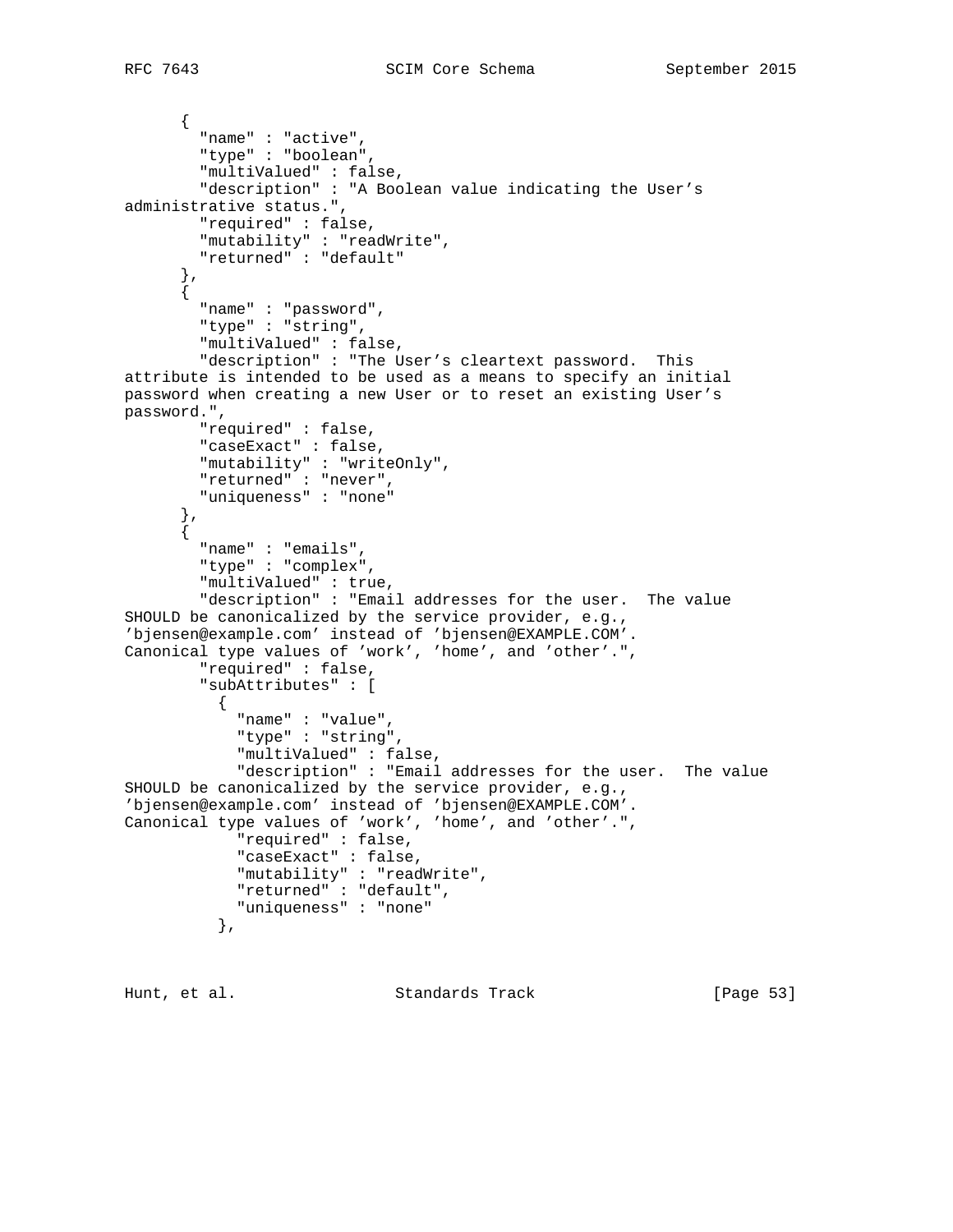```
\{ "name" : "display",
                "type" : "string",
                "multiValued" : false,
               "description" : "A human-readable name, primarily used
for display purposes. READ-ONLY.",
               "required" : false,
               "caseExact" : false,
               "mutability" : "readWrite",
               "returned" : "default",
               "uniqueness" : "none"
             },
\{ "name" : "type",
                "type" : "string",
                "multiValued" : false,
               "description" : "A label indicating the attribute's
function, e.g., 'work' or 'home'.",
               "required" : false,
               "caseExact" : false,
               "canonicalValues" : [
                 "work",
                 "home",
                 "other"
              \lfloor,
 "mutability" : "readWrite",
 "returned" : "default",
                "uniqueness" : "none"
 },
\{ "name" : "primary",
               "type" : "boolean",
                "multiValued" : false,
                "description" : "A Boolean value indicating the 'primary'
or preferred attribute value for this attribute, e.g., the preferred
mailing address or primary email address. The primary attribute
value 'true' MUST appear no more than once.",
               "required" : false,
               "mutability" : "readWrite",
               "returned" : "default"
 }
\qquad \qquad \qquad \qquad \qquad \qquad \qquad \qquad \qquad \qquad \qquad \qquad \qquad \qquad \qquad \qquad \qquad \qquad \qquad \qquad \qquad \qquad \qquad \qquad \qquad \qquad \qquad \qquad \qquad \qquad \qquad \qquad \qquad \qquad \qquad \qquad \qquad \ "mutability" : "readWrite",
          "returned" : "default",
           "uniqueness" : "none"
        },
```
Hunt, et al. Standards Track [Page 54]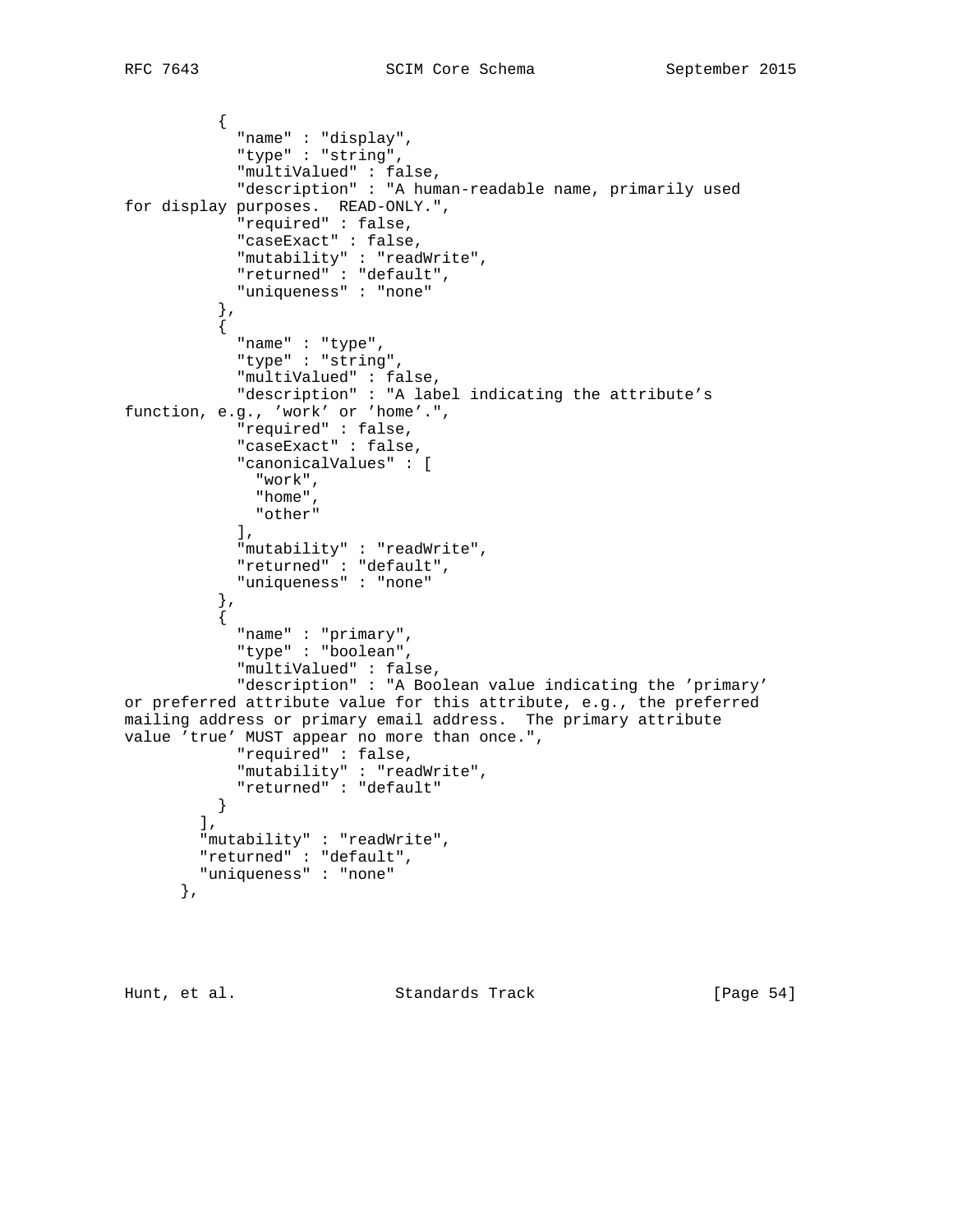```
 {
         "name" : "phoneNumbers",
         "type" : "complex",
         "multiValued" : true,
         "description" : "Phone numbers for the User. The value
SHOULD be canonicalized by the service provider according to the
format specified in RFC 3966, e.g., 'tel:+1-201-555-0123'.
Canonical type values of 'work', 'home', 'mobile', 'fax', 'pager',
and 'other'.",
         "required" : false,
         "subAttributes" : [
           {
             "name" : "value",
             "type" : "string",
             "multiValued" : false,
             "description" : "Phone number of the User.",
             "required" : false,
             "caseExact" : false,
             "mutability" : "readWrite",
             "returned" : "default",
             "uniqueness" : "none"
           },
\{ "name" : "display",
             "type" : "string",
             "multiValued" : false,
             "description" : "A human-readable name, primarily used
for display purposes. READ-ONLY.",
             "required" : false,
             "caseExact" : false,
             "mutability" : "readWrite",
             "returned" : "default",
             "uniqueness" : "none"
           },
```
Hunt, et al. Standards Track [Page 55]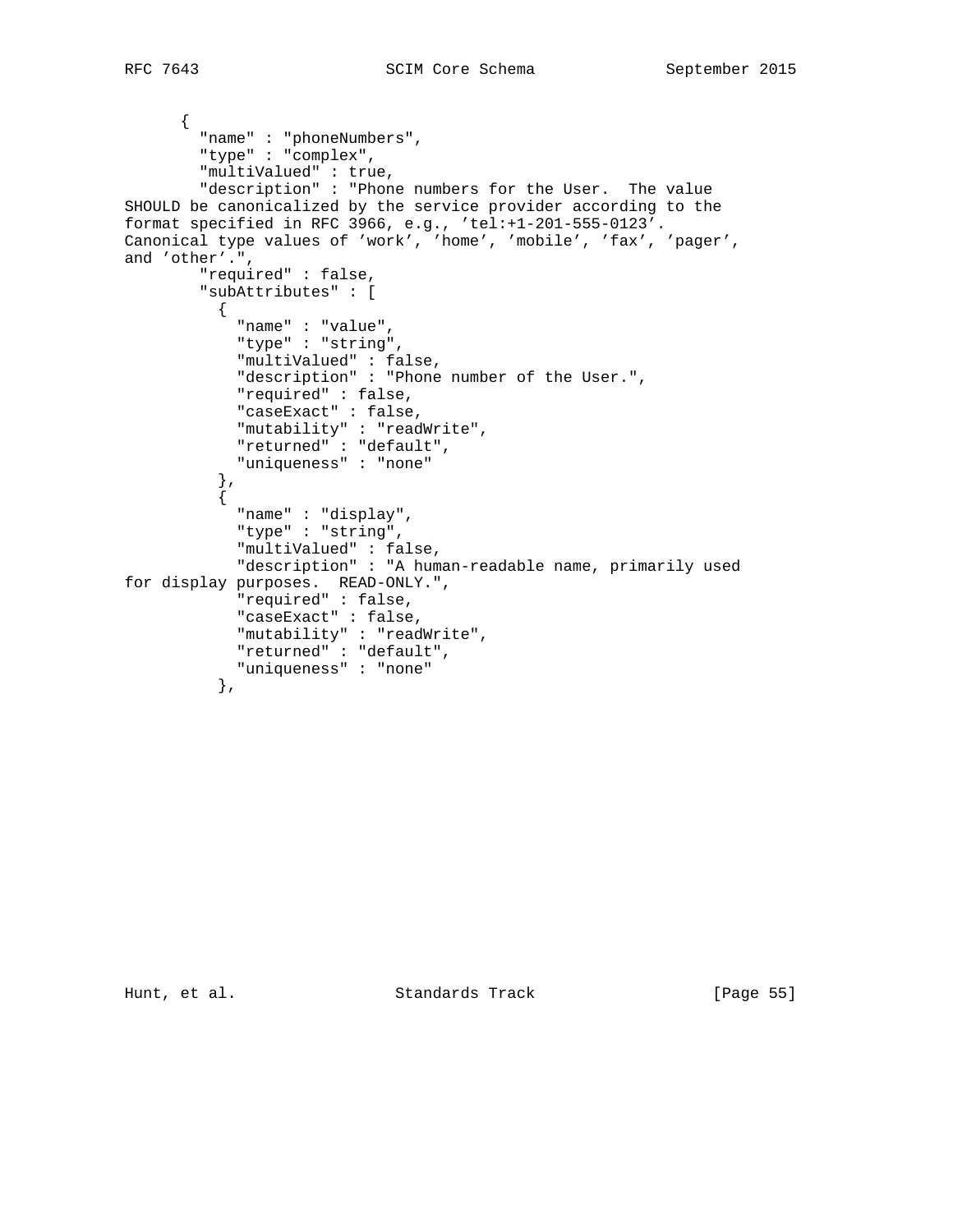```
\{ "name" : "type",
             "type" : "string",
             "multiValued" : false,
             "description" : "A label indicating the attribute's
function, e.g., 'work', 'home', 'mobile'.",
 "required" : false,
             "caseExact" : false,
             "canonicalValues" : [
               "work",
               "home",
               "mobile",
               "fax",
              "pager",
               "other"
             ],
             "mutability" : "readWrite",
             "returned" : "default",
             "uniqueness" : "none"
 },
\{ "name" : "primary",
             "type" : "boolean",
             "multiValued" : false,
             "description" : "A Boolean value indicating the 'primary'
or preferred attribute value for this attribute, e.g., the preferred
phone number or primary phone number. The primary attribute value
'true' MUST appear no more than once.",
             "required" : false,
             "mutability" : "readWrite",
             "returned" : "default"
          }
        \frac{1}{2},
         "mutability" : "readWrite",
         "returned" : "default"
       },
```
Hunt, et al. Standards Track [Page 56]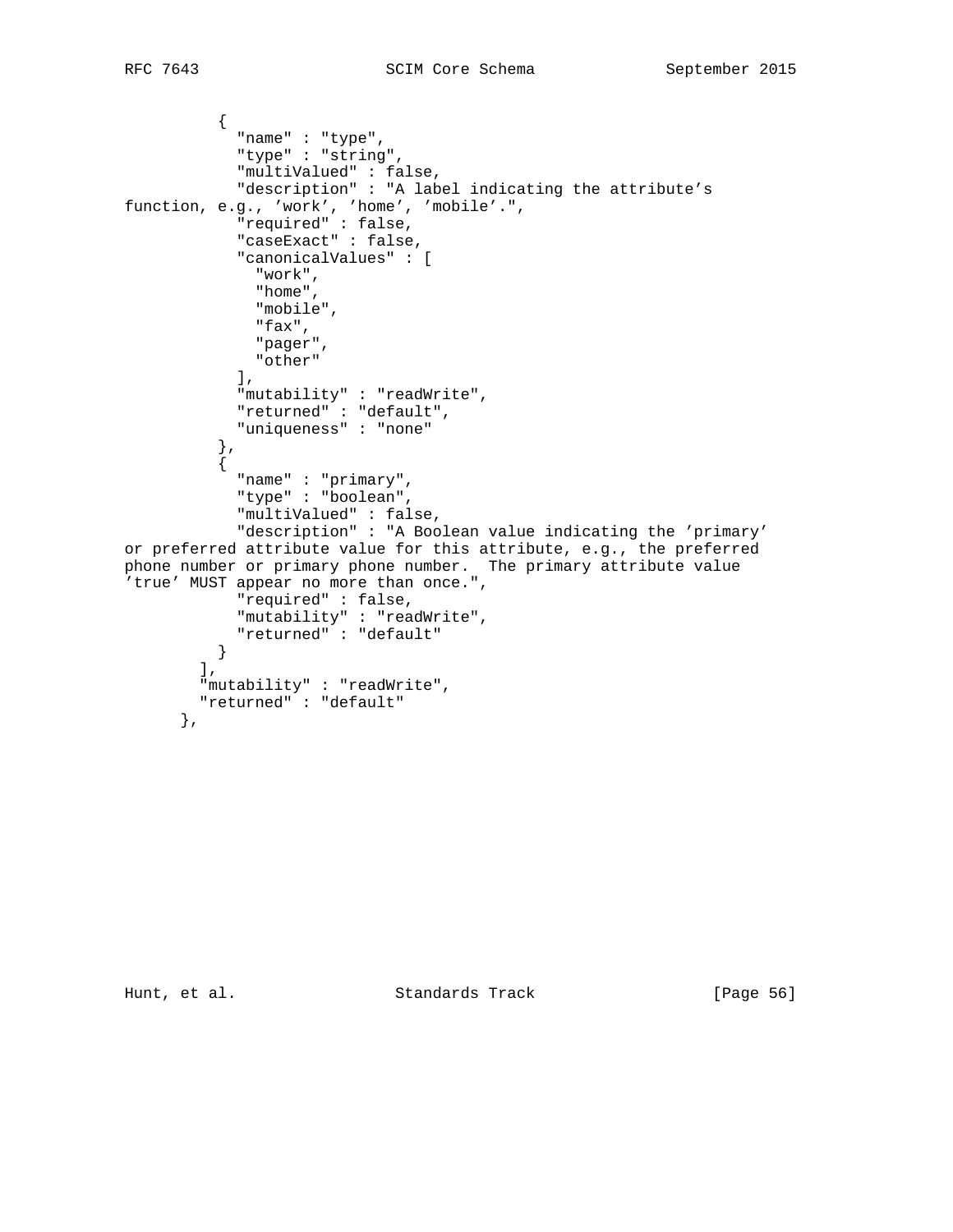```
 {
         "name" : "ims",
         "type" : "complex",
         "multiValued" : true,
         "description" : "Instant messaging addresses for the User.",
         "required" : false,
         "subAttributes" : [
          {
             "name" : "value",
            "type" : "string",
             "multiValued" : false,
             "description" : "Instant messaging address for the User.",
             "required" : false,
             "caseExact" : false,
 "mutability" : "readWrite",
 "returned" : "default",
             "uniqueness" : "none"
           },
          \left\{ \right. "name" : "display",
             "type" : "string",
             "multiValued" : false,
             "description" : "A human-readable name, primarily used
for display purposes. READ-ONLY.",
             "required" : false,
             "caseExact" : false,
 "mutability" : "readWrite",
 "returned" : "default",
            "uniqueness" : "none"
           },
```
Hunt, et al. Standards Track [Page 57]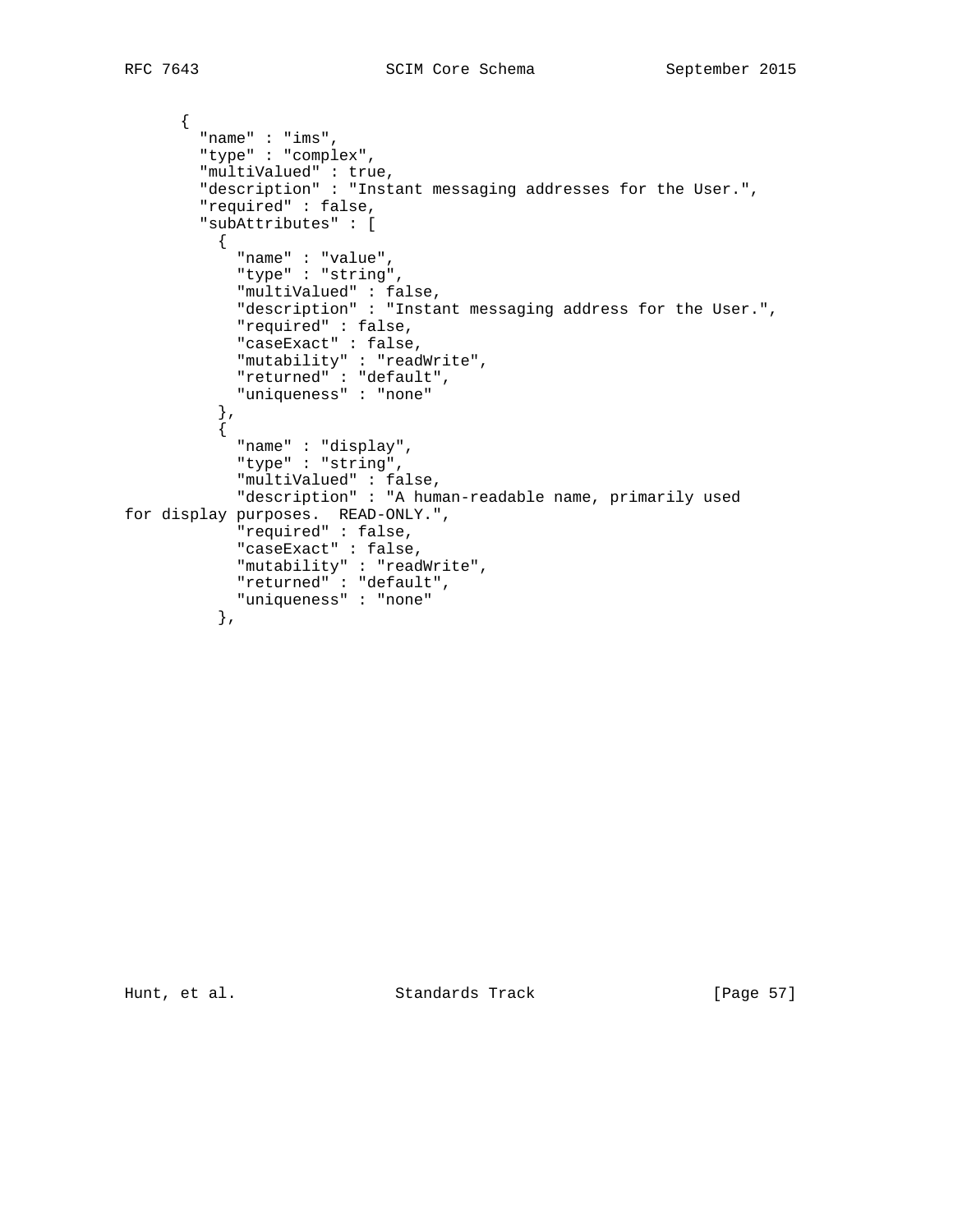```
\{ "name" : "type",
            "type" : "string",
            "multiValued" : false,
```

```
 "description" : "A label indicating the attribute's
function, e.g., 'aim', 'gtalk', 'xmpp'.",
             "required" : false,
             "caseExact" : false,
             "canonicalValues" : [
               "aim",
               "gtalk",
               "icq",
               "xmpp",
               "msn",
               "skype",
               "qq",
               "yahoo"
             ],
             "mutability" : "readWrite",
             "returned" : "default",
             "uniqueness" : "none"
           },
\{ "name" : "primary",
             "type" : "boolean",
             "multiValued" : false,
             "description" : "A Boolean value indicating the 'primary'
or preferred attribute value for this attribute, e.g., the preferred
messenger or primary messenger. The primary attribute value 'true'
MUST appear no more than once.",
             "required" : false,
             "mutability" : "readWrite",
             "returned" : "default"
          }
        \mathbf{I},
         "mutability" : "readWrite",
         "returned" : "default"
       },
```
Hunt, et al. Standards Track [Page 58]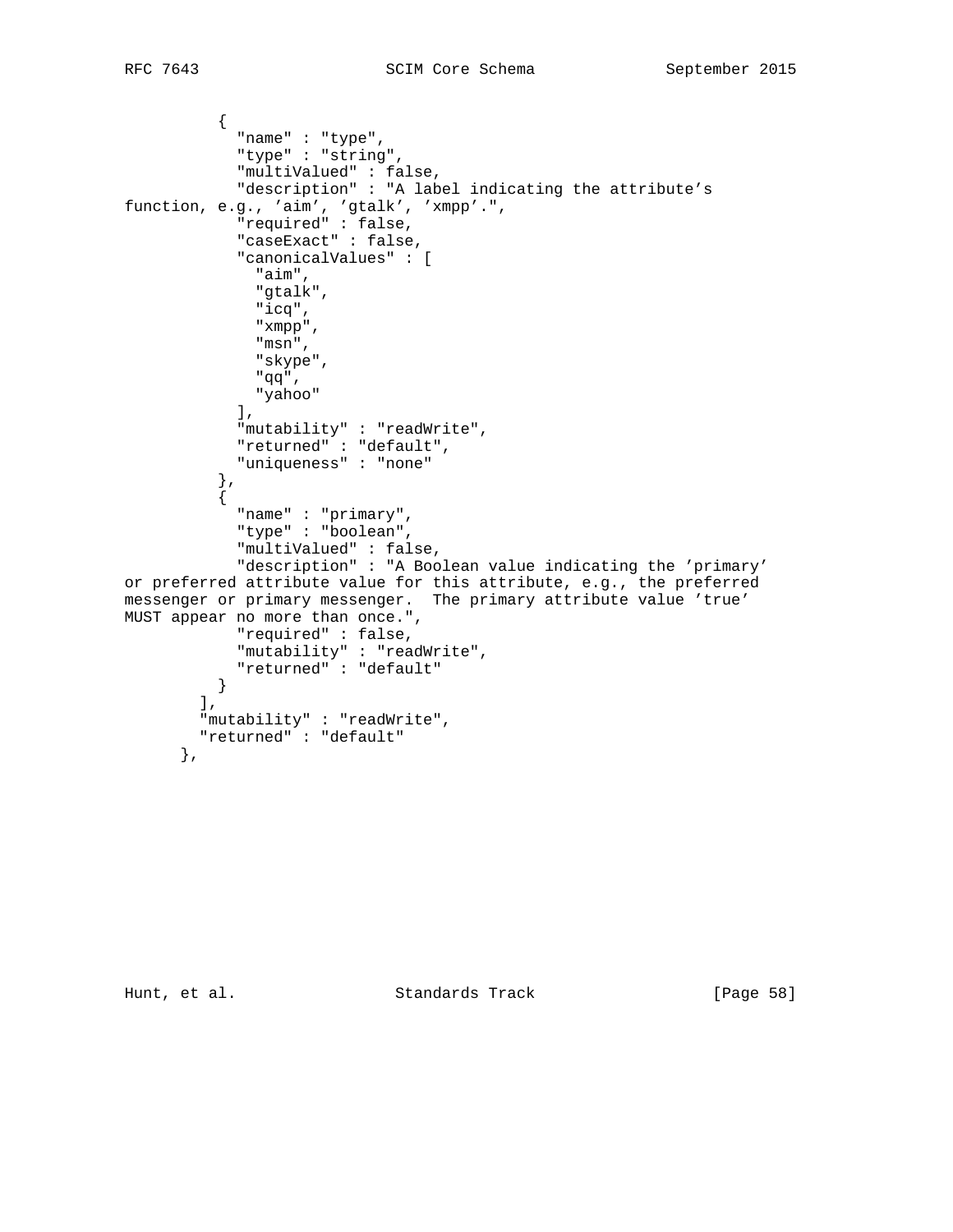```
 {
         "name" : "photos",
         "type" : "complex",
         "multiValued" : true,
         "description" : "URLs of photos of the User.",
         "required" : false,
         "subAttributes" : [
          {
            "name" : "value",
            "type" : "reference",
            "referenceTypes" : ["external"],
             "multiValued" : false,
             "description" : "URL of a photo of the User.",
             "required" : false,
             "caseExact" : false,
 "mutability" : "readWrite",
 "returned" : "default",
            "uniqueness" : "none"
           },
           {
            "name" : "display",
             "type" : "string",
             "multiValued" : false,
             "description" : "A human-readable name, primarily used
for display purposes. READ-ONLY.",
             "required" : false,
             "caseExact" : false,
 "mutability" : "readWrite",
 "returned" : "default",
            "uniqueness" : "none"
           },
```
Hunt, et al. Standards Track [Page 59]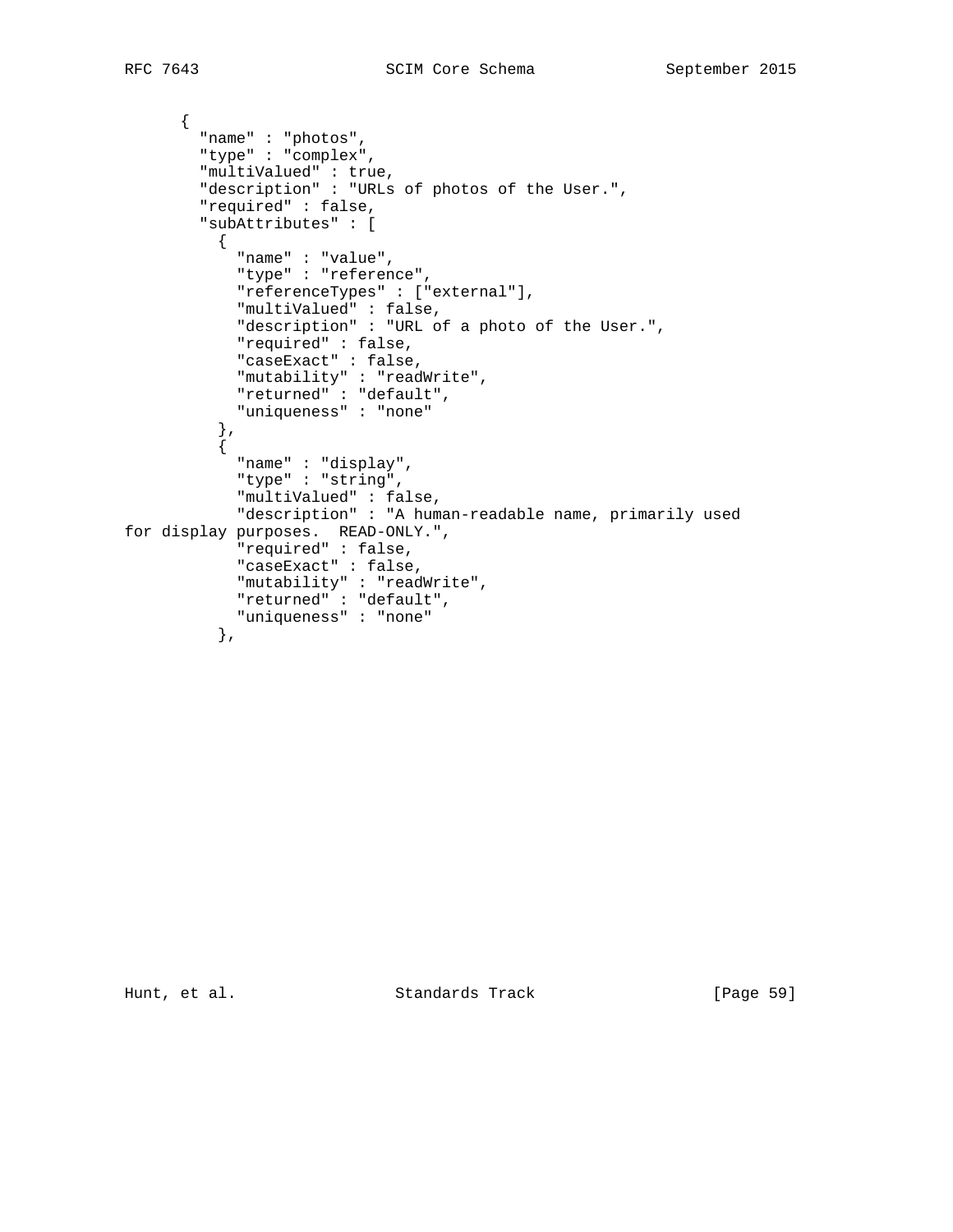```
RFC 7643 SCIM Core Schema September 2015
```

```
\{ "name" : "type",
             "type" : "string",
             "multiValued" : false,
             "description" : "A label indicating the attribute's
function, i.e., 'photo' or 'thumbnail'.",
             "required" : false,
             "caseExact" : false,
             "canonicalValues" : [
              "photo",
              "thumbnail"
            \cdot "mutability" : "readWrite",
             "returned" : "default",
             "uniqueness" : "none"
           },
           {
            "name" : "primary",
             "type" : "boolean",
             "multiValued" : false,
             "description" : "A Boolean value indicating the 'primary'
or preferred attribute value for this attribute, e.g., the preferred
photo or thumbnail. The primary attribute value 'true' MUST appear
no more than once.",
             "required" : false,
 "mutability" : "readWrite",
 "returned" : "default"
          }
        ] , \, "mutability" : "readWrite",
        "returned" : "default"
       },
```
Hunt, et al. Standards Track [Page 60]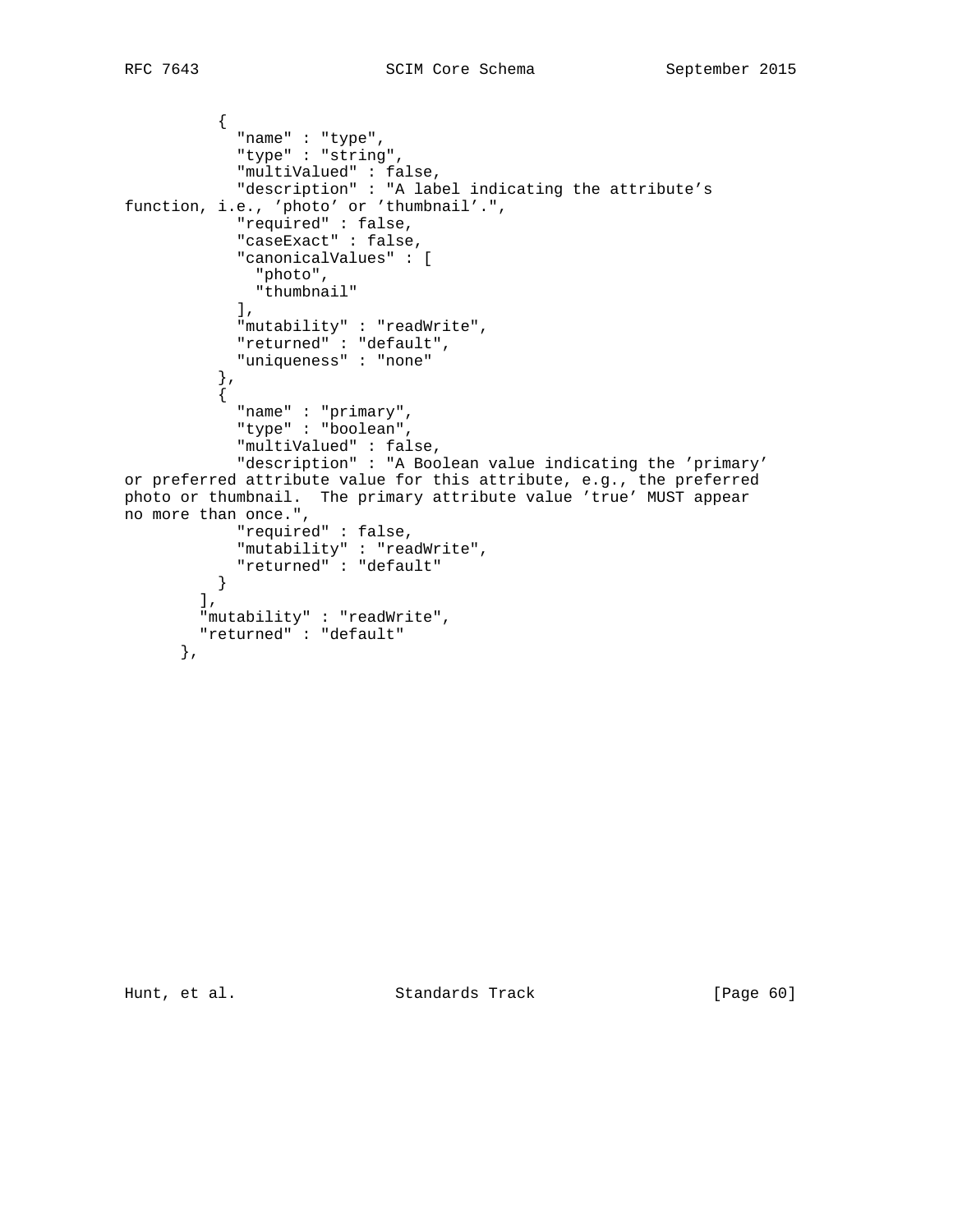```
 {
         "name" : "addresses",
         "type" : "complex",
         "multiValued" : true,
         "description" : "A physical mailing address for this User.
Canonical type values of 'work', 'home', and 'other'. This attribute
is a complex type with the following sub-attributes.",
         "required" : false,
         "subAttributes" : [
           {
             "name" : "formatted",
             "type" : "string",
             "multiValued" : false,
             "description" : "The full mailing address, formatted for
display or use with a mailing label. This attribute MAY contain
newlines.",
             "required" : false,
             "caseExact" : false,
             "mutability" : "readWrite",
             "returned" : "default",
             "uniqueness" : "none"
           },
\{ "name" : "streetAddress",
             "type" : "string",
             "multiValued" : false,
             "description" : "The full street address component,
which may include house number, street name, P.O. box, and multi-line
extended street address information. This attribute MAY contain
newlines.",
             "required" : false,
             "caseExact" : false,
             "mutability" : "readWrite",
             "returned" : "default",
             "uniqueness" : "none"
           },
\{ "name" : "locality",
             "type" : "string",
             "multiValued" : false,
             "description" : "The city or locality component.",
             "required" : false,
             "caseExact" : false,
             "mutability" : "readWrite",
             "returned" : "default",
             "uniqueness" : "none"
           },
```
Hunt, et al. Standards Track [Page 61]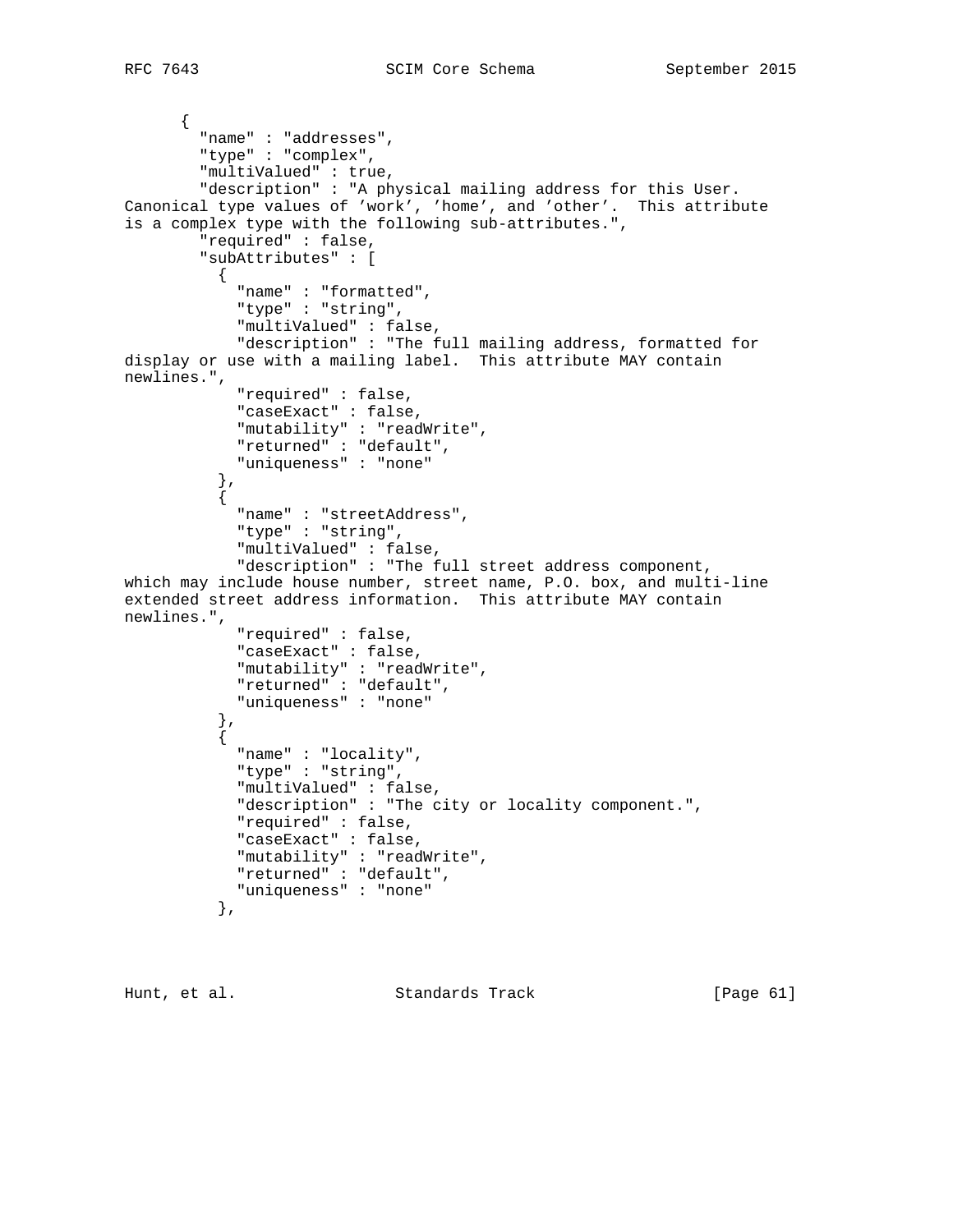```
\{ "name" : "region",
             "type" : "string",
             "multiValued" : false,
             "description" : "The state or region component.",
             "required" : false,
             "caseExact" : false,
             "mutability" : "readWrite",
             "returned" : "default",
             "uniqueness" : "none"
 },
\{ "name" : "postalCode",
             "type" : "string",
             "multiValued" : false,
             "description" : "The zip code or postal code component.",
             "required" : false,
             "caseExact" : false,
             "mutability" : "readWrite",
            "returned" : "default",
             "uniqueness" : "none"
           },
           {
            "name" : "country",
             "type" : "string",
             "multiValued" : false,
             "description" : "The country name component.",
             "required" : false,
             "caseExact" : false,
             "mutability" : "readWrite",
            "returned" : "default",
            "uniqueness" : "none"
           },
```
Hunt, et al. Standards Track [Page 62]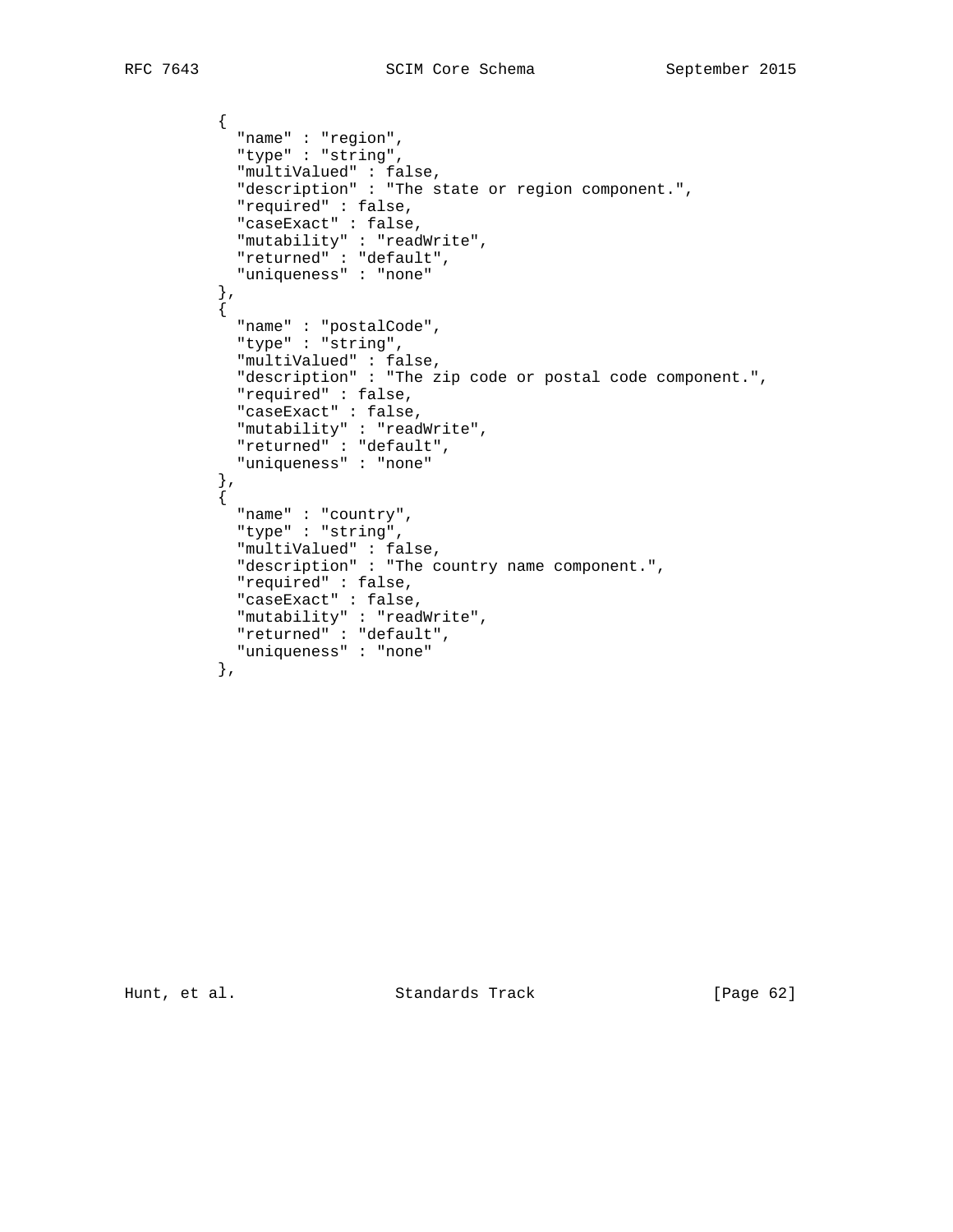```
\{ "name" : "type",
             "type" : "string",
             "multiValued" : false,
             "description" : "A label indicating the attribute's
function, e.g., 'work' or 'home'.",
             "required" : false,
             "caseExact" : false,
             "canonicalValues" : [
              "work",
              "home",
              "other"
             ],
 "mutability" : "readWrite",
 "returned" : "default",
             "uniqueness" : "none"
          }
         ],
         "mutability" : "readWrite",
         "returned" : "default",
         "uniqueness" : "none"
       },
       {
         "name" : "groups",
         "type" : "complex",
         "multiValued" : true,
         "description" : "A list of groups to which the user belongs,
either through direct membership, through nested groups, or
dynamically calculated.",
         "required" : false,
         "subAttributes" : [
           {
             "name" : "value",
             "type" : "string",
             "multiValued" : false,
             "description" : "The identifier of the User's group.",
             "required" : false,
             "caseExact" : false,
 "mutability" : "readOnly",
 "returned" : "default",
             "uniqueness" : "none"
           },
```
Hunt, et al. Standards Track [Page 63]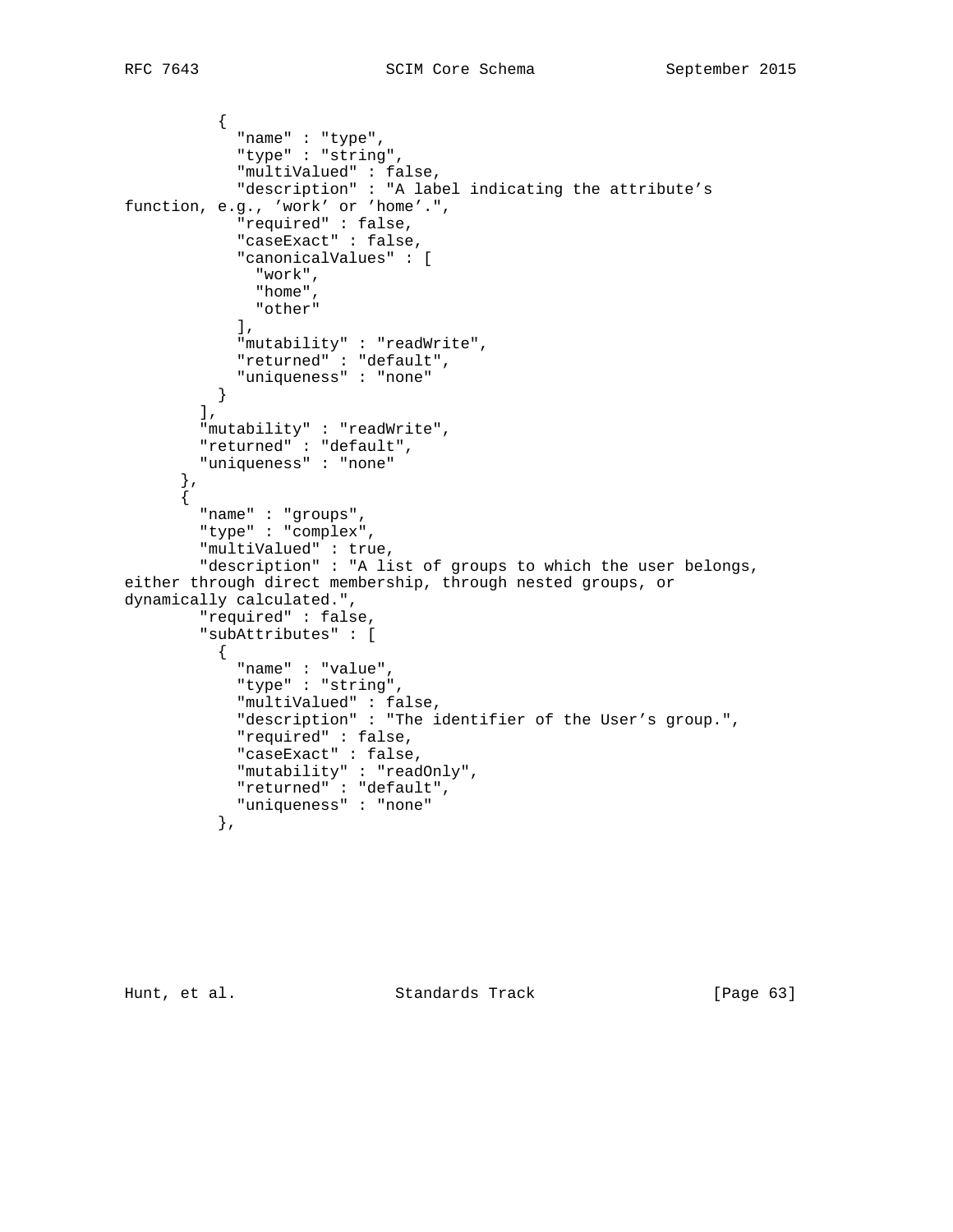```
\{ "name" : "$ref",
              "type" : "reference",
              "referenceTypes" : [
               "User",
               "Group"
            \mathbf{I},
              "multiValued" : false,
             "description" : "The URI of the corresponding 'Group'
resource to which the user belongs.",
             "required" : false,
             "caseExact" : false,
             "mutability" : "readOnly",
             "returned" : "default",
             "uniqueness" : "none"
           },
           {
             "name" : "display",
             "type" : "string",
             "multiValued" : false,
             "description" : "A human-readable name, primarily used
for display purposes. READ-ONLY.",
             "required" : false,
             "caseExact" : false,
             "mutability" : "readOnly",
             "returned" : "default",
              "uniqueness" : "none"
           },
\{ "name" : "type",
             "type" : "string",
             "multiValued" : false,
             "description" : "A label indicating the attribute's
function, e.g., 'direct' or 'indirect'.",
             "required" : false,
             "caseExact" : false,
             "canonicalValues" : [
               "direct",
              "indirect"
             ],
             "mutability" : "readOnly",
             "returned" : "default",
             "uniqueness" : "none"
           }
        \mathbf{I},
         "mutability" : "readOnly",
         "returned" : "default"
       },
```
Hunt, et al. Standards Track [Page 64]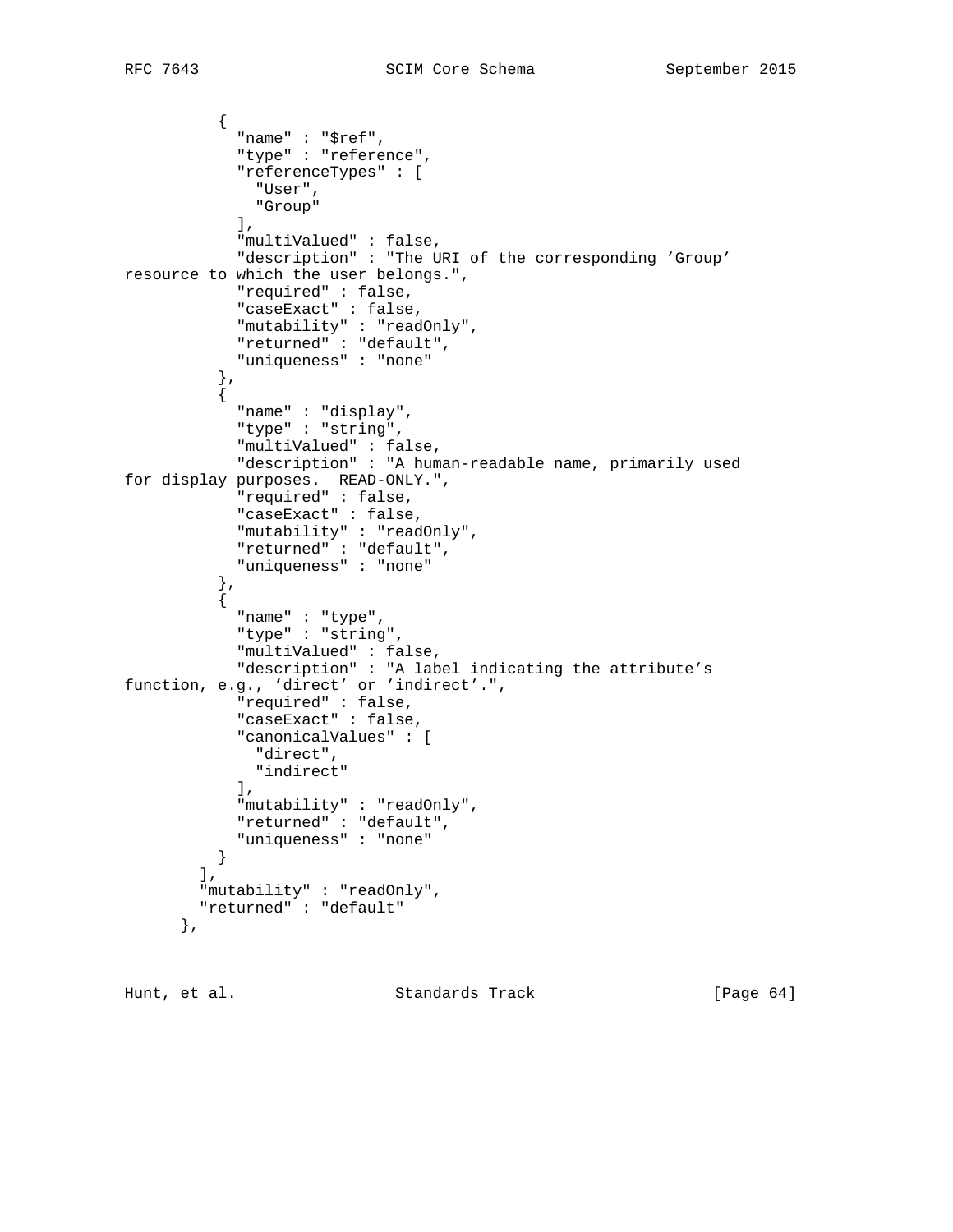```
 {
         "name" : "entitlements",
         "type" : "complex",
         "multiValued" : true,
         "description" : "A list of entitlements for the User that
represent a thing the User has.",
         "required" : false,
         "subAttributes" : [
           {
             "name" : "value",
             "type" : "string",
             "multiValued" : false,
             "description" : "The value of an entitlement.",
             "required" : false,
             "caseExact" : false,
             "mutability" : "readWrite",
             "returned" : "default",
             "uniqueness" : "none"
           },
           {
             "name" : "display",
             "type" : "string",
             "multiValued" : false,
             "description" : "A human-readable name, primarily used
for display purposes. READ-ONLY.",
             "required" : false,
             "caseExact" : false,
             "mutability" : "readWrite",
             "returned" : "default",
             "uniqueness" : "none"
           },
\{ "name" : "type",
             "type" : "string",
             "multiValued" : false,
             "description" : "A label indicating the attribute's
function.",
             "required" : false,
             "caseExact" : false,
 "mutability" : "readWrite",
 "returned" : "default",
             "uniqueness" : "none"
           },
```
Hunt, et al. Standards Track [Page 65]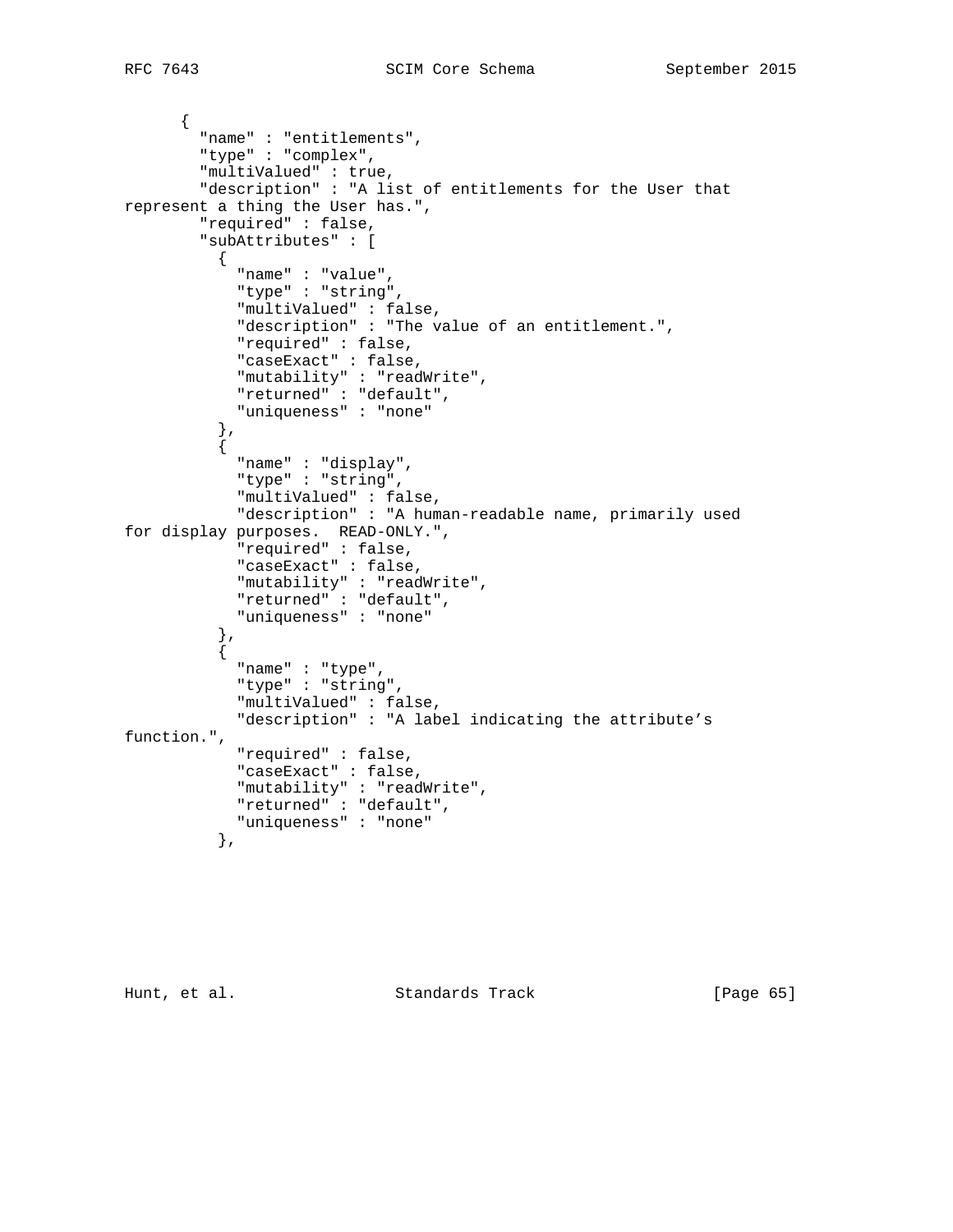```
\{ "name" : "primary",
                "type" : "boolean",
                "multiValued" : false,
                "description" : "A Boolean value indicating the 'primary'
or preferred attribute value for this attribute. The primary
attribute value 'true' MUST appear no more than once.",
               "required" : false,
               "mutability" : "readWrite",
               "returned" : "default"
 }
\qquad \qquad \qquad \qquad \qquad \qquad \qquad \qquad \qquad \qquad \qquad \qquad \qquad \qquad \qquad \qquad \qquad \qquad \qquad \qquad \qquad \qquad \qquad \qquad \qquad \qquad \qquad \qquad \qquad \qquad \qquad \qquad \qquad \qquad \qquad \qquad \qquad \ "mutability" : "readWrite",
           "returned" : "default"
        },
       \overline{\mathcal{E}} "name" : "roles",
           "type" : "complex",
           "multiValued" : true,
           "description" : "A list of roles for the User that
collectively represent who the User is, e.g., 'Student', 'Faculty'.",
           "required" : false,
           "subAttributes" : [
\{ "name" : "value",
                "type" : "string",
                "multiValued" : false,
                "description" : "The value of a role.",
                "required" : false,
                "caseExact" : false,
                "mutability" : "readWrite",
                "returned" : "default",
                "uniqueness" : "none"
             },
\{ "name" : "display",
                "type" : "string",
                "multiValued" : false,
                "description" : "A human-readable name, primarily used
for display purposes. READ-ONLY.",
                "required" : false,
                "caseExact" : false,
                "mutability" : "readWrite",
               "returned" : "default",
                "uniqueness" : "none"
             },
```
Hunt, et al. Standards Track [Page 66]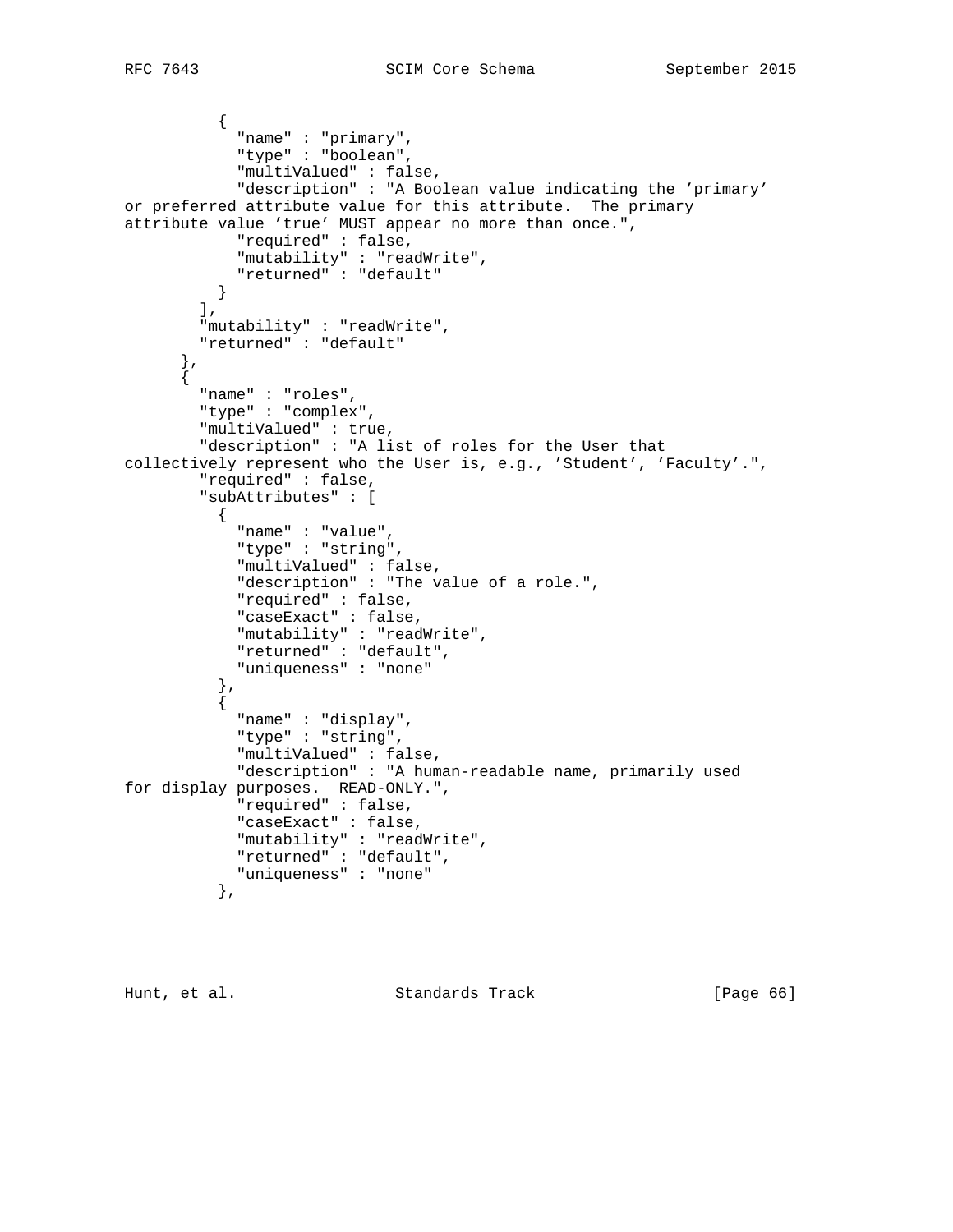```
\{ "name" : "type",
             "type" : "string",
             "multiValued" : false,
             "description" : "A label indicating the attribute's
function.",
             "required" : false,
             "caseExact" : false,
             "canonicalValues" : [],
             "mutability" : "readWrite",
             "returned" : "default",
             "uniqueness" : "none"
           },
           {
             "name" : "primary",
             "type" : "boolean",
             "multiValued" : false,
             "description" : "A Boolean value indicating the 'primary'
or preferred attribute value for this attribute. The primary
attribute value 'true' MUST appear no more than once.",
             "required" : false,
             "mutability" : "readWrite",
             "returned" : "default"
           }
        \vert,
 "mutability" : "readWrite",
 "returned" : "default"
       },
       {
         "name" : "x509Certificates",
         "type" : "complex",
         "multiValued" : true,
         "description" : "A list of certificates issued to the User.",
         "required" : false,
         "caseExact" : false,
         "subAttributes" : [
          \{ "name" : "value",
             "type" : "binary",
             "multiValued" : false,
             "description" : "The value of an X.509 certificate.",
             "required" : false,
             "caseExact" : false,
             "mutability" : "readWrite",
             "returned" : "default",
             "uniqueness" : "none"
           },
```
Hunt, et al. Standards Track [Page 67]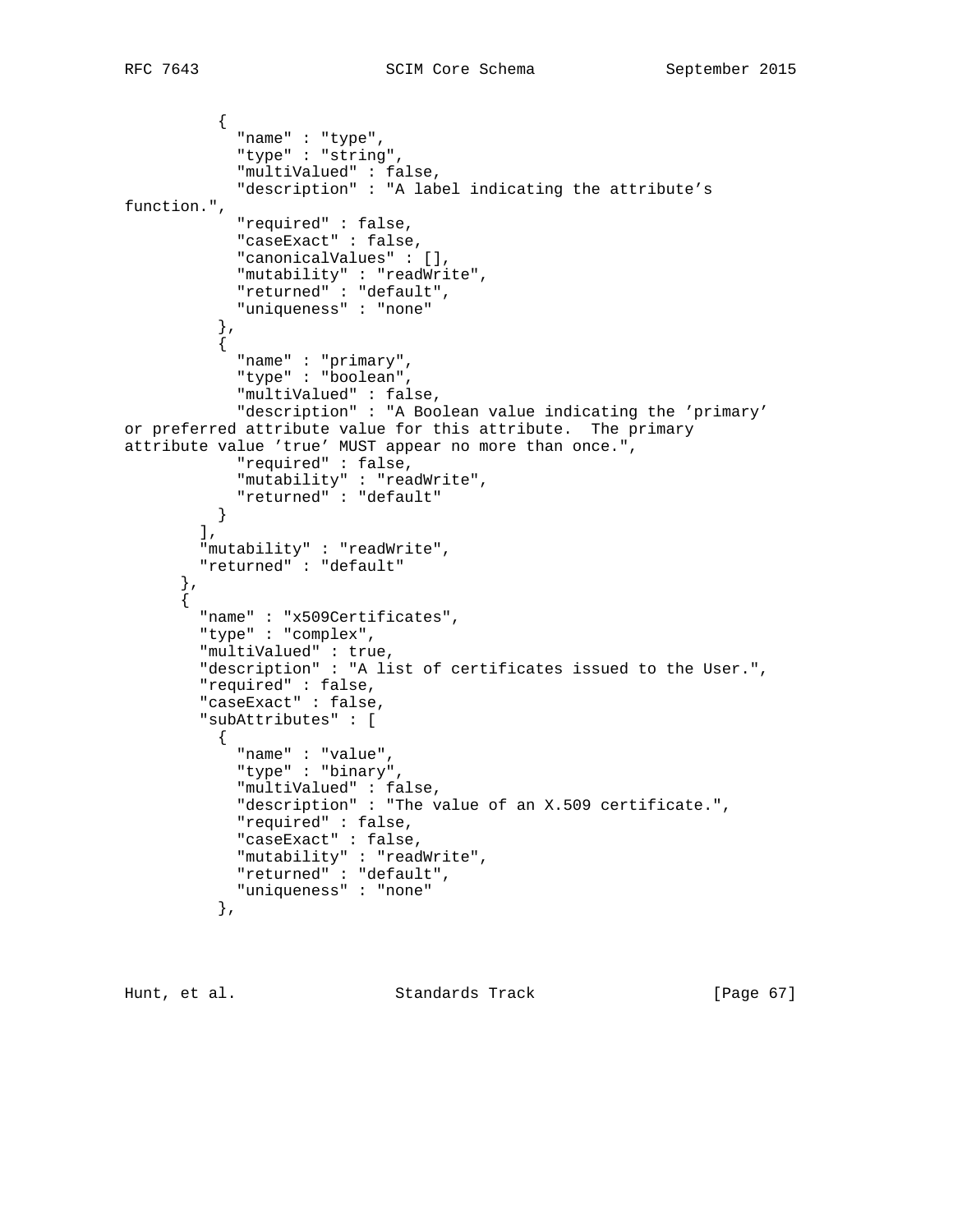```
\{ "name" : "display",
             "type" : "string",
             "multiValued" : false,
             "description" : "A human-readable name, primarily used
for display purposes. READ-ONLY.",
             "required" : false,
             "caseExact" : false,
             "mutability" : "readWrite",
             "returned" : "default",
             "uniqueness" : "none"
          } ,<br>{
\{ "name" : "type",
             "type" : "string",
             "multiValued" : false,
             "description" : "A label indicating the attribute's
function.",
             "required" : false,
             "caseExact" : false,
             "canonicalValues" : [],
             "mutability" : "readWrite",
             "returned" : "default",
             "uniqueness" : "none"
           },
\{ "name" : "primary",
             "type" : "boolean",
             "multiValued" : false,
             "description" : "A Boolean value indicating the 'primary'
or preferred attribute value for this attribute. The primary
attribute value 'true' MUST appear no more than once.",
             "required" : false,
             "mutability" : "readWrite",
             "returned" : "default"
          }
        \frac{1}{2},
 "mutability" : "readWrite",
 "returned" : "default"
      }
     ],
     "meta" : {
      "resourceType" : "Schema",
       "location" :
         "/v2/Schemas/urn:ietf:params:scim:schemas:core:2.0:User"
     }
   },
```
Hunt, et al. Standards Track [Page 68]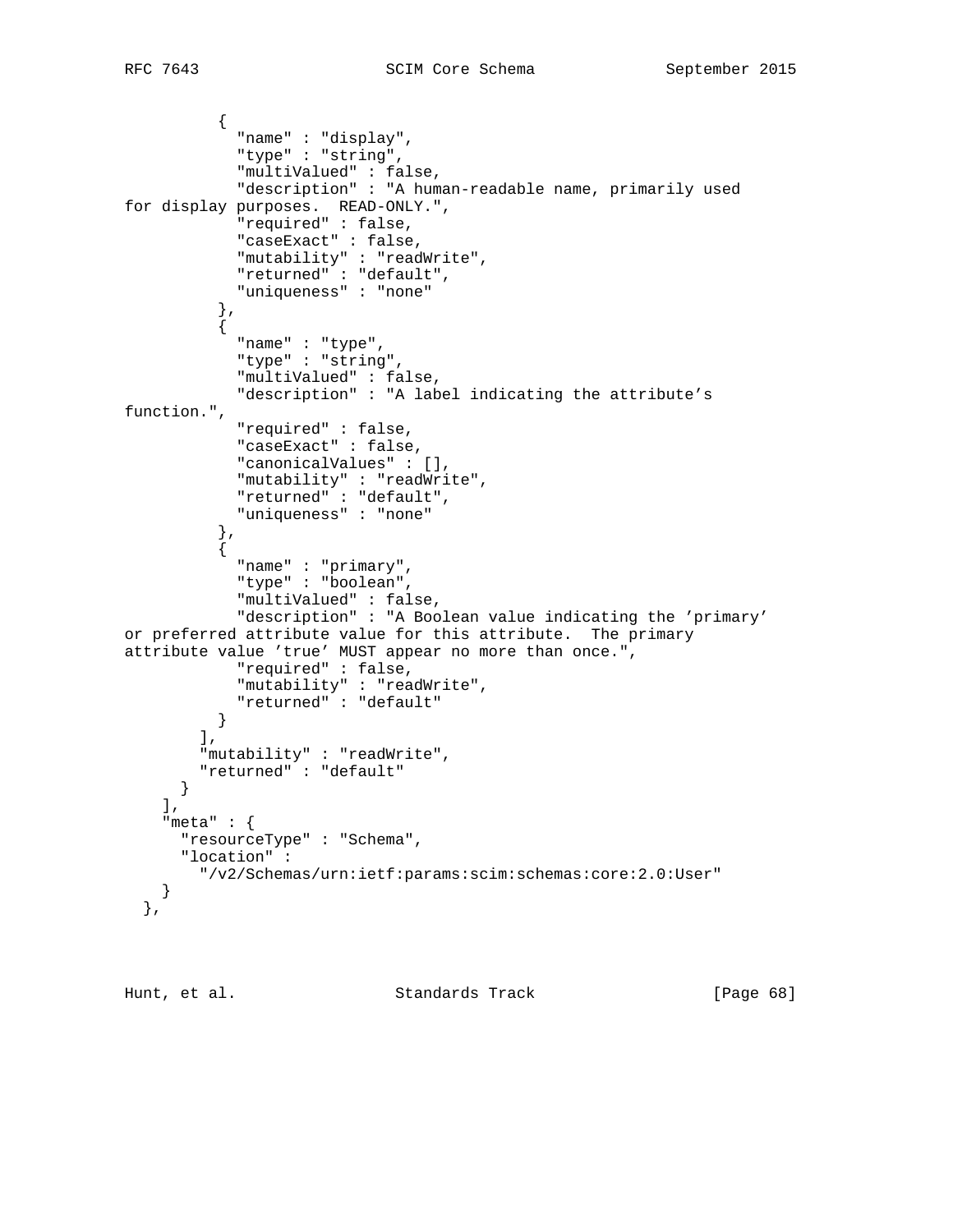```
 {
     "id" : "urn:ietf:params:scim:schemas:core:2.0:Group",
     "name" : "Group",
     "description" : "Group",
     "attributes" : [
      {
         "name" : "displayName",
         "type" : "string",
         "multiValued" : false,
         "description" : "A human-readable name for the Group.
REQUIRED.",
         "required" : false,
         "caseExact" : false,
 "mutability" : "readWrite",
 "returned" : "default",
         "uniqueness" : "none"
 },
\{ "name" : "members",
         "type" : "complex",
         "multiValued" : true,
         "description" : "A list of members of the Group.",
         "required" : false,
         "subAttributes" : [
           {
             "name" : "value",
             "type" : "string",
             "multiValued" : false,
             "description" : "Identifier of the member of this Group.",
             "required" : false,
             "caseExact" : false,
             "mutability" : "immutable",
             "returned" : "default",
             "uniqueness" : "none"
           },
```
Hunt, et al. Standards Track [Page 69]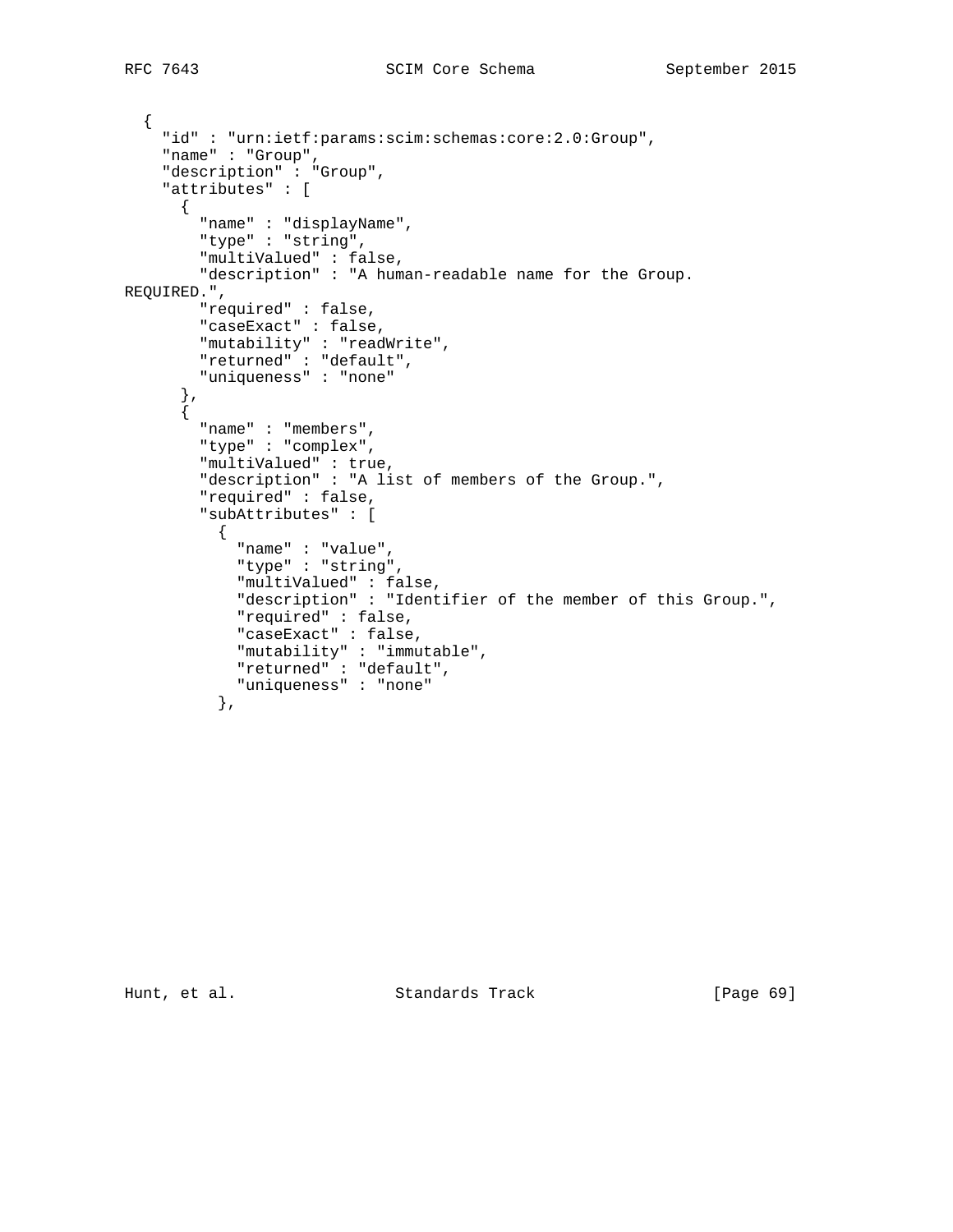```
\{ "name" : "$ref",
              "type" : "reference",
              "referenceTypes" : [
                "User",
                "Group"
             \mathbf{I},
              "multiValued" : false,
              "description" : "The URI corresponding to a SCIM resource
that is a member of this Group.",
              "required" : false,
              "caseExact" : false,
              "mutability" : "immutable",
              "returned" : "default",
              "uniqueness" : "none"
            },
            {
              "name" : "type",
              "type" : "string",
              "multiValued" : false,
              "description" : "A label indicating the type of resource,
e.g., 'User' or 'Group'.",
              "required" : false,
              "caseExact" : false,
              "canonicalValues" : [
                "User",
                "Group"
              ],
              "mutability" : "immutable",
              "returned" : "default",
              "uniqueness" : "none"
           }
        \frac{1}{2},
          "mutability" : "readWrite",
          "returned" : "default"
       }
    \frac{1}{2},
     "meta" : {
       "resourceType" : "Schema",
       "location" :
         "/v2/Schemas/urn:ietf:params:scim:schemas:core:2.0:Group"
     }
   },
```
Hunt, et al. Standards Track [Page 70]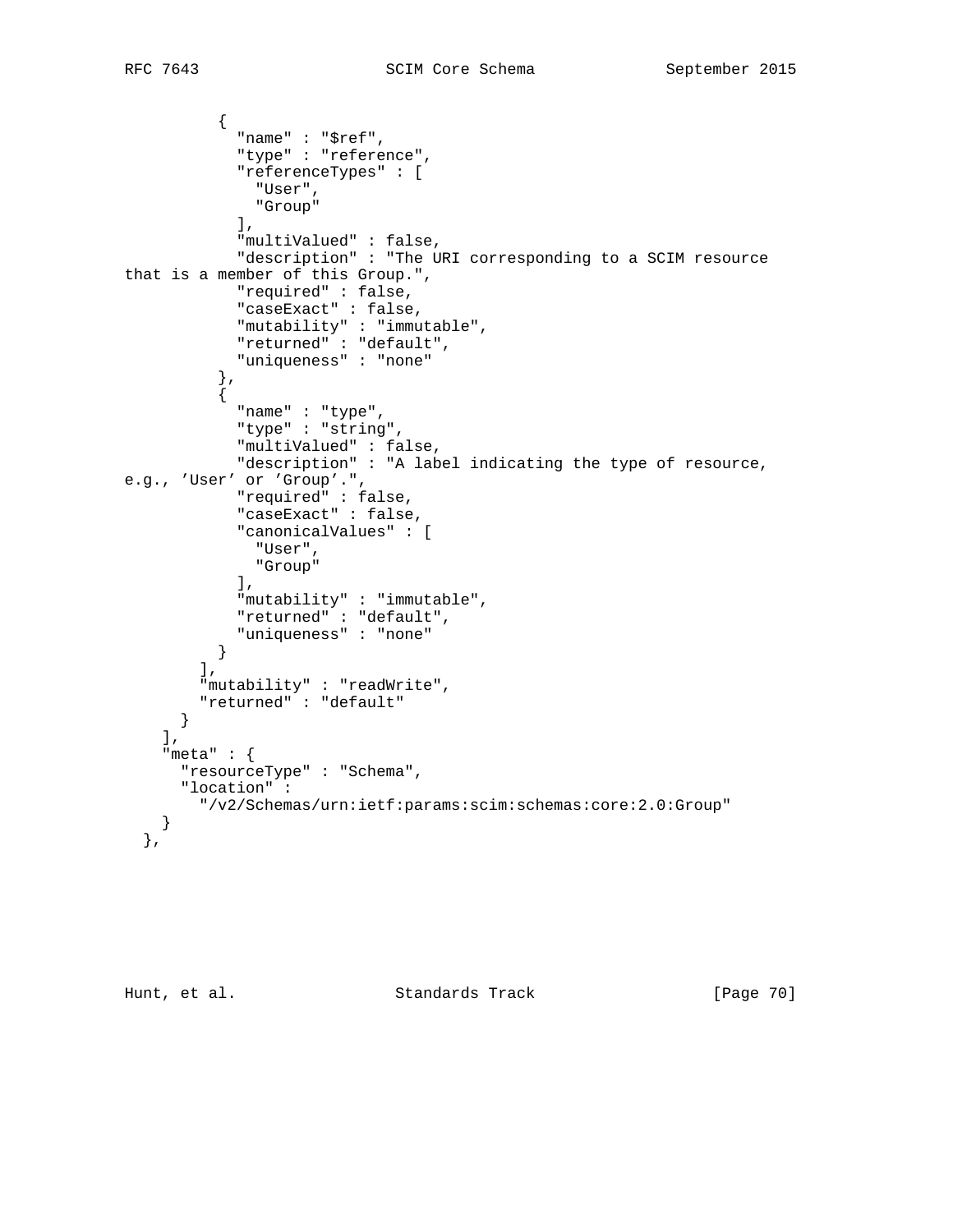```
 {
     "id" : "urn:ietf:params:scim:schemas:extension:enterprise:2.0:User",
     "name" : "EnterpriseUser",
     "description" : "Enterprise User",
     "attributes" : [
      {
         "name" : "employeeNumber",
         "type" : "string",
         "multiValued" : false,
         "description" : "Numeric or alphanumeric identifier assigned
to a person, typically based on order of hire or association with an
organization.",
         "required" : false,
         "caseExact" : false,
 "mutability" : "readWrite",
 "returned" : "default",
         "uniqueness" : "none"
       },
      \left\{ \right. "name" : "costCenter",
         "type" : "string",
         "multiValued" : false,
         "description" : "Identifies the name of a cost center.",
         "required" : false,
         "caseExact" : false,
 "mutability" : "readWrite",
 "returned" : "default",
         "uniqueness" : "none"
 },
\{ "name" : "organization",
         "type" : "string",
         "multiValued" : false,
         "description" : "Identifies the name of an organization.",
         "required" : false,
         "caseExact" : false,
 "mutability" : "readWrite",
 "returned" : "default",
         "uniqueness" : "none"
       },
```
Hunt, et al. Standards Track [Page 71]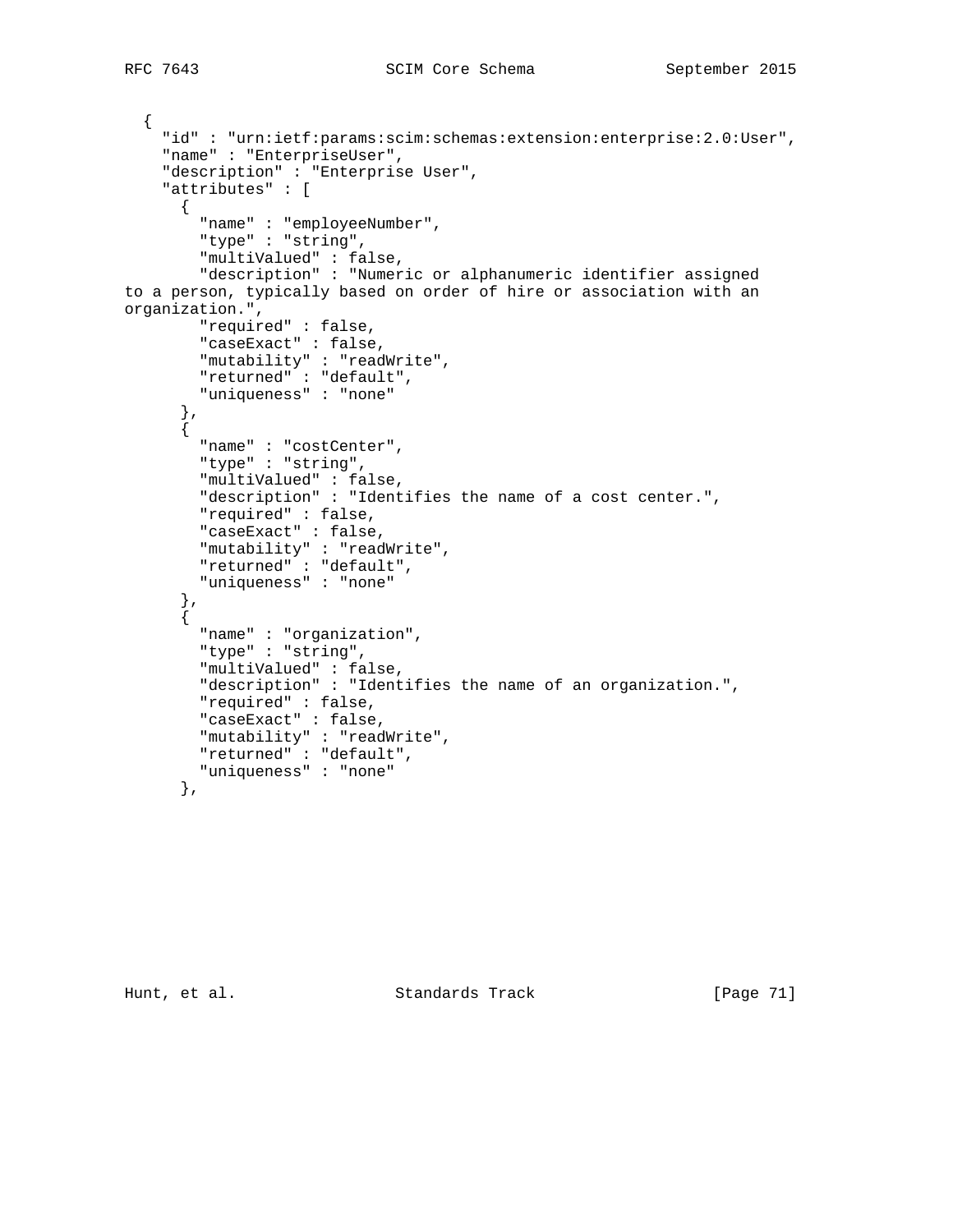```
 {
         "name" : "division",
         "type" : "string",
         "multiValued" : false,
         "description" : "Identifies the name of a division.",
         "required" : false,
         "caseExact" : false,
         "mutability" : "readWrite",
         "returned" : "default",
         "uniqueness" : "none"
 },
\{ "name" : "department",
         "type" : "string",
         "multiValued" : false,
         "description" : "Identifies the name of a department.",
         "required" : false,
         "caseExact" : false,
         "mutability" : "readWrite",
         "returned" : "default",
         "uniqueness" : "none"
       },
       {
         "name" : "manager",
         "type" : "complex",
         "multiValued" : false,
         "description" : "The User's manager. A complex type that
optionally allows service providers to represent organizational
hierarchy by referencing the 'id' attribute of another User.",
         "required" : false,
         "subAttributes" : [
           {
             "name" : "value",
             "type" : "string",
             "multiValued" : false,
             "description" : "The id of the SCIM resource representing
the User's manager. REQUIRED.",
             "required" : false,
             "caseExact" : false,
             "mutability" : "readWrite",
             "returned" : "default",
             "uniqueness" : "none"
           },
```
Hunt, et al. Standards Track [Page 72]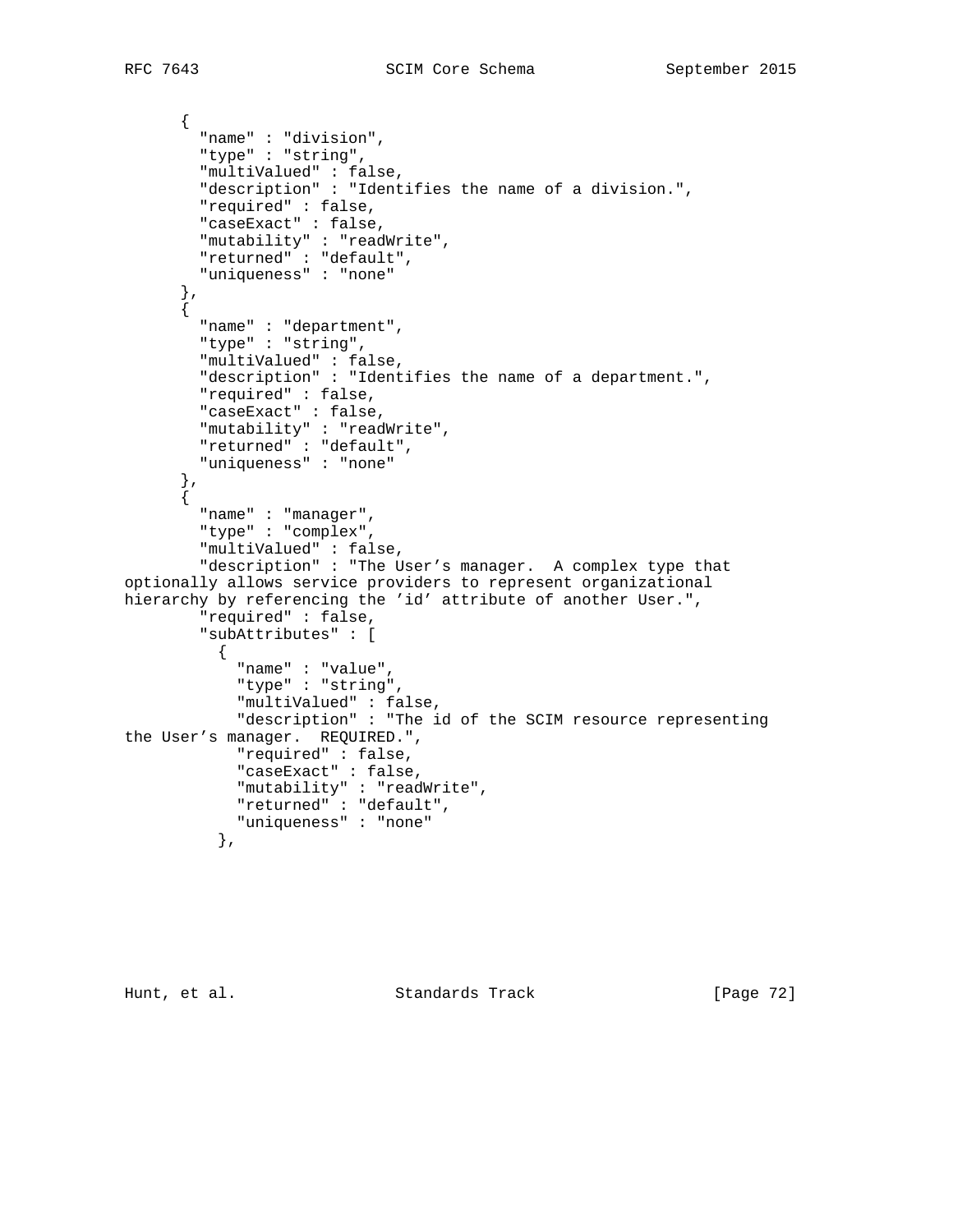```
\{ "name" : "$ref",
             "type" : "reference",
             "referenceTypes" : [
               "User"
             ],
             "multiValued" : false,
             "description" : "The URI of the SCIM resource
representing the User's manager. REQUIRED.",
             "required" : false,
             "caseExact" : false,
             "mutability" : "readWrite",
             "returned" : "default",
             "uniqueness" : "none"
           },
\{ "name" : "displayName",
             "type" : "string",
             "multiValued" : false,
             "description" : "The displayName of the User's manager.
OPTIONAL and READ-ONLY.",
             "required" : false,
             "caseExact" : false,
             "mutability" : "readOnly",
             "returned" : "default",
             "uniqueness" : "none"
           }
        \vert,
         "mutability" : "readWrite",
         "returned" : "default"
       }
    \vert,
     "meta" : {
       "resourceType" : "Schema",
       "location" :
"/v2/Schemas/urn:ietf:params:scim:schemas:extension:enterprise:2.0:User"
     }
   }
\overline{1}
```
Figure 9: Example JSON Representation for Resource Schema

Hunt, et al. Standards Track [Page 73]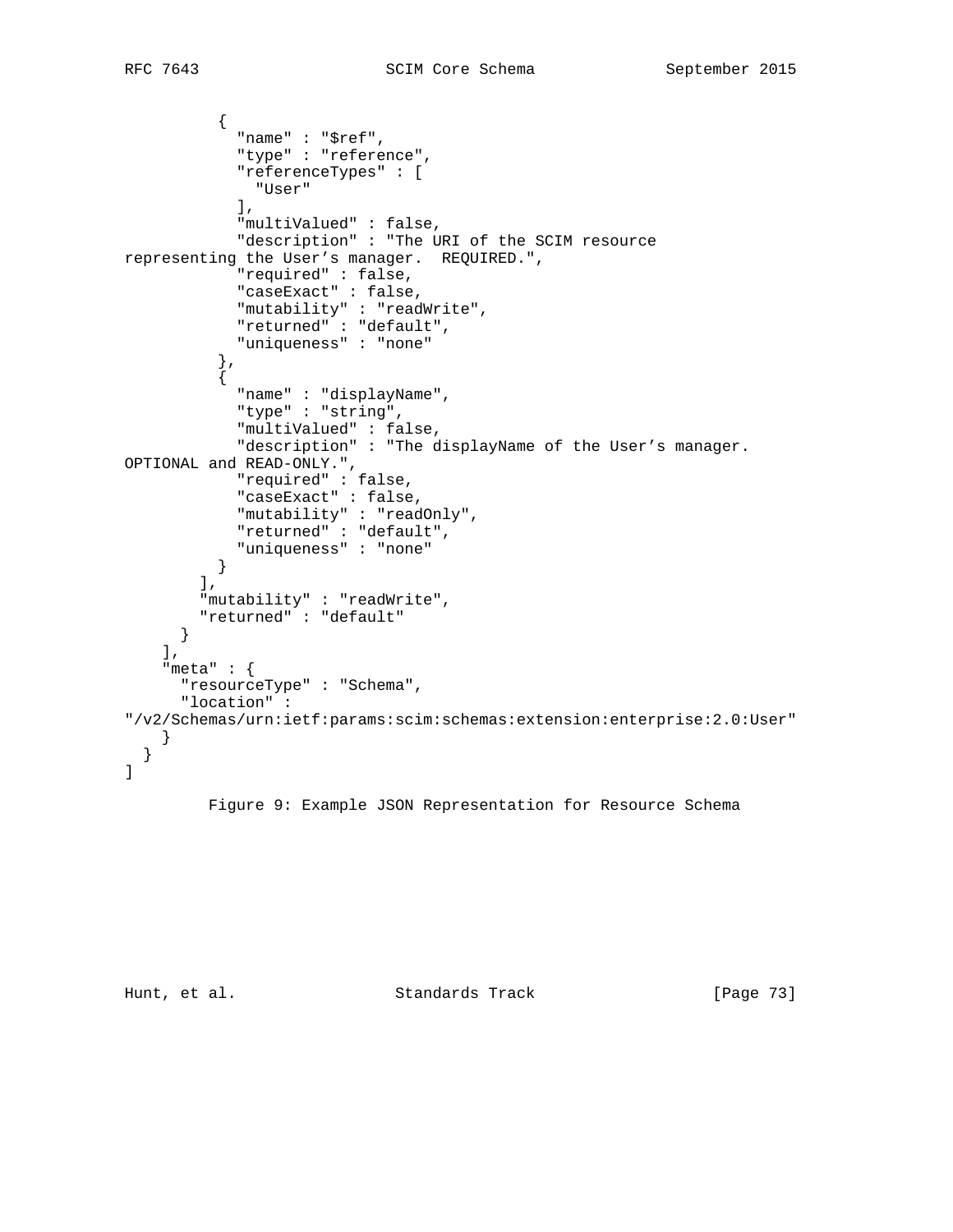8.7.2. Service Provider Schema Representation

 The following is a representation of the SCIM schema for the fixed service provider schemas: ServiceProviderConfig, ResourceType, and Schema.

```
[
  {
    "id" :
       "urn:ietf:params:scim:schemas:core:2.0:ServiceProviderConfig",
     "name" : "Service Provider Configuration",
     "description" : "Schema for representing the service provider's
      configuration",
     "attributes" : [
      {
         "name" : "documentationUri",
         "type" : "reference",
         "referenceTypes" : ["external"],
         "multiValued" : false,
         "description" : "An HTTP-addressable URL pointing to the
          service provider's human-consumable help documentation.",
         "required" : false,
         "caseExact" : false,
         "mutability" : "readOnly",
         "returned" : "default",
         "uniqueness" : "none"
       },
```
Hunt, et al. Standards Track [Page 74]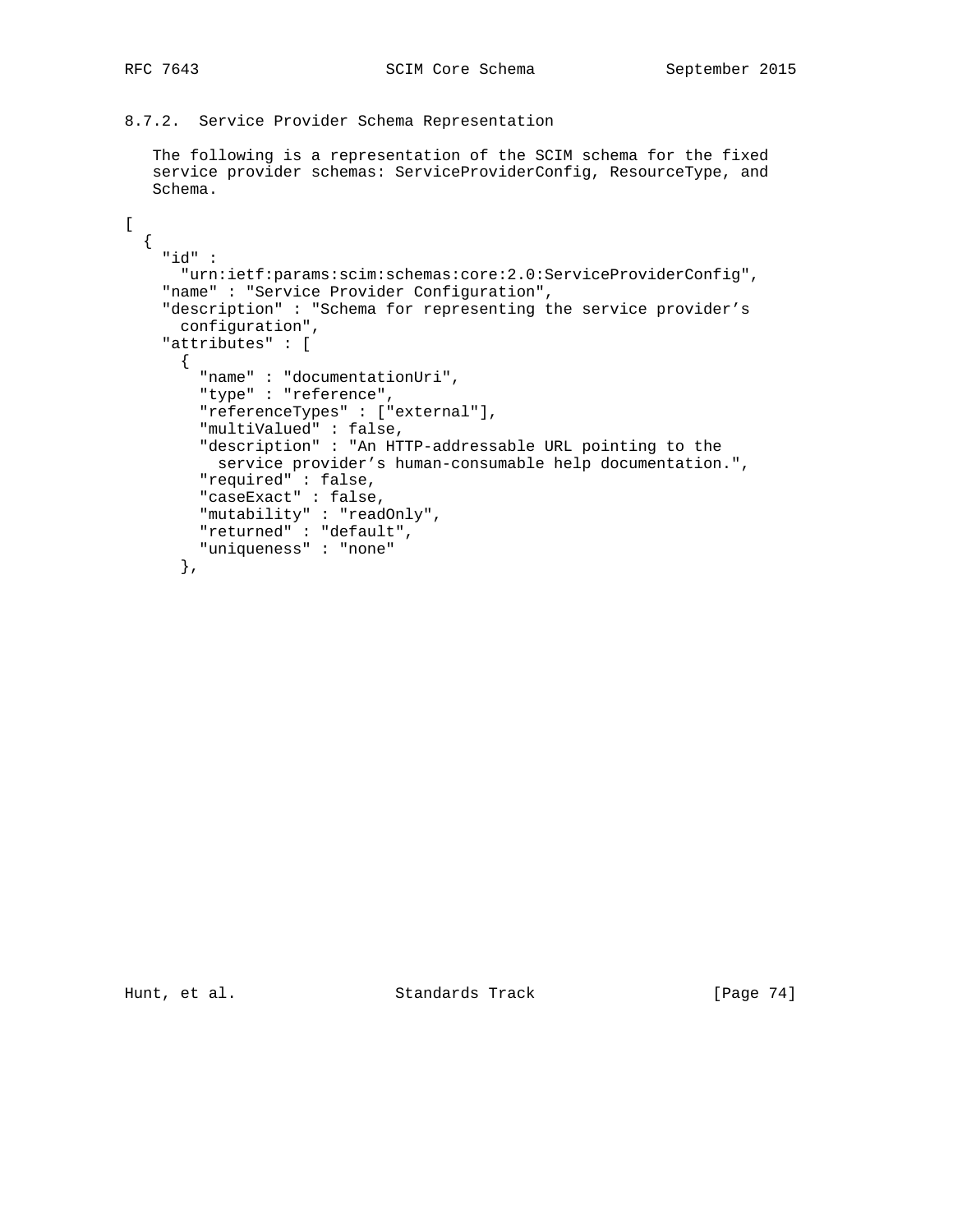```
 {
         "name" : "patch",
         "type" : "complex",
         "multiValued" : false,
         "description" : "A complex type that specifies PATCH
          configuration options.",
         "required" : true,
         "returned" : "default",
         "mutability" : "readOnly",
         "subAttributes" : [
           {
             "name" : "supported",
             "type" : "boolean",
              "multiValued" : false,
              "description" : "A Boolean value specifying whether or not
              the operation is supported.",
             "required" : true,
             "mutability" : "readOnly",
             "returned" : "default"
        \begin{matrix} \\ 1 \end{matrix} ]
       },
       {
         "name" : "bulk",
         "type" : "complex",
         "multiValued" : false,
         "description" : "A complex type that specifies bulk
           configuration options.",
         "required" : true,
         "returned" : "default",
         "mutability" : "readOnly",
         "subAttributes" : [
           {
             "name" : "supported",
             "type" : "boolean",
             "multiValued" : false,
             "description" : "A Boolean value specifying whether or not
              the operation is supported.",
             "required" : true,
             "mutability" : "readOnly",
             "returned" : "default"
           },
```
Hunt, et al. Standards Track [Page 75]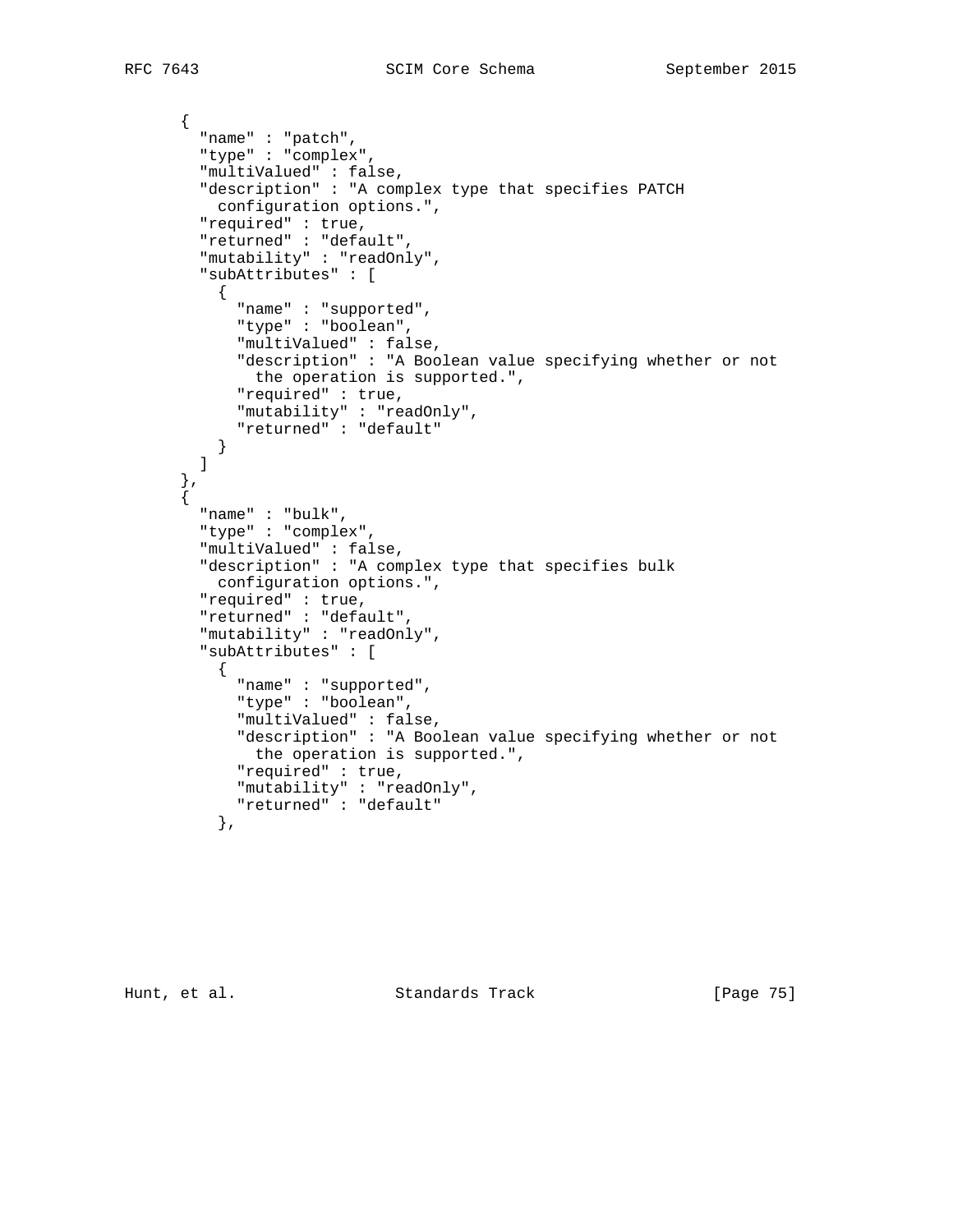```
\{ "name" : "maxOperations",
             "type" : "integer",
             "multiValued" : false,
             "description" : "An integer value specifying the maximum
              number of operations.",
             "required" : true,
             "mutability" : "readOnly",
             "returned" : "default",
             "uniqueness" : "none"
 },
\{ "name" : "maxPayloadSize",
             "type" : "integer",
             "multiValued" : false,
             "description" : "An integer value specifying the maximum
              payload size in bytes.",
             "required" : true,
             "mutability" : "readOnly",
             "returned" : "default",
             "uniqueness" : "none"
        \begin{matrix} \\ 1 \end{matrix} ]
         "name" : "filter",
         "type" : "complex",
         "multiValued" : false,
         "description" : "A complex type that specifies
          FILTER options.",
         "required" : true,
         "returned" : "default",
         "mutability" : "readOnly",
         "subAttributes" : [
           {
             "name" : "supported",
             "type" : "boolean",
             "multiValued" : false,
             "description" : "A Boolean value specifying whether or not
              the operation is supported.",
             "required" : true,
             "mutability" : "readOnly",
             "returned" : "default"
           },
```
 },  $\mathfrak{f}$ 

Hunt, et al. Standards Track [Page 76]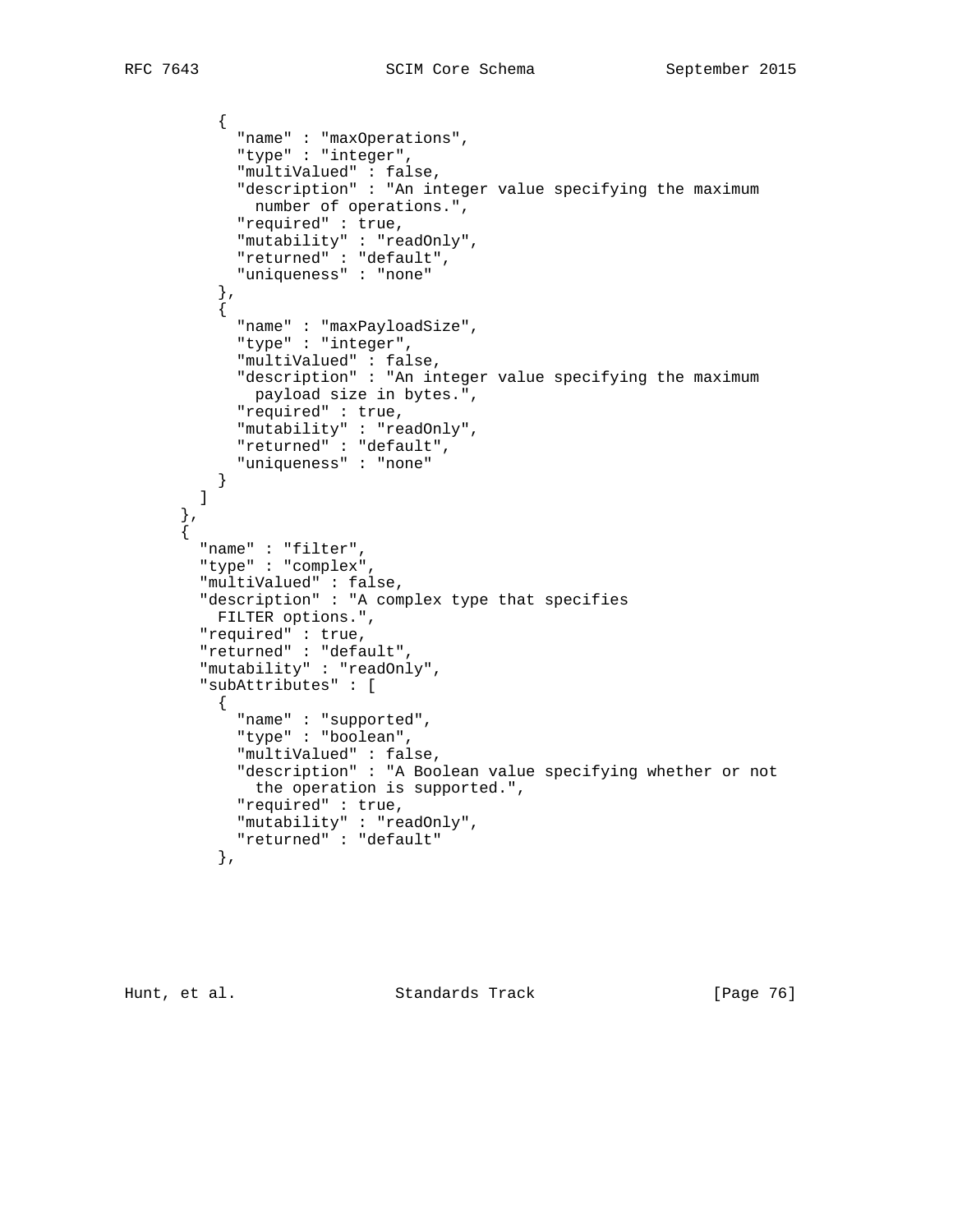```
\{ "name" : "maxResults",
             "type" : "integer",
             "multiValued" : false,
             "description" : "An integer value specifying the maximum
              number of resources returned in a response.",
             "required" : true,
             "mutability" : "readOnly",
             "returned" : "default",
             "uniqueness" : "none"
        \begin{matrix} \downarrow \\ \downarrow \end{matrix} ]
 },
\{ "name" : "changePassword",
         "type" : "complex",
         "multiValued" : false,
         "description" : "A complex type that specifies configuration
          options related to changing a password.",
         "required" : true,
         "returned" : "default",
         "mutability" : "readOnly",
         "subAttributes" : [
\{ "name" : "supported",
             "type" : "boolean",
             "multiValued" : false,
             "description" : "A Boolean value specifying whether or not
              the operation is supported.",
             "required" : true,
             "mutability" : "readOnly",
             "returned" : "default"
           }
         ]
       },
```
Hunt, et al. Standards Track [Page 77]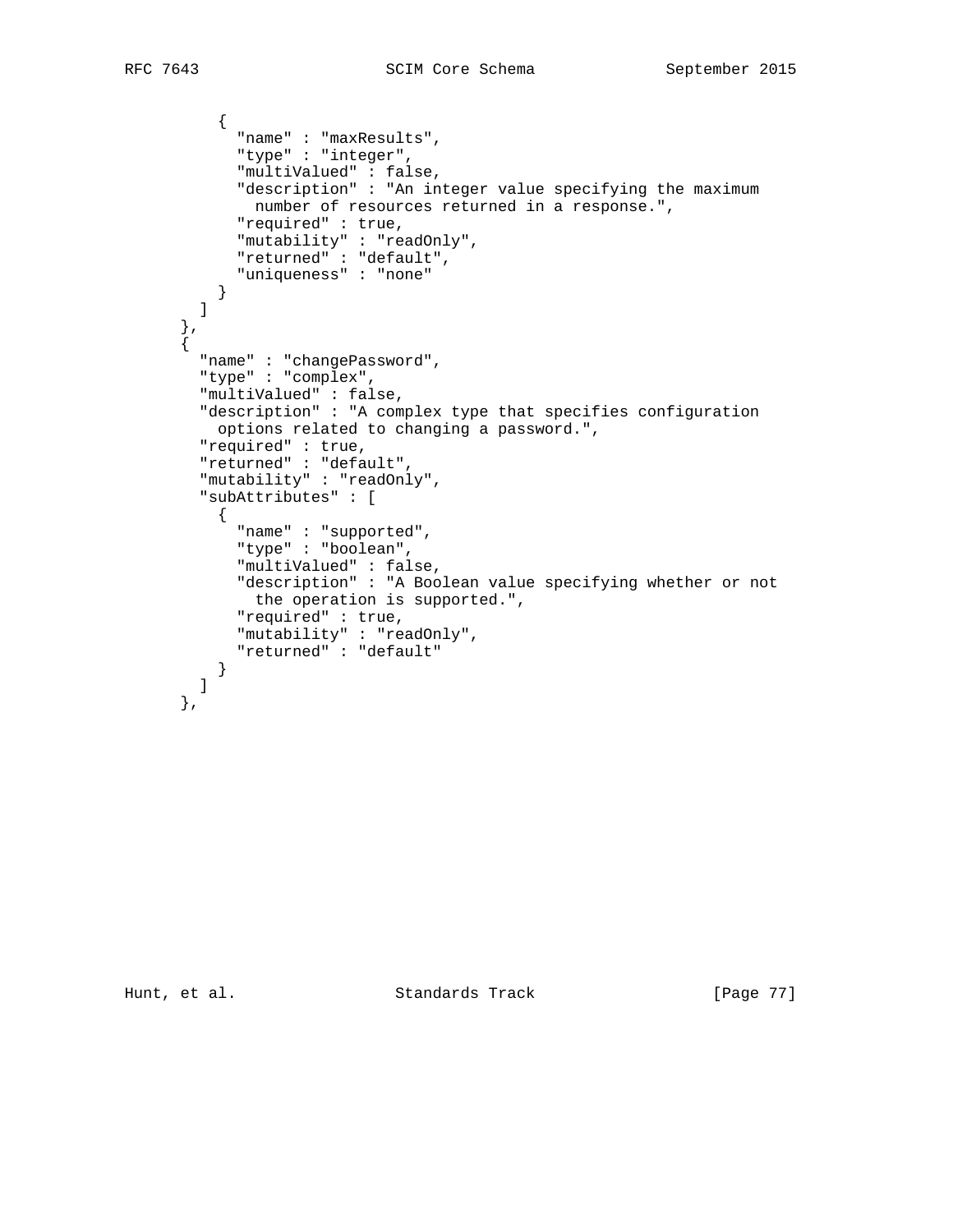```
 {
   "name" : "sort",
   "type" : "complex",
   "multiValued" : false,
   "description" : "A complex type that specifies sort result
    options.",
   "required" : true,
   "returned" : "default",
   "mutability" : "readOnly",
   "subAttributes" : [
     {
       "name" : "supported",
       "type" : "boolean",
       "multiValued" : false,
       "description" : "A Boolean value specifying whether or not
        the operation is supported.",
       "required" : true,
       "mutability" : "readOnly",
       "returned" : "default"
    }
   ]
 },
 {
   "name" : "authenticationSchemes",
   "type" : "complex",
   "multiValued" : true,
   "description" : "A complex type that specifies supported
     authentication scheme properties.",
   "required" : true,
   "returned" : "default",
   "mutability" : "readOnly",
   "subAttributes" : [
     {
       "name" : "name",
       "type" : "string",
       "multiValued" : false,
       "description" : "The common authentication scheme name,
        e.g., HTTP Basic.",
       "required" : true,
       "caseExact" : false,
       "mutability" : "readOnly",
       "returned" : "default",
       "uniqueness" : "none"
     },
```
Hunt, et al. Standards Track [Page 78]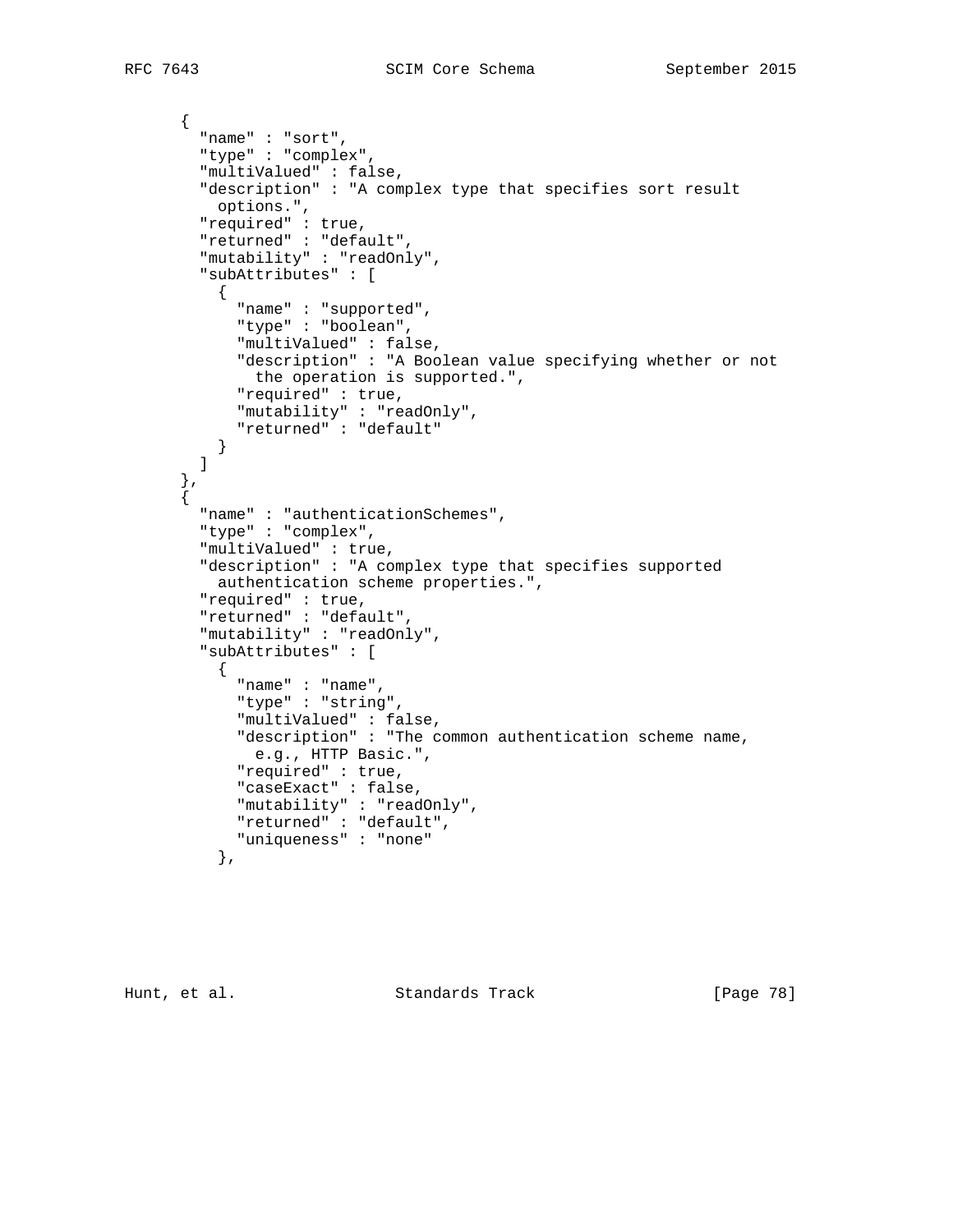```
\{ "name" : "description",
             "type" : "string",
             "multiValued" : false,
             "description" : "A description of the authentication
             scheme.",
             "required" : true,
             "caseExact" : false,
             "mutability" : "readOnly",
             "returned" : "default",
            "uniqueness" : "none"
           },
\{ "name" : "specUri",
             "type" : "reference",
             "referenceTypes" : ["external"],
             "multiValued" : false,
             "description" : "An HTTP-addressable URL pointing to the
              authentication scheme's specification.",
             "required" : false,
             "caseExact" : false,
             "mutability" : "readOnly",
             "returned" : "default",
             "uniqueness" : "none"
           },
\{ "name" : "documentationUri",
             "type" : "reference",
             "referenceTypes" : ["external"],
             "multiValued" : false,
             "description" : "An HTTP-addressable URL pointing to the
              authentication scheme's usage documentation.",
             "required" : false,
             "caseExact" : false,
             "mutability" : "readOnly",
             "returned" : "default",
             "uniqueness" : "none"
          }
        ]
      }
    ]
```
},

Hunt, et al. Standards Track [Page 79]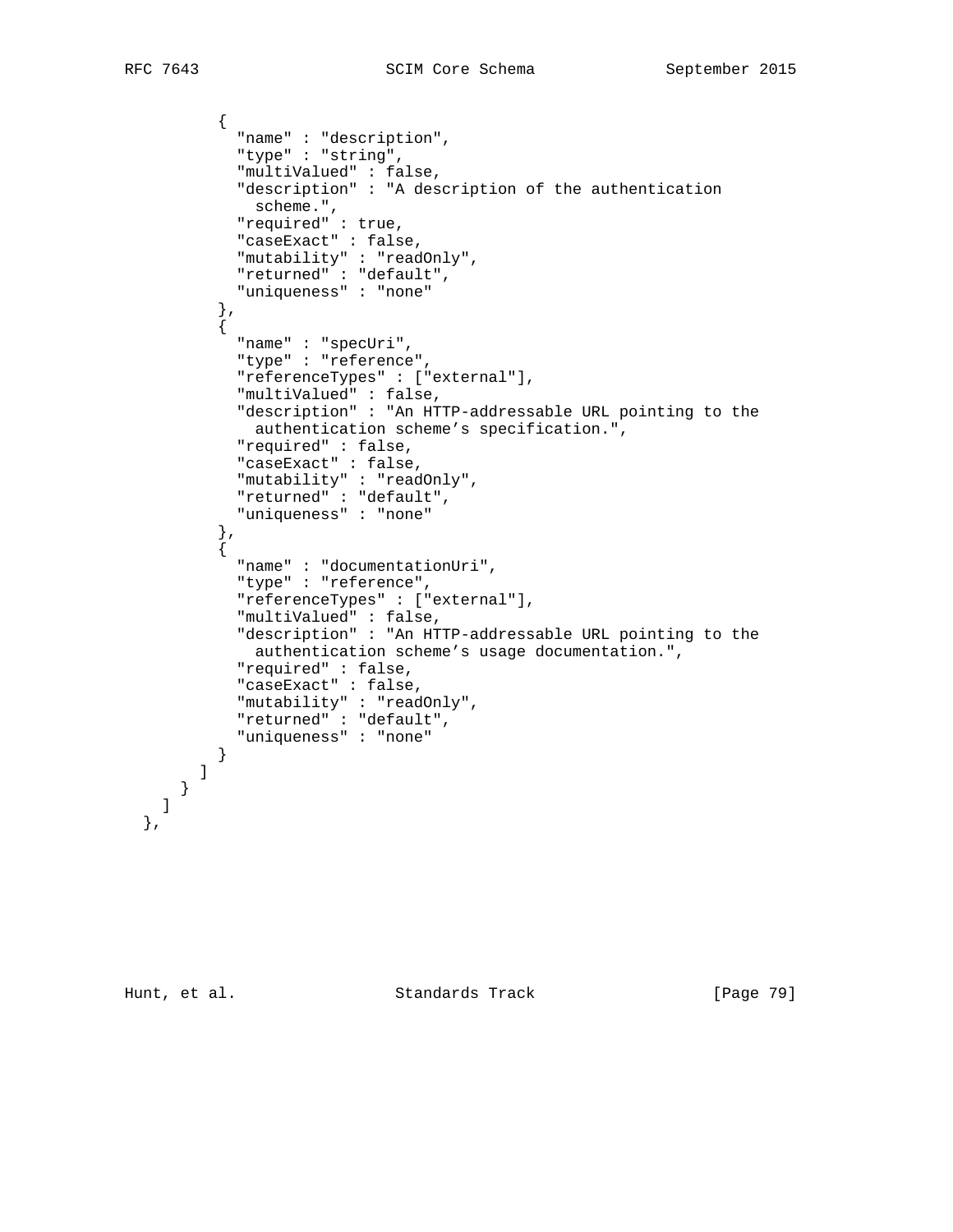{

```
 "id" : "urn:ietf:params:scim:schemas:core:2.0:ResourceType",
     "name" : "ResourceType",
     "description" : "Specifies the schema that describes a SCIM
      resource type",
     "attributes" : [
     \{ "name" : "id",
         "type" : "string",
         "multiValued" : false,
         "description" : "The resource type's server unique id.
          May be the same as the 'name' attribute.",
         "required" : false,
         "caseExact" : false,
 "mutability" : "readOnly",
 "returned" : "default",
         "uniqueness" : "none"
       },
      \left\{ \right. "name" : "name",
         "type" : "string",
         "multiValued" : false,
         "description" : "The resource type name. When applicable,
          service providers MUST specify the name, e.g., 'User'.",
         "required" : true,
         "caseExact" : false,
 "mutability" : "readOnly",
 "returned" : "default",
         "uniqueness" : "none"
       },
      \overline{\mathbf{f}} "name" : "description",
         "type" : "string",
         "multiValued" : false,
         "description" : "The resource type's human-readable
          description. When applicable, service providers MUST
          specify the description.",
         "required" : false,
         "caseExact" : false,
         "mutability" : "readOnly",
         "returned" : "default",
         "uniqueness" : "none"
       },
```
Hunt, et al. Standards Track [Page 80]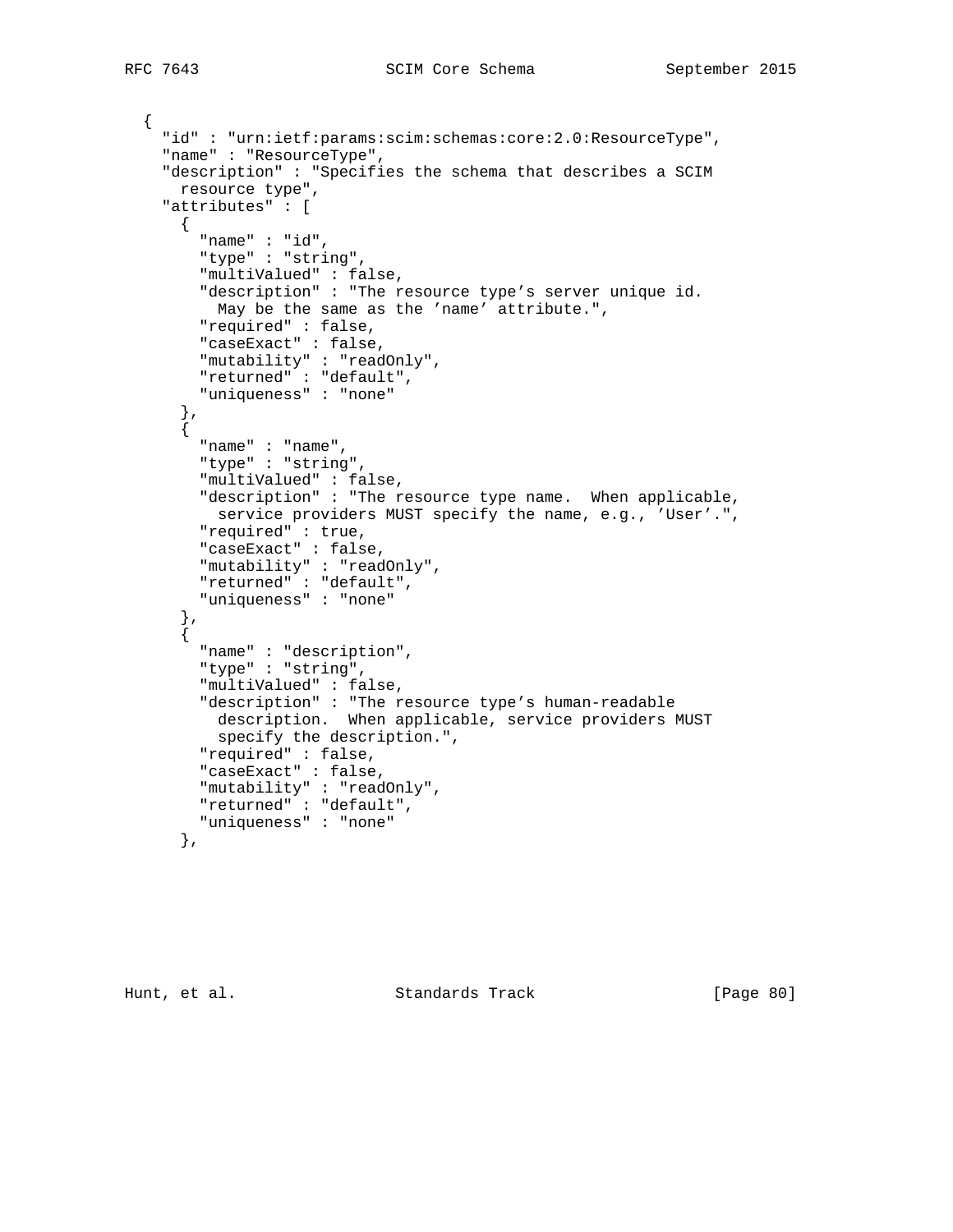```
 {
         "name" : "endpoint",
         "type" : "reference",
         "referenceTypes" : ["uri"],
         "multiValued" : false,
         "description" : "The resource type's HTTP-addressable
          endpoint relative to the Base URL, e.g., '/Users'.",
         "required" : true,
         "caseExact" : false,
         "mutability" : "readOnly",
         "returned" : "default",
         "uniqueness" : "none"
       },
      \mathfrak{f} "name" : "schema",
         "type" : "reference",
         "referenceTypes" : ["uri"],
         "multiValued" : false,
         "description" : "The resource type's primary/base schema
          URI.",
         "required" : true,
         "caseExact" : true,
         "mutability" : "readOnly",
         "returned" : "default",
         "uniqueness" : "none"
 },
\{ "name" : "schemaExtensions",
         "type" : "complex",
         "multiValued" : false,
         "description" : "A list of URIs of the resource type's schema
          extensions.",
         "required" : true,
         "mutability" : "readOnly",
         "returned" : "default",
         "subAttributes" : [
\{ "name" : "schema",
             "type" : "reference",
             "referenceTypes" : ["uri"],
             "multiValued" : false,
             "description" : "The URI of a schema extension.",
             "required" : true,
             "caseExact" : true,
             "mutability" : "readOnly",
             "returned" : "default",
             "uniqueness" : "none"
           },
```
Hunt, et al. Standards Track [Page 81]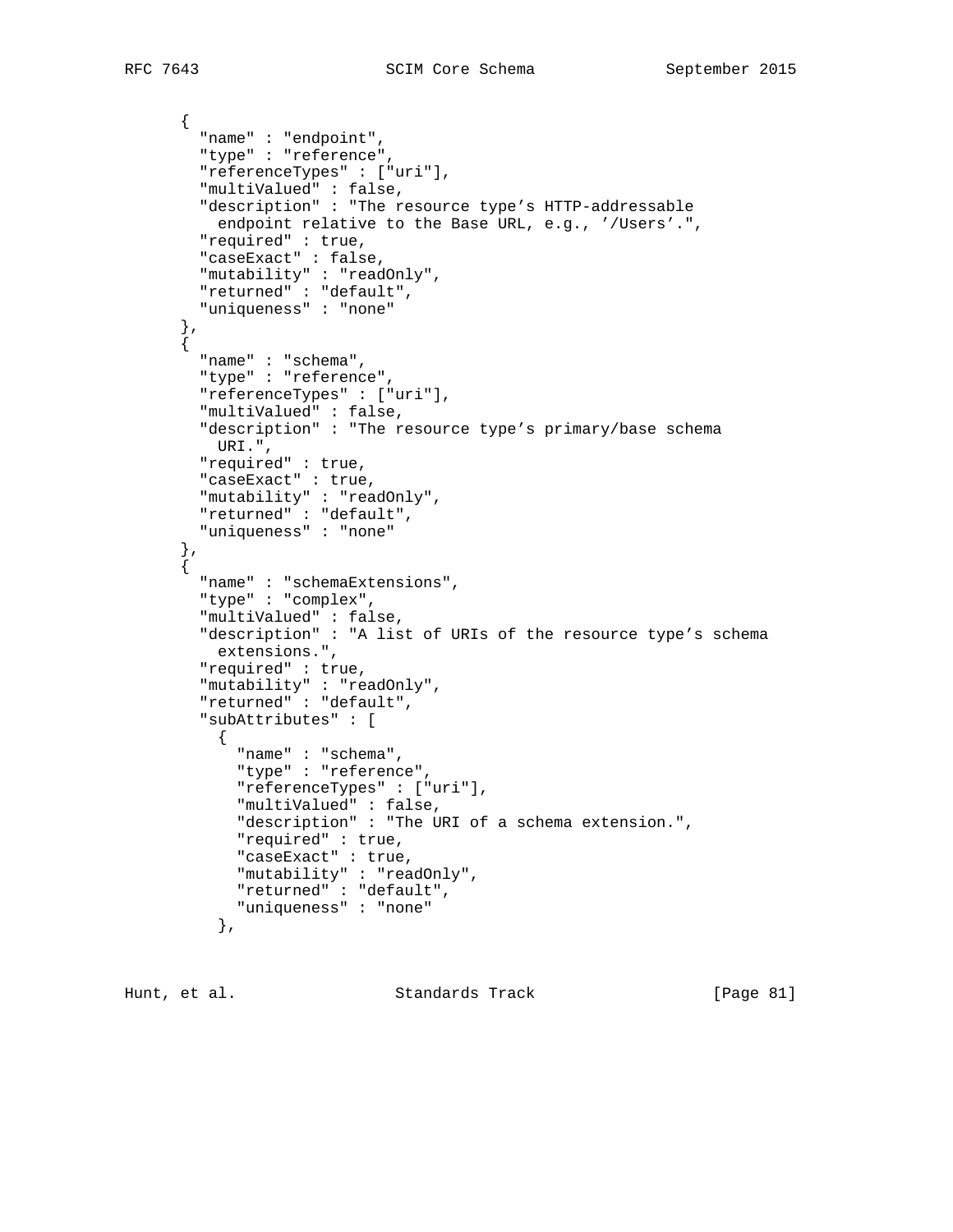```
\{ "name" : "required",
             "type" : "boolean",
             "multiValued" : false,
             "description" : "A Boolean value that specifies whether
               or not the schema extension is required for the
               resource type. If true, a resource of this type MUST
               include this schema extension and also include any
               attributes declared as required in this schema extension.
               If false, a resource of this type MAY omit this schema
               extension.",
             "required" : true,
             "mutability" : "readOnly",
             "returned" : "default"
           }
         ]
      }
    ]
  },
   {
    "id" : "urn:ietf:params:scim:schemas:core:2.0:Schema",
     "name" : "Schema",
     "description" : "Specifies the schema that describes a
      SCIM schema",
     "attributes" : [
      \left\{ \right. "name" : "id",
         "type" : "string",
         "multiValued" : false,
         "description" : "The unique URI of the schema.
          When applicable, service providers MUST specify the URI.",
         "required" : true,
         "caseExact" : false,
         "mutability" : "readOnly",
         "returned" : "default",
         "uniqueness" : "none"
       },
```
Hunt, et al. Standards Track [Page 82]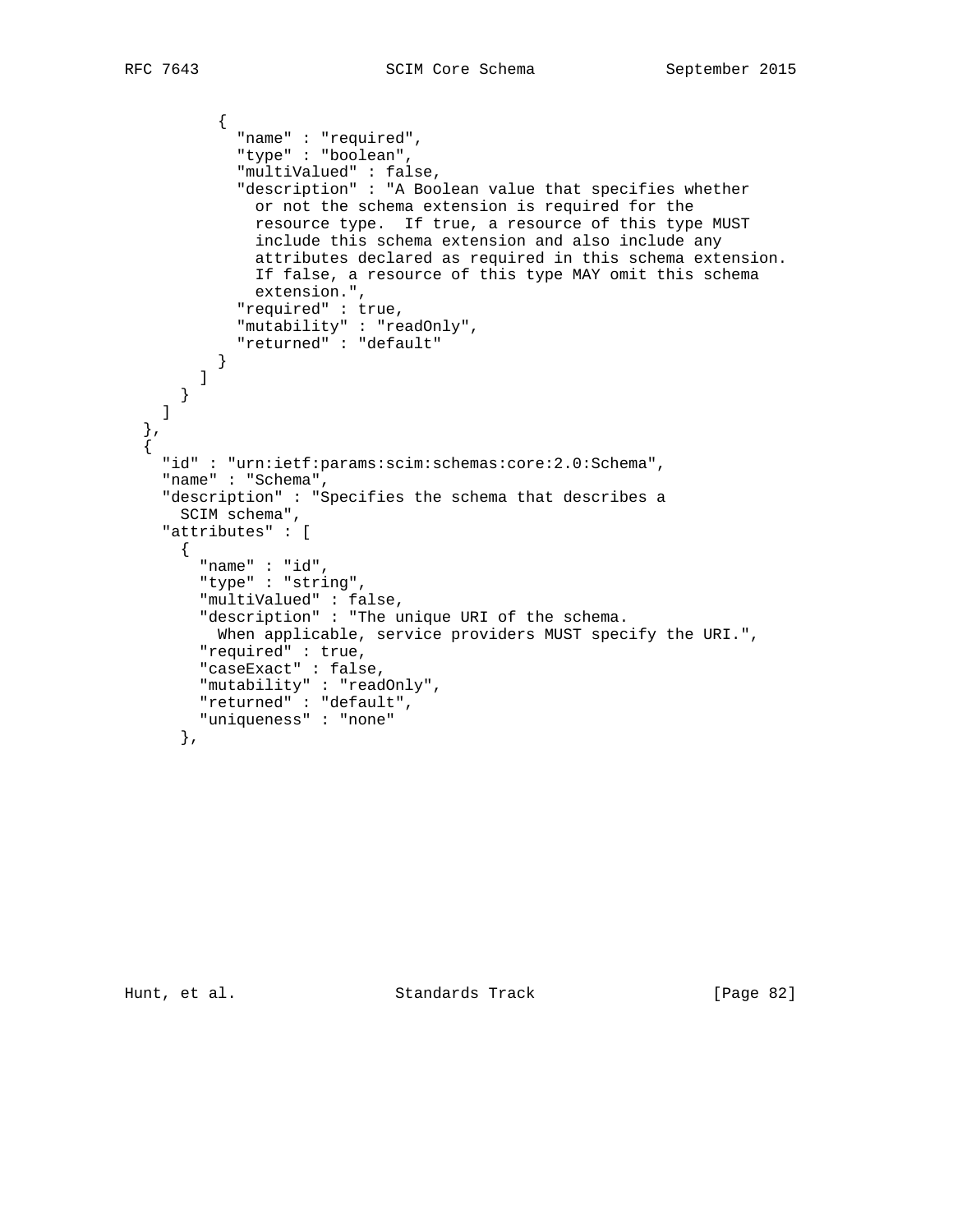```
 {
         "name" : "name",
         "type" : "string",
         "multiValued" : false,
         "description" : "The schema's human-readable name. When
          applicable, service providers MUST specify the name,
          e.g., 'User'.",
         "required" : true,
         "caseExact" : false,
         "mutability" : "readOnly",
         "returned" : "default",
         "uniqueness" : "none"
       },
      \mathfrak{f} "name" : "description",
         "type" : "string",
         "multiValued" : false,
         "description" : "The schema's human-readable name. When
          applicable, service providers MUST specify the name,
          e.g., 'User'.",
         "required" : false,
         "caseExact" : false,
         "mutability" : "readOnly",
         "returned" : "default",
         "uniqueness" : "none"
 },
\{ "name" : "attributes",
         "type" : "complex",
         "multiValued" : true,
         "description" : "A complex attribute that includes the
          attributes of a schema.",
         "required" : true,
         "mutability" : "readOnly",
         "returned" : "default",
         "subAttributes" : [
\{ "name" : "name",
             "type" : "string",
             "multiValued" : false,
             "description" : "The attribute's name.",
             "required" : true,
             "caseExact" : true,
             "mutability" : "readOnly",
             "returned" : "default",
             "uniqueness" : "none"
           },
```
Hunt, et al. Standards Track [Page 83]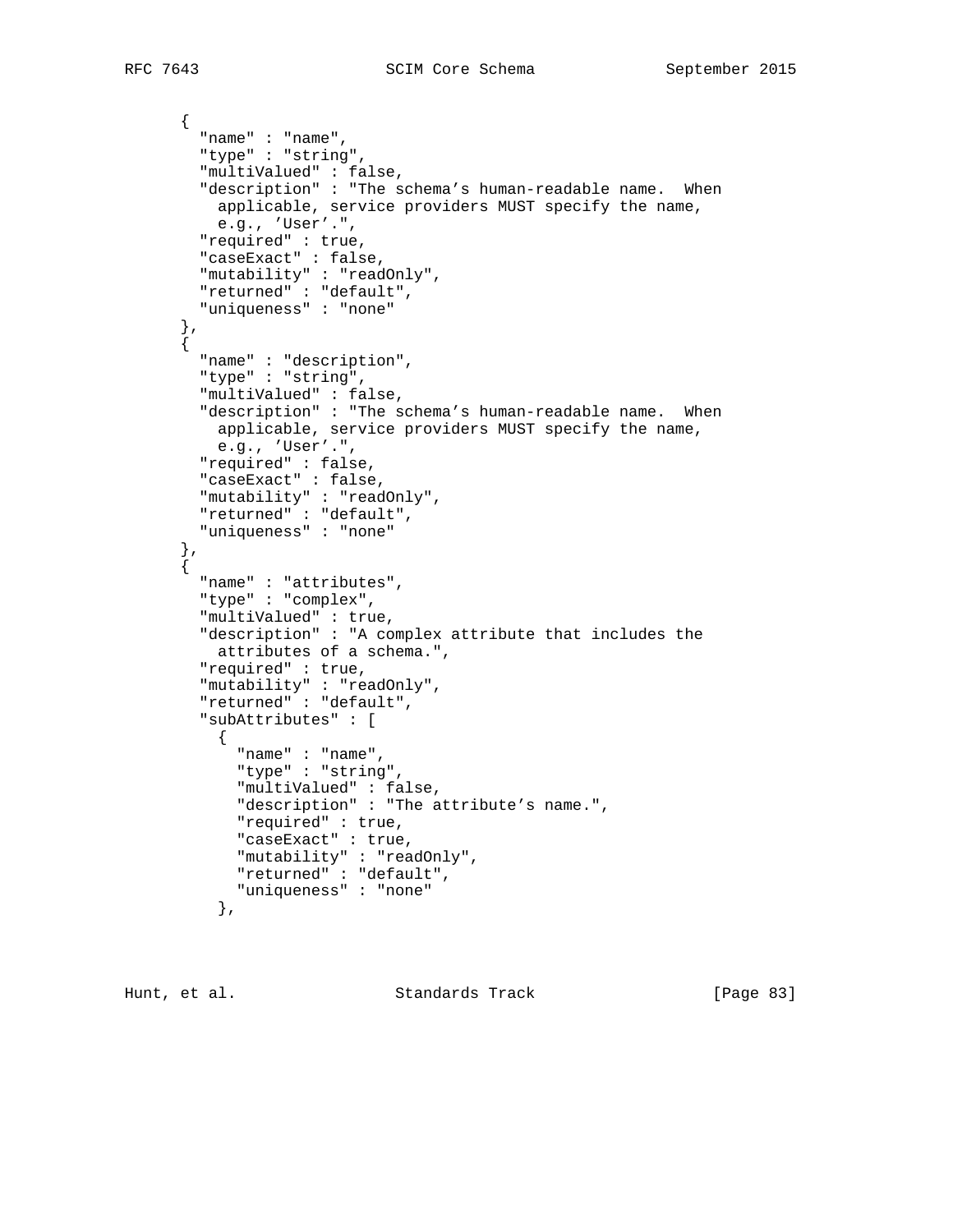```
\{ "name" : "type",
             "type" : "string",
             "multiValued" : false,
             "description" : "The attribute's data type.
              Valid values include 'string', 'complex', 'boolean',
               'decimal', 'integer', 'dateTime', 'reference'.",
             "required" : true,
             "canonicalValues" : [
               "string",
               "complex",
               "boolean",
               "decimal",
               "integer",
               "dateTime",
               "reference"
             ],
             "caseExact" : false,
             "mutability" : "readOnly",
             "returned" : "default",
             "uniqueness" : "none"
           },
           {
            "name" : "multiValued",
             "type" : "boolean",
             "multiValued" : false,
             "description" : "A Boolean value indicating an
              attribute's plurality.",
             "required" : true,
             "mutability" : "readOnly",
             "returned" : "default"
 },
\{ "name" : "description",
             "type" : "string",
             "multiValued" : false,
             "description" : "A human-readable description of the
              attribute.",
             "required" : false,
             "caseExact" : true,
             "mutability" : "readOnly",
             "returned" : "default",
             "uniqueness" : "none"
           },
```
Hunt, et al. Standards Track [Page 84]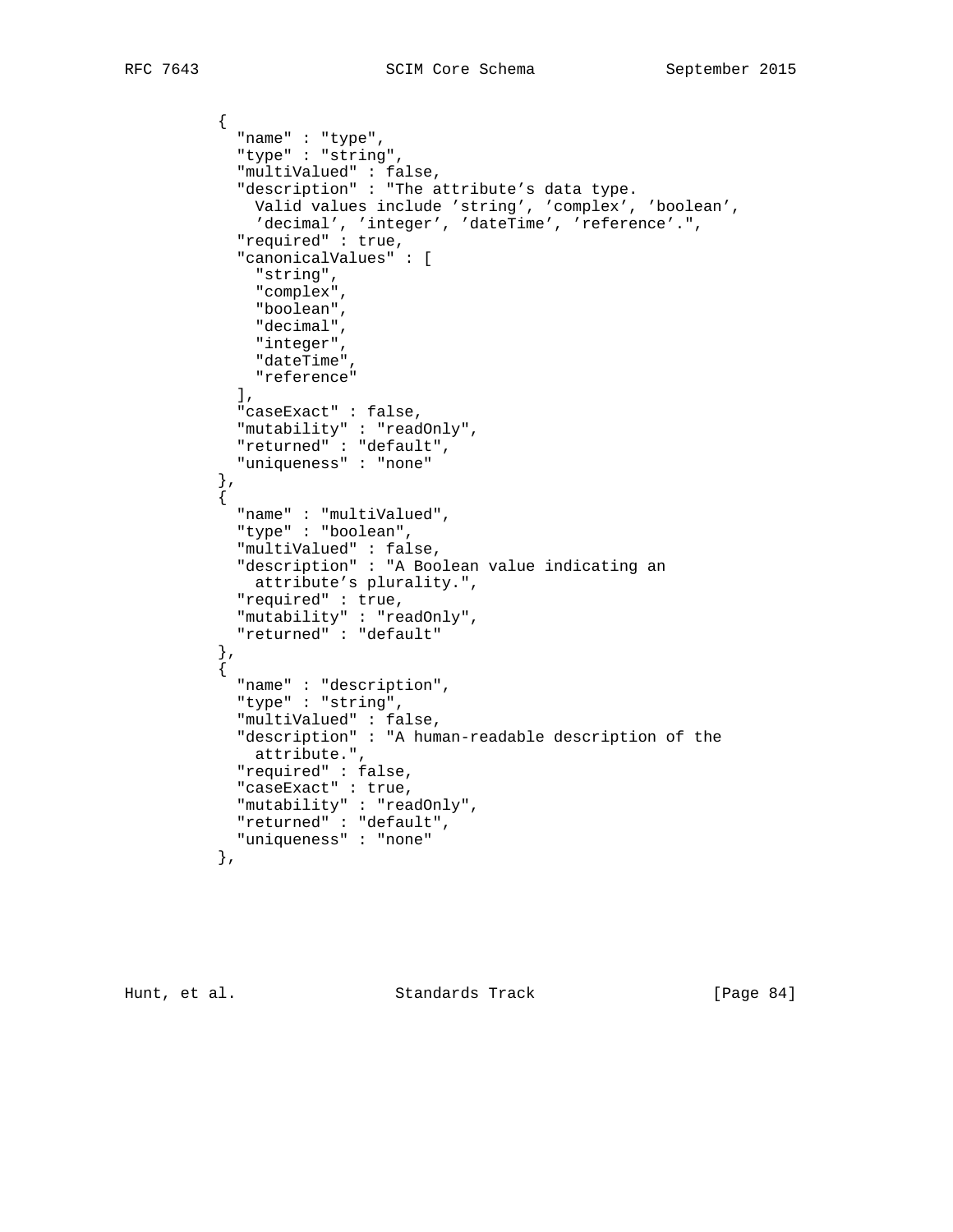```
\{ "name" : "required",
            "type" : "boolean",
            "multiValued" : false,
            "description" : "A boolean value indicating whether or
             not the attribute is required.",
            "required" : false,
            "mutability" : "readOnly",
            "returned" : "default"
          },
\{ "name" : "canonicalValues",
            "type" : "string",
            "multiValued" : true,
 "description" : "A collection of canonical values. When
 applicable, service providers MUST specify the
             canonical types, e.g., 'work', 'home'.",
            "required" : false,
            "caseExact" : true,
            "mutability" : "readOnly",
            "returned" : "default",
            "uniqueness" : "none"
 },
\{ "name" : "caseExact",
            "type" : "boolean",
            "multiValued" : false,
            "description" : "A Boolean value indicating whether or
             not a string attribute is case sensitive.",
            "required" : false,
            "mutability" : "readOnly",
            "returned" : "default"
          },
```
Hunt, et al. Standards Track [Page 85]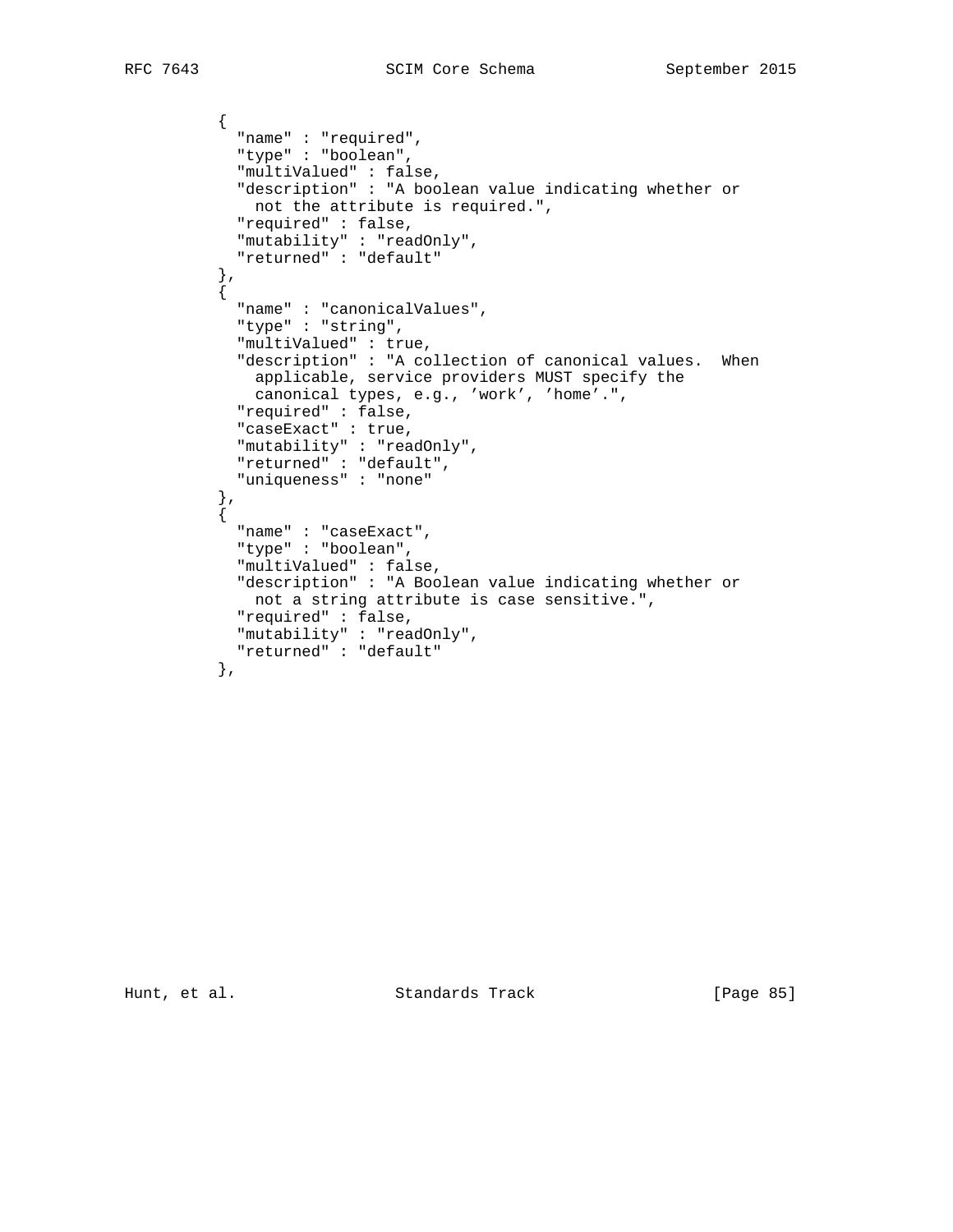```
\{ "name" : "mutability",
            "type" : "string",
            "multiValued" : false,
            "description" : "Indicates whether or not an attribute
             is modifiable.",
            "required" : false,
            "caseExact" : true,
            "mutability" : "readOnly",
            "returned" : "default",
            "uniqueness" : "none",
            "canonicalValues" : [
              "readOnly",
             "readWrite",
             "immutable",
             "writeOnly"
           \mathbf{I} },
\{ "name" : "returned",
            "type" : "string",
            "multiValued" : false,
            "description" : "Indicates when an attribute is returned
             in a response (e.g., to a query).",
            "required" : false,
            "caseExact" : true,
 "mutability" : "readOnly",
 "returned" : "default",
            "uniqueness" : "none",
            "canonicalValues" : [
              "always",
              "never",
              "default",
            "request"
 ]
          },
```
Hunt, et al. Standards Track [Page 86]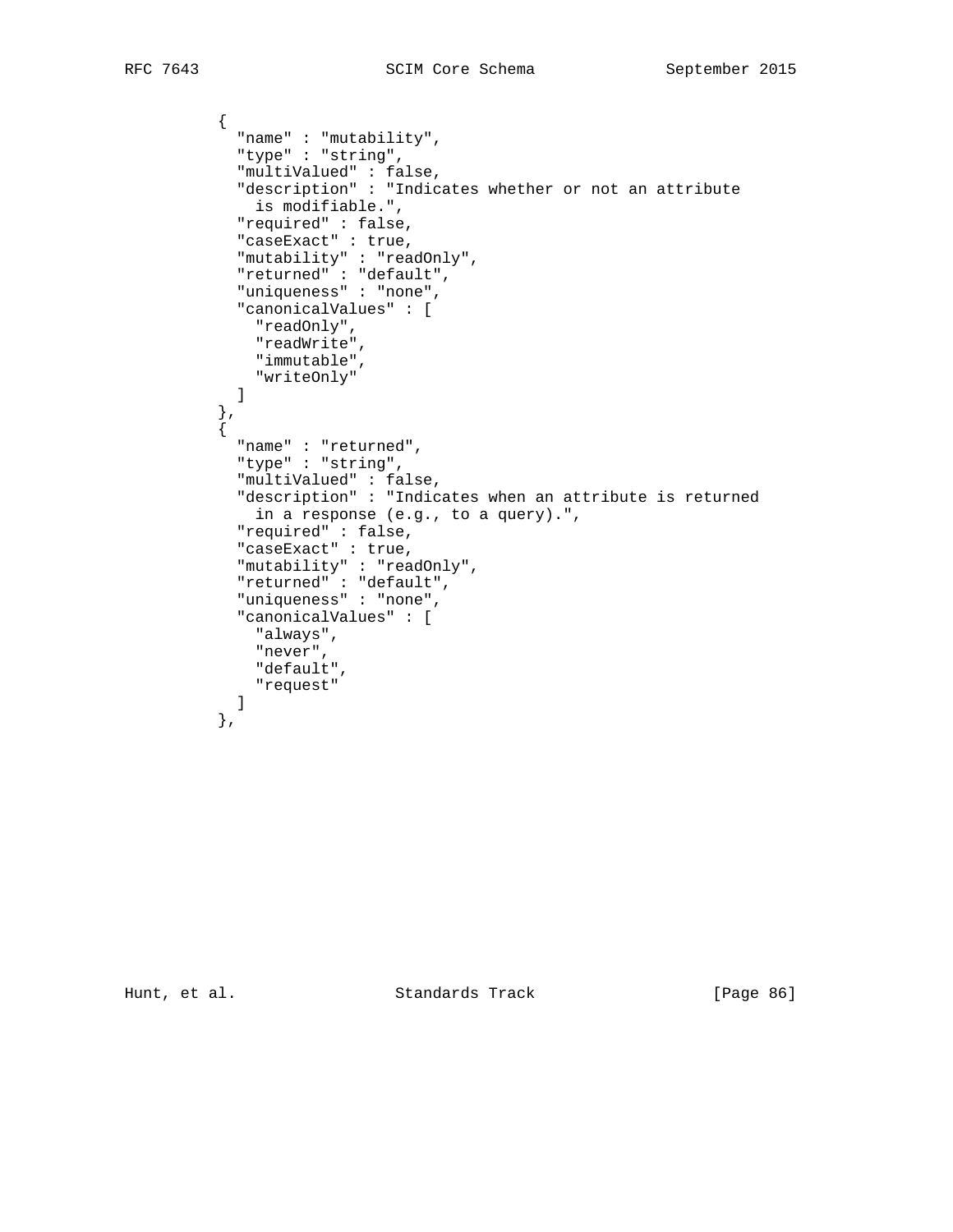```
\{ "name" : "uniqueness",
            "type" : "string",
            "multiValued" : false,
            "description" : "Indicates how unique a value must be.",
            "required" : false,
            "caseExact" : true,
            "mutability" : "readOnly",
            "returned" : "default",
            "uniqueness" : "none",
            "canonicalValues" : [
             "none",
             "server",
            "global"
 ]
          },
\{ "name" : "referenceTypes",
            "type" : "string",
            "multiValued" : true,
            "description" : "Used only with an attribute of type
             'reference'. Specifies a SCIM resourceType that a
             reference attribute MAY refer to, e.g., 'User'.",
            "required" : false,
            "caseExact" : true,
 "mutability" : "readOnly",
 "returned" : "default",
            "uniqueness" : "none"
          },
```
Hunt, et al. Standards Track [Page 87]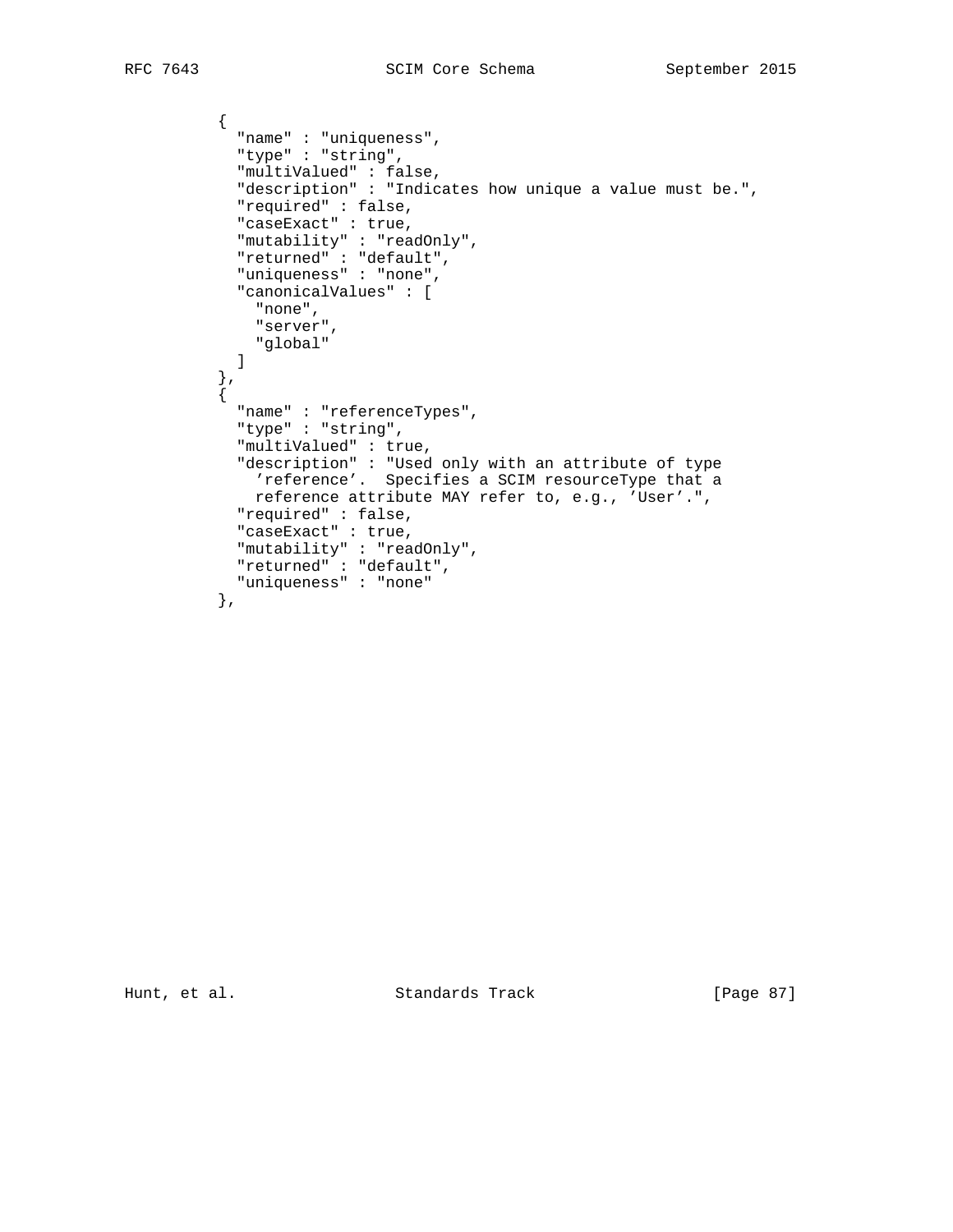$\{$ 

```
 "name" : "subAttributes",
            "type" : "complex",
            "multiValued" : true,
            "description" : "Used to define the sub-attributes of a
             complex attribute.",
            "required" : false,
            "mutability" : "readOnly",
             "returned" : "default",
             "subAttributes" : [
              {
                "name" : "name",
                "type" : "string",
                "multiValued" : false,
                "description" : "The attribute's name.",
                "required" : true,
                "caseExact" : true,
                "mutability" : "readOnly",
                "returned" : "default",
                "uniqueness" : "none"
              },
\{ "name" : "type",
                "type" : "string",
                "multiValued" : false,
                "description" : "The attribute's data type.
 Valid values include 'string', 'complex', 'boolean',
 'decimal', 'integer', 'dateTime', 'reference'.",
                "required" : true,
                "caseExact" : false,
                "mutability" : "readOnly",
                "returned" : "default",
                "uniqueness" : "none",
                "canonicalValues" : [
                  "string",
                  "complex",
                  "boolean",
                  "decimal",
                  "integer",
                  "dateTime",
                "reference"
 ]
              },
```
Hunt, et al. Standards Track [Page 88]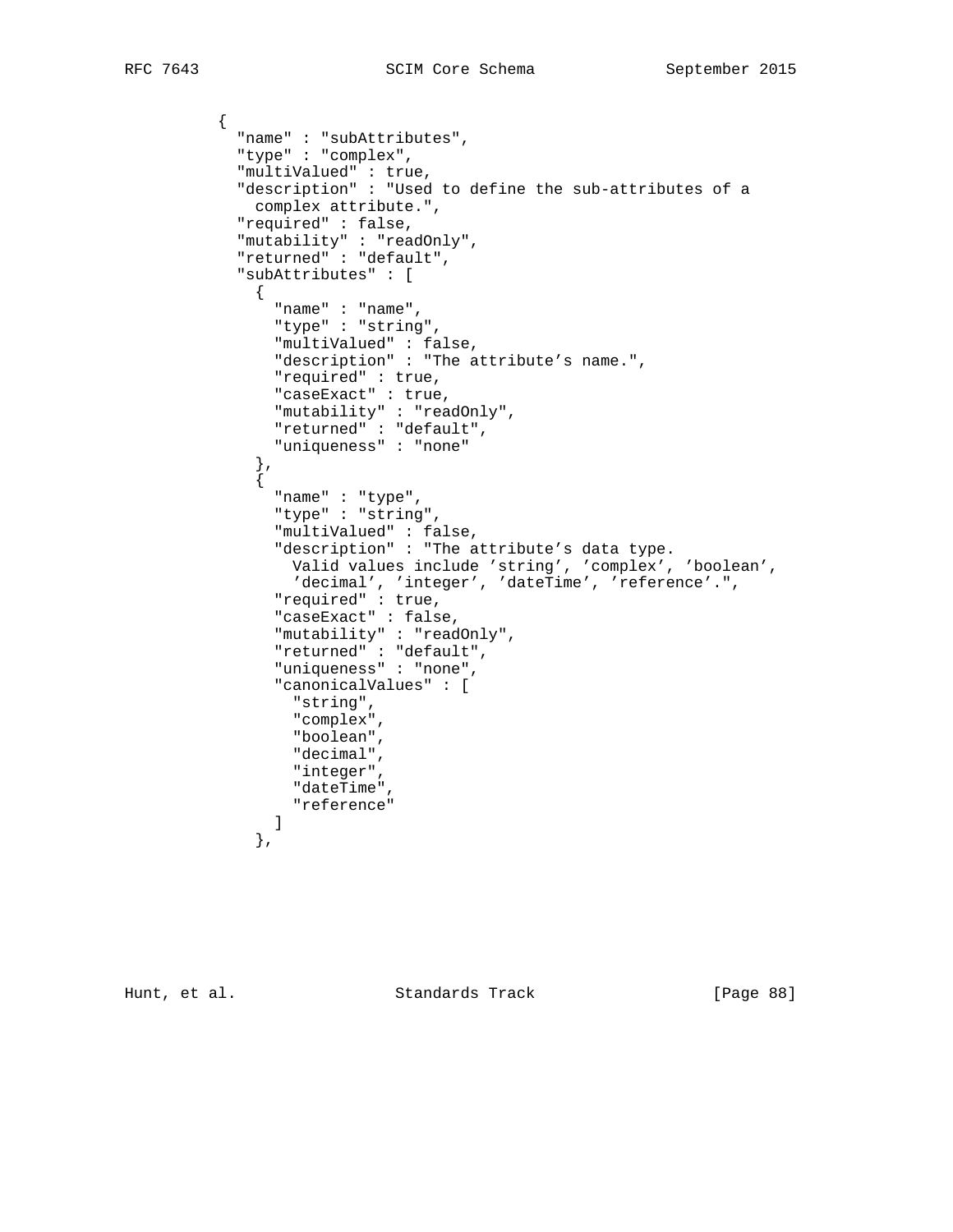```
\{ "name" : "multiValued",
                  "type" : "boolean",
                  "multiValued" : false,
                  "description" : "A Boolean value indicating an
                   attribute's plurality.",
                  "required" : true,
                  "mutability" : "readOnly",
                  "returned" : "default"
                },
\{ "name" : "description",
                  "type" : "string",
                  "multiValued" : false,
                  "description" : "A human-readable description of the
                   attribute.",
                  "required" : false,
                  "caseExact" : true,
                  "mutability" : "readOnly",
                  "returned" : "default",
                  "uniqueness" : "none"
                },
\{ "name" : "required",
                  "type" : "boolean",
                  "multiValued" : false,
                  "description" : "A boolean value indicating whether or
                   not the attribute is required.",
                  "required" : false,
                  "mutability" : "readOnly",
                  "returned" : "default"
               \left\{ \begin{array}{c} \text{ } \\ \text{ } \\ \text{ } \\ \text{ } \end{array} \right. {
                  "name" : "canonicalValues",
                  "type" : "string",
                  "multiValued" : true,
                  "description" : "A collection of canonical values. When
                   applicable, service providers MUST specify the
                    canonical types, e.g., 'work', 'home'.",
                  "required" : false,
                  "caseExact" : true,
                  "mutability" : "readOnly",
                  "returned" : "default",
                  "uniqueness" : "none"
                },
```
Hunt, et al. Standards Track [Page 89]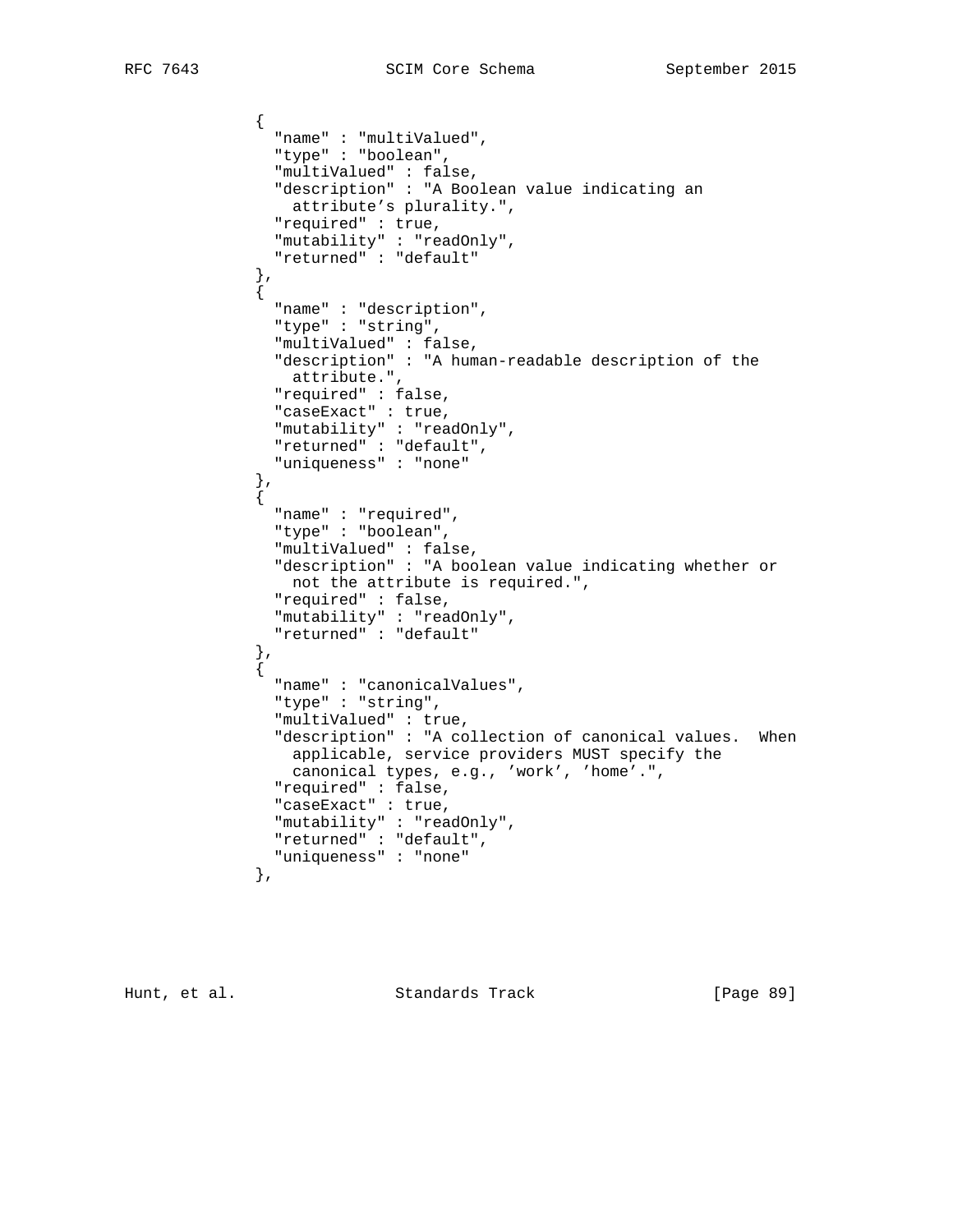```
\{ "name" : "caseExact",
                "type" : "boolean",
                "multiValued" : false,
                "description" : "A Boolean value indicating whether or
                 not a string attribute is case sensitive.",
                "required" : false,
                "mutability" : "readOnly",
                "returned" : "default"
              },
\{ "name" : "mutability",
                "type" : "string",
                "multiValued" : false,
                "description" : "Indicates whether or not an
                  attribute is modifiable.",
                "required" : false,
                "caseExact" : true,
                "mutability" : "readOnly",
                "returned" : "default",
                "uniqueness" : "none",
                "canonicalValues" : [
                  "readOnly",
                  "readWrite",
                  "immutable",
                "writeOnly"
 ]
              },
\{ "name" : "returned",
                "type" : "string",
                "multiValued" : false,
                "description" : "Indicates when an attribute is
                 returned in a response (e.g., to a query).",
                "required" : false,
                "caseExact" : true,
                "mutability" : "readOnly",
                "returned" : "default",
                "uniqueness" : "none",
                "canonicalValues" : [
                  "always",
                  "never",
                  "default",
                 "request"
 ]
              },
```
Hunt, et al. Standards Track [Page 90]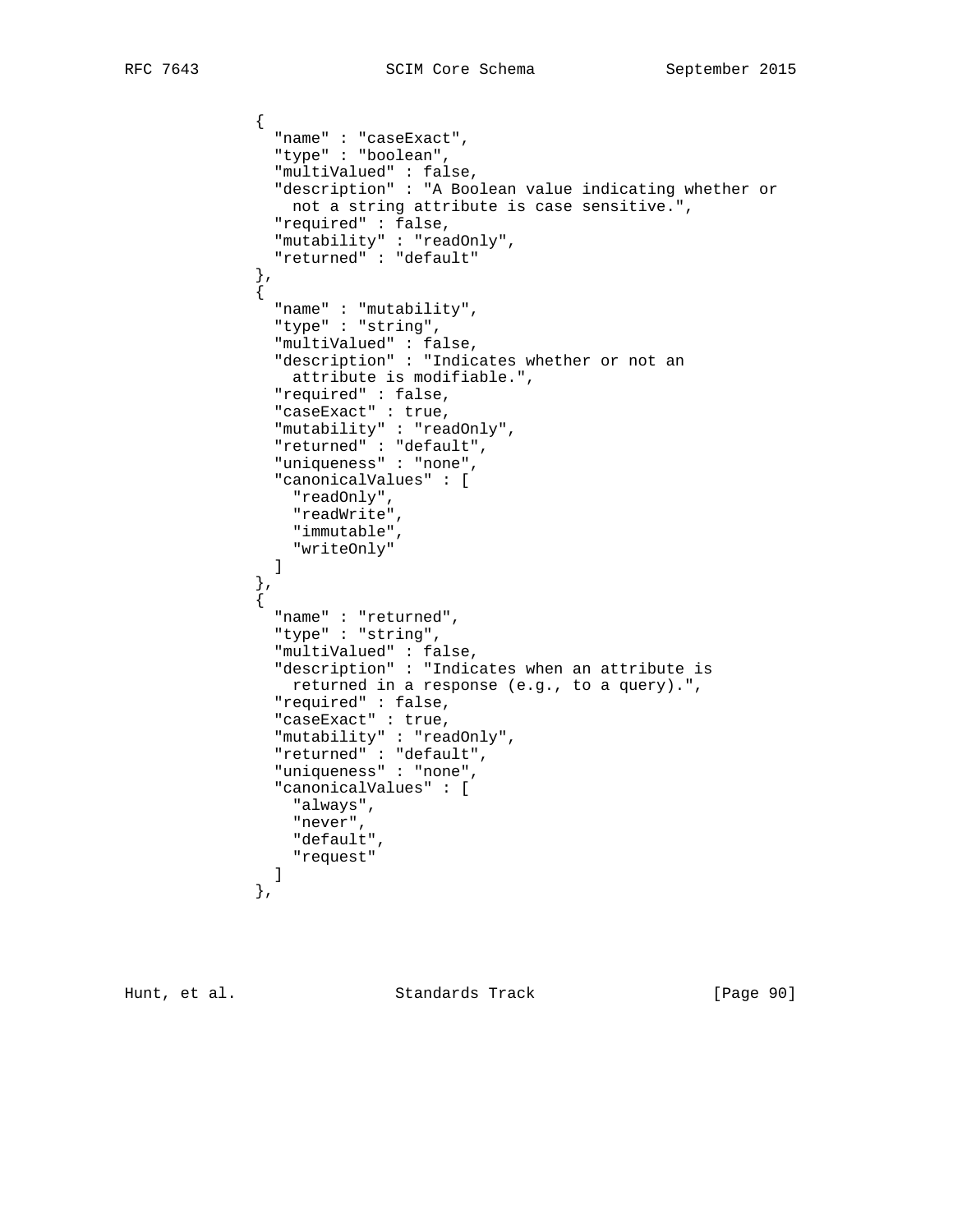```
\{ "name" : "uniqueness",
               "type" : "string",
               "multiValued" : false,
               "description" : "Indicates how unique a value must be.",
               "required" : false,
               "caseExact" : true,
               "mutability" : "readOnly",
               "returned" : "default",
               "uniqueness" : "none",
               "canonicalValues" : [
                 "none",
                "server",
               "global"
 ]
             },
\{ "name" : "referenceTypes",
               "type" : "string",
               "multiValued" : false,
               "description" : "Used only with an attribute of type
                 'reference'. Specifies a SCIM resourceType that a
                reference attribute MAY refer to, e.g., 'User'.",
               "required" : false,
               "caseExact" : true,
 "mutability" : "readOnly",
 "returned" : "default",
               "uniqueness" : "none"
 }
 ]
         }
       ]
      }
    ]
  }
```
Figure 10: Representation of Fixed Service Provider Endpoint Schemas

]

Hunt, et al. Standards Track [Page 91]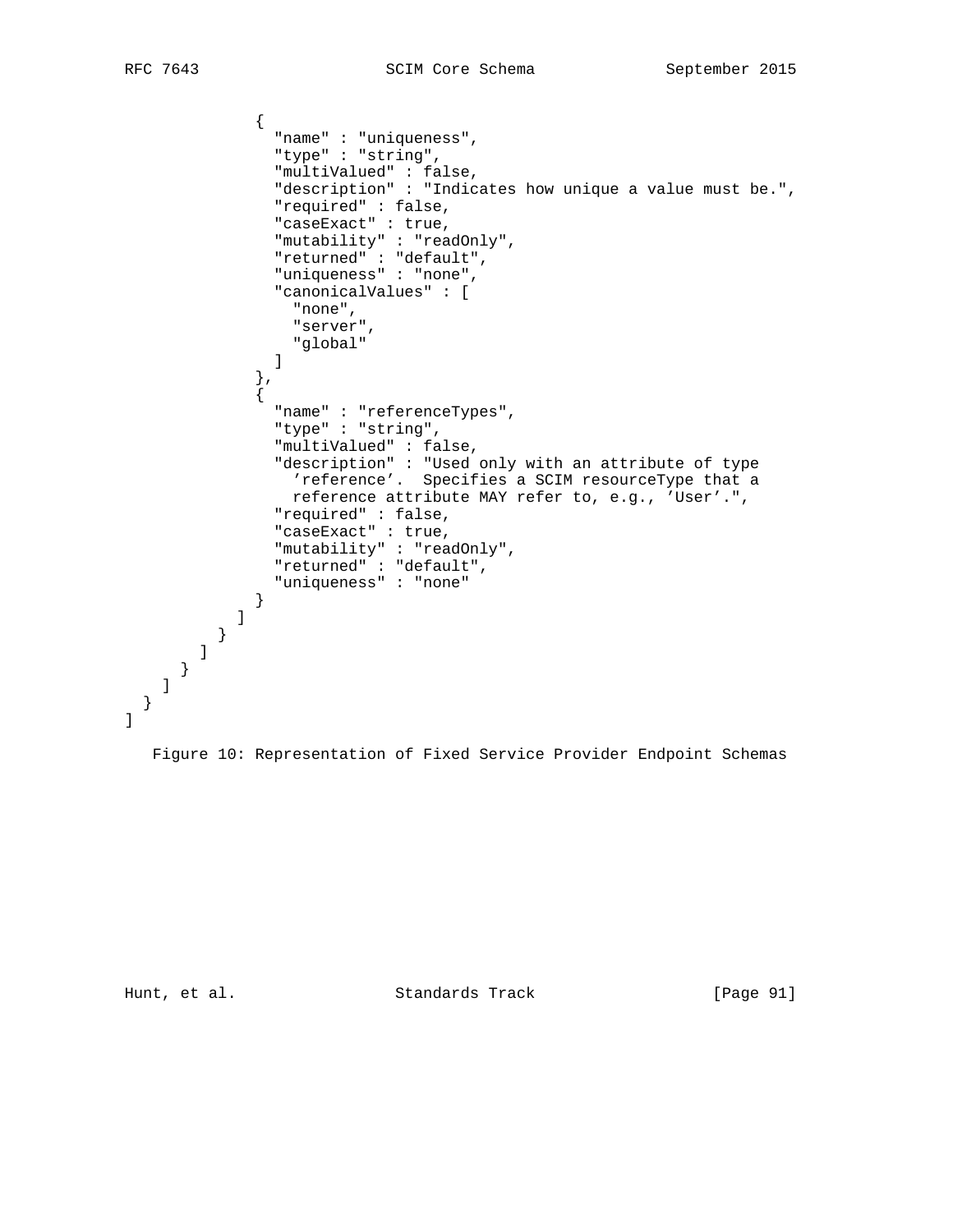#### 9. Security Considerations

9.1. Protocol

 SCIM data is intended to be exchanged using the SCIM protocol. It is important when handling data to implement the security considerations outlined in Section 7 of [RFC7644].

9.2. Passwords and Other Sensitive Security Data

 Passwords and other attributes related to security credentials are of an extremely sensitive nature and require special handling when transmitted or stored. While the SCIM protocol uses cleartext passwords for value assignment and equality-testing purposes, password values MUST NOT be stored in cleartext form.

 Administrators should undertake industry best practices to protect the storage of credentials and in particular SHOULD follow recommendations outlined in Section 5.1.4.1 of [RFC6819]. These requirements include, but are not limited to, the following:

- o Provide injection attack countermeasures (e.g., by validating all inputs and parameters);
- o Credentials should not be stored in cleartext form;
- o Store credentials using an encrypted protection mechanism (e.g., hashing); and
- o Where possible, avoid passwords as the sole form of authentication, and consider using credentials that are based on asymmetric cryptography.
- 9.3. Privacy

 The SCIM core schema defines attributes that are sensitive and may be considered personally identifying information (PII). These privacy considerations should be considered for extensions as well as the schema defined in this specification.

 For the purposes of this specification, PII is defined as any attribute that may be used as a unique key to identify a person (e.g., "User"). Since other information may be used in combination to identify an individual, all attributes in SCIM are considered "sensitive" personal information. Consult regional jurisdictions to see if there are special considerations for the handling of personal information (e.g., PII).

Hunt, et al. Standards Track [Page 92]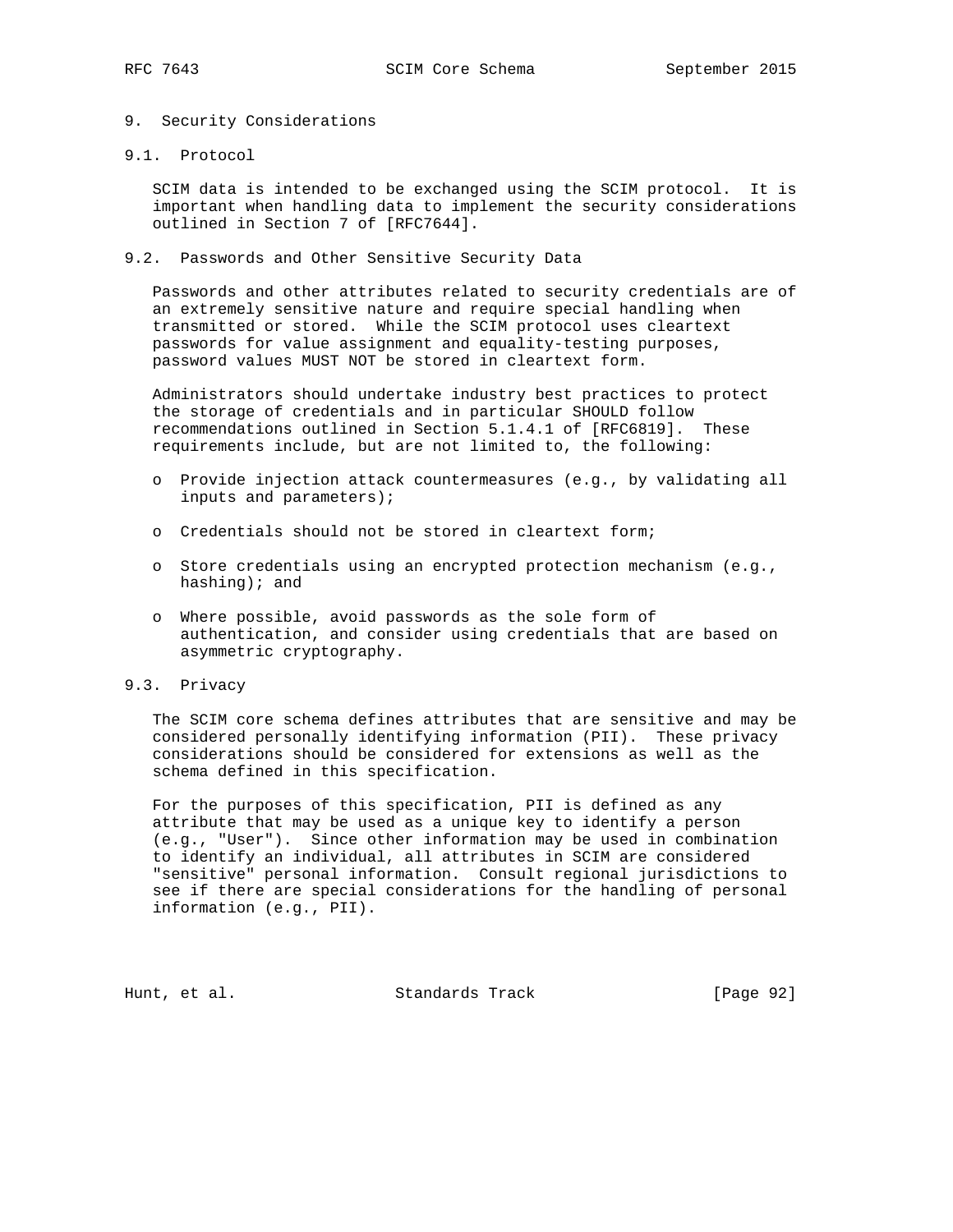Information should be shared on an as-needed basis. A SCIM client should limit information to what it believes a service provider requires, and a SCIM service provider should only accept information it needs. Clients and service providers should take into consideration that personal information is being conveyed across technical (e.g., protocol and applications), administrative (e.g., organizational, corporate), and jurisdictional boundaries. In particular, information security and privacy must be considered.

 Security service level agreements for the handling of these attributes are beyond the scope of this document but are to be carefully considered by implementers and deploying organizations.

 Please see the Privacy Considerations section of [RFC7644] for more protocol-specific considerations regarding the handling of SCIM information.

 SCIM defines attributes such as "id", "externalId", and SCIM resource URIs, which cause new PII to be generated; this information is important to the way that the SCIM protocol identifies and locates resources. Where possible, it is suggested that service providers take the following remediations:

- o Where possible, assign and bind identifiers to specific tenants and/or clients. When multiple tenants are able to reference the same resource, they should do so via separate identifiers (id or externalId). This ensures that separate domains linked to the same information cannot perform identifier correlation.
- o In the case of "externalId", if multiple values are supported, use access control to restrict access to the client domain that assigned the "externalId" value.
- o Ensure that access to data is appropriately restricted to authorized parties with a "need to know".
- o When persisted, ensure that the appropriate protection mechanisms are in place to restrict access by unauthorized parties, including administrators or parties with access to backup data.

Hunt, et al. Standards Track [Page 93]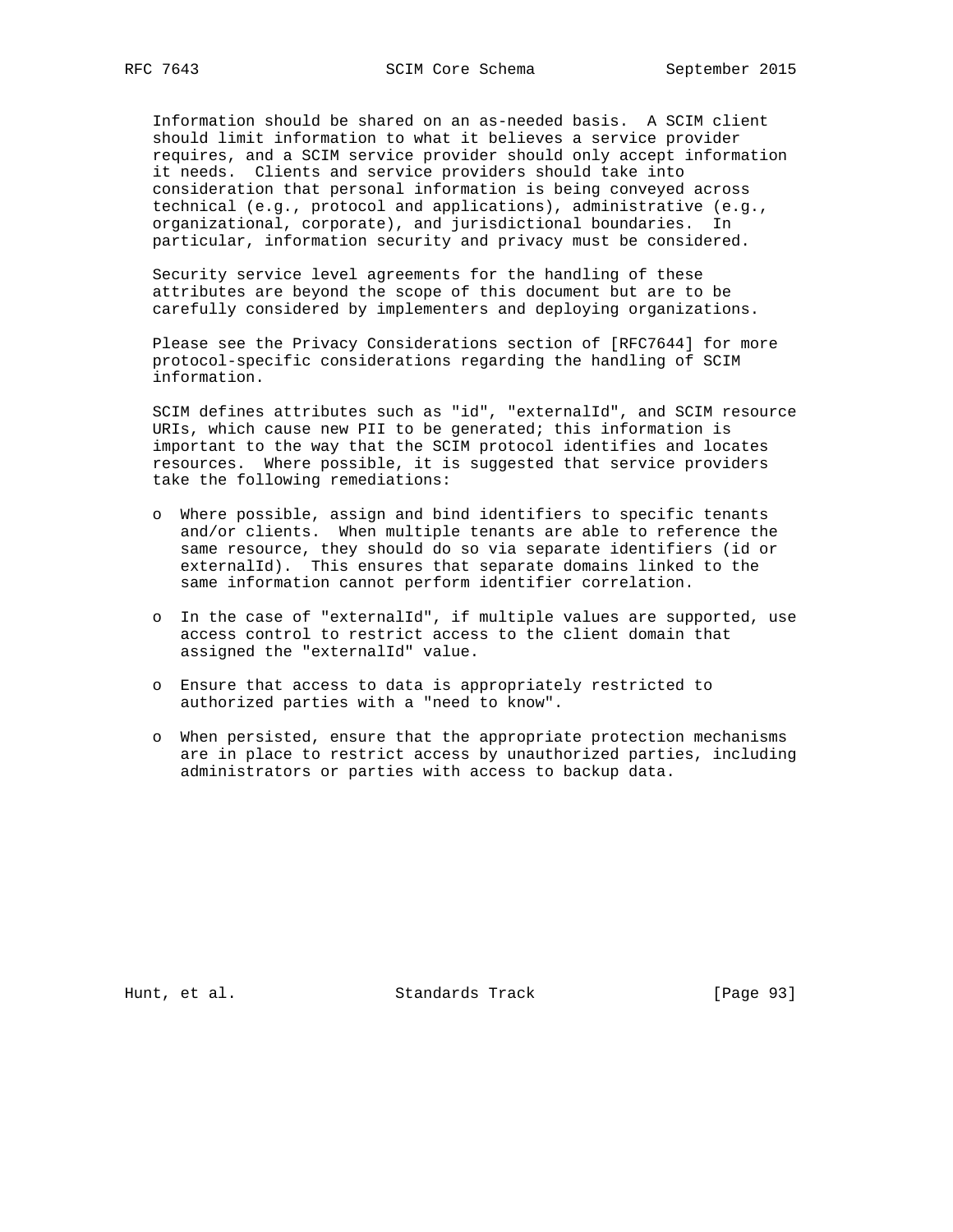### 10. IANA Considerations

10.1. Registration of SCIM URN Sub-namespace and SCIM Registry

 IANA has added an entry to the "IETF URN Sub-namespace for Registered Protocol Parameter Identifiers" registry and created a sub-namespace for the Registered Parameter Identifier as per [RFC3553]: "urn:ietf:params:scim".

 To manage this sub-namespace, IANA has created the "System for Cross-domain Identity Management (SCIM) Schema URIs" registry, which is used to manage entries within the "urn:ietf:params:scim" namespace. The registry description is as follows:

- o Registry name: SCIM
- o Specification: this document (RFC 7643)
- o Repository: See Section 10.2
- o Index value: See Section 10.2
- 10.2. URN Sub-namespace for SCIM

 SCIM schemas and SCIM messages utilize URIs to identify the schema in use or other relevant context. This section creates and registers an IETF URN Sub-namespace for use in the SCIM specifications and future extensions.

Hunt, et al. Standards Track [Page 94]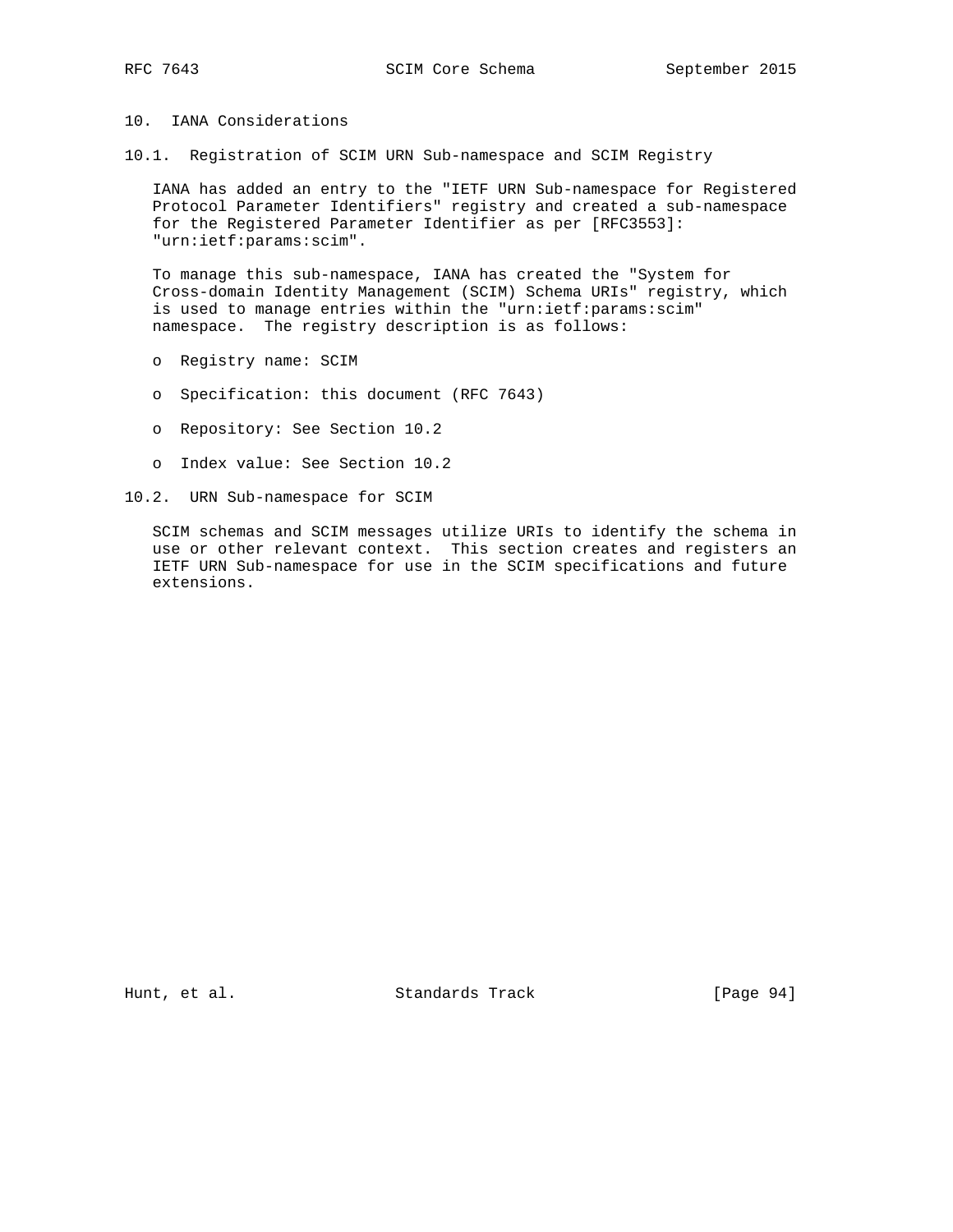# 10.2.1. Specification Template Namespace ID: The Namespace ID "scim" has been assigned. Registration Information: Version: 1 Date: 2015-06-22 Declared registrant of the namespace: Registering organization The Internet Engineering Task Force Designated contact A designated expert will monitor the SCIM public mailing list, "scim@ietf.org". Declaration of Syntactic Structure: The Namespace Specific String (NSS) of all URNs that use the "scim" Namespace ID shall have the following structure: urn:ietf:params:scim:{type}:{name}{:other} The keywords have the following meaning: type The entity type, which is either "schemas" or "api". name A required US-ASCII string that conforms to the URN syntax requirements (see [RFC2141]) and defines a major namespace of a schema used within SCIM (e.g., "core", which is reserved for SCIM specifications). The value MAY also be an industry name or organization name. other Any US-ASCII string that conforms to the URN syntax requirements (see [RFC2141]) and defines the sub-namespace (which MAY be further broken down in namespaces delimited by colons) as needed to uniquely identify a schema.

Hunt, et al. Standards Track [Page 95]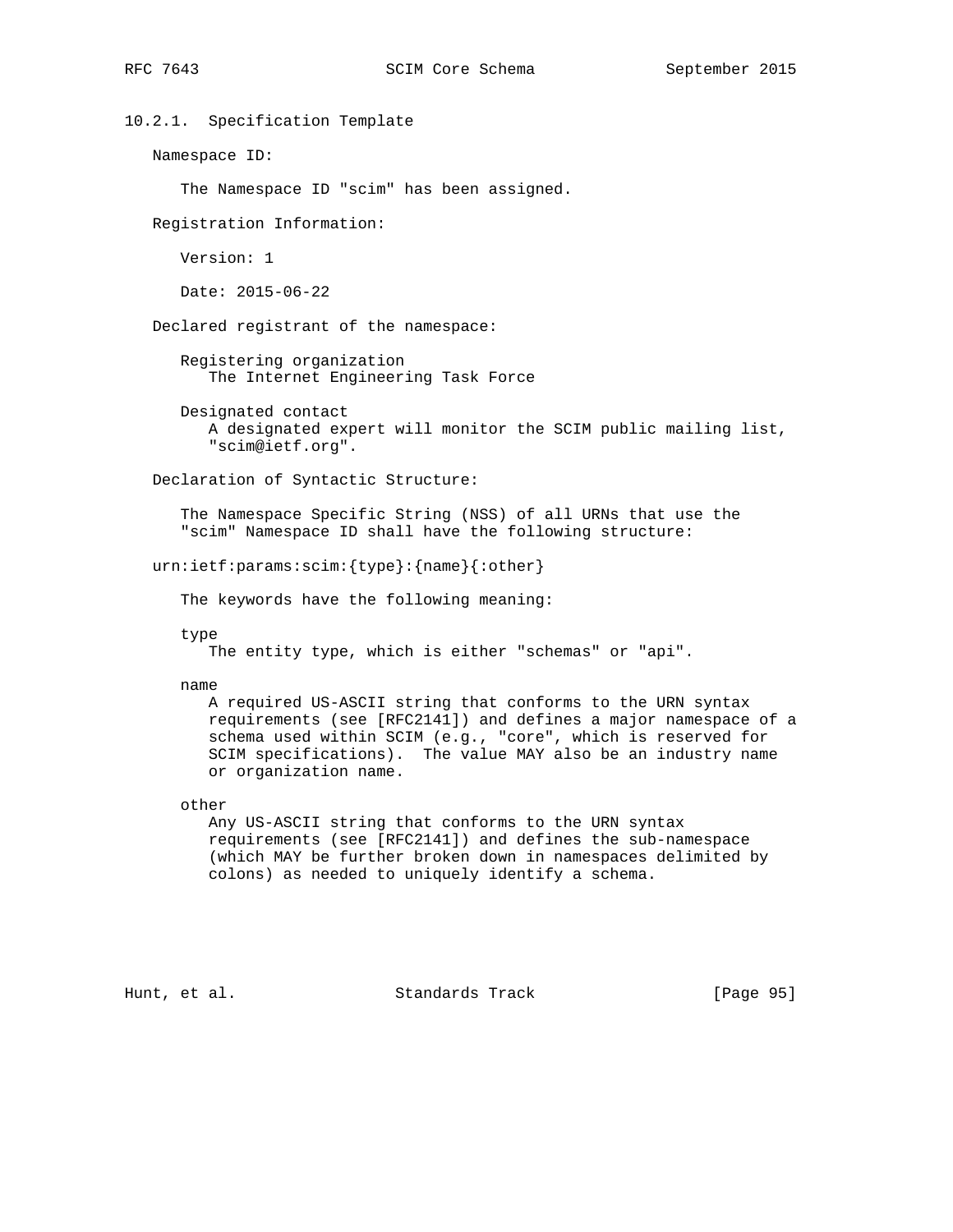Relevant Ancillary Documentation:

None

Identifier Uniqueness Considerations:

 The designated contact shall be responsible for reviewing and enforcing uniqueness.

Identifier Persistence Considerations:

 Once a name has been allocated, it MUST NOT be reallocated for a different purpose. The rules provided for assignments of values within a sub-namespace MUST be constructed so that the meanings of values cannot change. This registration mechanism is not appropriate for naming values whose meanings may change over time.

 As the SCIM specifications are updated and the SCIM protocol version is adjusted, a new registration will be made when significant changes are made -- for example, "urn:ietf:params:scim:schemas:core:1.0 (externally defined, not previously registered)" and "urn:ietf:params:scim:schemas:core:2.0".

Process of Identifier Assignment:

 Identifiers with namespace type "schema" (e.g., "urn:ietf:params:scim:schemas") are assigned after the review of the assigned contact via the SCIM public mailing list, "scim@ietf.org", as documented in Section 10.3.

 Namespaces with type "api" (e.g., "urn:ietf:params:scim:api") and "param" (e.g., "urn:ietf:params:scim:param") are reserved for IETF-approved SCIM specifications.

Process of Identifier Resolution:

 The namespace is not currently listed with a Resolution Discovery System (RDS), but nothing about the namespace prohibits the future definition of appropriate resolution methods or listing with an RDS.

Rules for Lexical Equivalence:

 No special considerations; the rules for lexical equivalence specified in [RFC2141] apply.

Hunt, et al. Standards Track [Page 96]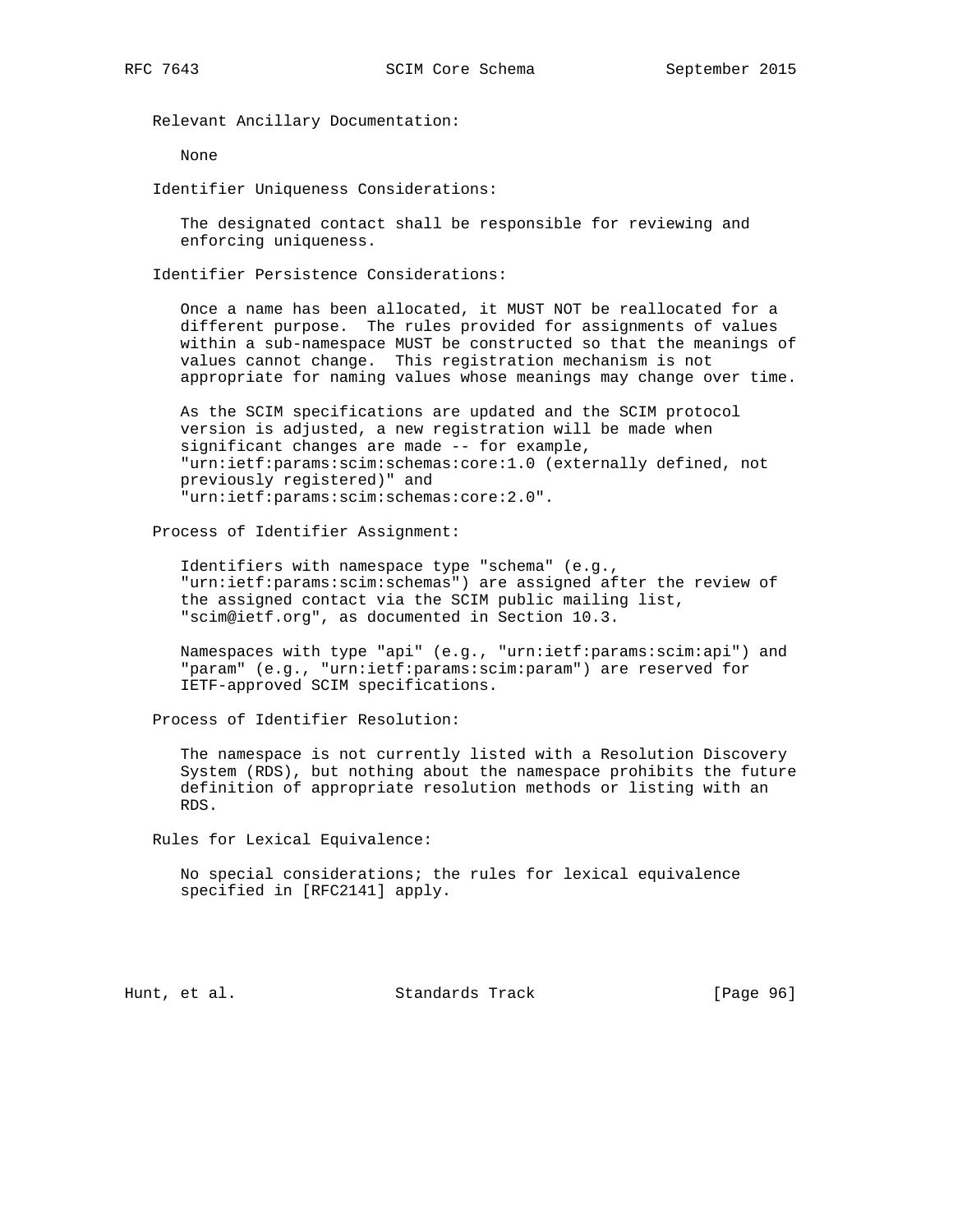Conformance with URN Syntax:

No special considerations.

Validation Mechanism:

None specified.

Scope:

Global.

10.3. Registering SCIM Schemas

 This section defines the process for registering new SCIM schemas with IANA in the "System for Cross-domain Identity Management (SCIM) Schema URIs" registry (see Section 10.1). A schema URI is used as a value in the "schemas" attribute (Section 3) for the purpose of distinguishing extensions used in a SCIM resource.

10.3.1. Registration Procedure

 The IETF has created a mailing list, scim@ietf.org, which can be used for public discussion of SCIM schema proposals prior to registration. Use of the mailing list is strongly encouraged. The IESG has appointed a designated expert [RFC5226] who will monitor the scim@ietf.org mailing list and review registrations.

 Registration of new "core" schemas (e.g., in the namespace "urn:ietf:params:scim:schemas:core") and "API" schemas (e.g., in the namespace "urn:ietf:params:scim:api") MUST be reviewed by the designated expert and published in an RFC. An RFC is REQUIRED for the registration of new value data types that modify existing properties. An RFC is also REQUIRED for registration of SCIM schema URIs that modify SCIM schema previously documented in an existing RFC. URNs within "urn:ietf:params:scim" but outside the above namespaces MAY be registered with a simple review (e.g., check for spam) by the designated expert on a first-come-first-served basis.

 The registration procedure begins when a completed registration template, defined in the sections below, is sent to scim@ietf.org and iana@iana.org. Within two weeks, the designated expert is expected to tell IANA and the submitter of the registration whether the registration is approved, approved with minor changes, or rejected with cause. When a registration is rejected with cause, it can be resubmitted if the concerns listed in the cause are addressed.

Hunt, et al. Standards Track [Page 97]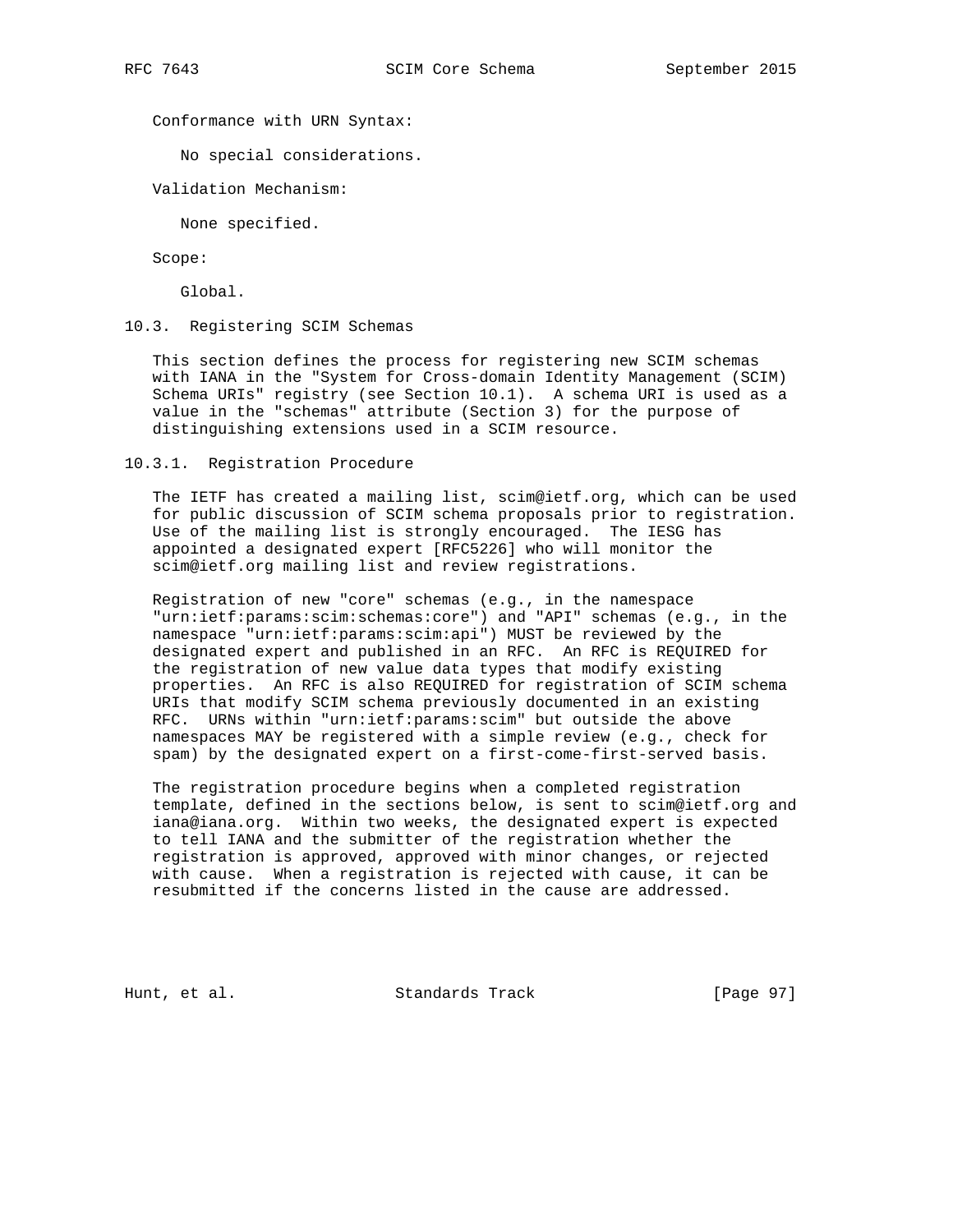Decisions made by the designated expert can be appealed to the IESG Applications Area Director, then to the IESG. They follow the normal appeals procedure for IESG decisions.

 Once the registration procedure concludes successfully, IANA creates or modifies the corresponding record in the SCIM schema registry. The completed registration template is discarded.

 An RFC specifying one or more new schema URIs MUST include the completed registration templates, which MAY be expanded with additional information. These completed templates are intended to go in the body of the document, not in the IANA Considerations section. The RFC SHOULD include any attributes defined.

- 10.3.2. Schema Registration Template
	- A SCIM schema URI is defined by completing the following template:

Schema URI: A unique URI for the SCIM schema extension.

- Schema Name: A descriptive name of the schema extension (e.g., "Generic Device").
- Intended or Associated Resource Type: A value defining the resource type (e.g., "Device").
- Purpose: A description of the purpose of the extension and/or its intended use.
- Single-value Attributes: A list and description of single-valued attributes defined, including complex attributes.
- Multi-valued Attributes: A list and description of multi-valued attributes defined, including complex attributes.

Hunt, et al. Standards Track [Page 98]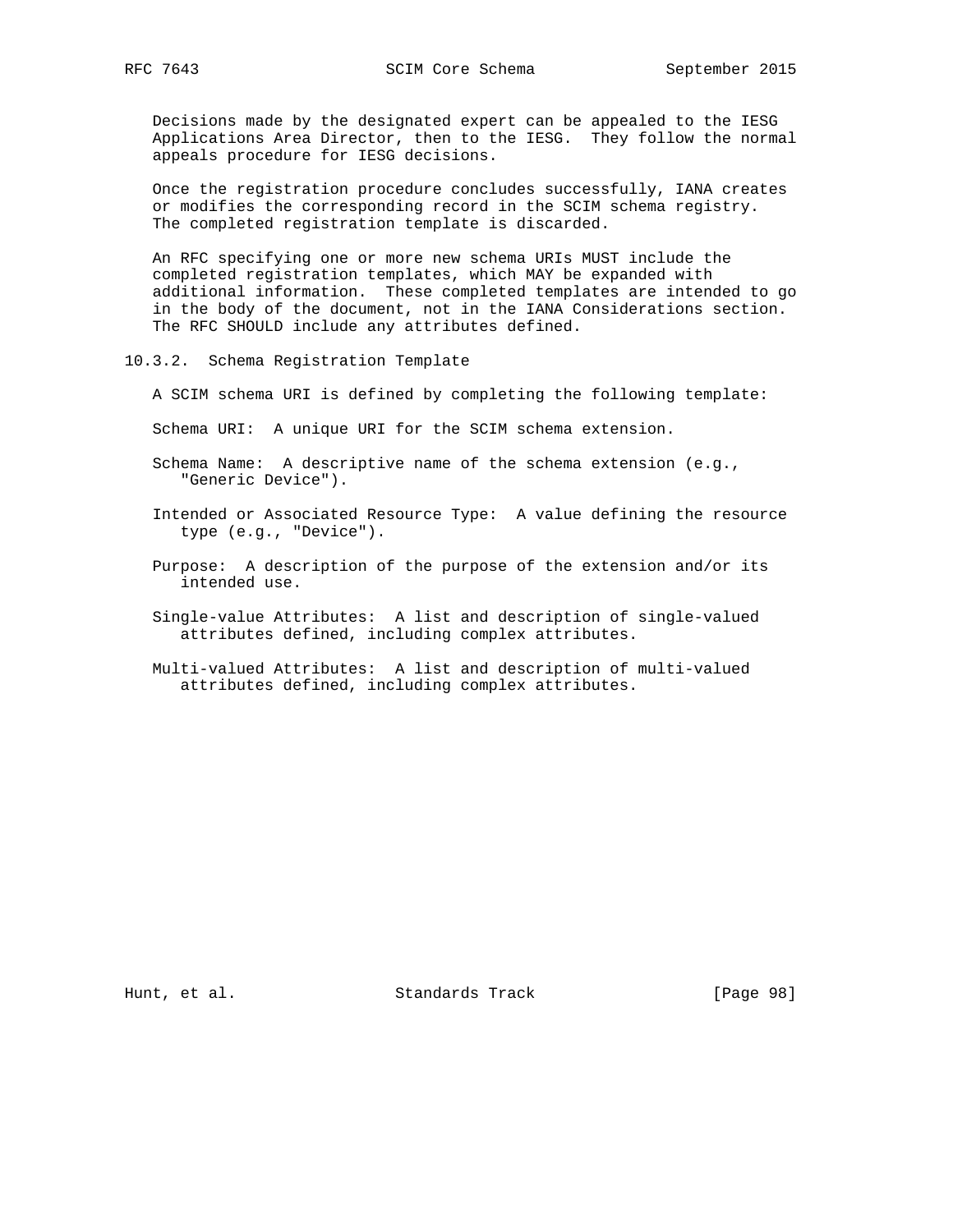## 10.4. Initial SCIM Schema Registry

 The IANA has populated the "System for Cross-domain Identity Management (SCIM) Schema URIs" registry with the following registries for SCIM schema URIs, with pointers to appropriate reference documents. Note: The schema URIs listed below are broken into two lines for readability.

| Schema URI                                                     | Name                         | Reference          |
|----------------------------------------------------------------|------------------------------|--------------------|
| urn:ietf:params:scim:schemas:<br>core:2.0:User                 | User Resource                | See Section<br>4.1 |
| urn:ietf:params:scim:schemas:<br>extension:enterprise:2.0:User | Enterprise User<br>Extension | See Section<br>4.3 |
| urn:ietf:params:scim:schemas:<br>core:2.0:Group                | Group Resource               | See Section<br>4.2 |

SCIM Schema URIs for Data Resources

| Schema URI                                                      | Name                                        | Reference               |
|-----------------------------------------------------------------|---------------------------------------------|-------------------------|
| urn:ietf:params:scim:schemas:<br>core:2.0:ServiceProviderConfiq | Service Provider<br>Configuration<br>Schema | See<br>Section 5        |
| urn:ietf:params:scim:schemas:<br>core:2.0:ResourceType          | Resource Type<br>Configuration              | <b>See</b><br>Section 6 |
| urn:ietf:params:scim:schemas:<br>core:2.0:Schema                | Schema<br>Definitions<br>Schema             | See<br>Section 7        |

SCIM Server-Related Schema URIs

Hunt, et al. Standards Track [Page 99]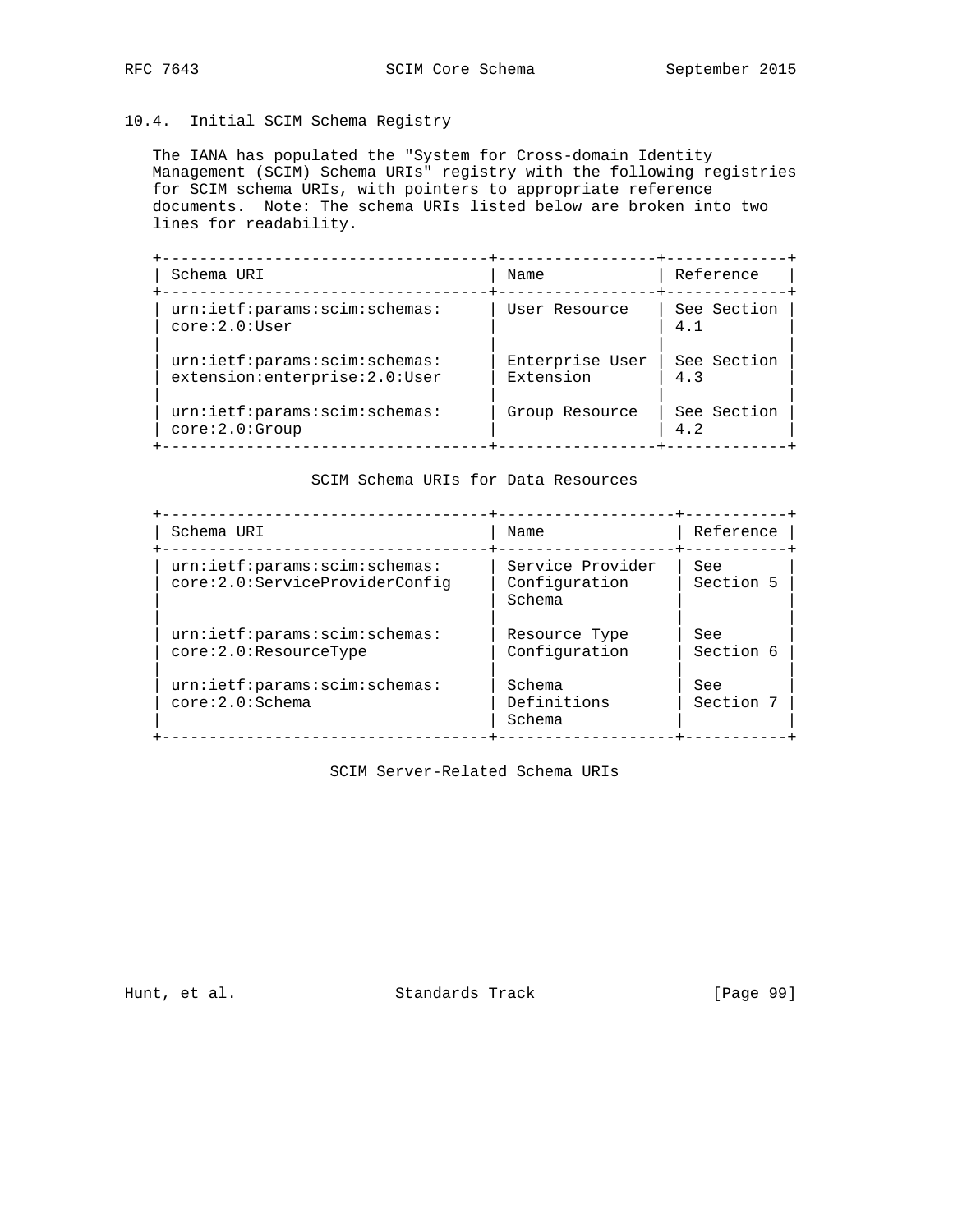### 11. References

- 11.1. Normative References
	- [RFC2119] Bradner, S., "Key words for use in RFCs to Indicate Requirement Levels", BCP 14, RFC 2119, DOI 10.17487/RFC2119, March 1997, <http://www.rfc-editor.org/info/rfc2119>.
	- [RFC2141] Moats, R., "URN Syntax", RFC 2141, DOI 10.17487/RFC2141, May 1997, <http://www.rfc-editor.org/info/rfc2141>.
	- [RFC3553] Mealling, M., Masinter, L., Hardie, T., and G. Klyne, "An IETF URN Sub-namespace for Registered Protocol Parameters", BCP 73, RFC 3553, DOI 10.17487/RFC3553, June 2003, <http://www.rfc-editor.org/info/rfc3553>.
	- [RFC3629] Yergeau, F., "UTF-8, a transformation format of ISO 10646", STD 63, RFC 3629, DOI 10.17487/RFC3629, November 2003, <http://www.rfc-editor.org/info/rfc3629>.
	- [RFC3966] Schulzrinne, H., "The tel URI for Telephone Numbers", RFC 3966, DOI 10.17487/RFC3966, December 2004, <http://www.rfc-editor.org/info/rfc3966>.
	- [RFC3986] Berners-Lee, T., Fielding, R., and L. Masinter, "Uniform Resource Identifier (URI): Generic Syntax", STD 66, RFC 3986, DOI 10.17487/RFC3986, January 2005, <http://www.rfc-editor.org/info/rfc3986>.
	- [RFC4647] Phillips, A. and M. Davis, "Matching of Language Tags", BCP 47, RFC 4647, DOI 10.17487/RFC4647, September 2006, <http://www.rfc-editor.org/info/rfc4647>.
	- [RFC4648] Josefsson, S., "The Base16, Base32, and Base64 Data Encodings", RFC 4648, DOI 10.17487/RFC4648, October 2006, <http://www.rfc-editor.org/info/rfc4648>.
	- [RFC5234] Crocker, D., Ed., and P. Overell, "Augmented BNF for Syntax Specifications: ABNF", STD 68, RFC 5234, DOI 10.17487/ RFC5234, January 2008, <http://www.rfc-editor.org/info/rfc5234>.
	- [RFC5280] Cooper, D., Santesson, S., Farrell, S., Boeyen, S., Housley, R., and W. Polk, "Internet X.509 Public Key Infrastructure Certificate and Certificate Revocation List (CRL) Profile", RFC 5280, DOI 10.17487/RFC5280, May 2008, <http://www.rfc-editor.org/info/rfc5280>.

Hunt, et al. Standards Track [Page 100]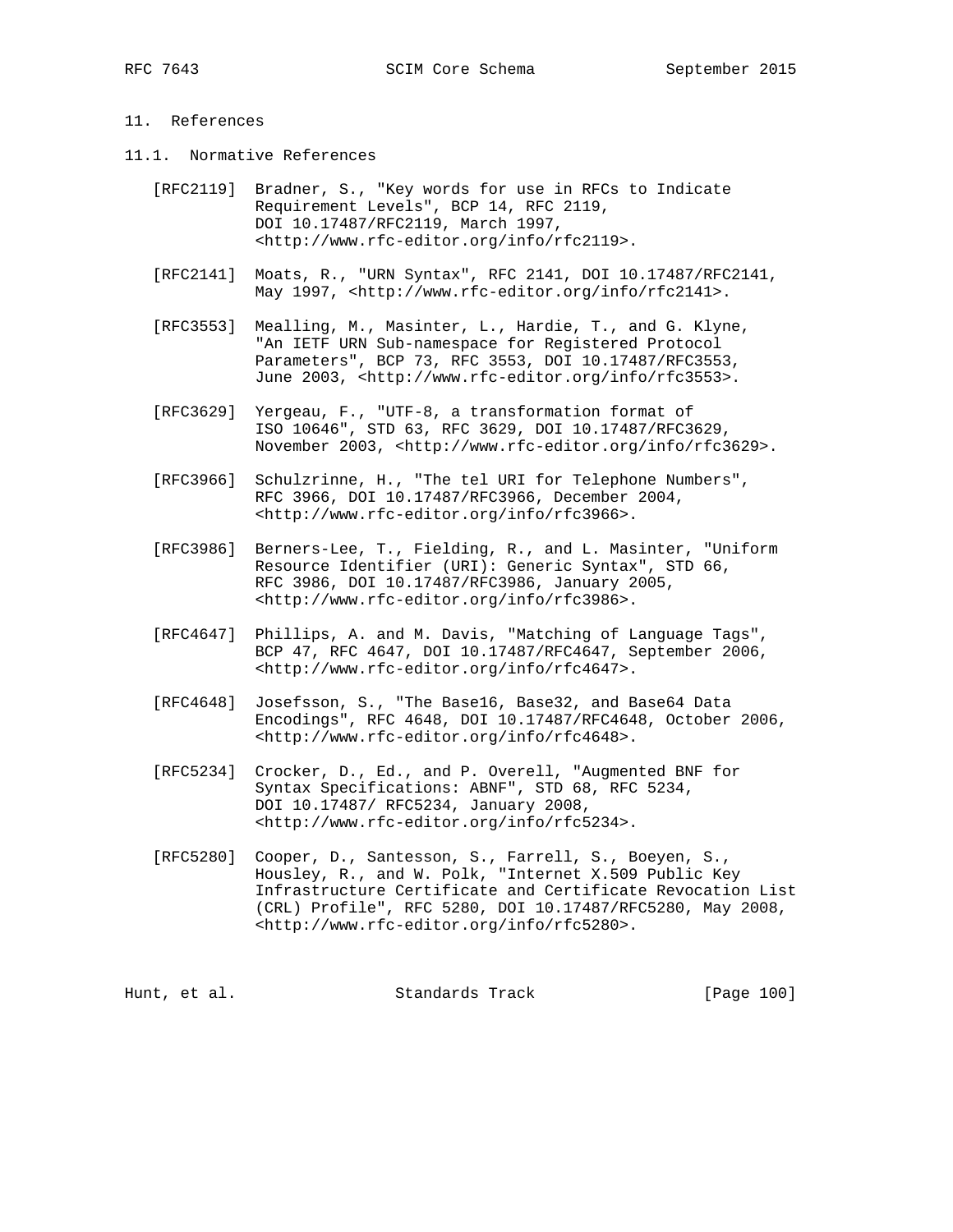- [RFC5321] Klensin, J., "Simple Mail Transfer Protocol", RFC 5321, DOI 10.17487/RFC5321, October 2008, <http://www.rfc-editor.org/info/rfc5321>.
- [RFC5646] Phillips, A., Ed., and M. Davis, Ed., "Tags for Identifying Languages", BCP 47, RFC 5646, DOI 10.17487/RFC5646, September 2009, <http://www.rfc-editor.org/info/rfc5646>.
- [RFC6557] Lear, E. and P. Eggert, "Procedures for Maintaining the Time Zone Database", BCP 175, RFC 6557, DOI 10.17487/RFC6557, February 2012, <http://www.rfc-editor.org/info/rfc6557>.
- [RFC7159] Bray, T., Ed., "The JavaScript Object Notation (JSON) Data Interchange Format", RFC 7159, DOI 10.17487/RFC7159, March 2014, <http://www.rfc-editor.org/info/rfc7159>.
- [RFC7231] Fielding, R., Ed., and J. Reschke, Ed., "Hypertext Transfer Protocol (HTTP/1.1): Semantics and Content", RFC 7231, DOI 10.17487/RFC7231, June 2014, <http://www.rfc-editor.org/info/rfc7231>.
- [RFC7232] Fielding, R., Ed., and J. Reschke, Ed., "Hypertext Transfer Protocol (HTTP/1.1): Conditional Requests", RFC 7232, DOI 10.17487/RFC7232, June 2014, <http://www.rfc-editor.org/info/rfc7232>.
- [RFC7644] Hunt, P., Ed., Grizzle, K., Ansari, M., Wahlstroem, E., and C. Mortimore, "System for Cross-domain Identity Management: Protocol", RFC 7644, DOI 10.17487/RFC7644, September 2015, <http://www.rfc-editor.org/info/rfc7644>.
- 11.2. Informative References
	- [ISO3166] International Organization for Standardization, "Codes for the representation of names of countries and their subdivisions - Part 1: Country codes", ISO 3166-1:2013, November 2013, <http://www.iso.org>.
	- [Olson-TZ] Internet Assigned Numbers Authority, "IANA Time Zone Database", <https://www.iana.org/time-zones>.

 [PortableContacts] Smarr, J., "Portable Contacts 1.0 Draft C - Schema Only", August 2008, <http://www.portablecontacts.net/draft-spec.html>.

| [Page 101]<br>Standards Track<br>Hunt, et al. |  |  |  |  |
|-----------------------------------------------|--|--|--|--|
|-----------------------------------------------|--|--|--|--|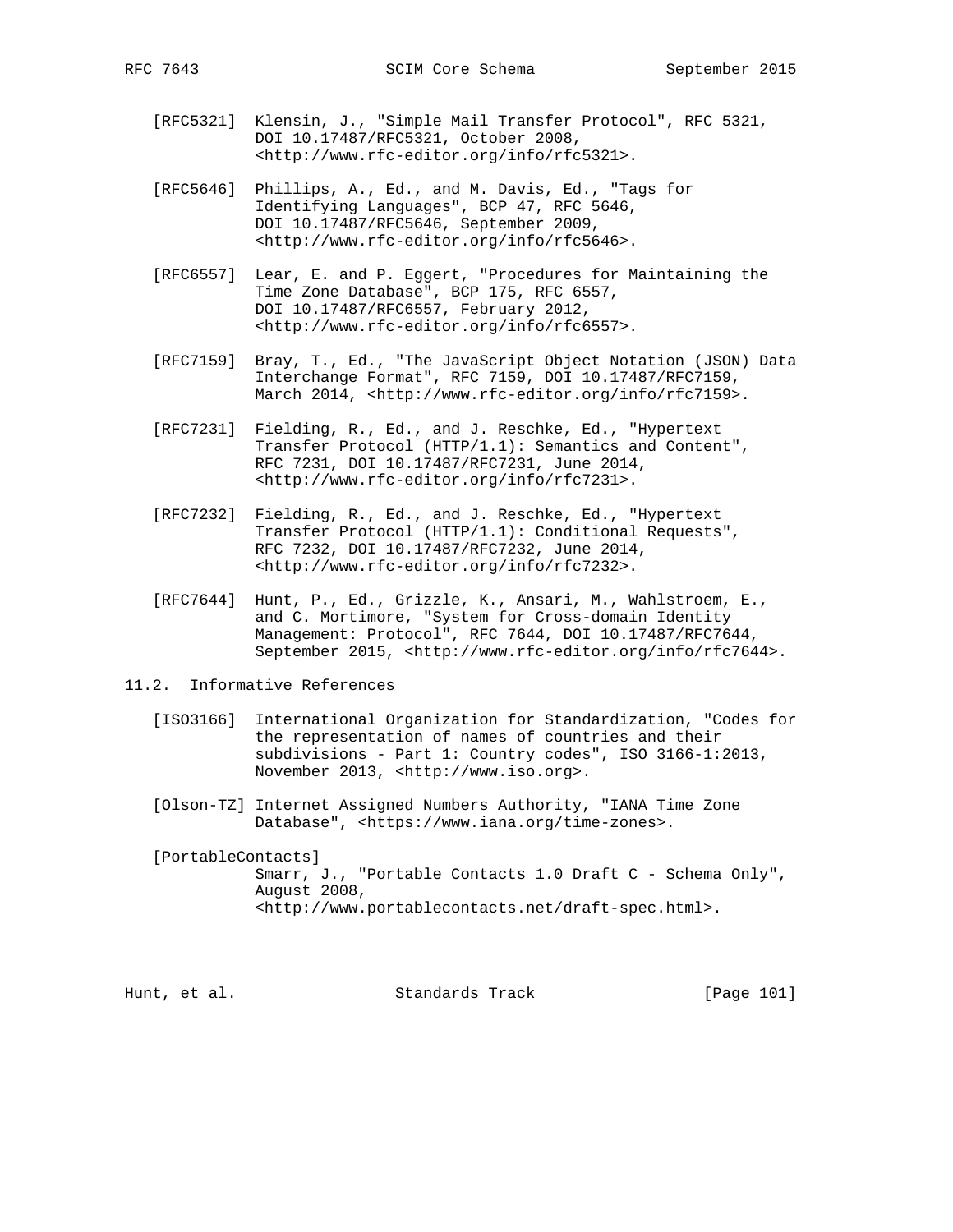- [RFC2277] Alvestrand, H., "IETF Policy on Character Sets and Languages", BCP 18, RFC 2277, DOI 10.17487/RFC2277, January 1998, <http://www.rfc-editor.org/info/rfc2277>.
- [RFC4512] Zeilenga, K., Ed., "Lightweight Directory Access Protocol (LDAP): Directory Information Models", RFC 4512, DOI 10.17487/RFC4512, June 2006, <http://www.rfc-editor.org/info/rfc4512>.
- [RFC5226] Narten, T. and H. Alvestrand, "Guidelines for Writing an IANA Considerations Section in RFCs", BCP 26, RFC 5226, DOI 10.17487/RFC5226, May 2008, <http://www.rfc-editor.org/info/rfc5226>.
- [RFC6350] Perreault, S., "vCard Format Specification", RFC 6350, DOI 10.17487/RFC6350, August 2011, <http://www.rfc-editor.org/info/rfc6350>.
- [RFC6749] Hardt, D., Ed., "The OAuth 2.0 Authorization Framework", RFC 6749, DOI 10.17487/RFC6749, October 2012, <http://www.rfc-editor.org/info/rfc6749>.
- [RFC6819] Lodderstedt, T., Ed., McGloin, M., and P. Hunt, "OAuth 2.0 Threat Model and Security Considerations", RFC 6819, DOI 10.17487/RFC6819, January 2013, <http://www.rfc-editor.org/info/rfc6819>.

[XML-Schema]

 Peterson, D., Gao, S., Malhotra, A., Sperberg-McQueen, C., and H. Thompson, "XML Schema Definition Language (XSD) 1.1 Part 2: Datatypes", April 2012, <http://www.w3.org/TR/xmlschema11-2/>.

Hunt, et al. Standards Track [Page 102]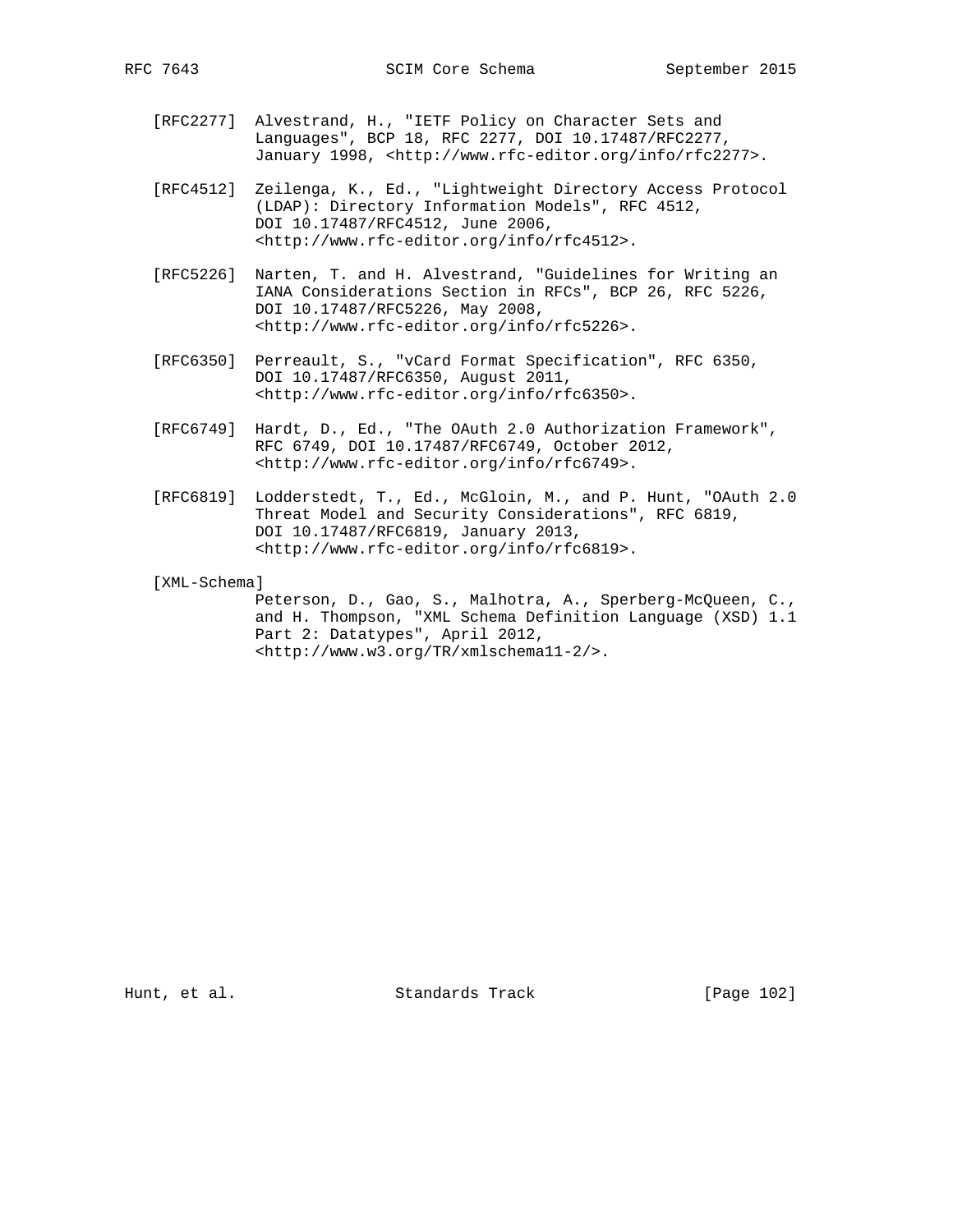Acknowledgements

 The editor would like to acknowledge the contribution and work of the editors of draft versions of this document:

 Chuck Mortimore, Salesforce Patrick Harding, Ping Paul Madsen, Ping Trey Drake, UnboundID

 The SCIM Community would like to thank the following people for the work they've done in the research, formulation, drafting, editing, and support of this specification.

 Morteza Ansari (morteza.ansari@cisco.com) Sidharth Choudhury (schoudhury@salesforce.com) Samuel Erdtman (samuel@erdtman.se) Kelly Grizzle (kelly.grizzle@sailpoint.com) Chris Phillips (cjphillips@gmail.com) Erik Wahlstroem (erik.wahlstrom@nexusgroup.com) Phil Hunt (phil.hunt@yahoo.com)

 Special thanks to Joseph Smarr, whose excellent work on the Portable Contacts Specification [PortableContacts] provided a basis for the SCIM schema structure and text.

Hunt, et al. Standards Track [Page 103]